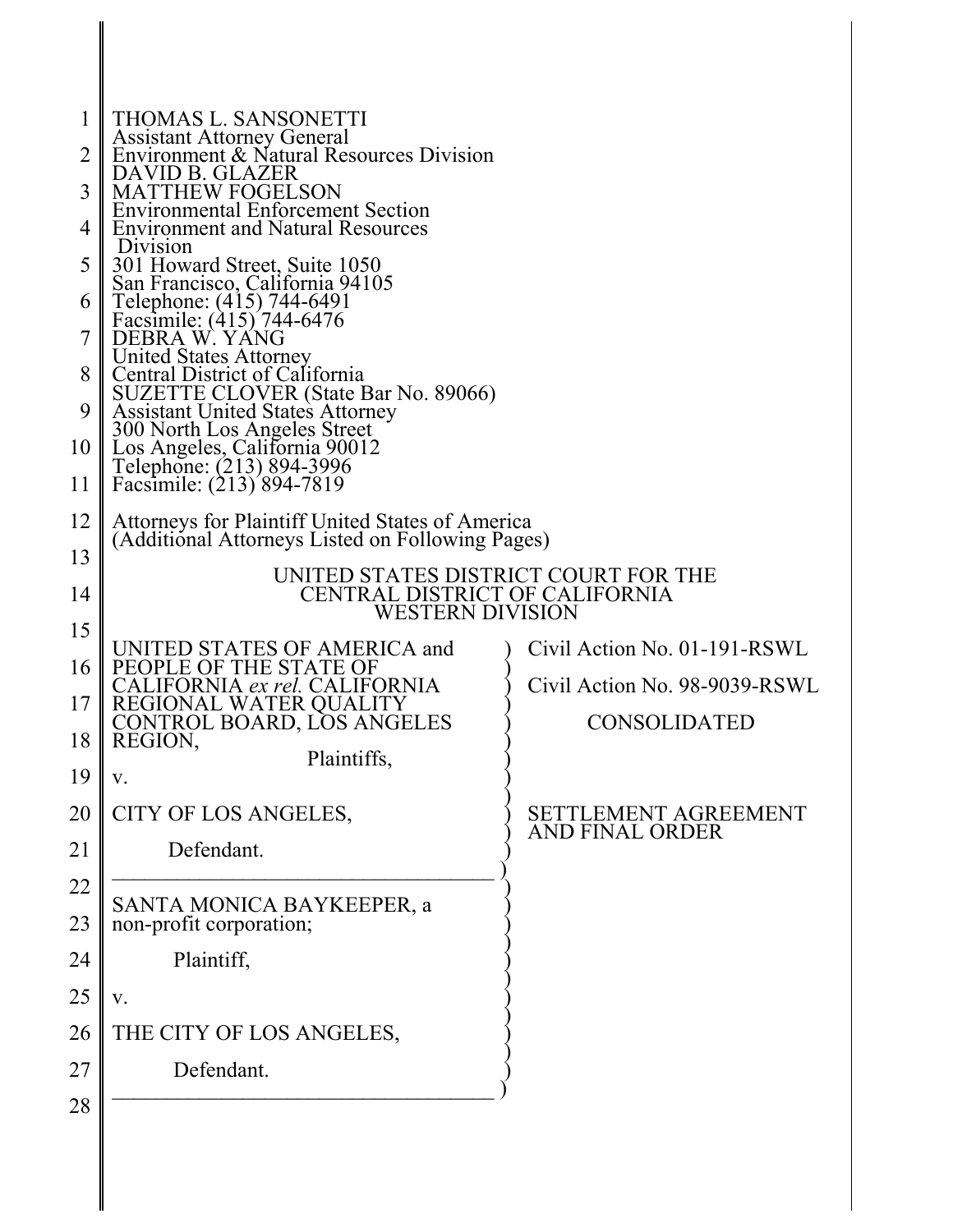| 1              | ROBERT R. KLOTZ (State Bar No. 114921)<br>Environmental Enforcement Section                                                              |
|----------------|------------------------------------------------------------------------------------------------------------------------------------------|
| $\overline{2}$ | Environment & Natural Resources Division                                                                                                 |
| 3              | United States Department of Justice<br>P.O. Box 7611 Ben Franklin Station                                                                |
| 4              | Washington, DC 20044-7611<br>Telephone: (202) 514-5516/Facsimile: (202) 514-0097                                                         |
| 5              | Attorney for Plaintiff United States of America                                                                                          |
| 6              | <b>BILL LOCKYER</b>                                                                                                                      |
| 7              | Attorney General of the State of California<br>MARY'E. HACKENBRACHT                                                                      |
| 8              | <b>Senior Assistant Attorney General</b><br>GREGORY J. NEWMARK (State Bar No. 190488)                                                    |
| 9              | MARILYN LEVIN (State Bàr No. 92800)<br>Deputy Attorneys General                                                                          |
| 10             | 300 South Spring Street,<br>11th Floor, North Tower                                                                                      |
| 11             | Los Angeles, California 90013<br>Telephone: (213) 897-2641/Facsimile: (213) 897-2802                                                     |
| 12             | Attorneys for Plaintiff People of the State of California ex rel.<br>California Regional Water Quality Control Board, Los Angeles Region |
| 13             |                                                                                                                                          |
| 14             | DANIEL COOPER (State Bar No. 153576)<br>Lawyers for Clean Water                                                                          |
| 15             | 1004 O'Reilly Avenue<br>San Francisco, California 94129<br>Telephone: (415) 561-2222/Facsimile: (415) 561-2293                           |
| 16             |                                                                                                                                          |
| 17             | DANIELLE FUGERE (State Bar No. 160873)<br>Environmental Advocates<br>1004 O'Reilly Avenue                                                |
| 18             | San Francisco, California 94129<br>Telephone: (415) 561-2222/Facsimile: (415) 561-2223                                                   |
| 19             | Attorneys for Plaintiff Santa Monica Baykeeper                                                                                           |
| 20             |                                                                                                                                          |
| 21             |                                                                                                                                          |
| 22             |                                                                                                                                          |
| 23             |                                                                                                                                          |
| 24             |                                                                                                                                          |
| 25             |                                                                                                                                          |
| 26             |                                                                                                                                          |
| 27             |                                                                                                                                          |
| 28             | $-i$ i-                                                                                                                                  |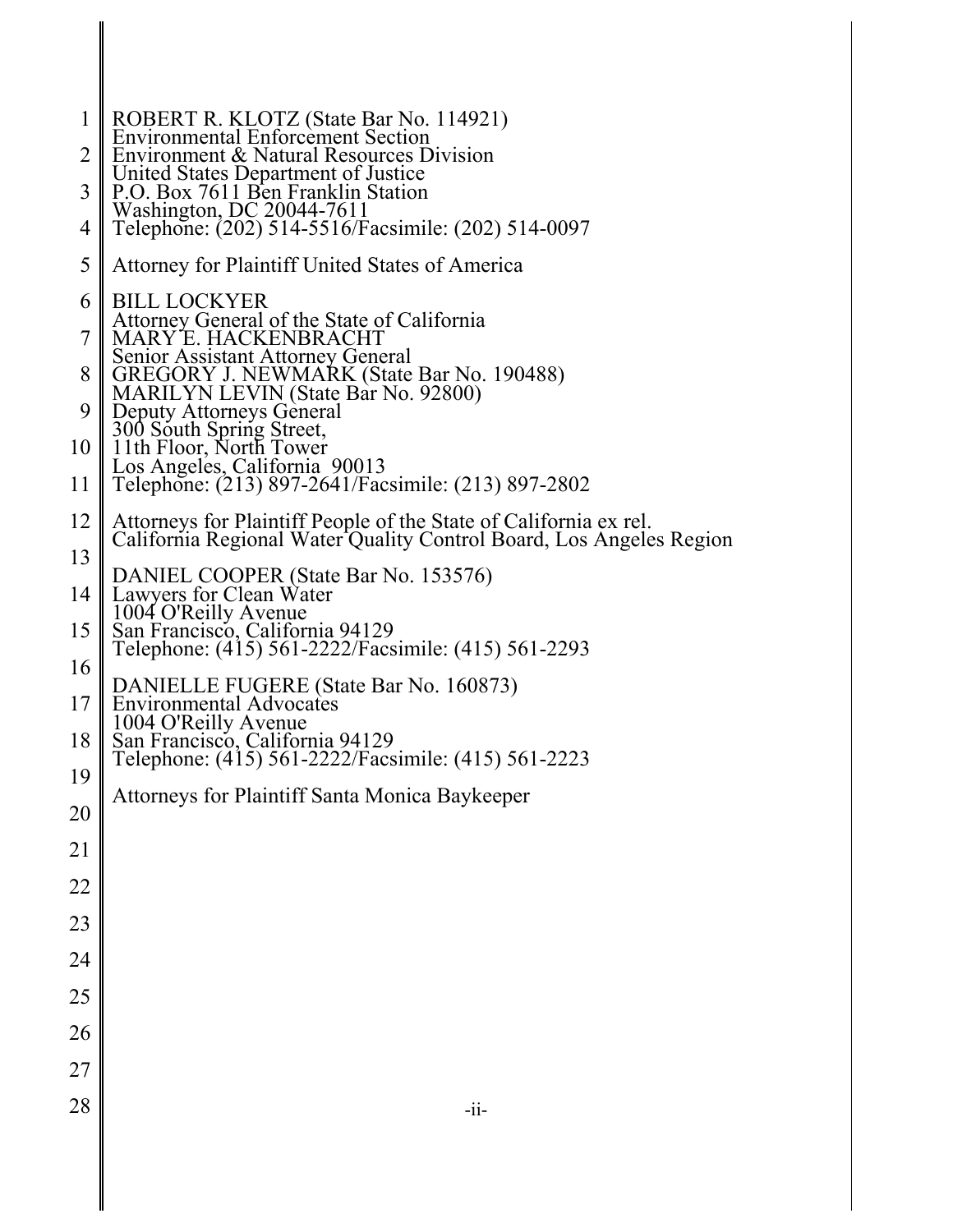| 1              | KATHLEEN SALVATY (State Bar No. 196708)<br>STEPHEN R. ENGLISH (State Bar No. 65717)                                                 |
|----------------|-------------------------------------------------------------------------------------------------------------------------------------|
| 2              | English, Munger & Rice                                                                                                              |
| 3              | 1545 Wilshire Boulevard, Suite 800<br>Los Angeles, California 90017<br>Telephone: (213) 989-1300/Facsimile: (213) 989-1309          |
| 4              |                                                                                                                                     |
| 5              | ROBERT GARCIA (State Bar No. 84898)<br>Center for Law in the Public Interest                                                        |
| 6              | 3250 Ocean Park Blvd., Ste. 300<br>Santa Monica, California 90405                                                                   |
| $\overline{7}$ | Telephone: (310) 314-1947 ext. 138/Facsimile: (310) 314-1957                                                                        |
| 8              | Attorneys for Intervenors                                                                                                           |
| 9              | ROCKARD J. DELGADILLO                                                                                                               |
| 10             | City Attorney (State Bar No. 125465)<br><b>CECILIA V. ESTOLANO</b>                                                                  |
| 11             | Assistant City Attorney (State Bar No. 198038)<br><b>CHRISTOPER WESTHOFF</b>                                                        |
| 12             | Assistant City Attorney (State Bar No. 063176)<br>Offices of the Los Angeles City Attorney, City Hall East<br>200 North Main Street |
| 13             | Los Angeles California 90012-4110                                                                                                   |
| 14             | Telephone: (213) 978-8209<br>Facsimile: (213) 978-8090                                                                              |
| 15             | JAMES J. DRAGNA (State Bar No. 091492)<br>NANCY M. SAUNDERS (State Bar No. 111837)<br>BRYAN K. BROWN (State Bar No. 192924)         |
| 16             | Bingham McCutchen LLP                                                                                                               |
| 17             | 355 South Grand Avenue, Suite 4400                                                                                                  |
| 18             | Los Angeles, California 90071<br>Telephone: (213) 680-6400<br>Facsimile: (213) 680-6499                                             |
| 19             |                                                                                                                                     |
| 20             | Attorneys for Defendant City of Los Angeles                                                                                         |
| 21             |                                                                                                                                     |
| 22             |                                                                                                                                     |
| 23             |                                                                                                                                     |
| 24             |                                                                                                                                     |
| 25             |                                                                                                                                     |
| 26             |                                                                                                                                     |
| 27             |                                                                                                                                     |
| 28             | $-iii-$                                                                                                                             |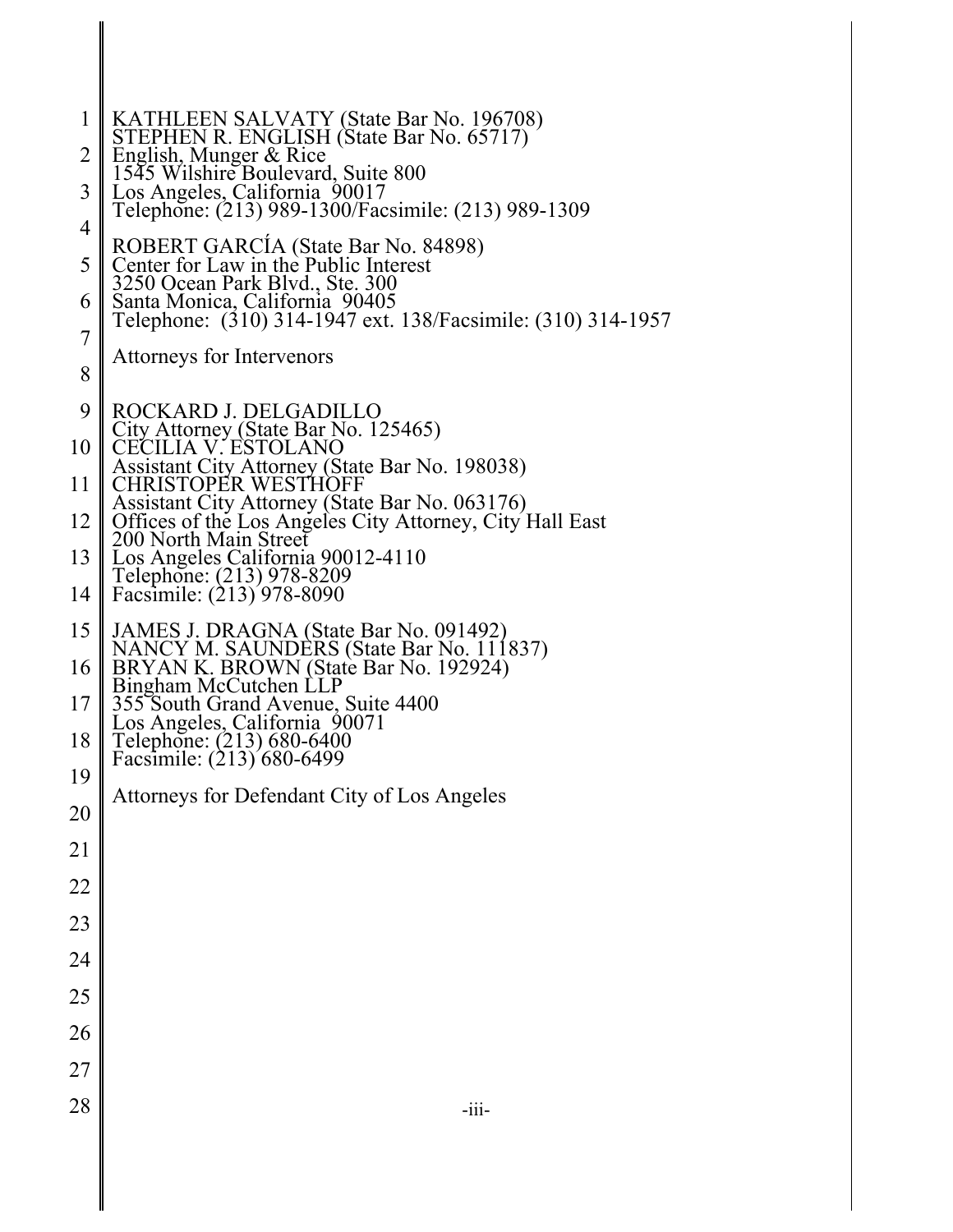| $\mathbf{1}$   |                 | <b>TABLE OF CONTENTS</b>                         |
|----------------|-----------------|--------------------------------------------------|
| $\overline{2}$ |                 |                                                  |
| 3              |                 |                                                  |
| $\overline{4}$ |                 |                                                  |
| 5              |                 |                                                  |
| 6              |                 |                                                  |
| 7              | $A_{\cdot}$     |                                                  |
| 8              | <b>B</b> .      |                                                  |
| 9              | $\mathcal{C}$ . | SEWER CONDITION ASSESSMENT (CCTV)  13            |
| 10             | D.              |                                                  |
| 11             | Ε.              | SEWER REHABILITATION AND REPLACEMENT             |
| 12             |                 |                                                  |
| 13             | $F_{\cdot}$     | FATS, OILS, AND GREASE (FOG) CONTROL PROGRAM  18 |
| 14             | G.              |                                                  |
| 15             | $H_{\cdot}$     | MODIFICATION OF CONSTRUCTION DEADLINES  24       |
| 16             |                 |                                                  |
| 17             | $\mathsf{A}$ .  | REPORT ON NEED FOR MODIFICATIONS TO              |
| 18             | $\mathbf{B}$    | WET WEATHER CALIBRATION REPORT  26               |
| 19             | $\mathcal{C}$ . | CHEMICAL ROOT CONTROL REPORT  26                 |
| 20<br>21       | D.              | REHABILITATION AND REPLACEMENT REPORT            |
| 22             | E.              |                                                  |
| 23             | $F_{\cdot}$     |                                                  |
| 24             | G.              |                                                  |
| 25             | H.              |                                                  |
| 26             | I.              |                                                  |
| 27             |                 |                                                  |
| 28             |                 | $-iv-$                                           |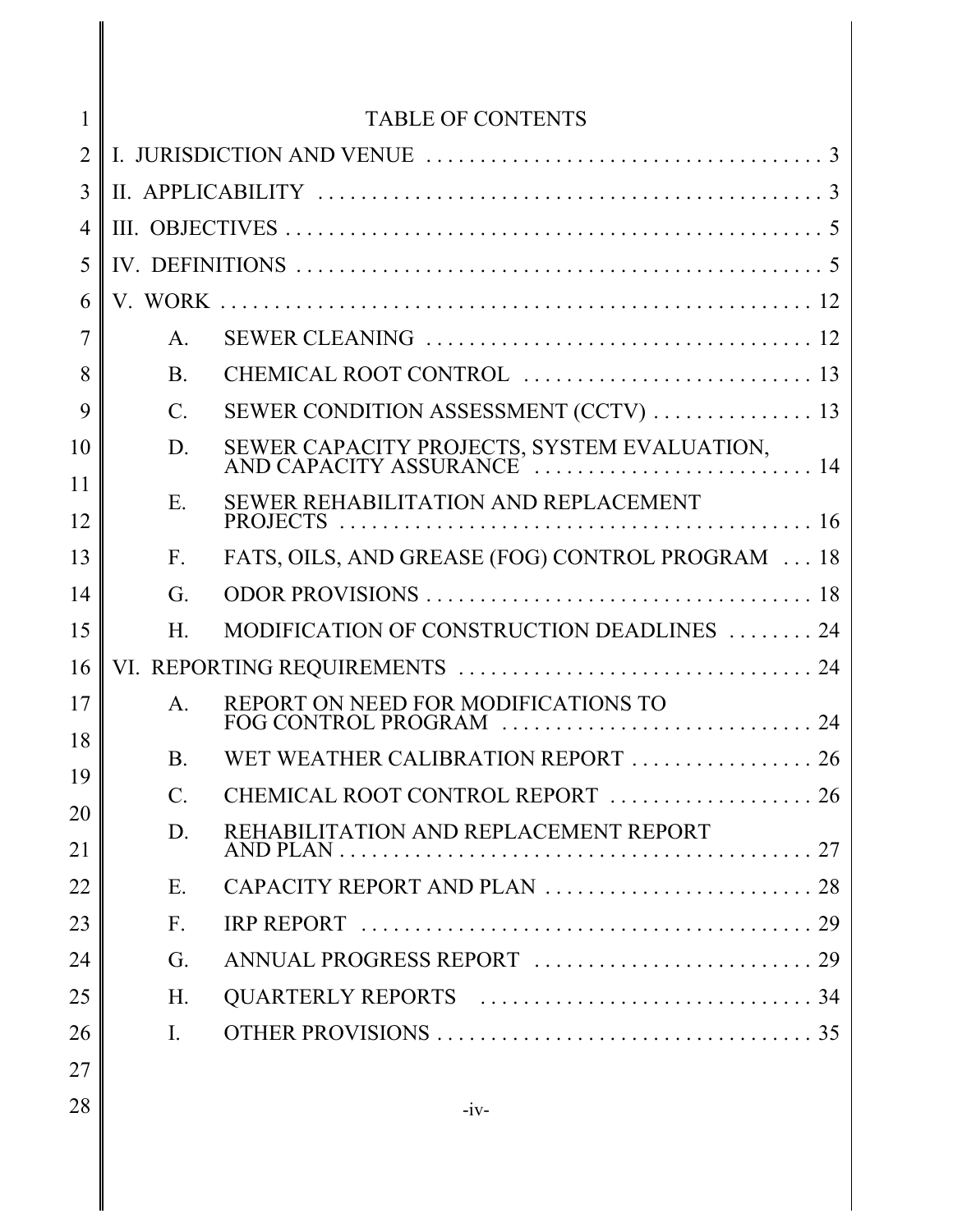| 1              |                                                                                                      |
|----------------|------------------------------------------------------------------------------------------------------|
| $\overline{2}$ | VIII. SUPPLEMENTAL ENVIRONMENTAL PROJECTS  38                                                        |
| 3              |                                                                                                      |
| $\overline{4}$ |                                                                                                      |
| 5              |                                                                                                      |
| 6              |                                                                                                      |
| $\overline{7}$ |                                                                                                      |
| 8              | XIV. EFFECT OF SETTLEMENT/RESERVATION OF RIGHTS  59                                                  |
| 9              |                                                                                                      |
| 10             |                                                                                                      |
| 11             |                                                                                                      |
| 12             |                                                                                                      |
| 13             |                                                                                                      |
| 14             |                                                                                                      |
| 15             |                                                                                                      |
| 16             |                                                                                                      |
| 17             |                                                                                                      |
| 18             |                                                                                                      |
| 19             |                                                                                                      |
| 20             | Appendix A – Sewer Relief Projects for the First Three Years of Agreement $\ldots$ 76                |
| 21             | Appendix B – Sewer Rehabilitation and Replacement Projects for the<br>First Three Years of Agreement |
| 22             |                                                                                                      |
| 23             |                                                                                                      |
| 24             |                                                                                                      |
| 25             |                                                                                                      |
| 26             |                                                                                                      |
| 27             |                                                                                                      |
| 28             | -V-                                                                                                  |
|                |                                                                                                      |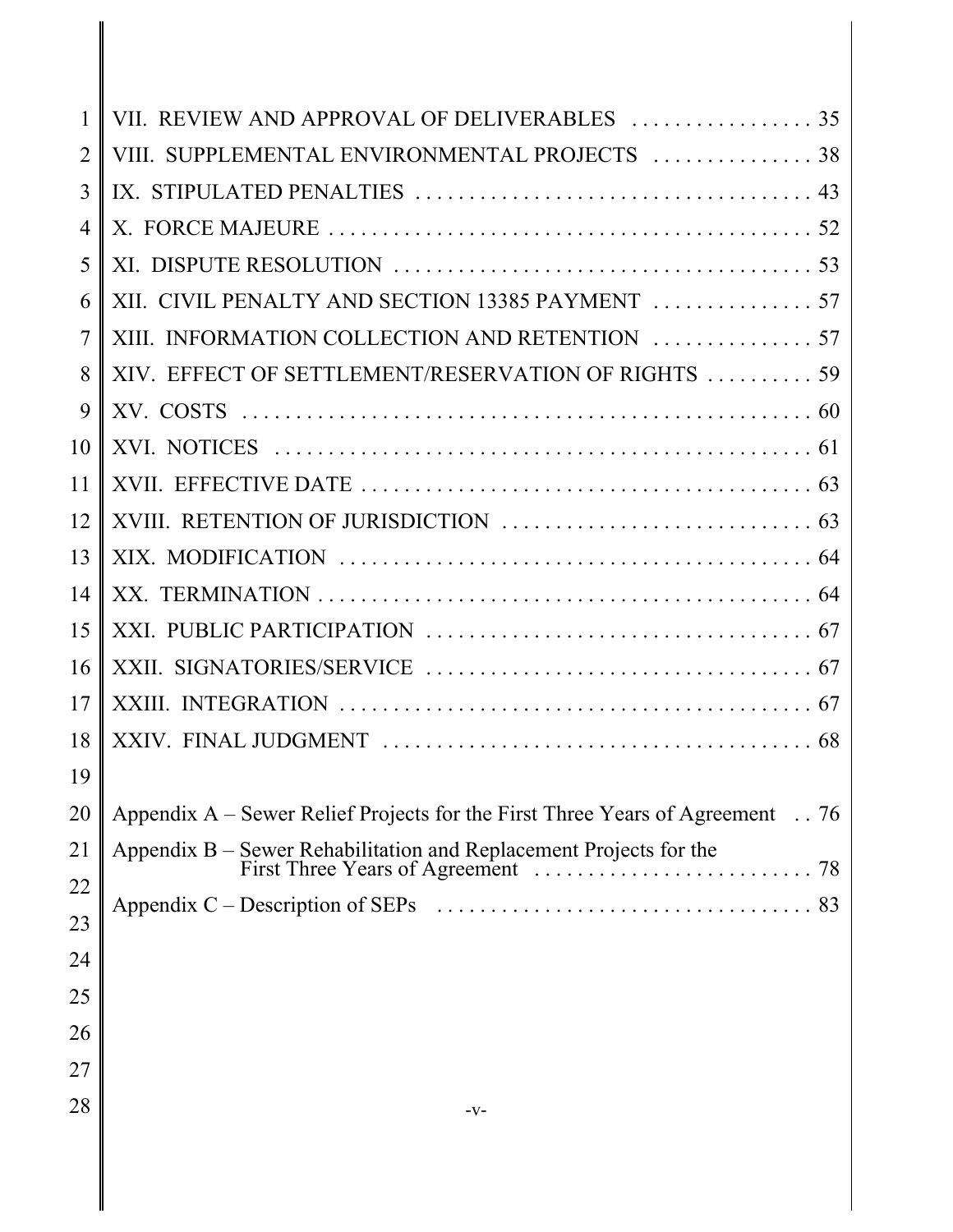1 WHEREAS:

2 3 4 5 6 7 8 9 10 11 12 13 Plaintiffs Santa Monica Baykeeper ("Baykeeper") and Terry Tamminen filed a complaint against Defendant City of Los Angeles (the "City") in Civil Action 98- 9039 on November 9, 1998 pursuant to Clean Water Act Section 505(a)(1), 33 U.S.C. § 1365(a)(1). The Baykeeper complaint alleged that the City's discharges of untreated sanitary sewage from the City's sewer collection system and the City's monitoring practices violated the terms and conditions of National Pollution Discharge Elimination System ("NPDES") Permit Number CA010991 regarding the Hyperion Treatment Plant (the "Hyperion Permit"). The Baykeeper complaint also alleged that by allowing sewage to enter the City's storm sewer system, the City violated the City's storm water permit, NPDES Permit Number CAS614001. Terry Tamminen was voluntarily dismissed as a plaintiff pursuant to the Court's Order dated January 23, 2004 and docketed January 26, 2004.

14 15 16 17 18 19 20 21 22 23 24 25 26 27 28 Plaintiff United States of America ("United States"), on behalf of the United States Environmental Protection Agency ("EPA"), and Plaintiff People of the State of California ex rel. California Regional Water Quality Control Board, Los Angeles Region ("Regional Board") filed a complaint against the City in Civil Action 01-191 on January 8, 2001. The United States brought its action under Section 309 of the Clean Water Act, 33 U.S.C. § 1319, and the State of California brought its action under California Water Code Sections 13376, 13385, and 13386. The United States and the Regional Board alleged that the City, by discharging untreated sanitary sewage from manholes, sewer lines, and other parts of the City's sewer collection system, violated Clean Water Act Section 301(a), 33 U.S.C. § 1311(a), California Water Code Section 13376, and the terms and conditions of the Hyperion Permit and NPDES Permit Number CA0053856 regarding the Terminal Island Treatment Plant (the "Terminal Island Permit"). In addition, the United States' and the Regional Board's Complaint alleged that by creating odor nuisances the City violated the terms and conditions of the Hyperion Permit.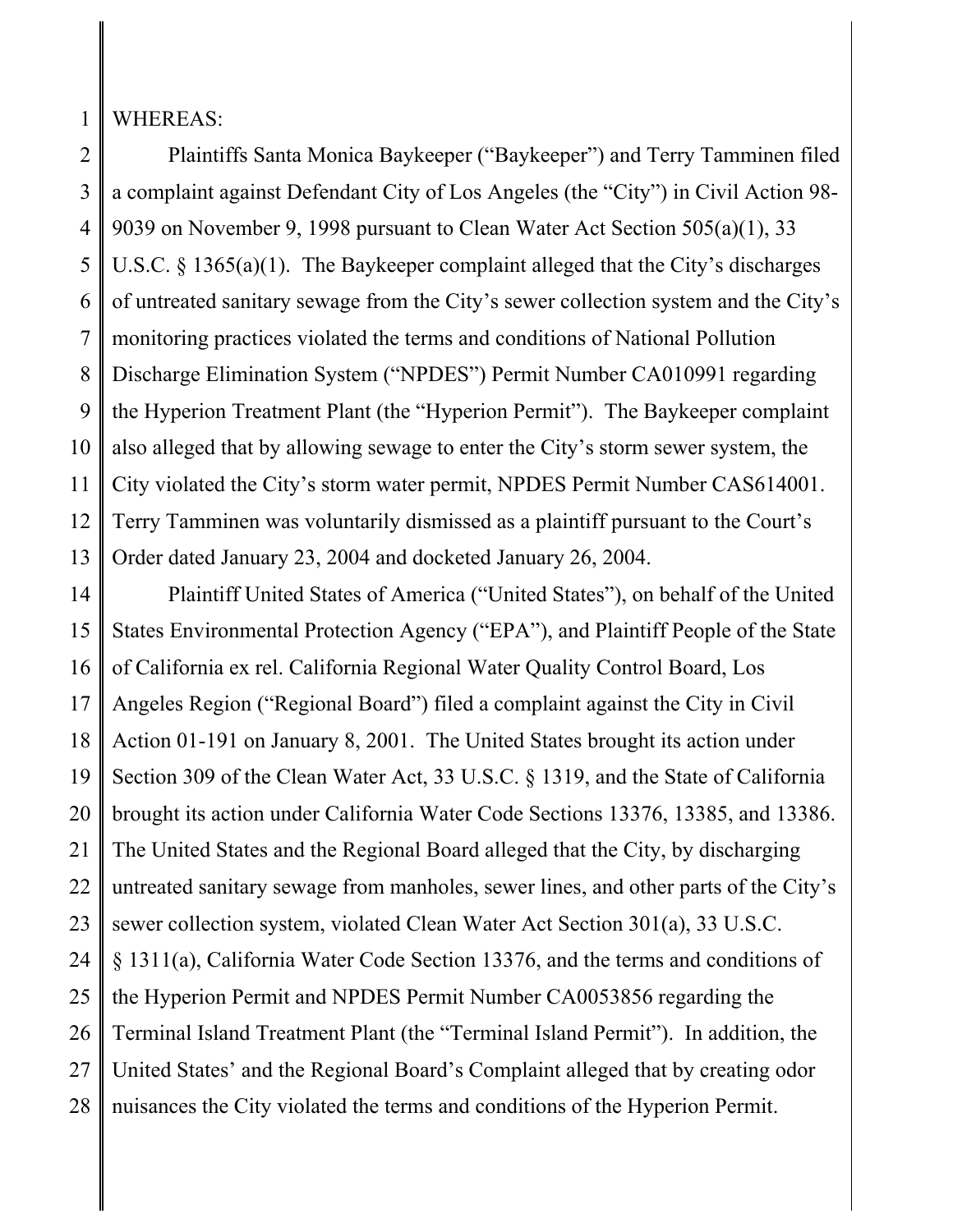1 2 The two actions were consolidated pursuant to an Order of the Court dated February 6, 2001.

3 4 5 6 7 8 9 10 11 On July 5, 2001, Plaintiffs in Intervention Baldwin Hills Estates Homeowners' Association, Inc., Baldwin Hills Village Garden Homes Association, United Homeowners Association, Village Green Owners Association, and Concerned Citizens of South Central Los Angeles (collectively the "Intervenors") filed a complaint in intervention against the City in Civil Action 01-191 alleging that the City's sewage spills violated Clean Water Act Section 301(a), 33 U.S.C. § 1311(a), and the terms and conditions of the Hyperion Permit and the Terminal Island Permit. In addition, the Intervenors alleged that by creating odor nuisances the City violated the terms and conditions of the Hyperion Permit.

12 13 14 15 16 17 Pursuant to the Regional Board's September 30, 1998 Civil Liability Complaint regarding spills that occurred in 1993, 1994, 1995, and 1998, the Regional Board administratively assessed an \$850,000 civil penalty. Of the total, \$200,000 was paid to the State Water Resources Control Board's Cleanup and Abatement Account, and \$650,000 was expended on supplemental environmental projects.

18 19 20 21 22 23 Pursuant to the Regional Board's September 14, 1998 Cease and Desist Order ("CDO"), the City prepared a dewatering feasibility study for the Eagle Rock area; revised the City's spill response and reporting procedures; constructed the Eastern Avenue Relief Sewer and the North Hollywood Interceptor Sewer; and is constructing the East Central Interceptor Sewer, the Northeast Interceptor Sewer, and three relief sewers in the Eagle Rock area.

24 25 26 The City does not admit any liability to Plaintiffs for the transactions or occurrences alleged in the Complaints and contends that it is operating and maintaining its sewage collection system in compliance with all applicable laws.

27  $28 \parallel$   $-2$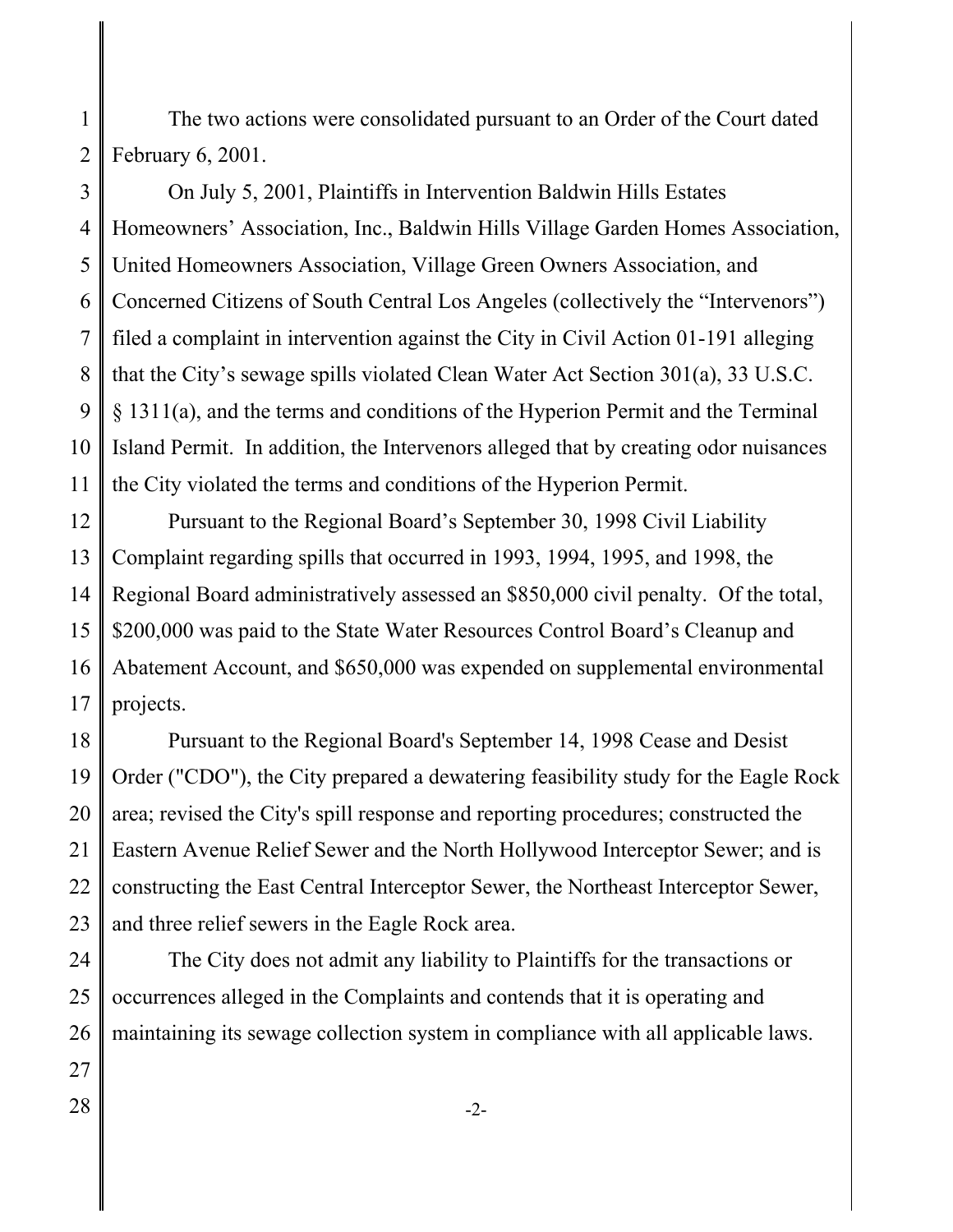1 2 The Parties desire to avoid further litigation and to work cooperatively on issues relating to the City's wastewater collection system.

3 4 5 6 7 The Parties recognize, and the Court by entering this Settlement Agreement and Final Order ("Settlement Agreement") finds, that this Settlement Agreement has been negotiated by the Parties in good faith and will avoid further litigation between the Parties, and that this Settlement Agreement is fair, reasonable, and in the public interest.

8 9 NOW, THEREFORE, IT IS HEREBY ADJUDGED, ORDERED, AND DECREED as follows:

10

### I. JURISDICTION AND VENUE

11 12 13 14 15 16 17 1. This Court has jurisdiction over the subject matter of these actions pursuant to 28 U.S.C. §§ 1331, 1345, 1355, and 1367, and Sections 309(b) and 505(a) of the Clean Water Act, 33 U.S.C. §§ 1319(b) and 1365(a), and the Court has jurisdiction over the Parties. Venue lies in this District pursuant to Sections 309(b) and 505(c) of the Clean Water Act, 33 U.S.C. §§ 1319(b) and 1365(c), and 28 U.S.C. §§ 1391(b) and 1395(b) because this is the District in which the City is located.

18 19 20 21 2. Notice of the commencement of the United States' action was provided to the Regional Board pursuant to Section 309(b) of the Clean Water Act, 33 U.S.C. §§ 1319(b). Baykeeper provided notice to the City, EPA, and the Regional Board pursuant to Clean Water Act Section 505(b), 33 U.S.C. § 1365(b).

22

# II. APPLICABILITY

23 24 25 26 3. The provisions of this Settlement Agreement shall apply to and be binding upon the United States, the Regional Board, Baykeeper, the Intervenors, and the City, and any successors or other entities or persons otherwise bound by law.

- 27
-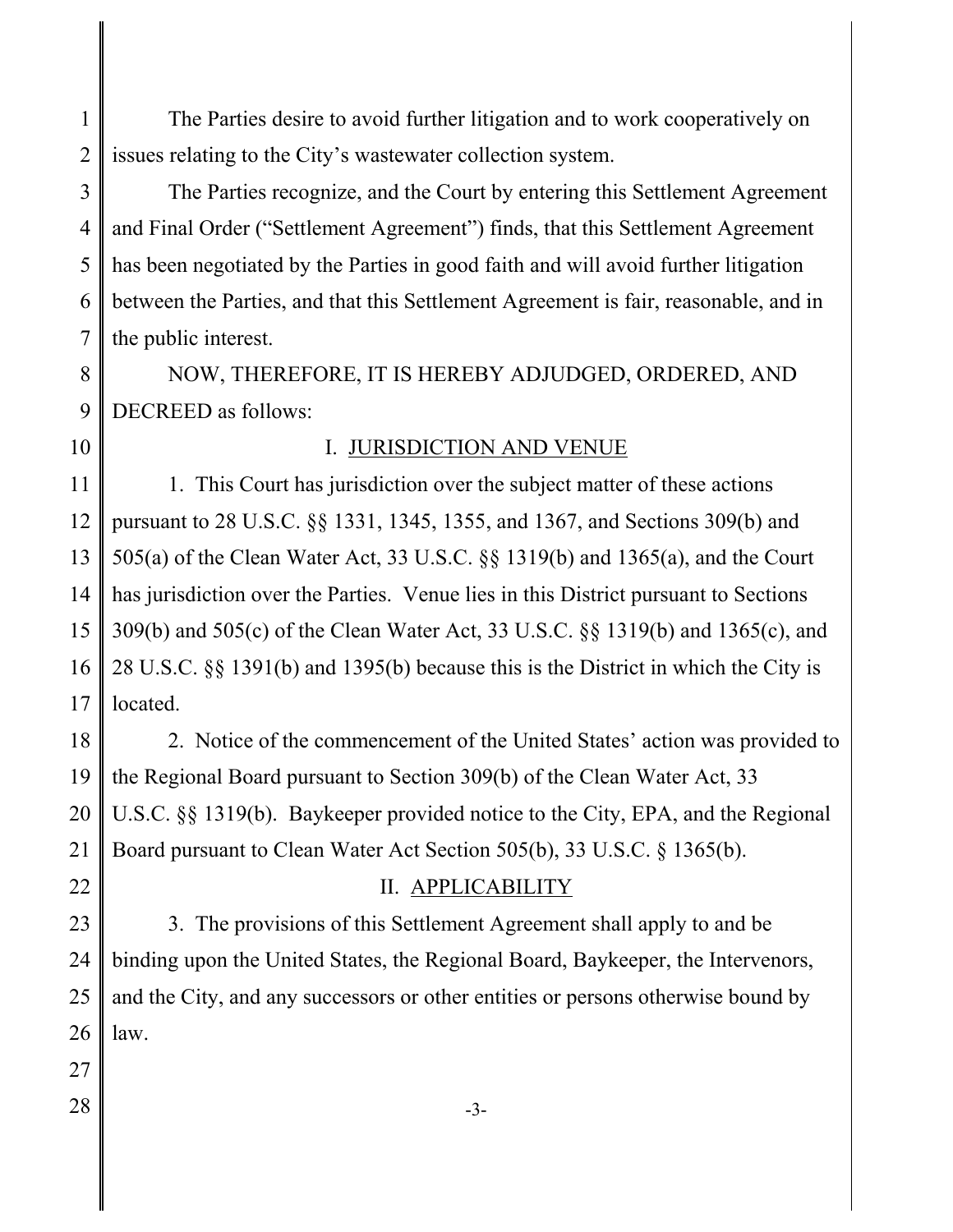1 2 3 4 5 6 7 8 9 10 11 12 13 14 15 4. The City shall provide a copy of this Settlement Agreement to the Members and Executive Officer of the Board of Public Works, the Chief Legislative Analyst, the City Administrative Officer, the City Clerk, the Director and Assistant Directors of the Bureau of Sanitation, the Wastewater Treatment Plant Managers, the Wastewater Program Division Managers, the Bureau of Sanitation Financial Management Division Manager, the City Engineer, the Chief Deputy City Engineer, the Wastewater Program Deputy Engineers, the Wastewater Program Group Managers, the Director and Assistant Director of the Bureau of Contract Administration, the Managers of the Wastewater Construction Division, the Metropolitan Construction Division, the Valley Construction Division, and any other managers whose responsibilities include the management of the implementation of material components of the work required to be performed under this Settlement Agreement. The City shall make copies of the Settlement Agreement available to any contractor retained to perform work required under this Settlement Agreement.

16 17 18 19 5. In any action to enforce this Settlement Agreement, the City shall not raise as a defense the failure by any of its officers, directors, employees, agents, or contractors to take any actions necessary to comply with the provisions of this Settlement Agreement.

20 21 22 23 24 25 26 27 6. The City shall provide a copy of this Settlement Agreement to any successor in interest at least thirty (30) days prior to transfer of that interest, and simultaneously shall verify in writing to EPA and the Regional Board that such notice has been given. Absent agreement of the Parties or order of the Court, any sale or transfer of the City's interests in, or operating role with respect to, the City's "treatment works" or "POTW," as those terms are defined in 33 U.S.C.  $\S 1292(2)$ (A) and 40 C.F.R.  $\S 403.3(0)$  (2004), shall not in any manner relieve the

- 
- $28 \parallel$   $-4$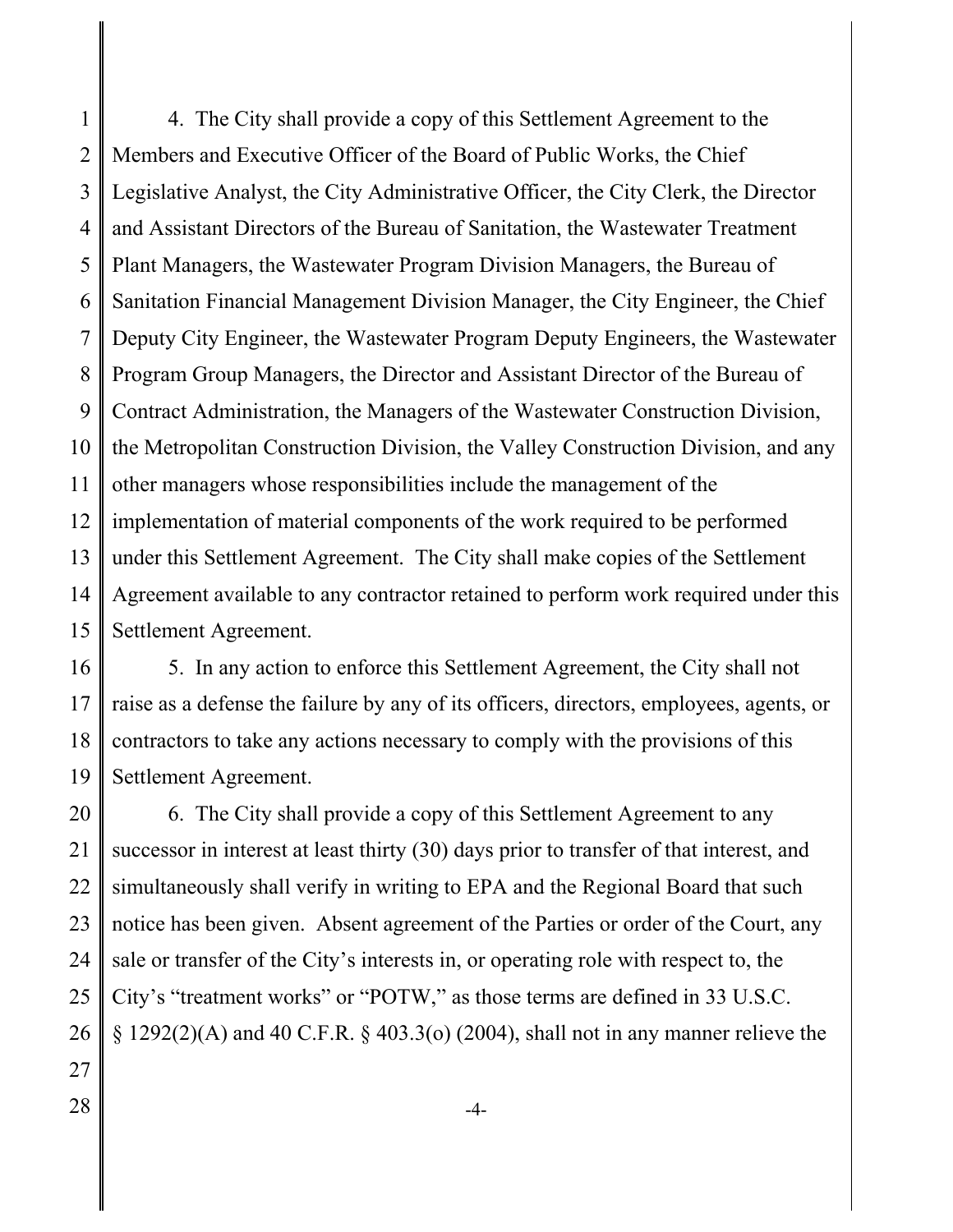1 2 City of its responsibilities for meeting the terms and conditions of this Settlement Agreement.

3

## III. OBJECTIVES

4 5 6 7 8 9 10 11 7. The objectives of this Settlement Agreement are to resolve the pending consolidated litigation, to set out the program requirements that the City will implement to reduce Sanitary Sewer Overflows to the maximum extent feasible, and to investigate, resolve, and mitigate sewer odors to the maximum extent practicable in furtherance of the objectives of the Clean Water Act as set forth in Section 101 of the Act, 33 U.S.C. § 1251, and the objectives of the Porter-Cologne Water Quality Control Act as set forth at California Water Code Sections 13000, 13001, 13370, and 13372.

12

# IV. DEFINITIONS

13 14 15 16 17 8. Unless otherwise defined herein, terms used in this Settlement Agreement shall have the meaning given to those terms in the Clean Water Act, 33 U.S.C. §§ 1251 *et seq*., and the regulations promulgated thereunder. Whenever terms set forth below are used in this Settlement Agreement, the following definitions shall apply:

18

"Baykeeper" shall mean the Santa Monica Baykeeper.

19 20 21 22 23 24 "Calibration" shall mean the process of running a model using a set of input data and then comparing the results to actual measurements of the system. If the model results do not reasonably approximate the actual measurements, the modeler reviews the components of the model to determine if adjustments should be made so that the model better reflects the system it represents. A model is calibrated to multiple data sets simultaneously.

"CCTV" shall mean closed circuit television.

26 27

25

 $28 \parallel$  -5-

"Citizen Plaintiffs" shall mean Baykeeper and the Intervenors.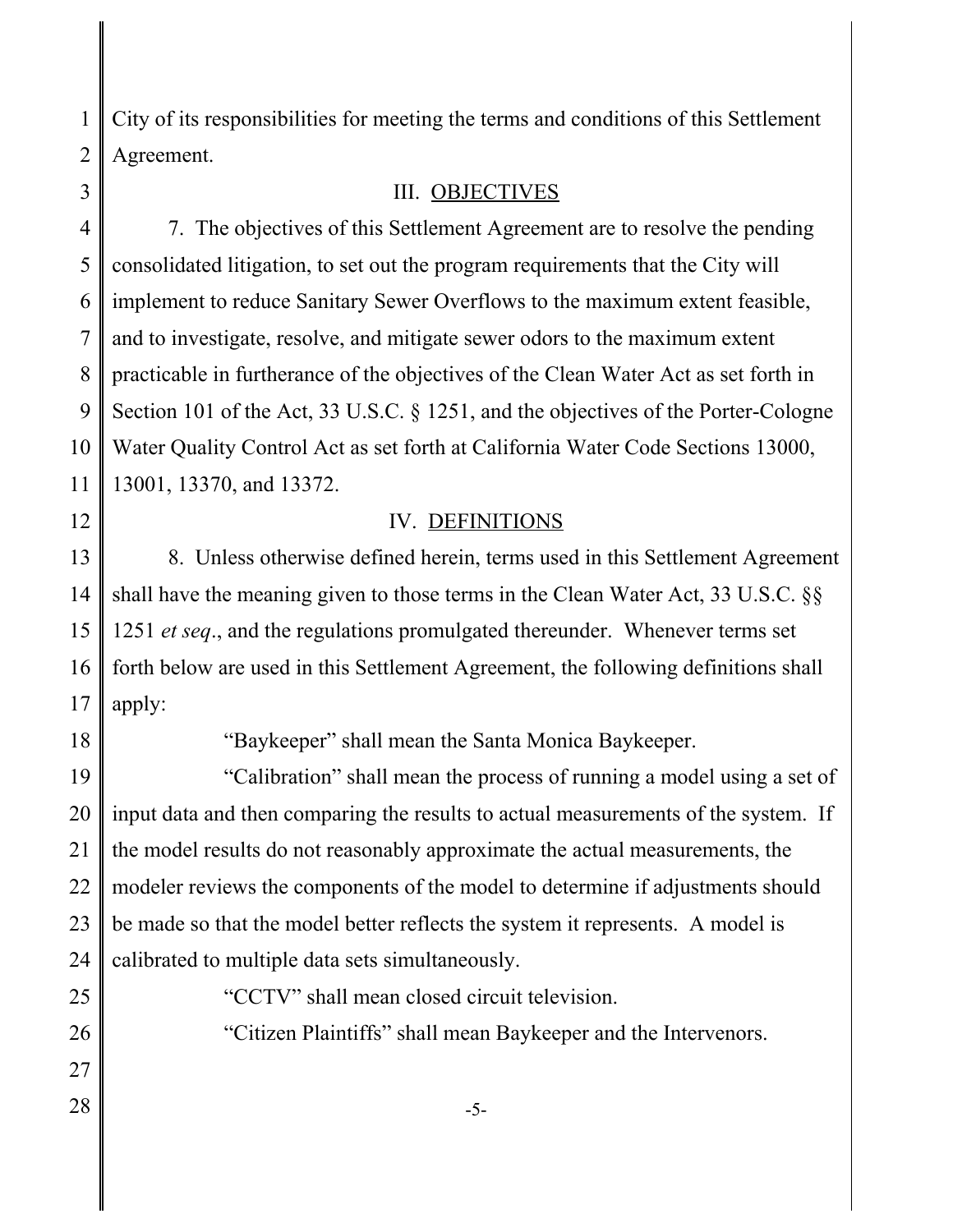"City" shall mean the City of Los Angeles.

2 3 4 5 6 7 "Complaints" shall mean the complaint filed on November 9, 1998 by the Baykeeper and Terry Tamminen in what is now Civil Action 98-9039- RSWL, the complaint filed on January 8, 2001 by the United States on behalf of the EPA and the People of the State of California ex rel. the Regional Board in what is now Civil Action 01-191-RSWL, and the complaint in intervention filed on July 5, 2001 in Civil Action 01-191-RSWL by the Intervenors.

8 9 10 11 12 13 "Condition Assessment Inspection" shall mean an inspection of a sewer Pipe Reach by CCTV that results in documentation of a Condition Assessment Rating for the inspected Pipe Reach. "Condition Assessment Inspections" shall not include CCTV inspections for cleaning QA/QC, spill followup, FOG source investigations, or other types of CCTV inspection unless those inspections yield a Condition Assessment Rating for the entire Pipe Reach.

14 15 16 17 "Condition Assessment Rating" shall mean the assignment of an overall condition rating (A, B, C, D or E) for each inspected Pipe Reach in accordance with City procedures and include documentation in the City's CCTV database of defects found during the CCTV inspection.

18

1

"CWA" shall mean the Clean Water Act, 33 U.S.C. §§ 1251 *et seq*.

19 20 21 22 23 "Day," regardless of whether it is capitalized, shall mean a calendar day unless expressly stated to be a working day. In computing any period of time under this Settlement Agreement, where the last day would fall on a Saturday, Sunday, or federal or State holiday, the period shall run until the close of business of the next working day.

24

25 26 27 "Deliverable" shall mean any written report or other document required to be prepared and/or submitted pursuant to Sections II (Applicability),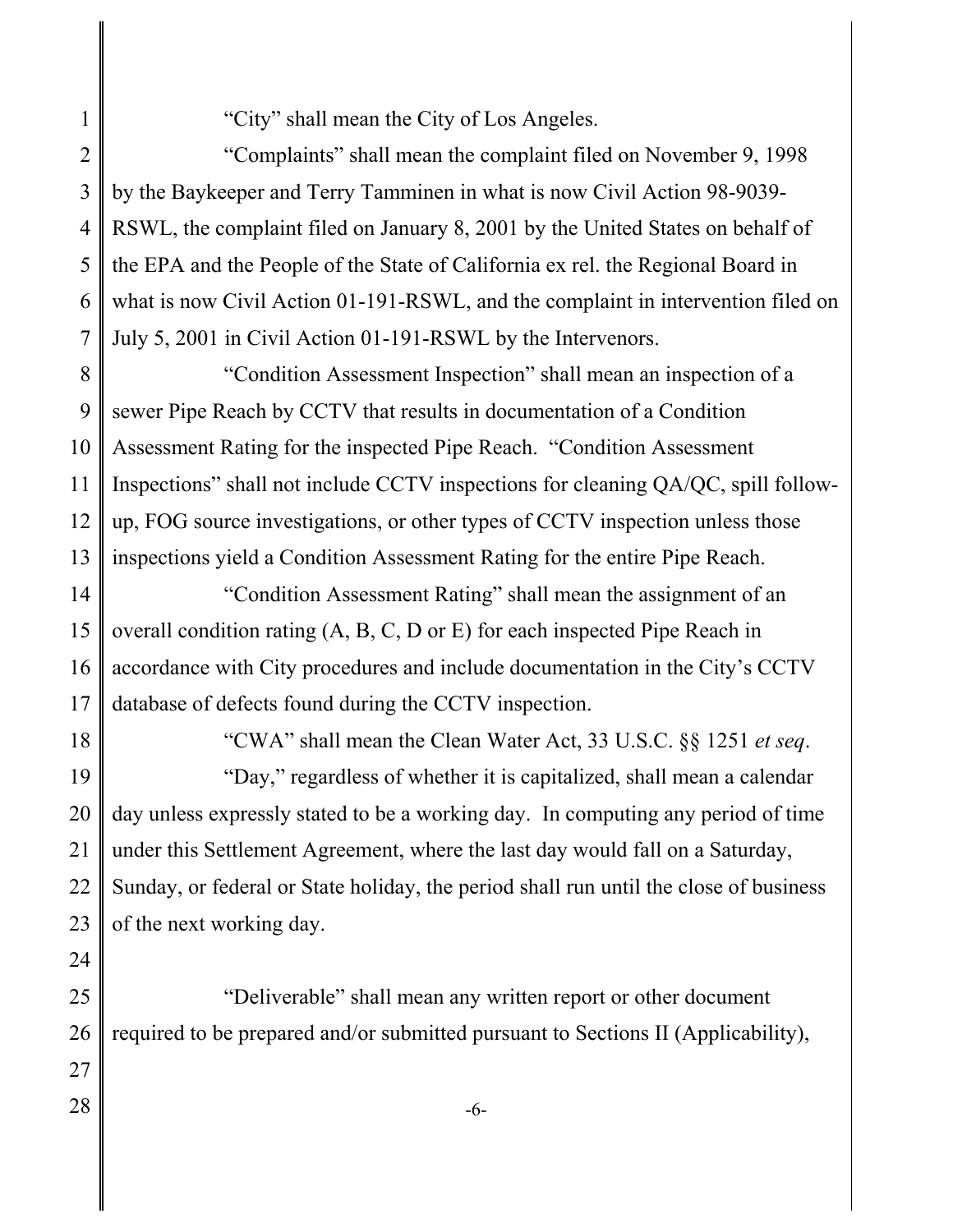1 2 3 V.G (Work - Odor Provisions), VI (Reporting Requirements), VII (Review and Approval of Deliverables), and VIII (Supplemental Environmental Projects) of this Settlement Agreement.

4 5 6 7 8 9 "Design Costs" shall mean any and all costs associated with planning, investigation, alternative development, environmental clearance, facility configuration, detailed design (including, as appropriate, architectural, landscape, civil, water quality, mechanical, electrical, instrumentation and control system, structural, and geotechnical design), constructability review, and procurement (including contract document preparation).

10 11 12 "Design Storm" shall mean a 10-year, 24-hour storm utilizing a back loaded hyetograph occurring over the entire Los Angeles service area with wet antecedent soil conditions.

13 14 "EPA" shall mean the United States Environmental Protection Agency.

15 16 17 18 "First-Time Condition Assessment" shall mean a Condition Assessment Inspection that has not been the subject of a Condition Assessment Inspection more recently than five years prior to July 1 of the Fiscal Year in which the inspection was conducted.

19 20 "Fiscal Year" shall mean the City's fiscal year beginning on July 1 and ending on June 30 of the following year.

21

"FOG" shall mean fats, oils, and grease.

22 23 24 25 26 "FOG Control Program" or "Fats, Oils, and Grease Control Program" shall mean the City's program to control the discharge of FOG from FSEs as mandated by the City Council's August 2001 Industrial Waste Ordinance modification, and as may be modified consistent with this Settlement Agreement. "FSE," short for "food service establishment," shall mean a facility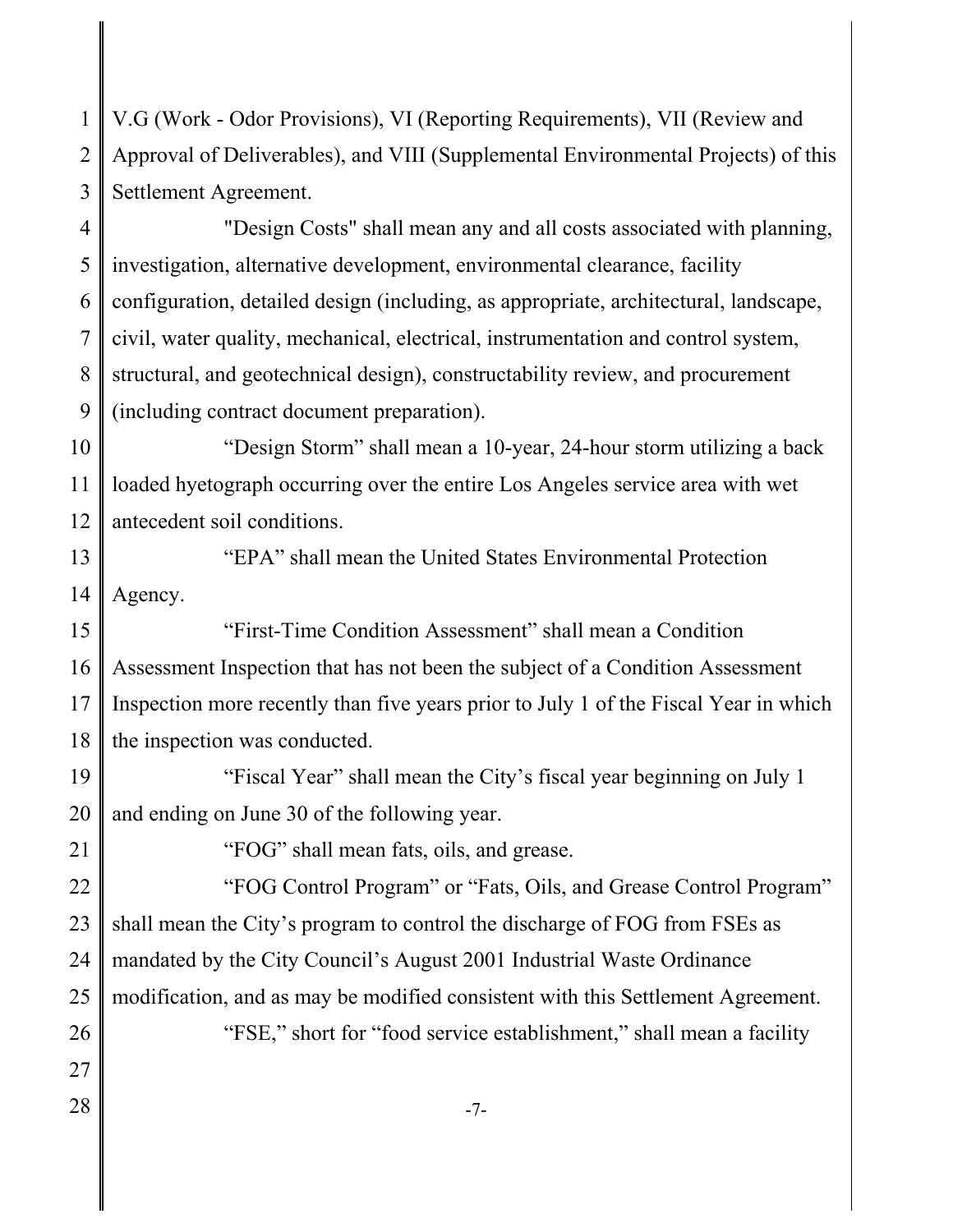1 2 3 engaged in preparing food for consumption by the public such as a restaurant, commercial kitchen, caterer, hotel, school, hospital, prison, correctional facility, or care institution. L.A. Muni. Code 64.00(a)(27).

4 5 "Government Plaintiffs" shall mean the United States and the Regional Board.

6 7 8 "Hotspot Cleaning" shall mean scheduled cleaning conducted as part of the maintenance of sewer Pipe Reaches that the City has determined to be in need of high frequency cleaning to reduce the risk of SSOs.

9 10 11 "Independent Review of the Sewer Odor Control Program for the City of Los Angeles" shall mean the review conducted by the independent expert retained pursuant to the July 2001 Stipulated Case Management Order.

12 13 14 15 "Intervenors" shall mean the Plaintiffs in Intervention Baldwin Hills Estates Homeowners' Association, Inc., Baldwin Hills Village Garden Homes Association, United Homeowners Association, Village Green Owners Association, and Concerned Citizens of South Central Los Angeles.

16 17 "Odor Advisory Board" shall mean the community advisory board established pursuant to the July 2001 Stipulated Case Management Order.

18 19 "Odor Complaint Response Form" shall mean the form used by City crews to respond to odor complaints.

20 21 "Odor Outreach Plan" shall mean the plan adopted by the City to publicize the existence of the Sewer Odor Hotline.

22 23 "Paragraph" shall mean a portion of this Settlement Agreement identified by an Arabic numeral.

24 25 "Parties" shall mean the United States, the Regional Board, Baykeeper, the Intervenors, and the City.

26 27 "Pipe Reach" (used primarily with respect to sewer cleaning) shall

 $28 \parallel -8$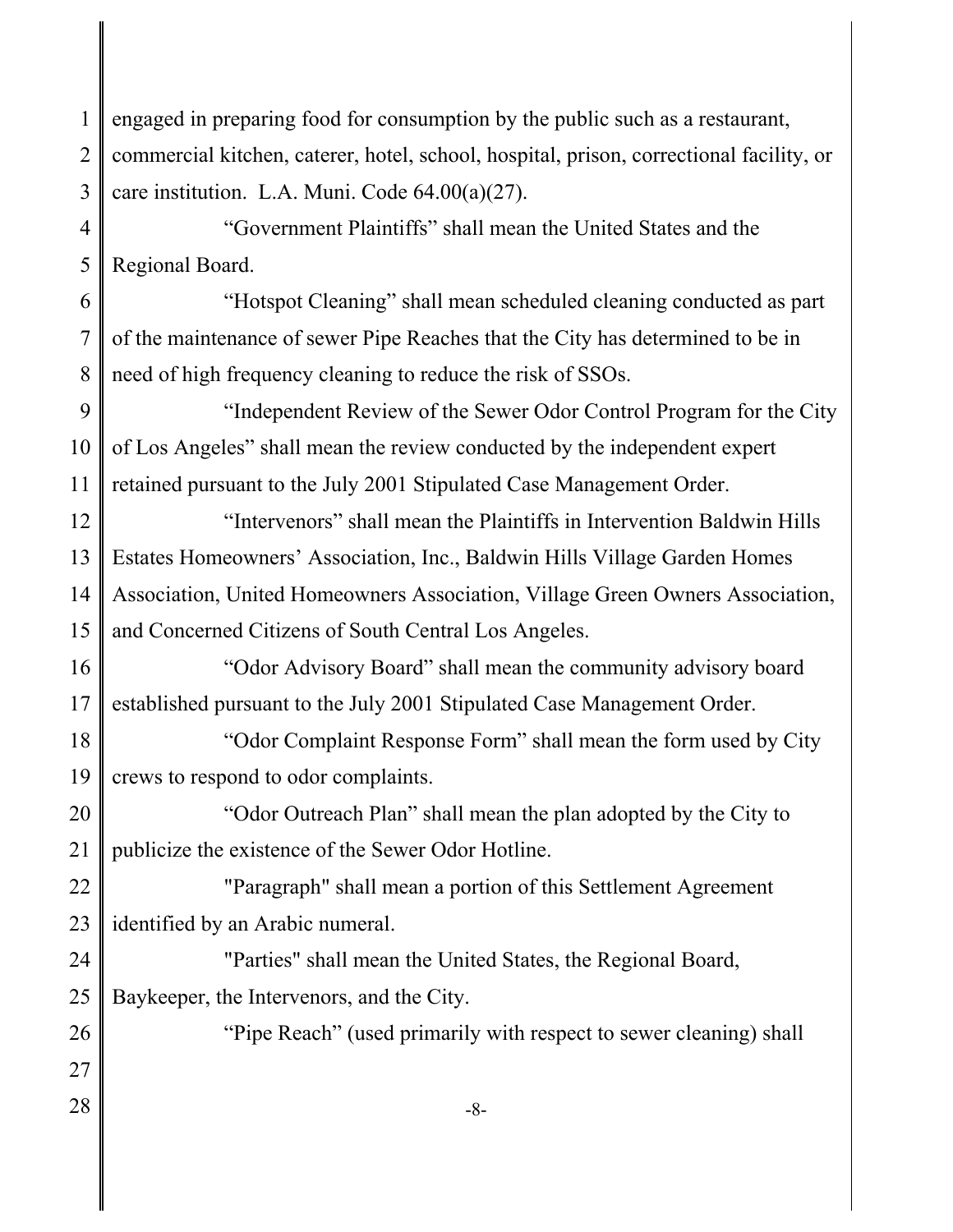1 2 mean a length of sewer line extending from one maintenance hole to the next maintenance hole.

3 4 "Plaintiffs" shall mean the United States, the Regional Board, Baykeeper, and the Intervenors.

5 6 7 "Primary Basin Plan" shall mean a master plan for the Primary Sewers in the individual primary basins in the City. Currently, there are 25 primary basins in the City.

8 9 "Primary Sewers" shall mean sewers that are 16 inches and greater in diameter, excluding the major outfalls and interceptor sewers.

10 11 "'R' Factor" shall mean the percentage of rainfall volume in a sewer basin that enters the sanitary sewer.

12 13 "Regional Board" shall mean the California Regional Water Quality Control Board, Los Angeles Region.

14 15 16 "Secondary Basin Plan" shall mean a master plan for the Secondary Sewers in the individual secondary basins in the City. Currently, there are 218 secondary basins in the City.

17 18 "Secondary Sewers" shall mean sewers that are less than 16 inches in diameter.

19 20 "Section" shall mean a portion of this Settlement Agreement identified by an uppercase Roman numeral.

21 22 23 24 "Settlement Agreement" shall mean this Settlement Agreement and Final Order, including all its attached appendices: Appendix A - Sewer Relief Projects, Appendix B - Rehabilitation and Replacement Projects, and Appendix C - Supplemental Environmental Projects.

25 26 27 "Sewer Odor Hotline" shall mean the hotline operated by the City for the purpose of receiving and recording calls reporting sewage odor complaints,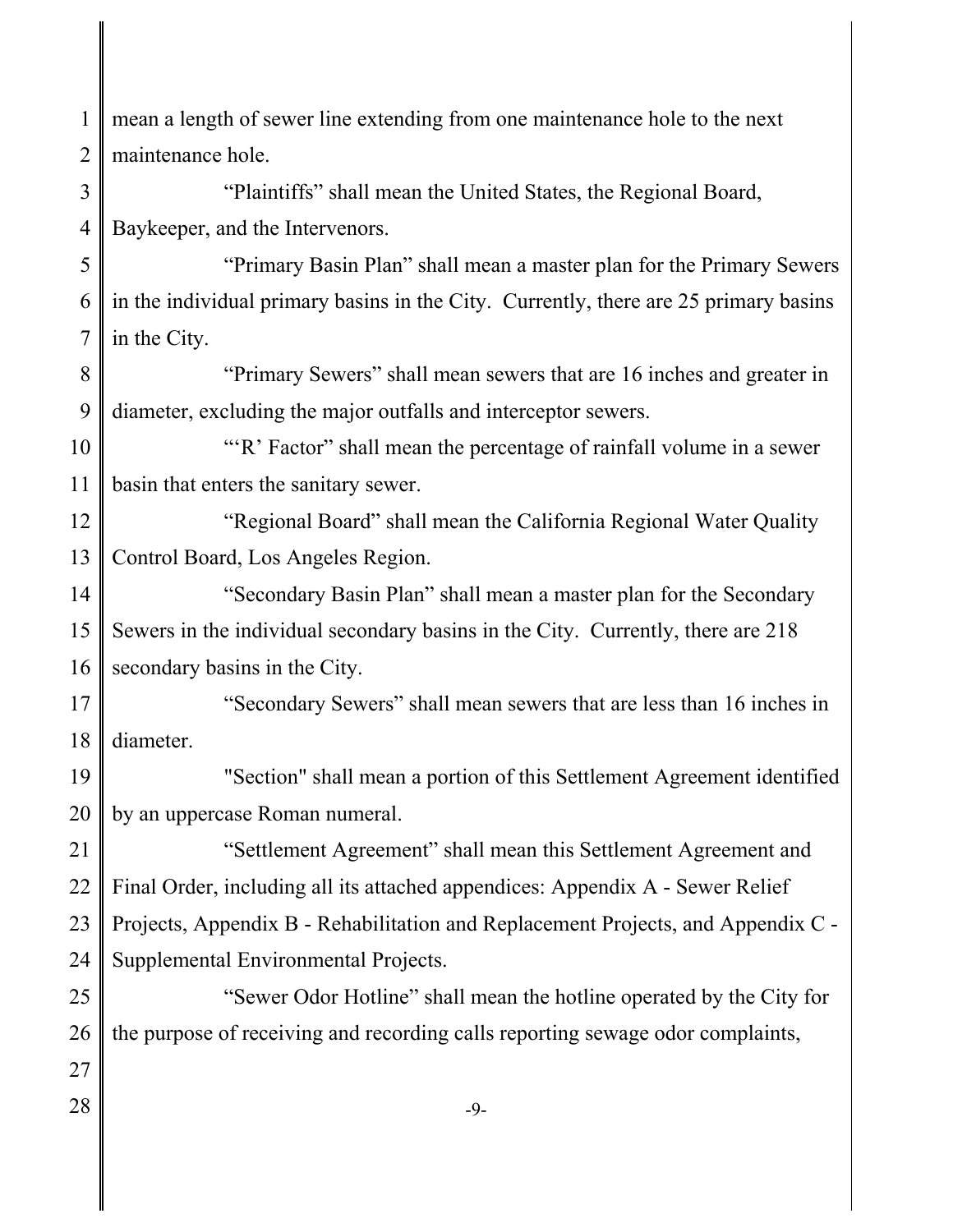1 2 which was established pursuant to the July 2001 Stipulated Case Management Order.

3 4 5 6 "Sewer Relief Projects" shall mean new sewers, the replacement of old sewers with larger diameter sewers, diversion structures, and other projects built primarily for the purpose of increasing the hydraulic capacity of the Wastewater Collection System.

7 8 9 10 11 "SSO" or "Sanitary Sewer Overflow" shall mean an overflow, spill, diversion, or release of wastewater from or caused by the City's Wastewater Collection System, except that the term "SSO" does not include wastewater backups into buildings caused solely by a blockage or other malfunction in a building lateral that is privately owned.

12 13 14 15 16 17 18 19 20 21 22 23 24 25 "SSO Subject to Stipulated Penalties" or "Subject SSO" shall mean (i) an SSO that results in a release to navigable waters or surface waters of the State in excess of 500 gallons, and (ii) any other SSO in excess of 1000 gallons. A release of wastewater to a storm sewer shall be considered a release to navigable waters unless the City demonstrates that a structural diversion was in place in the storm sewer and operational such that the flow was diverted into the sanitary sewer, or unless the flow did not otherwise enter the primary storm water collection system, or unless the City removed the wastewater from the primary storm water collection system before the wastewater entered a navigable water or surface water of the State. SSOs Subject to Stipulated Penalties shall exclude those caused by acts of vandalism or an error of a contractor or subcontractor not working directly or indirectly on behalf of the City. For the purposes of this definition, the "primary storm water collection system" shall mean the system of laterals and other storm sewers that convey rain water and runoff.

26 27

"State" shall mean the State of California.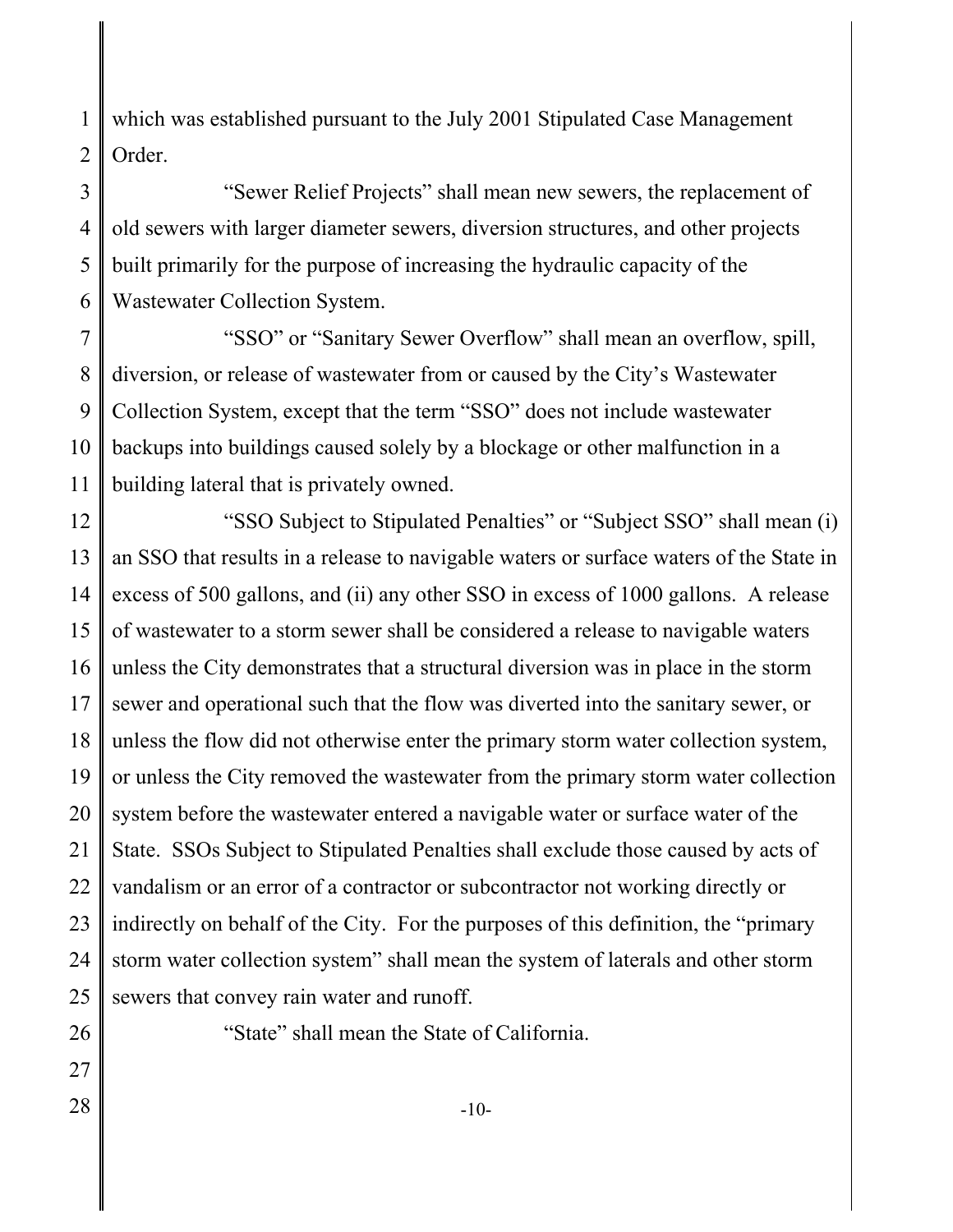1 2 "Three-Year Average" – a "Three-Year Average" shall be calculated over three consecutive Fiscal Years.

3 4 5 6 "Three-Year Rolling Average" – a "Three-Year Rolling Average" is a series of Three-Year Averages made up, for example, by the Three-Year Average for Years One through Three, the Three-Year Average for Years Two through Four, the Three-Year Average for Years Three through Five, and so on.

7 8 9 10 11 "Trigger Flow" shall mean the measured peak dry weather flow level in a sewer pipe that, when reached, triggers the initiation of City planning and design for a Sewer Relief Project. City standards and procedures define the trigger flow level in terms of d/D, the ratio between the depth of flow (d) in a sewer pipe and the diameter (D) of the sewer pipe.

12

"United States" shall mean the United States of America.

13 14 15 16 17 "Validation" shall mean the process of testing a Calibrated model using one or more independent data sets. The model is run without any further adjustment using independent data set(s) of rainfall data. Then the results are compared to the field measurements collected concurrently with the rainfall data. If the results are suitably close, the model is considered validated.

18 19 20 21 22 "Wastewater Collection System" shall mean all parts of the wastewater collection system owned or operated by the City that are intended to convey domestic or industrial wastewater to the City's wastewater treatment plants, including without limitation, sewers, pipes, pump stations, lift stations, manholes or maintenance holes, and force mains.

23 24

25

26

"Year" shall mean "Fiscal Year."

"Year One" through "Year Ten" are Fiscal Years defined as follows:

"Year  $\text{One}$ " – July 1, 2004 through June 30, 2005 "Year Two"  $-$  July 1, 2005 through June 30, 2006 "Year Three" – July 1, 2006 through June 30, 2007 "Year Four"  $-$  July 1, 2007 through June 30, 2008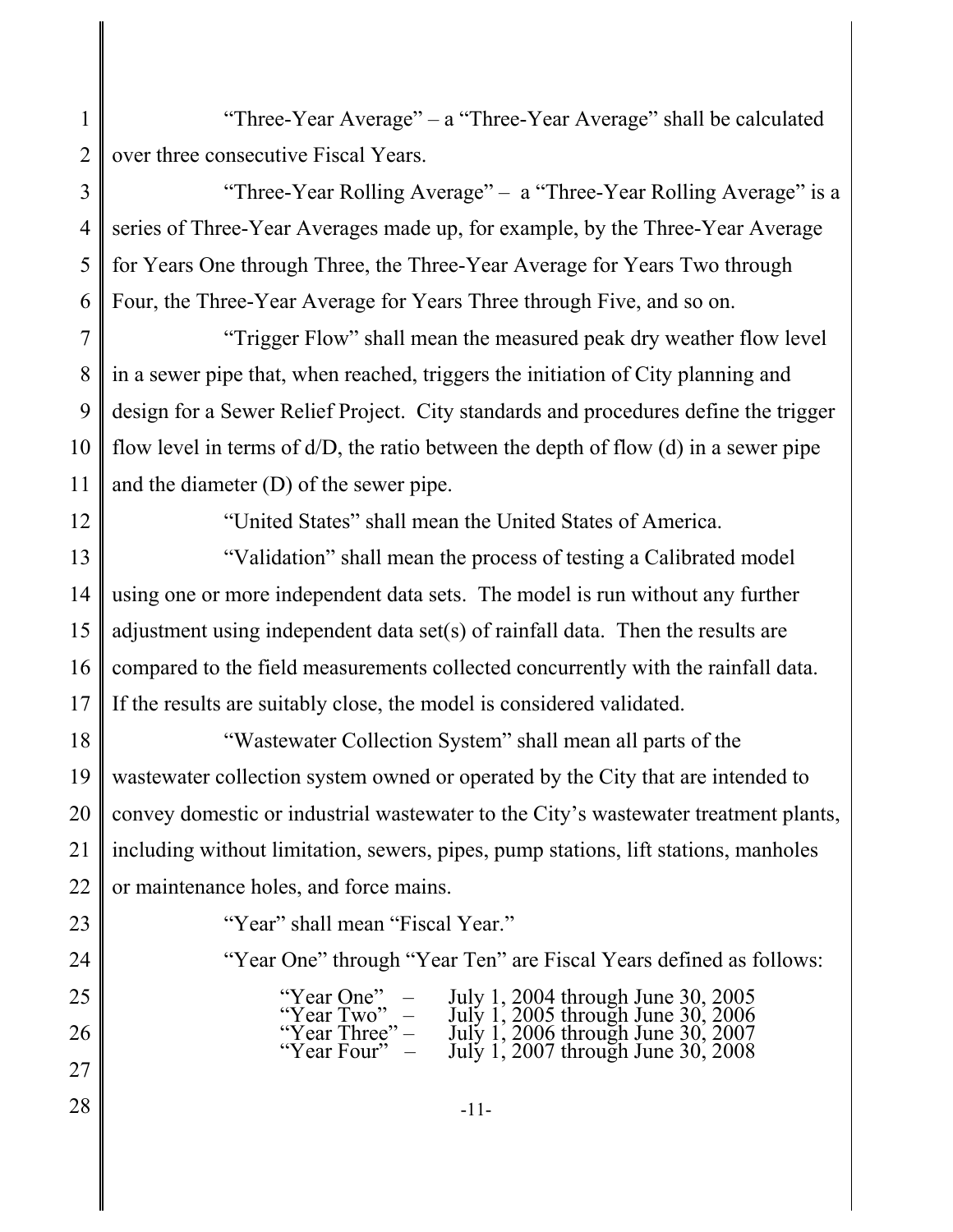| "Year Five"<br>$\sim$           | July 1, 2008 through June 30, 2009   |
|---------------------------------|--------------------------------------|
| "Year Six"                      | July 1, 2009 through June 30, 2010   |
| "Year Seven" –                  | July 1, 2010 through June 30, 2011   |
| "Year Eight"                    | July 1, 2011 through June 30, 2012   |
| "Year Nine"<br>$\hspace{0.1mm}$ | July 1, 2012 through June 30, 2013   |
| "Year Ten"                      | July 1, 2013, through June 30, 2014. |

# V. WORK

9. The parties have evaluated the components of the City's Wastewater Collection System program. Pursuant to this Agreement, the City agrees to continue to implement its program components as augmented herein.

# A. SEWER CLEANING

10. Starting with Year One, the City shall clean a minimum of 60,000 sewer Pipe Reaches annually (equivalent to approximately 2,600 miles of sewer) and, starting with Year Three, maintain a Three-Year Rolling Average of 65,000 sewer Pipe Reaches cleaned (equivalent to approximately 2,800 miles of sewer). All Pipe Reach cleaning, including preventative maintenance, proactive maintenance, and reactive maintenance (including Hotspot Cleaning), shall be included in determining compliance with this provision, including multiple cleanings of a Pipe Reach in a given Year.

11. If, in any Year, the City cleans more than 60,000 sewer Pipe Reaches, the City may "bank" the excess Pipe Reach cleaning. In any Year following Year One, the City may demonstrate compliance with the annual requirement of cleaning 60,000 Pipe Reaches per Year through a combination of Pipe Reaches cleaned in that Year and "banked" cleaning from previous Years, *provided*, however, that in no Year may the number of Pipe Reaches actually cleaned be reduced below a floor of 48,000 Pipe Reaches, and *provided* that once a banked Pipe Reach cleaning has been used in one Year, it may not be used in any subsequent Year.

12. If, in any three-Year period starting with Years One through Three, the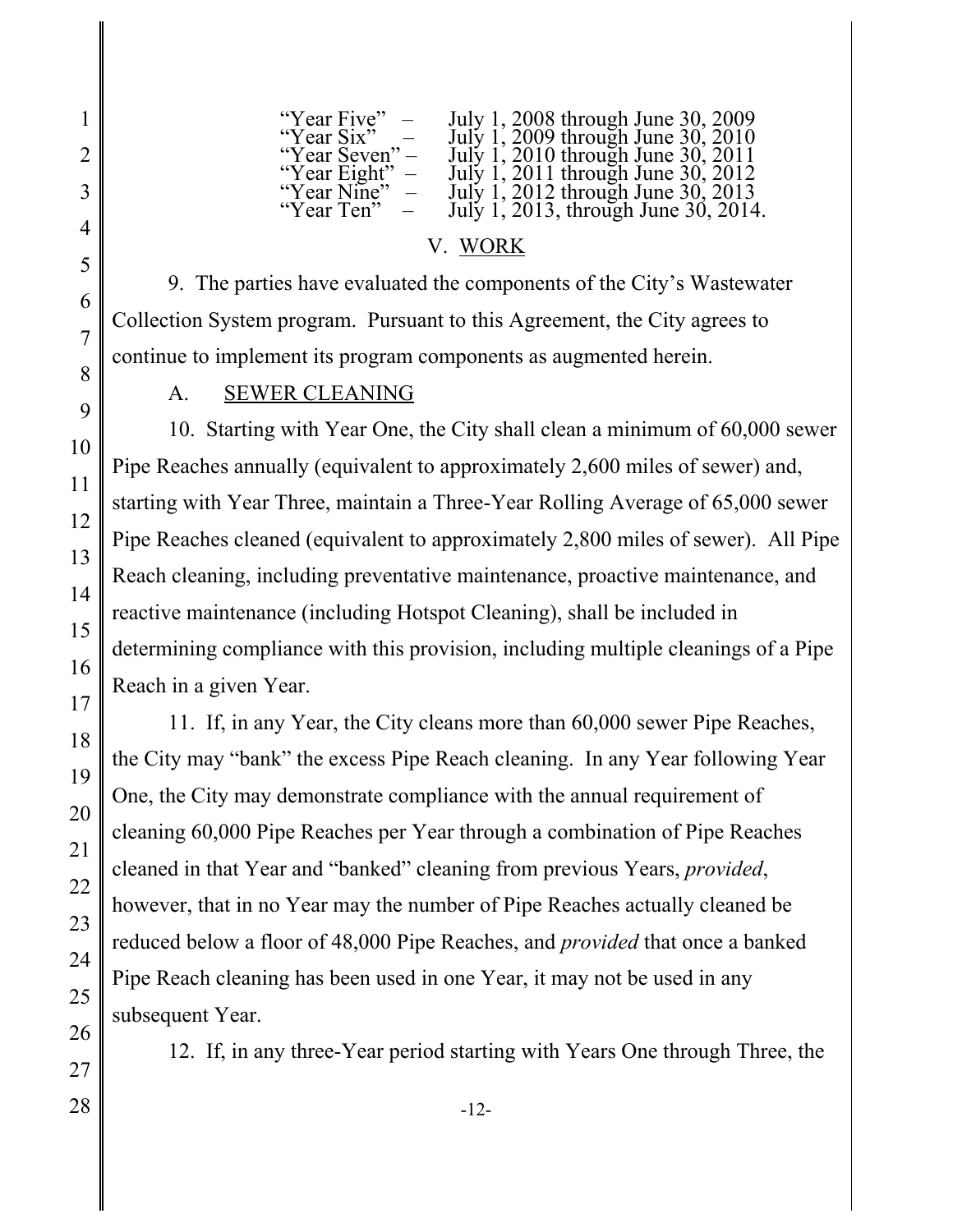1 2 3 4 5 6 7 8 9 10 11 City cleans an average of more than 65,000 sewer Pipe Reaches per Year (more than 195,000 Pipe Reaches total in the three-Year period), the City may "bank" the excess Pipe Reach cleaning. In any three-Year period ending after Year Three, the City may demonstrate compliance with the Three-Year Rolling Average requirement of cleaning an average of 65,000 Pipe Reaches per Year through a combination of Pipe Reaches cleaned in that three-Year period and "banked" cleaning from previous three-Year periods, *provided* however, that in no three-Year period may the average number of Pipe Reaches actually cleaned be reduced below a floor of 52,000 Pipe Reaches per Year, and *provided* that once a banked Pipe Reach cleaning has been used in one three-Year period, it may not be used in any subsequent three-Year period.

12 13 14 15 16 17 18 13. The Hotspot Cleaning portion of the annual cleaning in Year One shall be at least 35,000 Pipe Reaches. After Year One, the City shall adjust the quantity of Hotspot Cleaning as necessary to meet the City's cleaning needs. The frequency and breakdown of cleaning between preventative and proactive maintenance shall be adjusted by the City as appropriate based on field conditions. However, the overall amount of cleaning shall not be reduced below the minimum requirements set forth in Paragraphs 10 through 12, above.

19

B. CHEMICAL ROOT CONTROL

20 21 22 14. In Year One and Year Two, to control the growth of roots in the Wastewater Collection System, the City shall apply chemicals to a minimum of 150 miles of sewers annually.

23

# C. SEWER CONDITION ASSESSMENT (CCTV)

24 25 26 27 15. The City shall continue to conduct comprehensive and systematic inspections and structural condition assessments of its Wastewater Collection System. Inspections shall be used, among other things, as the primary tool to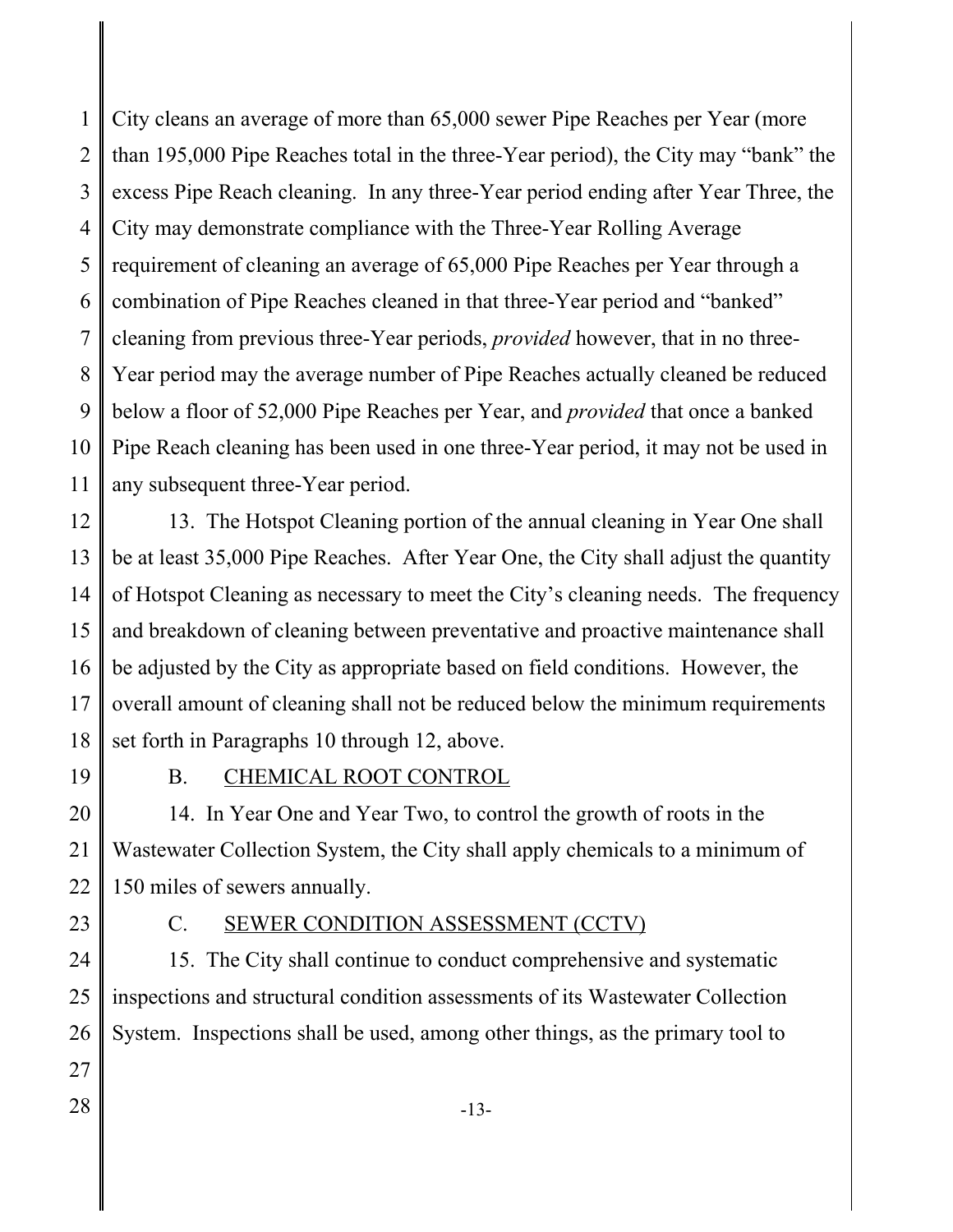1 2 3 4 5 6 7 8 9 10 11 identify sewers in need of repair, rehabilitation, or replacement. Starting with Year One, at a minimum, the City shall use CCTV to inspect 600 miles of pipes annually. The City shall make it a priority to inspect and assess the condition of pipes that have not been previously inspected by CCTV or were most recently inspected by CCTV more than five years prior to entry of this Agreement. CCTV inspections that are included in determining compliance with the annual inspection requirement include multiple assessments of a sewer pipe, post-spill assessment, and CCTV inspections performed as part of quality assurance/quality control (QA/QC) procedures. By September 1 of each year, the City shall complete Condition Assessment Ratings for each pipe inspected pursuant to this Paragraph during the previous Fiscal Year.

12 13 14 15 16 16. If in Year One or any subsequent Year, the City completes CCTV Condition Assessment Inspections of more than 600 miles of sewer pipes, the City may "bank" the percentage of the excess CCTV work that equals the percentage of the CCTV work performed during that Year that were First-Time Condition Assessments.

17 18 19 20 21 17. Beginning in Year Two, in demonstrating compliance with the 600-mile CCTV inspection requirement, the City may rely on the miles of sewer pipes inspected in that Year and any miles "banked" from previous Years, *provided* however, once a "banked" mile of CCTV inspection has been used to demonstrate compliance in one Year, it may not be used again in any other Year.

- 22
- 23

# D. SEWER CAPACITY PROJECTS, SYSTEM EVALUATION, AND CAPACITY ASSURANCE

24 25 26 27  $28 \parallel$  -14-18. The City shall complete the construction of the Sewer Relief Projects identified in Appendix A to this Settlement Agreement by the deadlines set forth in Appendix A specific to each project, or as modified pursuant to Subsection V.H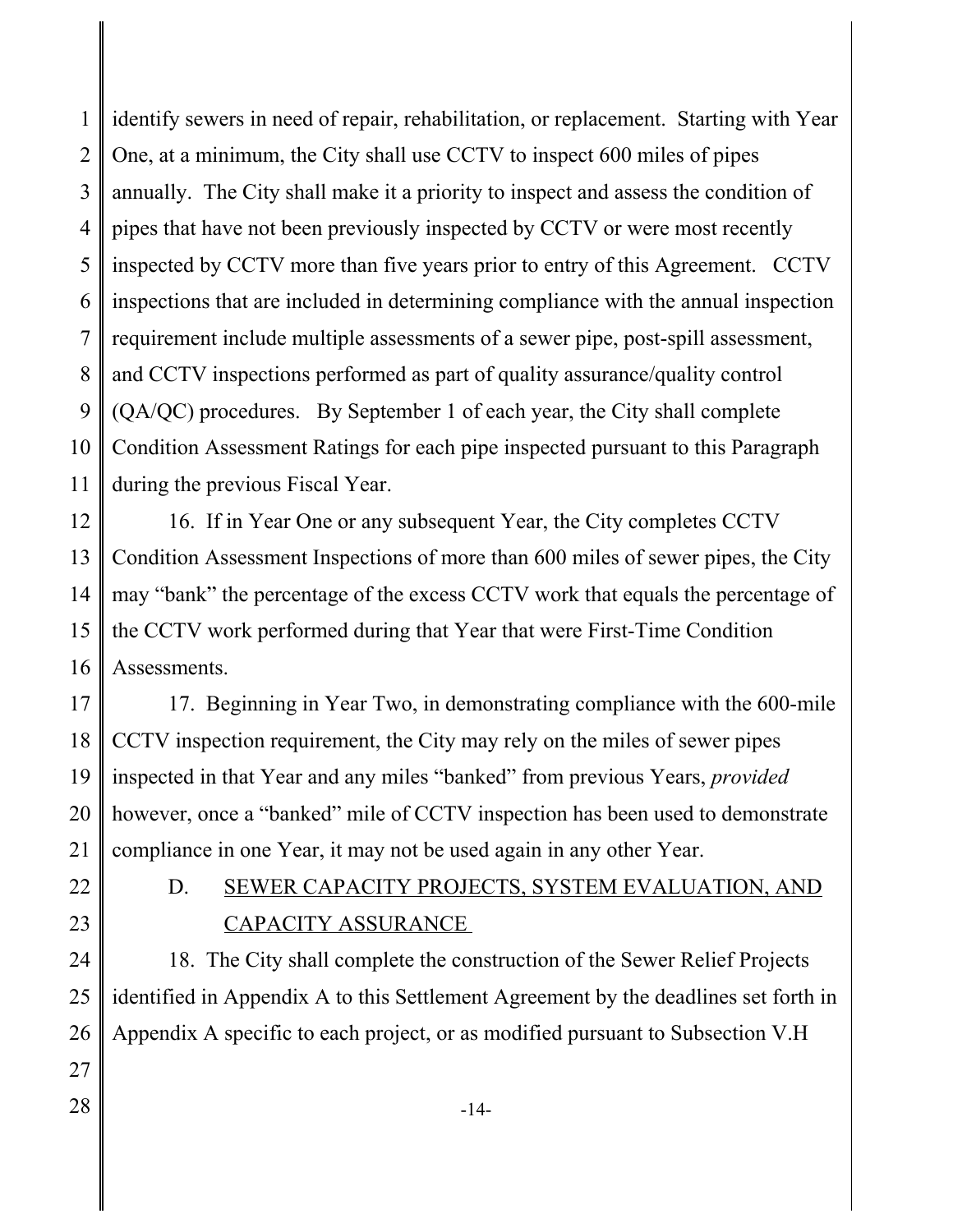1 (Modification of Construction Deadlines).

2 3 4 5 6 7 8 9 10 11 12 13 14 15 16 17 18 19 20 21 22 23 24 25 26 27  $28 \parallel$  -15-19. Following approval of the additional Sewer Relief Projects in the Capacity Report and Plan submitted pursuant to Subsection VI.E (Capacity Report and Plan), the City shall complete the construction of the Sewer Relief Projects set forth in that Report by the deadlines provided for in the approved Report, or as modified pursuant to Subsection V.H (Modification of Construction Deadlines). 20. Design Manual. No later than the end of Year One, the City shall add the following language to its design manual ("PDWF" means peak dry-weather flow and "RDI/I" means rainfall derived infiltration and inflow): Sewers shall be sized so the depth of the PDWF, projected for the design period, shall be no more than one half the pipe diameter ( $d/D = 0.5$ ). An exception shall be made to the design criteria in Table 250 in circumstances where, as a result of a 10-year, 24-hour storm, the tributary area contributing<br>flow to the sewer pipe produces RDI/I flow greater that the PDWF. In these<br>situations, unique and localized conditions shall be considered whe adjusted to a level below  $d/D = 0.5$  such that the pipe will accommodate peak wet weather flow (PDWF plus RDI/I) resulting from the 10-year, 24hour storm. As an alternative, the useful design period of the pipe may also be adjusted down to provide sufficient capacity for RDI/I throughout the reduced design period. Where upstream treatment and/or storage reservoirs considered in sizing downstream sewers. In the case of relief sewers, the<br>combined capacity of the relief sewer and the sewer being relieved shall<br>meet the above criteria. Under special conditions consistent with good engineering practice and the judgment of the City Engineer, the d/D design<br>criteria of 0.5 may be slightly increased. Some of these special conditions<br>include limitation in pipe size, ability to achieve minimum velocity an control sewer odors. 21. MOUSE Model. No later than the end of Year Five, the City shall have expanded its MOUSE model to include all Primary Sewers. The expansion will be performed systematically as part of the development of the Primary Sewer master plans. An individual MOUSE model will be developed as part of developing each Primary Basin Plan and will be linked to the existing City MOUSE model. These individual MOUSE models and the expanded MOUSE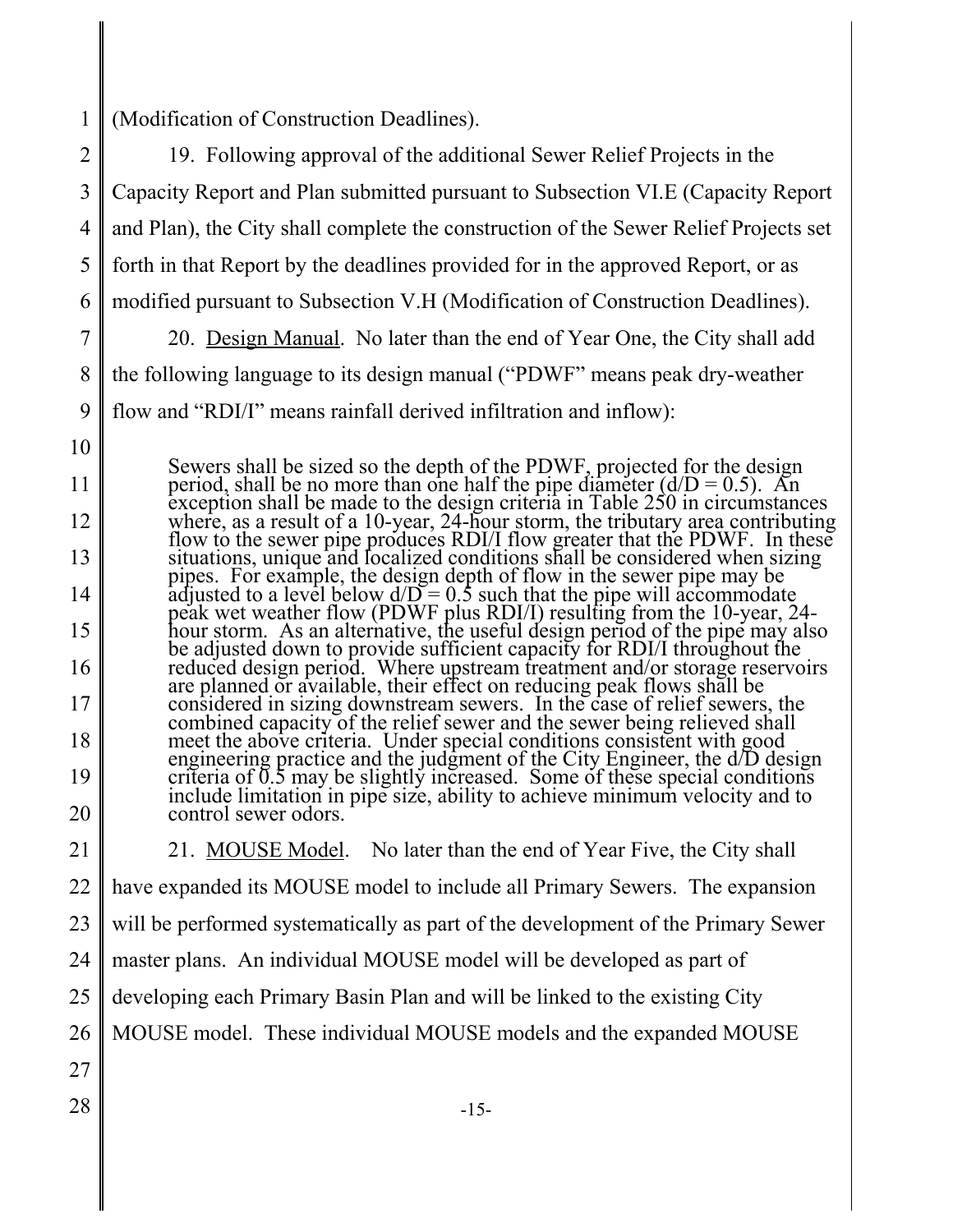1 model shall be Calibrated and Validated.

2 3 22. The City shall continue its wet weather Calibration and Validation of its existing MOUSE model.

4 5 6 23. "R" Factors. No later than the end of Year One, the City shall utilize all current and past valid flow data to complete the development of all "R" Factors for all model basins within the City's MOUSE model.

7 8 9 10 24. Primary Basin Plans. No later than the end of Year Five, the City shall complete all Primary Basin Plans. The City shall utilize all available valid flow data and valid modeling results to evaluate the hydraulic capacity of the Primary Sewer system as part of the development of these master plans.

11 12 13 14 15 25. Secondary Basin Plans. No later than the end of Year Ten, the City shall complete Secondary Basin Plans for the 100 highest priority secondary basins. As part of the preparation of the Secondary Basin Plans, the City shall consider any possible backwater conditions utilizing all available valid flow data and valid modeling results.

16

#### E. SEWER REHABILITATION AND REPLACEMENT PROJECTS

17 18 19 20 26. The City shall complete construction of the sewer rehabilitation and replacement projects identified in the Appendix B to this Settlement Agreement by the deadlines set forth in Appendix B specific to each project, or as modified pursuant to Subsection V.H (Modification of Construction Deadlines).

21 22 23 24 25 26 27 27. In Year Four through Year Ten of this Agreement, the City shall rehabilitate or replace the miles of sewer pipes required pursuant to the approved Rehabilitation and Replacement Report and Plan submitted pursuant to Subsection VI.D (Rehabilitation and Replacement Report and Plan). In no event shall the projects set forth in Appendix B be counted in achieving compliance with the mileage requirements in the approved Rehabilitation and Replacement Report and

- 
-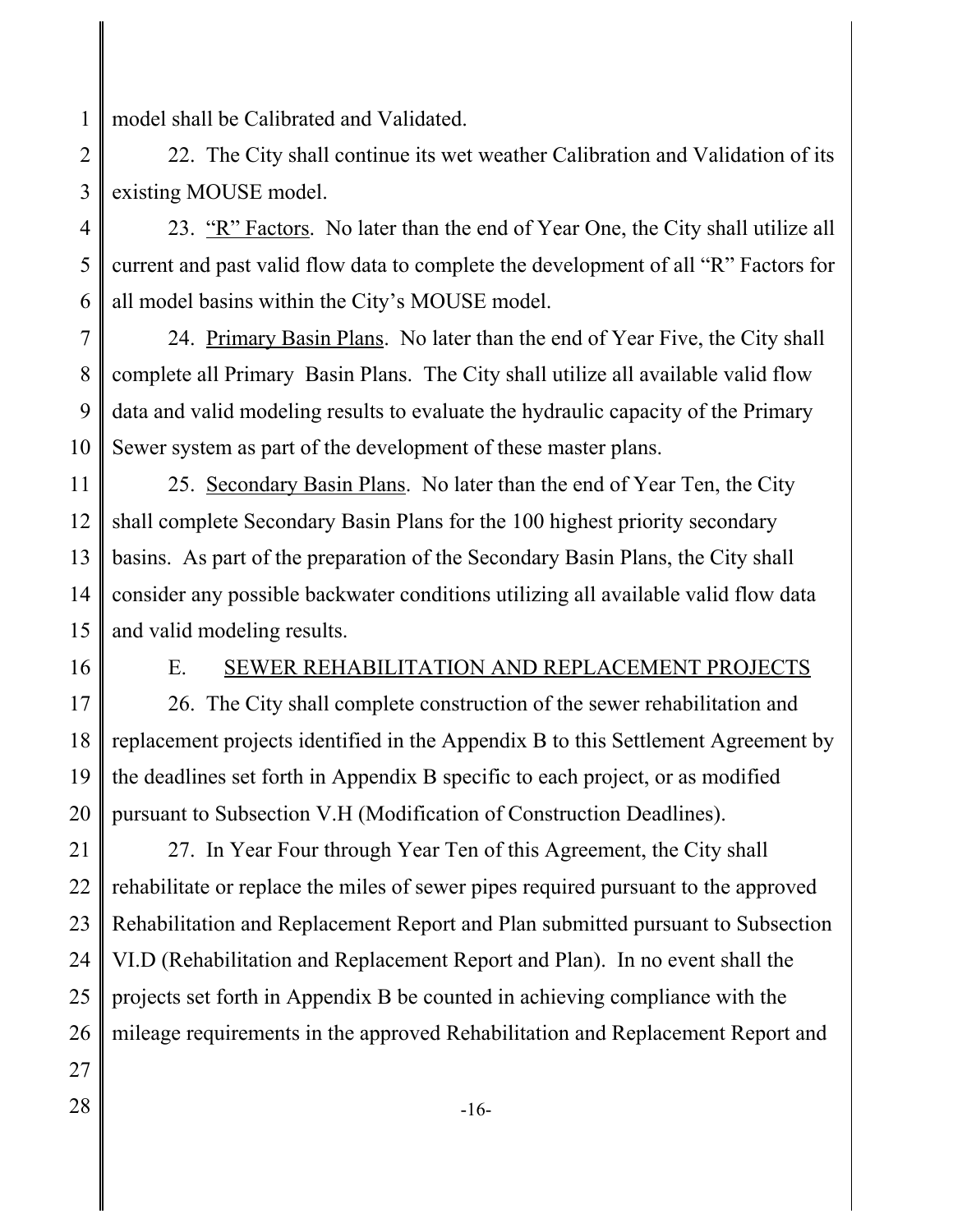1 2 3 Plan. For purposes of this Agreement, rehabilitation and replacement includes emergency repairs that restore the affected pipe to Condition C or better, trenchless sewer rehabilitation, and sewer replacement or reconstruction.

4 5 6 7 8 9 10 11 12 13 28. If, in any Year during Years Four though Ten, the City rehabilitates or replaces more than the annual number of miles of sewer pipe required pursuant to the approved Rehabilitation and Replacement Report and Plan submitted pursuant to Subsection VI.D of this Settlement Agreement, the City may "bank" the excess miles of pipe. In any Year beginning in Year Five, the City may demonstrate compliance with the annual rehabilitation and replacement mileage requirement of Paragraph 27 and Subsection VI.D through a combination of miles rehabilitated or replaced in that Year and "banked" rehabilitation or replacement from previous Years, *provided*, however, that once a banked mile of rehabilitation or replacement has been used in one Year, it may not be used in any subsequent Year.

14 15 16 17 18 19 20 21 22 23 24 25 29. If, in any three-Year period starting with the three-Year period comprising Years Four through Six, the City rehabilitates or replaces, on a Three-Year Average, more miles of pipe than is required pursuant to the approved Rehabilitation and Replacement Report and Plan submitted pursuant to Subsection VI.D of this Settlement Agreement, the City may "bank" the excess miles of pipe. In any three-Year period ending in or after Year Seven, the City may demonstrate compliance with the Three-Year Rolling Average mileage requirement for sewer pipe rehabilitation or replacement of Paragraph 27 and Subsection VI.D through a combination of miles rehabilitated or replaced in that three-Year period and "banked" miles from previous three-Year periods, *provided* however, that once a banked mile has been used in one three-Year period, it may not be used in any subsequent three-Year period.

27

26

# F. FATS, OILS, AND GREASE (FOG) CONTROL PROGRAM

 $28 \parallel$  -17-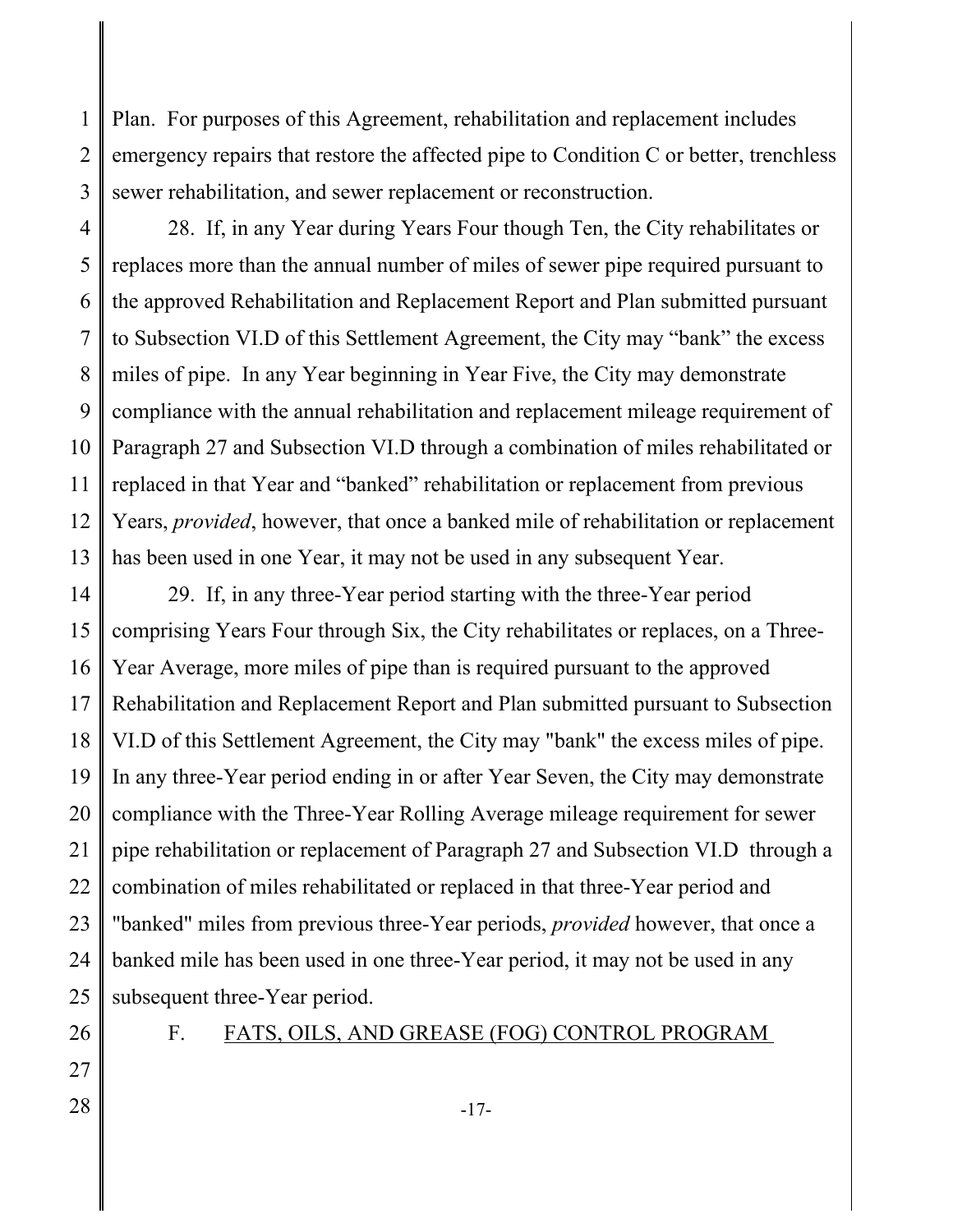1 2 30. The City shall continue to implement its Grease Control Ordinance. At a minimum, the City shall inspect all permitted FSEs annually.

3 4 5 6 7 8 9 31. No later than the end of Year One, following review and, where applicable, approval of the FOG Report required pursuant to Paragraph 59, the City shall a) make any modifications to the FOG Control Program Standard Operating Procedures and Enforcement Response Plan and Enforcement Response Guide provided for in the report, and b) begin implementation of the FOG Control Program in accordance with the modified Standard Operating Procedures and Enforcement Response Plan and Enforcement Response Guide.

10

11

#### G. ODOR PROVISIONS

General

12 13 14 32. The City will continue to investigate, resolve, and mitigate sewer odors to the maximum extent practicable. The City will continue to work closely with the Odor Advisory Board on these efforts.

15

#### Sewer Odor Hotline and Response

16 17 18 19 33. The City will continue to operate the Sewer Odor Hotline. Within six months from the entry of this Settlement Agreement, the City shall, if practicable, arrange for calls to the Sewer Odor Hotline to be answered and documented by a live person rather than a recording.

20 21 22 23 24 34. Within six months from the entry into this Settlement Agreement, the City will develop an updated Odor Outreach Plan for advertising the Sewer Odor Hotline. The Plan will continue the public outreach efforts advertising the Sewer Odor Hotline in Los Angeles City Council Districts 8, 9, and 10 and gradually expand the outreach to the entire City.

25 26 35. As part of the City's Odor Outreach Plan, the City will develop a community feedback system. Under this system, the City will periodically contact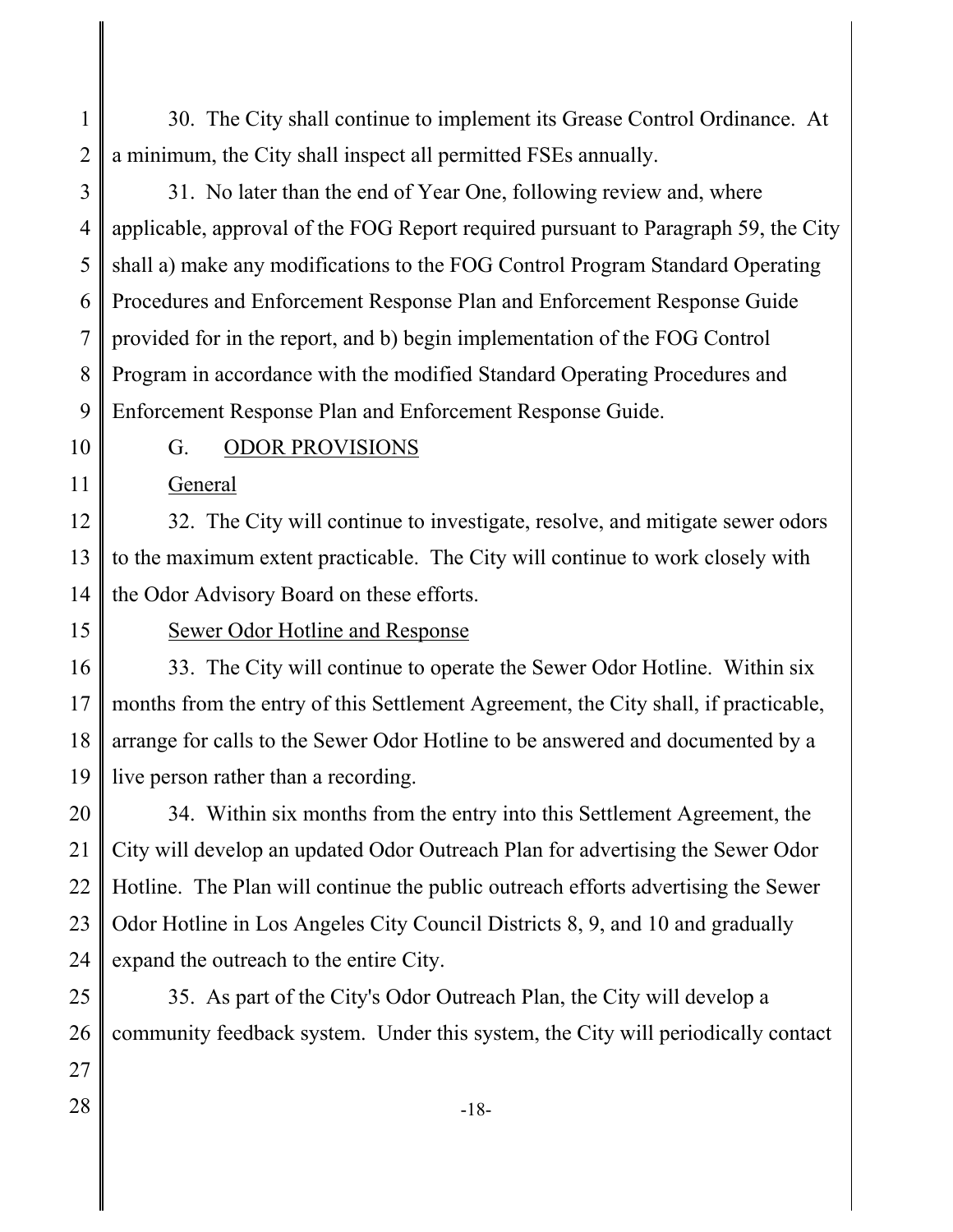1 2 3 a select group of people who live near known odor hot spots to inquire about their recent experiences with sewage odors and, if applicable, their experiences with the Sewer Odor Hotline.

4 5 6 36. The City will implement its updated Odor Outreach Plan and will report on the progress as part of the Annual Report required under Subsection VI.G. of this Settlement Agreement.

7 8 9 10 11 37. The City will modify its Odor Complaint Response Form to include a qualitative description of the wind condition (i.e., calm, windy, or gusty) observed in good faith by the field crews and wind direction, as readily available to the field crews. In some special cases and as deemed necessary by the City, available basic weather information may be used for the odor complaint investigation.

12 13 14 15 38. The City will make an initial return call to the community member filing the sewer odor complaint through the Sewer Odor Hotline (complainant) within 1 week from the receipt of the hotline complaint if requested by the complainant and the complainant has provided call back information.

16 17 18 19 20 39. The City will investigate the sewer odor complaint received by the Sewer Odor Hotline and shall call the complainant to attempt to report findings and actions within 30 days from the receipt of the Sewer Odor Hotline complaint if requested by the complainant and the complainant has provided call back information.

21 22 23 24 25 26 40. For the first year after the entry into this Settlement Agreement, the City will prepare quarterly reports reviewing the Sewer Odor Hotline program. The reports shall list all sewer odor complaints received by the Sewer Odor Hotline for that period, the date received, the location, the date when the initial call was made, the cause of the odor complaint as determined by the field inspection crew, the action taken and the date of the follow-up call made. The report shall assess the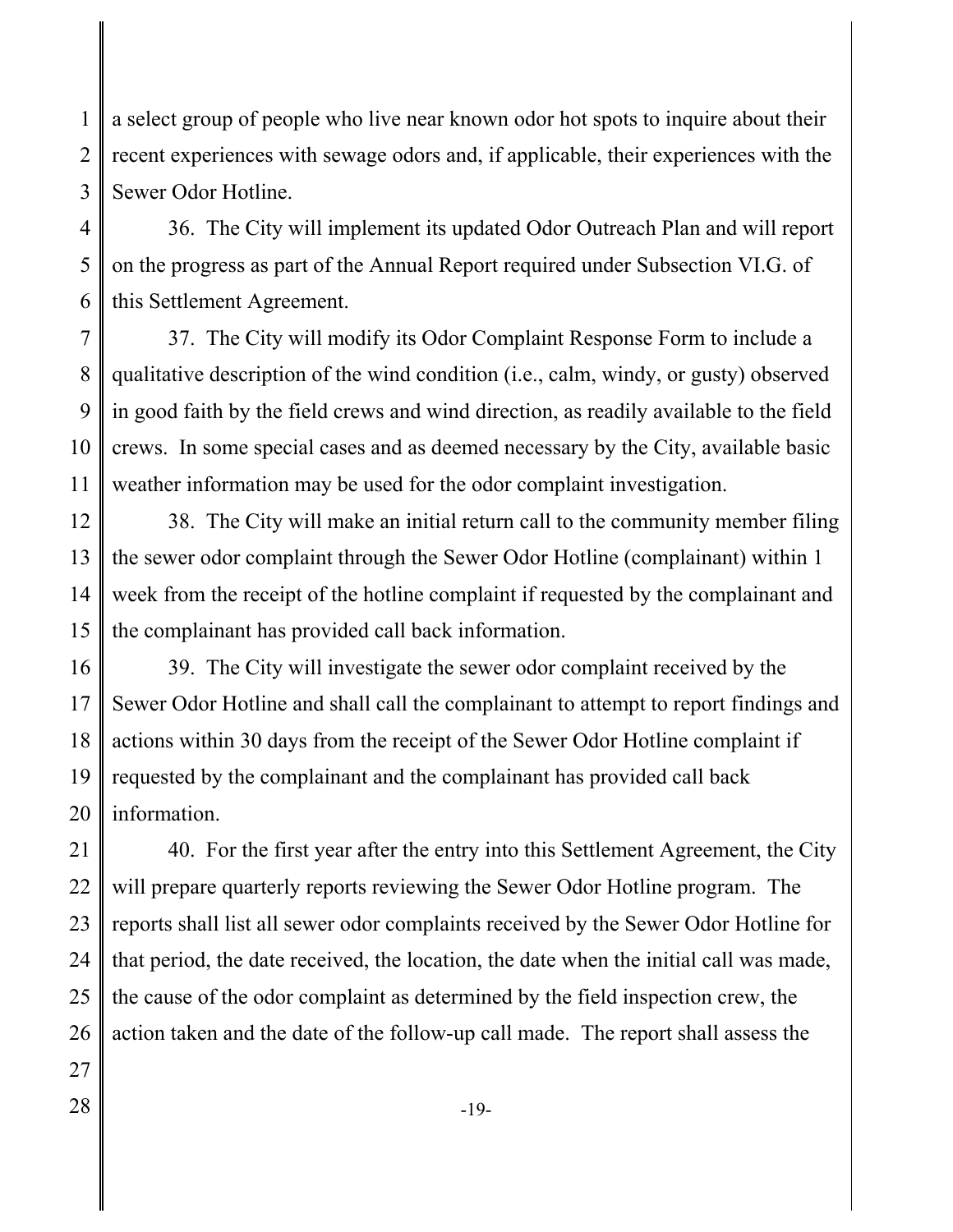1 2 3 4 5 6 7 8 9 effectiveness of the Sewer Odor Hotline program, including whether callers are reasonably satisfied with the Sewer Odor Hotline, and shall include any recommendations for improvement, if necessary. A draft of the report will be reviewed with the Odor Advisory Board and the Odor Advisory Board shall have an opportunity to comment on the report, as well as its findings and recommendations. The final report, including any findings and recommendations for improvement, shall be posted on the sewer hotline web page. Thereafter, the City will prepare and post an annual report. The Odor Advisory Board may request a quarterly report if necessary.

10

# Odor Advisory Board

11 12 13 41. The City will continue to support the Odor Advisory Board for the length of this Settlement Agreement, unless sooner terminated by mutual assent of the parties.

14 15 16 17 42. The City will provide the Odor Advisory Board with all of the reports relating to system evaluation and capacity assurance, including reports concerning flow levels and sewer capacity, that the City is required to provide under this Settlement Agreement.

18

#### Existing Odor Control Measures

19 20 21 22 23 24 25 26 27 43. Within six months of the entry into this Settlement Agreement, the City will prepare written procedures for the odor control measures the City currently employs including the addition of chemicals for sewer odor control. The procedures will outline and describe the type of chemicals and the underlying assumptions utilized to estimate the necessary dosage, including baseline monitoring data, performance monitoring data, odor complaints, and any other factors as deemed necessary to ensure the effectiveness of the odor control measures. The procedures will also outline instances with significant changes that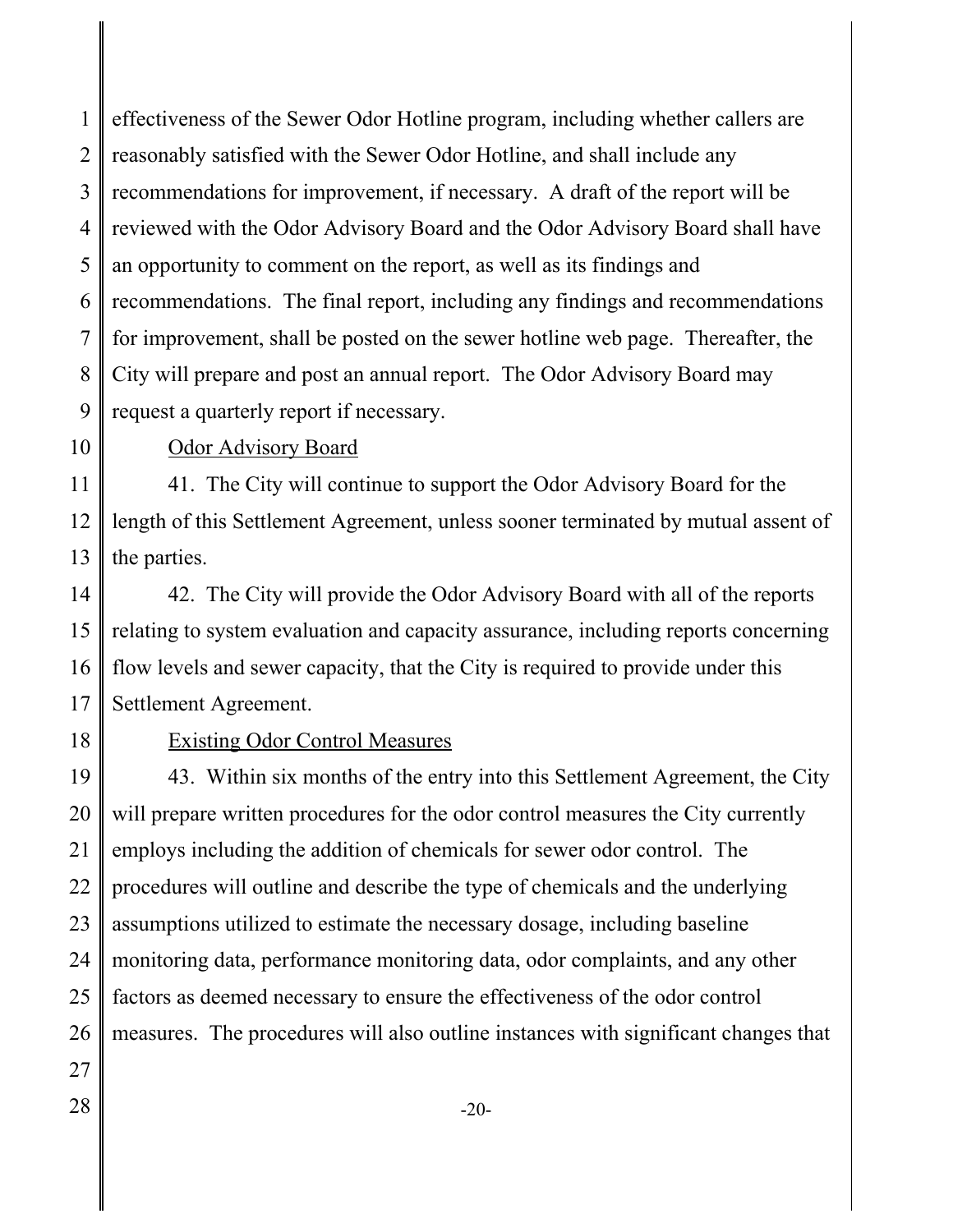1 2 require notification of the Odor Advisory Board. This will include instances where the chemicals used are changed or the underlying assumptions are changed.

3 4 5 6 44. The City will distribute these written procedures to the Odor Advisory Board. On an annual basis, or as requested by the Odor Advisory Board, the City will share summary data with the Odor Advisory Board regarding the odor control measures utilized by the City and any relevant information.

Odor Master Plan

8 9 10 11 12 13 45. The City will complete the preparation of its Odor Master Plan within 2 years from the entry into this Settlement Agreement. This will include the assessment of known odor hotspots, additional testing and monitoring, and recommended actions. The City will develop the Odor Master Plan in consultation with the Odor Advisory Board or its designees. The Odor Advisory Board will be updated quarterly on the progress of the Master Plan preparation.

14

7

Air Treatment Facilities & Interim Scrubbers

15 16 17 46. The City will install and operate seven Air Treatment Facilities ("ATFs") for the control of sewer odors at the following locations by the corresponding dates:

| 18 | <b>Project Title</b>                                                               | <b>Construction End Date</b> |
|----|------------------------------------------------------------------------------------|------------------------------|
| 19 | ATF – ECIS/NORS (4 Sites)<br>Mission & Jesse                                       | 5/23/08                      |
| 20 | 23rd and San Pedro                                                                 |                              |
| 21 | Jefferson Siphon (Jefferson & La Cienega)<br>At NORS Connection                    |                              |
| 22 | ATF - NCOS<br>Jefferson & Rodeo                                                    | 5/23/08                      |
| 23 |                                                                                    |                              |
| 24 | ATF - NEIS (2 Sites)<br>Humboldt<br>Richmond                                       | 3/26/09                      |
| 25 |                                                                                    |                              |
| 26 | The deadline for completion of construction will reflect appropriate design,       |                              |
| 27 | permitting and/or construction contingencies. The City shall make its best efforts |                              |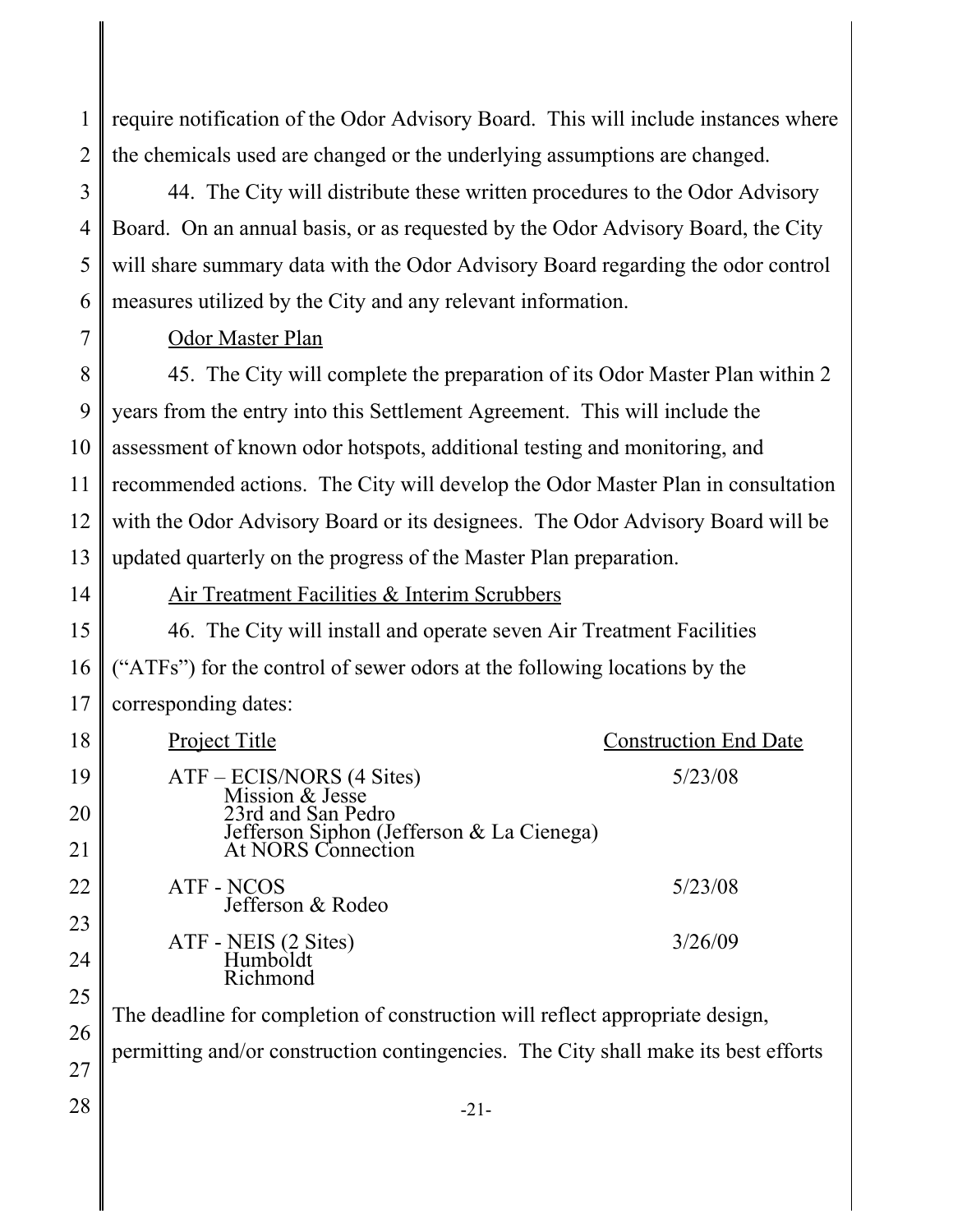1 to ensure that any delays do not exceed one year.

2 3 47. While the ATFs are being constructed, interim odor carbon scrubbers will be installed at the following locations per the corresponding dates:

|   | Project Title                                                    | <b>Construction End Date</b> |
|---|------------------------------------------------------------------|------------------------------|
|   | Interim Carbon scrubber – NCOS                                   | completed                    |
|   | Interim Carbon scrubber – ECIS/NORS (4 Sites)<br>Mission & Jesse | 8/27/04                      |
|   | 23rd and San Pedro                                               |                              |
| 8 | Jefferson Siphon (Jefferson & La Cienega)<br>At NORS connection  |                              |
|   | Interim Carbon scrubber – NEIS (2 Sites)                         | 10/30/06                     |
|   | Humboldt<br>$R$ <i>ichmond</i>                                   |                              |

11 12 13 14 The deadline for completion of construction will reflect appropriate construction contingencies. The Parties recognize that these dates represent the most reliable estimates based on information currently available and that the dates may be modified as new circumstances dictate.

15 16 17 48. In addition, the City will continue to operate the odor control carbon scrubber at the traffic island at the intersection of Rodeo and Jefferson until the ATF at that location is operational.

18 19 20 21 49. The City will develop a written maintenance and operations manual for each of the ATFs. The written operations manual shall state that the standard operating procedure for the ATFs includes the operation of the ATF's biotrickling filter and its carbon polishing system.

22 23 24 50. The City will monitor all the odor control facilities as necessary to comply with all regulatory and permit requirements. The City will disclose the terms of these regulatory and permit requirements to the Odor Advisory Board.

25 26 51. The City will install an indicator light on the outside wall of each ATF that visually depicts whether the biotrickling filter of the ATF is operational or not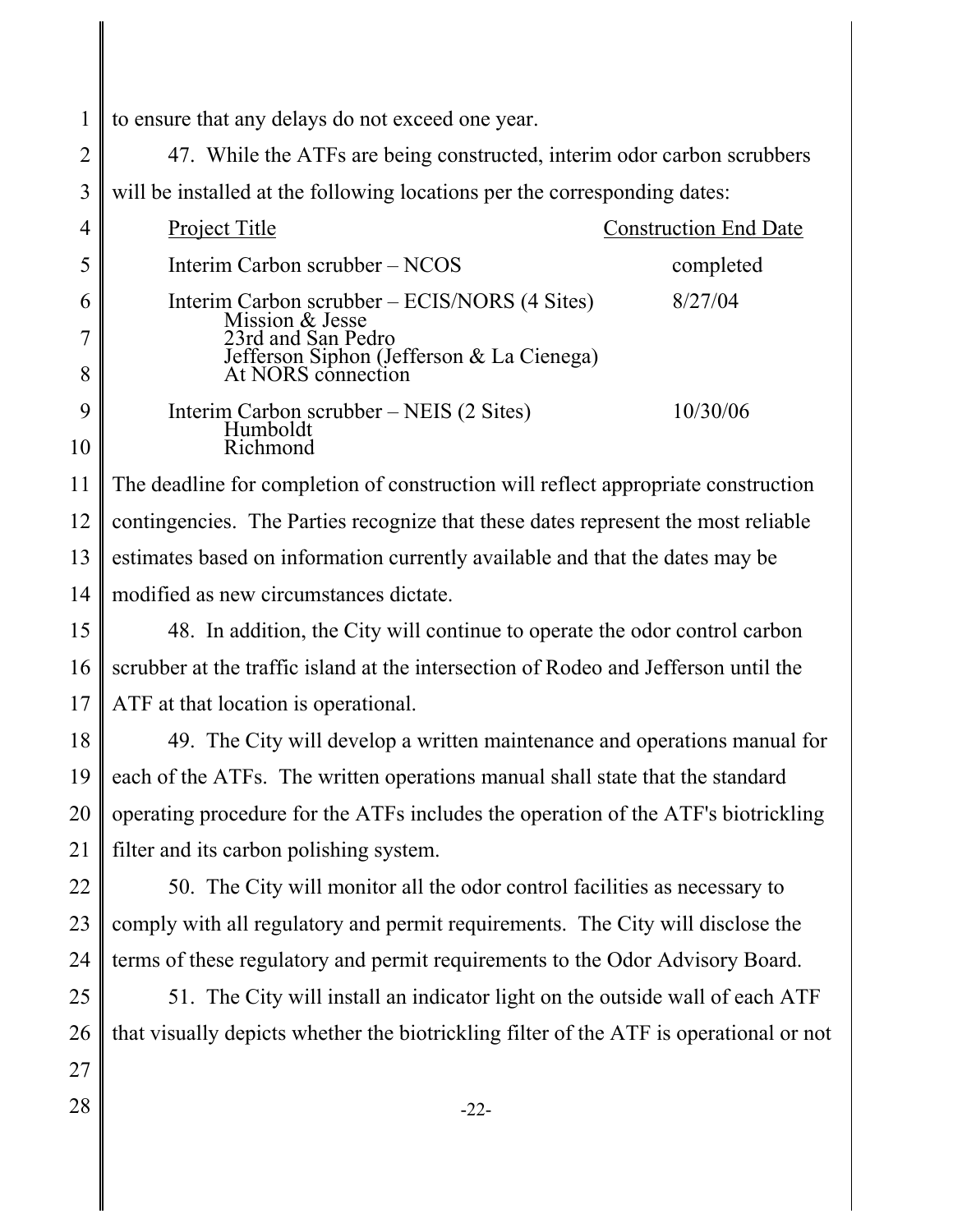1 and the number to call to report any issues with the operations.

2 3 4 5 6 7 8 52. The City will report quarterly to the Odor Advisory Board, or more frequently if requested by the Odor Advisory Board, on the removal levels for hydrogen sulfide at each of the odor control facilities (interim scrubbers and permanent ATFs) showing inlet concentration and outlet concentration. The information will also be posted on the odor hotline web site. One year after the last ATF is installed, the reports will become annual or as requested by the Odor Advisory Board.

9 10 11 12 53. The City will report on the construction progress of the odor control facilities as part of the Annual Report and construction progress will be discussed with the Odor Advisory Board on an annual basis or as requested by the Odor Advisory Board.

13 14 54. With the completion of each of the ATFs, the City will extend an invitation to the Odor Advisory Board to tour the facility.

15

#### ECIS Odor Monitoring

16 17 18 19 20 21 55. Within two months after ECIS (the East Central Interceptor Sewer) becomes operational, the City will conduct monitoring of hydrogen sulfide gas levels, air pressure, and other necessary parameters in ECIS as necessary to evaluate the effectiveness of the odor control efforts. Within 3 months after the operation of ECIS, the City will share the results of this monitoring with the Odor Advisory Board or its designees.

22

# Independent Review of the Sewer Odor Control Program

23 24 25 26 56. Within six months from entry into this Settlement Agreement, the City will prepare an implementation plan for implementing the recommendations made as part of the Independent Review of the Sewer Odor Control Program for the City of Los Angeles. The implementation plan will include an implementation schedule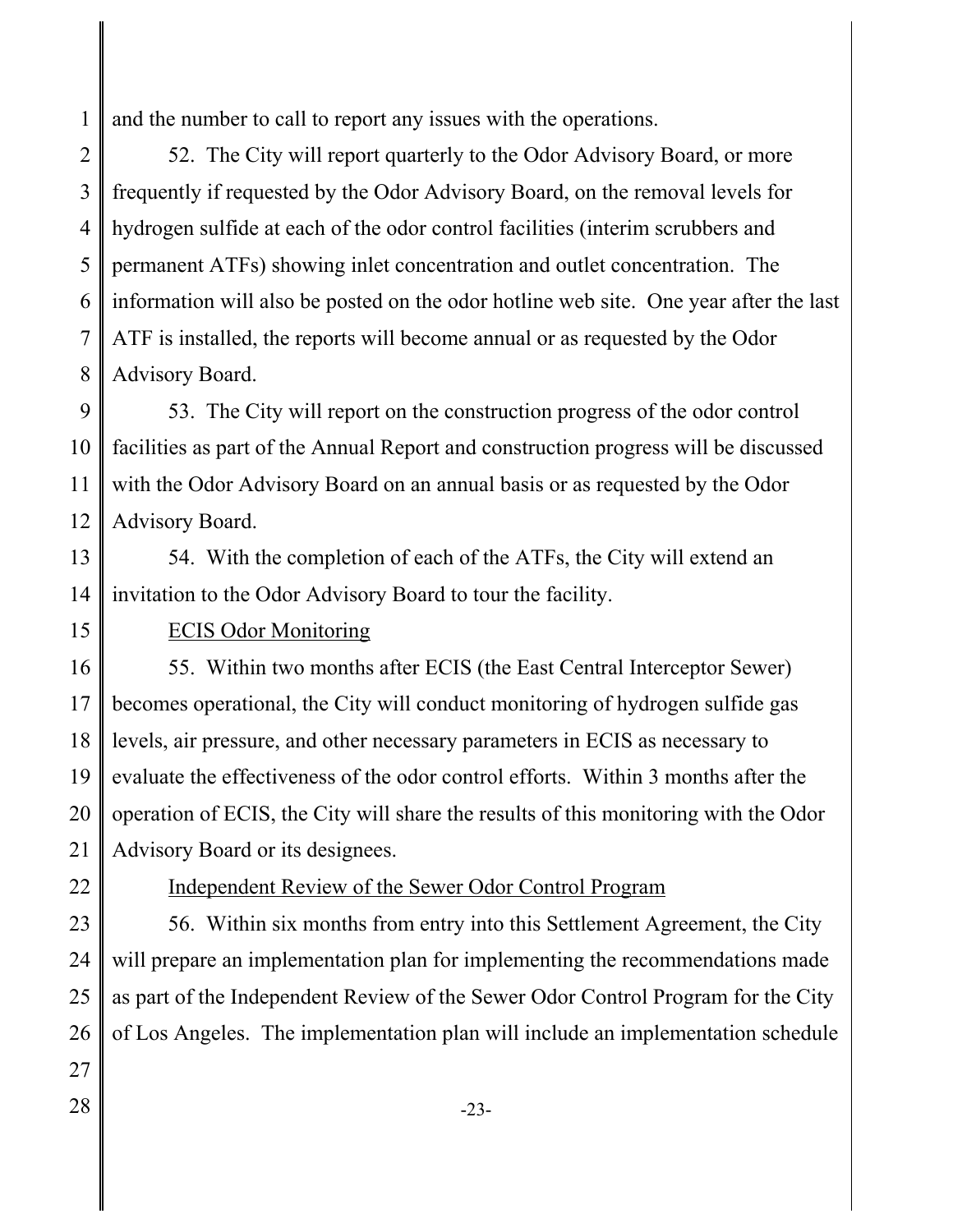1 2 and reasons for deviating from the recommendations in the Independent Review, if any.

3 4 5 57. The progress on the implementation of the recommendations will be reported as part of the Annual Report and will be discussed with the Odor Advisory Board on an annual basis or as requested by the Odor Advisory Board.

6

# H. MODIFICATION OF CONSTRUCTION DEADLINES

7 8 9 10 11 12 13 14 15 16 17 18 58. If the City and the Government Plaintiffs so agree, the deadlines applicable to the Sewer Relief Projects identified in Paragraphs 18 and 19 above, and the deadlines applicable to the sewer rehabilitation and replacement projects identified in Paragraph 26 above and Appendix B to this Settlement Agreement, may be adjusted to address unforeseen construction contingencies. The City and the Government Plaintiffs agree to work in good faith to adjust these schedules as necessary to address such contingencies. The City shall provide Baykeeper and Intervenors with timely notice of a City proposal to modify a deadline pursuant to this Paragraph and Baykeeper and the Intervenors shall provide Government Plaintiffs with any comments on said proposal. Any dispute with regard to any schedule adjustment proposed pursuant to this Paragraph shall be subject to dispute resolution pursuant to Section XI (Dispute Resolution).

- 19
- 20

21

# VI. REPORTING REQUIREMENTS

# A. REPORT ON NEED FOR MODIFICATIONS TO FOG CONTROL PROGRAM

22 23 24 25 26 27 59. No later than six months after entry of this Agreement, the City shall submit a report for Government Plaintiffs' review and, as to certain elements, approval that evaluates the need for modifications to its current FOG Control Program Standard Operating Procedures ("SOPs") and Enforcement Response Plan and Enforcement Response Guide ("ERG"), and applicable sections of its existing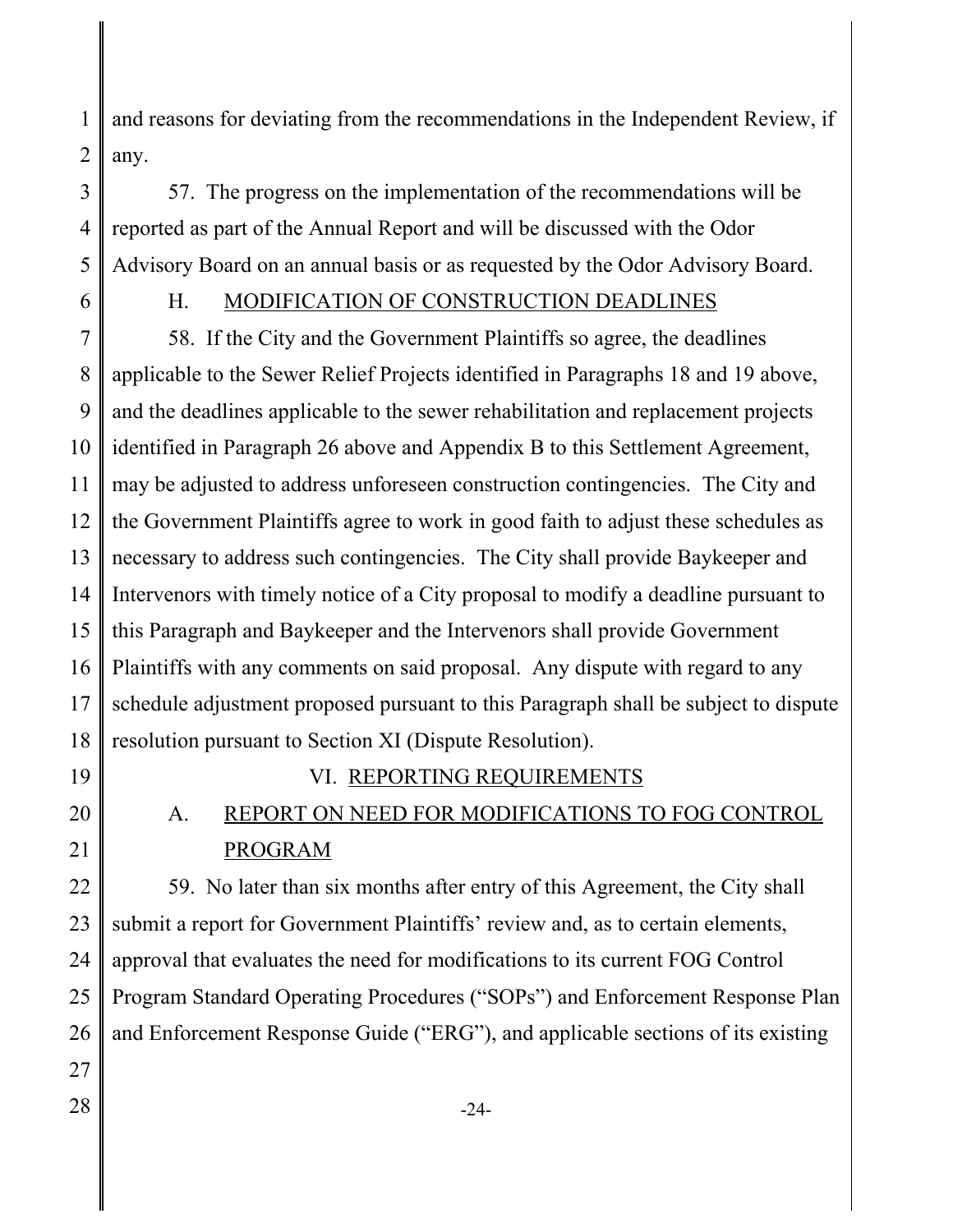1 2 3 4 5 6 rules and regulations implementing its Grease Control Ordinance. This report (the "FOG Report") shall propose any modifications considered necessary by the City to these elements of the City's FOG Control Program. The City shall consider SOP and ERG modifications necessary to timely and effectively implement its FOG Control Program and enforce its Grease Control Ordinance. The FOG Report shall include consideration of the eleven elements listed below.

7 8 The portions of the FOG Report concerning the following five elements shall be subject to Government Plaintiffs' review and approval:

9 10 11 12 13 1. Implementation of the conditional waiver provisions including, but not limited to, FSE application for conditional waivers, review of conditional waiver criteria, acknowledgment by each FSE with a conditional waiver of its conditional waiver status and its operational responsibilities to maintain its conditional waiver, and revocation of conditional waivers;

14 15 2. Follow-up referrals of FOG-caused SSOs and procedures for identifying FSEs responsible for such overflows;

16 17 18 3. Procedures for inspection and maintenance of Grease Removal Devices ("GRDs") including criteria for evaluating the adequacy of GRD design, installation, and maintenance;

19

4. Enforcement response for FOG discharges resulting in an SSO; and

20 21 5. Establishment of routine inspection frequency and follow-up inspection frequency (where follow-up inspections are necessary);

22 23 The portions of the FOG Report concerning the following six elements shall be subject to the Government Plaintiffs' review but not approval:

24 25 6. Sampling and analysis of the oil and grease concentration in FSE discharges;

7. Targeted residential outreach associated with FOG-caused SSO referrals,

27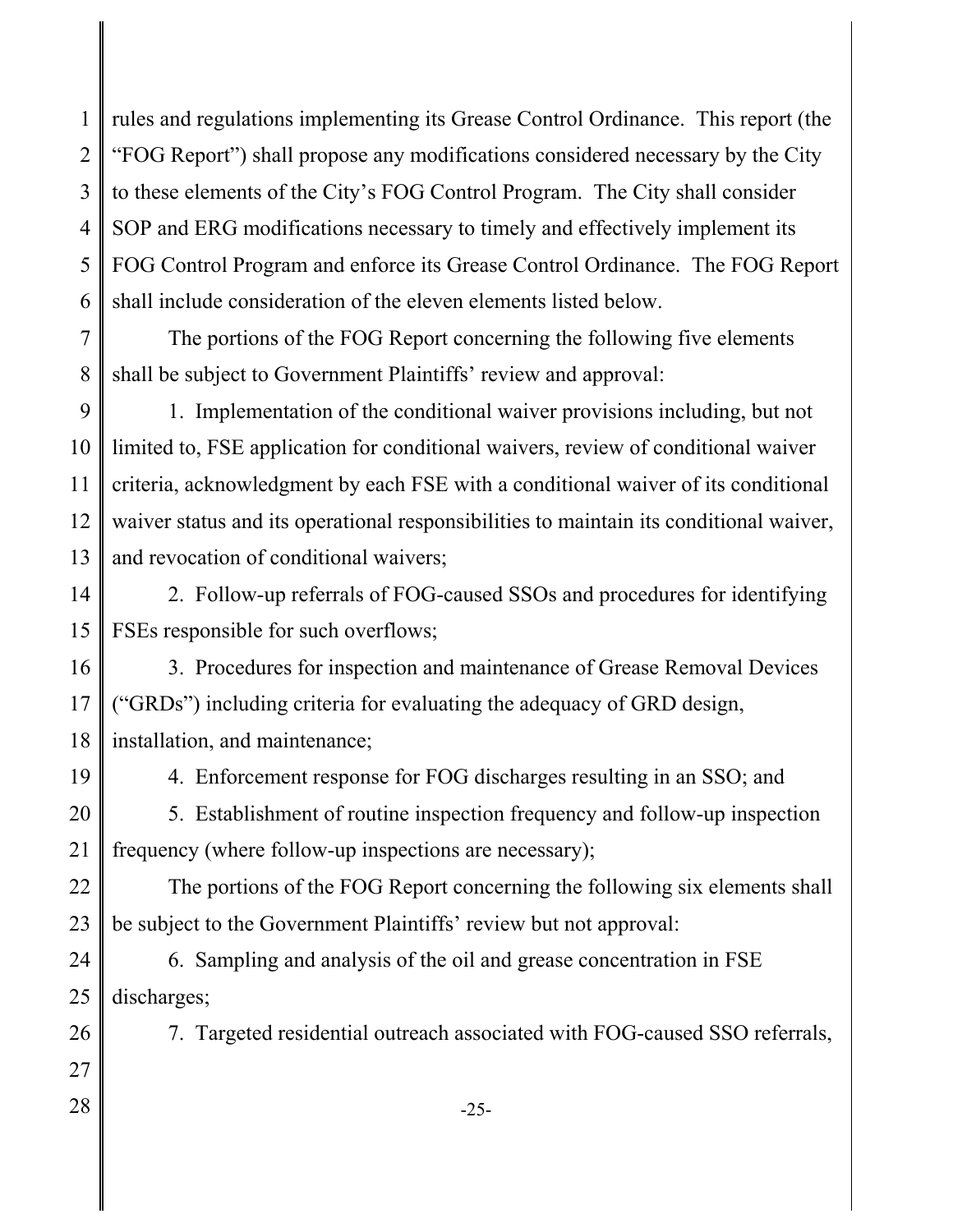1 focusing on multiple-family dwellings;

2 3 8. Enforcement response for violations associated with failure to timely apply for permits and/or failure to timely pay applicable fees;

4 5 9. Enforcement response for FOG discharges causing violations of local oil and grease limits;

6 7 10. Enforcement response for modifications to an approved GRD without authorization; and

11. Inspection forms.

9

8

### B. WET WEATHER CALIBRATION REPORT

10 11 12 13 14 15 60. Within six months after the entry of this Agreement, the City shall submit for Government Plaintiffs' review a report on the City's progress on the wet weather Calibration and Validation of the City's MOUSE model (see Paragraph 22), the rationale and procedures used in the Calibration and Validation, and any additional information and work needed for completing the Calibration and Validation.

16

# C. CHEMICAL ROOT CONTROL REPORT

17 18 19 20 21 22 23 24 25 61. No later than 90 days following the end of Year Two, the City shall submit for Government Plaintiffs' review an evaluation of the effectiveness and applicability of its use of root control chemicals. (See Subsection V.B.) This evaluation shall include recommendations for expanding the application of root control chemicals, if appropriate, that are both feasible and cost-effective, and a schedule for implementing any such recommendations. In addition, the City shall include in its evaluation a review of the potential water quality impact(s) of the application of root control chemicals. In performing this review of potential water quality impact(s), the City may utilize and rely on existing reports and literature.

26 27

#### D. REHABILITATION AND REPLACEMENT REPORT AND PLAN

 $28 \parallel$  -26-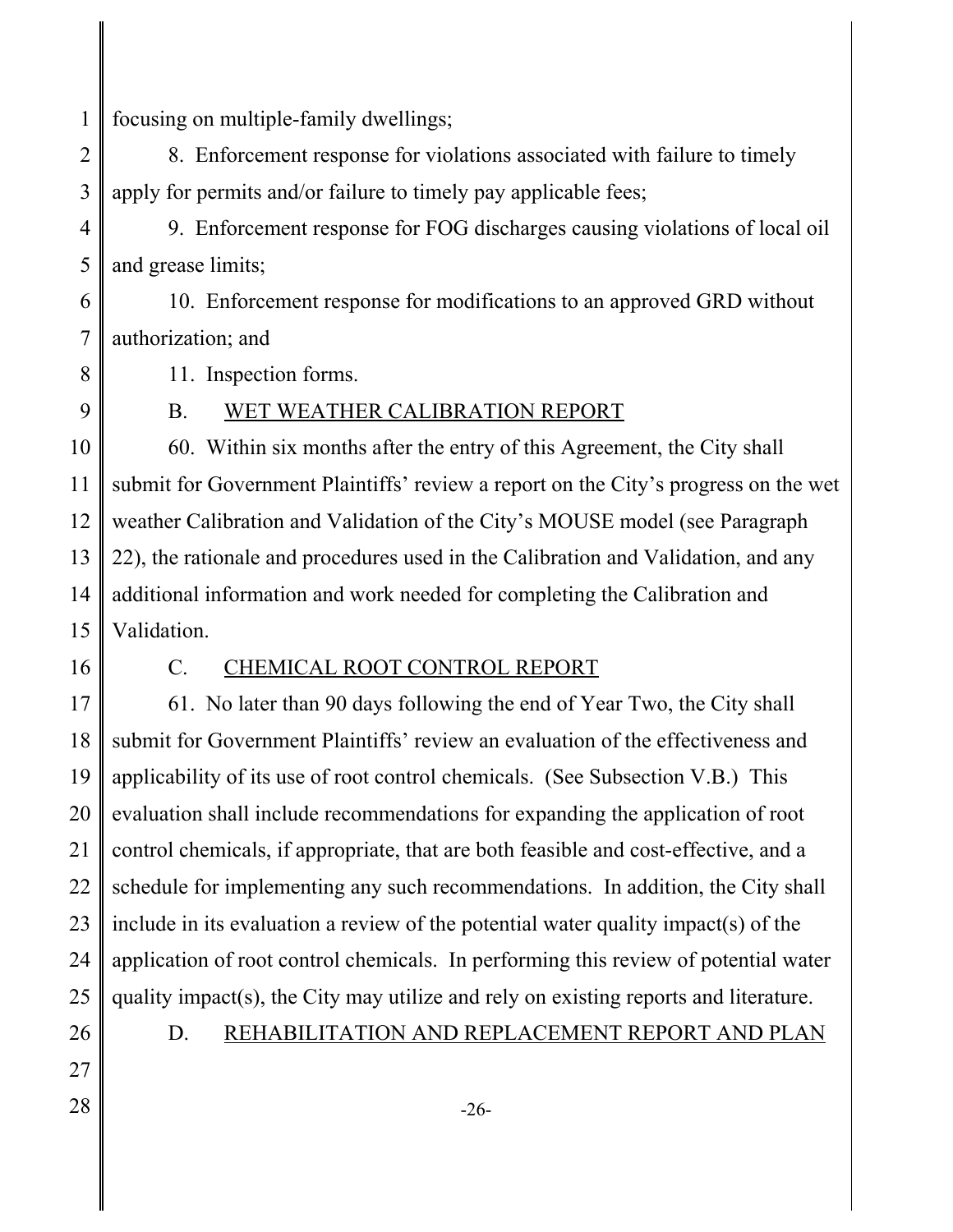1 2 3 4 5 6 7 8 9 10 11 12 62. No later than the end of Year Two, the City shall submit a Rehabilitation and Replacement Report and Plan ("Rehabilitation Plan") to Government Plaintiffs for their review and approval. (See Paragraph 27 in Subsection V.E - Sewer Rehabilitation and Replacement Projects.) The Rehabilitation Plan shall utilize a comprehensive and systematic inspection and structural condition assessment methodology which enables the City to identify sewers requiring rehabilitation or replacement and to prioritize necessary rehabilitation and replacement projects. The Rehabilitation Plan shall focus on sewers targeted for rehabilitation or replacement based on overflow history, age (with particular attention to sewers constructed prior to 1960), material of construction, maintenance factors, and other factors deemed appropriate by the City.

13 14 15 16 17 18 19 63. The Rehabilitation Plan shall project the necessary rehabilitation and replacement work for Year Four through Year Ten. This projection shall specify the number or miles of sewer pipes to be rehabilitated or replaced on an annual and Three-Year Rolling Average basis. The rehabilitation and replacement mileage proposed in the Rehabilitation Plan for Years Four through Ten shall not be less than a minimum of 50 miles per Year on an annual basis and a minimum of an average of 60 miles per Year on a Three-Year Rolling Average basis.

20 21 22 23 24 25 26 27 64. The Rehabilitation Plan shall be consistent with the City's methodologies that call for timely rehabilitation or replacement of pipes in Condition D and E in accordance with City procedures, and the Rehabilitation Plan shall provide for the rehabilitation or replacement of other pipes necessary to reduce the risks of SSOs and ensure the long-term sustainable renewal of the City's infrastructure. The Rehabilitation Plan shall include a list of pipes known to date to be in Condition D or E and shall describe the City's strategies for addressing the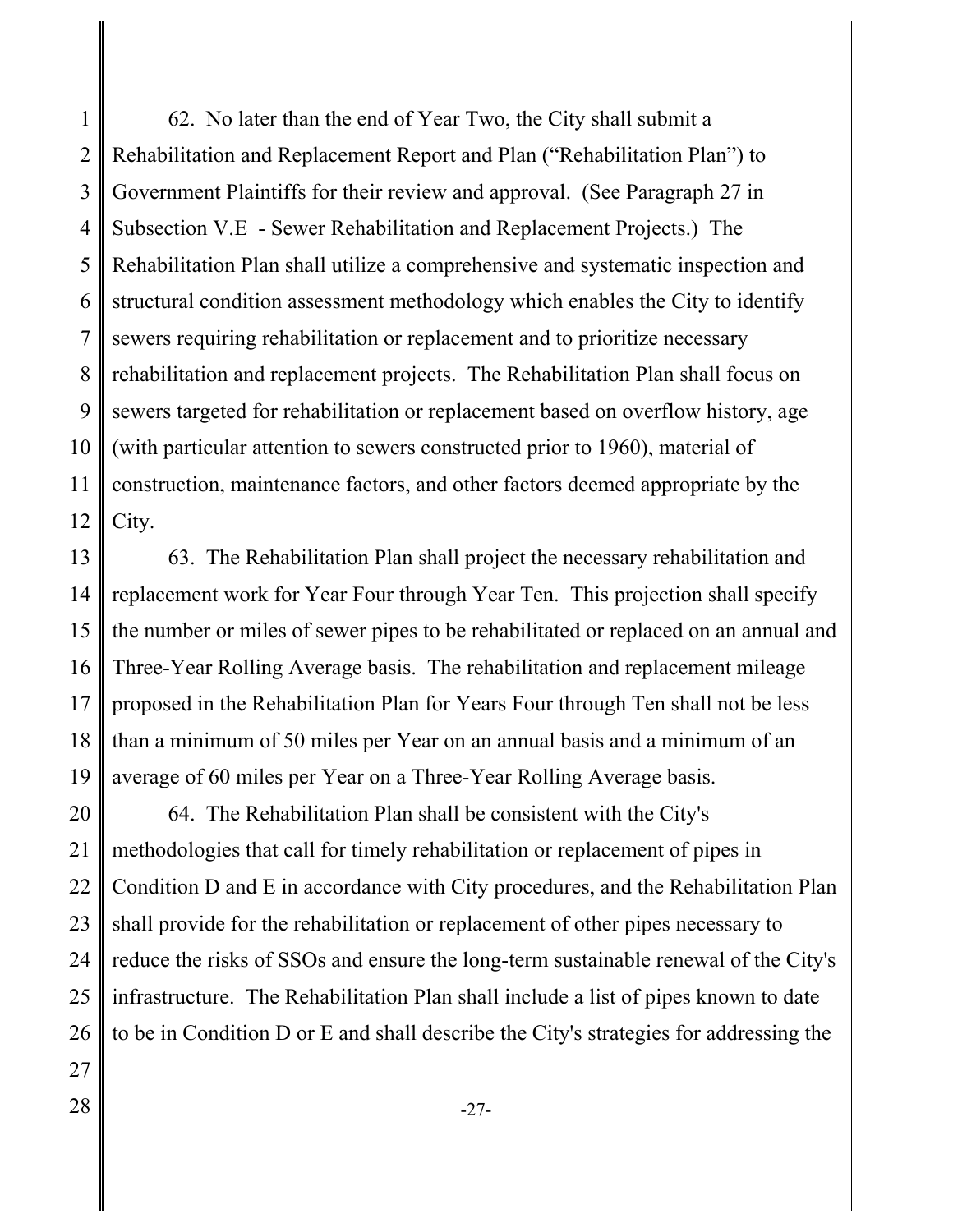1 other pipes in the targeted sewers.

2

E. CAPACITY REPORT AND PLAN

3 4 5 6 65. No later than the end of Year Two, the City shall submit a Capacity Report and Plan ("Capacity Plan") to Government Plaintiffs for their review; and, with respect to the additional Sewer Relief Projects, their approval. The Capacity Plan shall address the following issues:

a. additional Sewer Relief Projects (see Paragraph 19 in Subsection

7 8  $V.D$ :

9

10

b. review of Trigger Flow level; and

c. flow monitoring program assessment.

11 12 13 14 15 16 17 18 66. Additional Sewer Relief Projects. The Capacity Plan will list additional Sewer Relief Projects the City may propose to build in Years Four through Ten to assure that its Wastewater Collection System has sufficient capacity to convey wet weather flows consistent with the City's design standard. For each project, the Capacity Plan shall include a description of the project and a deadline for completion of construction. Project descriptions shall include the sewer pipe being relieved; the location, size, and length of the new sewer pipe, if feasible; and any other pertinent information describing the capacity project.

19 20 21 22 23 24 25 26 67. Review of Trigger Flow Level. The Capacity Plan will evaluate the City's current "trigger" flow level to determine whether it remains an appropriate criterion for setting priorities for potential capacity relief projects. The review will identify any modifications to the Trigger Flow level that are necessary to account for the planning horizon necessary for timely response. The review will consider the effect wet weather may have on the timing of any projected sewer relief including basins known to have high RDI/I. The Capacity Plan will make findings and recommendations regarding any proposed changes to the City's "trigger" flow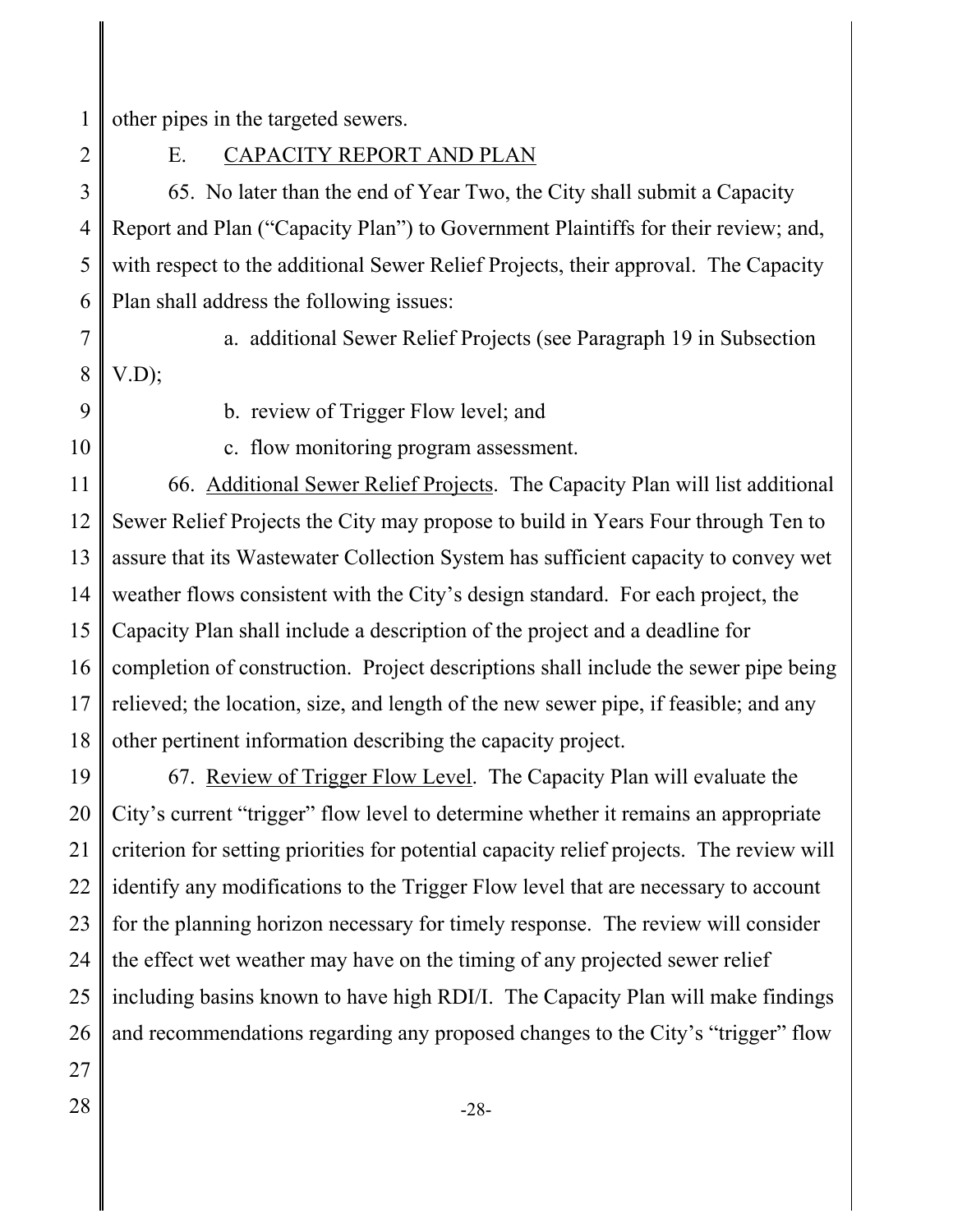1 2 level, and any proposed changes as to how the "trigger" flow (either current or revised) will be implemented and applied.

3 4 5 68. Flow Monitoring Program Assessment. The Capacity Plan will describe the City's existing flow monitoring program and evaluate its adequacy to support the City's system capacity assessment and planning work.

6

### F. IRP REPORT

7 8 9 10 69. No later than the end of Year Five, the City shall complete and submit its Integrated Resources Plan (IRP) addressing the system needs and the improvement plans for the City interceptors and outfall sewers. The City shall submit an update to the IRP no later than the end of Year Ten.

11

# G. ANNUAL PROGRESS REPORT

12 13 14 15 16 70. Timing. By October 1 following the end of Year One and on September 1 of each following year this Settlement Agreement remains in effect, the City shall submit an Annual Progress Report ("Annual Report") to Government Plaintiffs for their review. The Annual Report shall cover at least the period in the Fiscal Year ending on the previous June 30.

17

# 71. Contents.

18 19 20 21 22 23 24 25 26 27 a. Designated Rehabilitation and Replacement Projects. For Years One through Three of this Settlement Agreement, the Annual Report shall report the status of each project required by Paragraph 26 and identified in Appendix B of this Settlement Agreement. For projects that are completed, the Annual Report shall report whether the project was completed by the applicable deadline. For projects that have not been completed, the Annual Report shall briefly describe the status of the project including whether the project remains on schedule for completion by the applicable deadline. If any projects identified in Appendix B are not completed by the end of Year Three of this Settlement Agreement, subsequent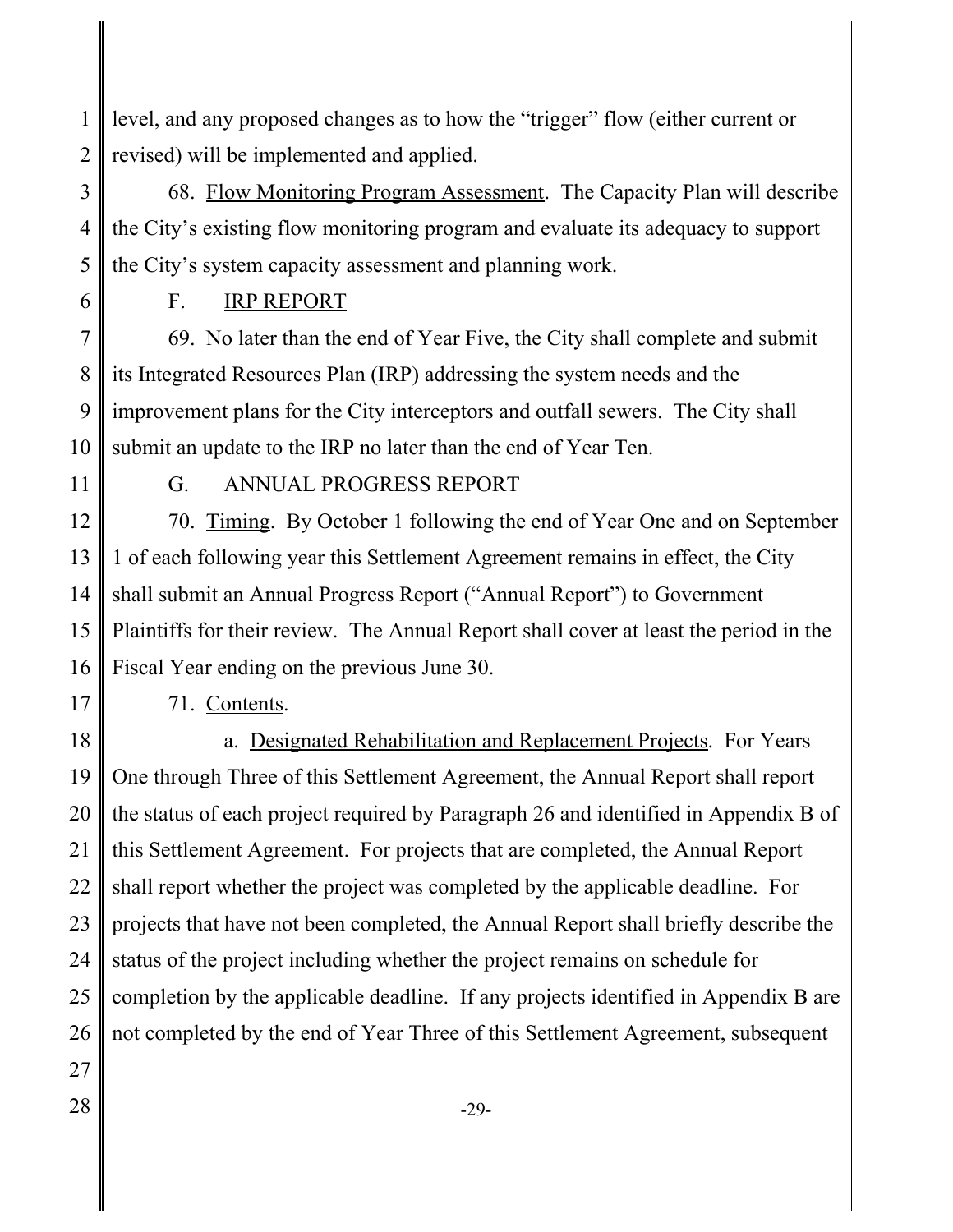1 2 Annual Reports shall continue to set forth the status of these uncompleted projects until each project is completed.

3 4 5 6 7 8 9 10 11 12 13 14 15 16 17 18 19 20 21 22 23 24 25 b. Rehabilitation and Replacement – Mileage Requirements. For Years Four through Ten of this Settlement Agreement, the Annual Reports shall report the number of miles of sewer pipes the City has rehabilitated and replaced in the previous Fiscal Year, and, for Years Six through Ten of this Settlement Agreement, report the Three-Year Average of sewer pipes rehabilitated and replaced in the previous three Fiscal Years. The City will provide a list of Condition D and E pipes that have been rehabilitated or replaced in that period of time. For each sewer line rehabilitated or replaced the City shall provide the following information if available: (1) the pipe identification number; (2) whether the pipe was rehabilitated or replaced; (3) the length of the sewer line at issue; (4) the pipe material; (5) the diameter of the pipe; (6) the original installation date of the sewer line at issue; (7) the most recent Sewer Condition Assessment Rating of the sewer pipe prior to its rehabilitation or replacement; and (8) a map depicting the locations of each pipe rehabilitated or replaced. If the Annual Report indicates that the City has not achieved the required mileage of sewer line rehabilitation and replacement (either on an annual or Three-Year Rolling Average basis), the Annual Report may identify and discuss the reasons why the mileage requirements were not achieved. If the City exceeded the

26 required mileage of sewer line rehabilitation and replacement (either on an annual

- 27
-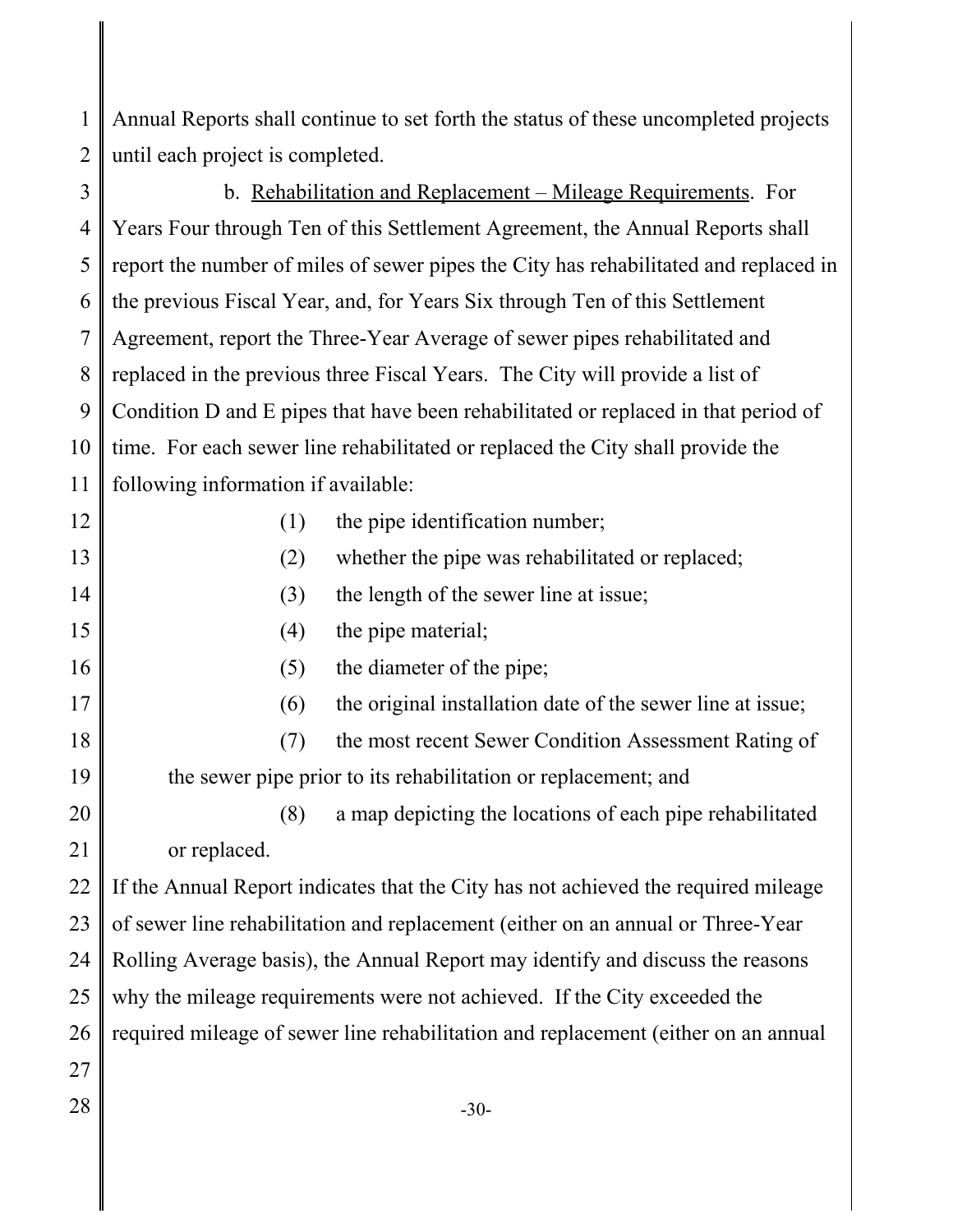1 2 3 4 or Three-Year Rolling Average basis), and is eligible to bank the excess mileage as provided for by Paragraphs 28 and 29, the Annual Report shall identify the number of miles the City proposes to bank and document the basis for the City's position that it has exceeded the mileage requirements in this Settlement Agreement.

5 6 7 8 9 10 c. Sewer Relief Projects. For Years Four through Ten of this Settlement Agreement, the Annual Report shall report the status, including completion schedule, of each Sewer Relief Project incorporated in this Settlement Agreement pursuant to the terms of Paragraphs 18 and 19 and Appendix A. For sewer capacity projects that are completed, the Annual Report shall state whether the project was completed by the deadline applicable to that project.

11 12 13 14 15 16 17 d. Capacity Exceptions List. The Annual Report shall include the current "Capacity Exceptions List." The "Capacity Exceptions List" shall list all identified sewer locations with peak dry weather flow levels exceeding 75% of the pipe diameter and those that are exceeding 50% but less than or equal to 75% of the pipe diameter. The City shall provide information and a schedule, if applicable, relative to the planned action for each location that exceeds the City's adopted Trigger Flow.

18 19 e. Wastewater Capital Improvements. The Annual Report shall include a copy of the latest Wastewater Capital Improvements Program.

20 21 22 23 24 25 26 27 f. Sewer Cleaning. The Annual Report shall report the number and miles of sewer Pipe Reaches cleaned in the previous Year, and, for Years Three through Ten of this Settlement Agreement, on a Three-Year Rolling Average. The Annual Report for Year One of this Settlement Agreement shall state whether the hotspot portion of the City's cleaning comprised at least 35,000 pipes. Each Annual Report shall compare the amount of cleaning to the applicable requirements of this Settlement Agreement, discuss the breakdown of cleaning

- 
-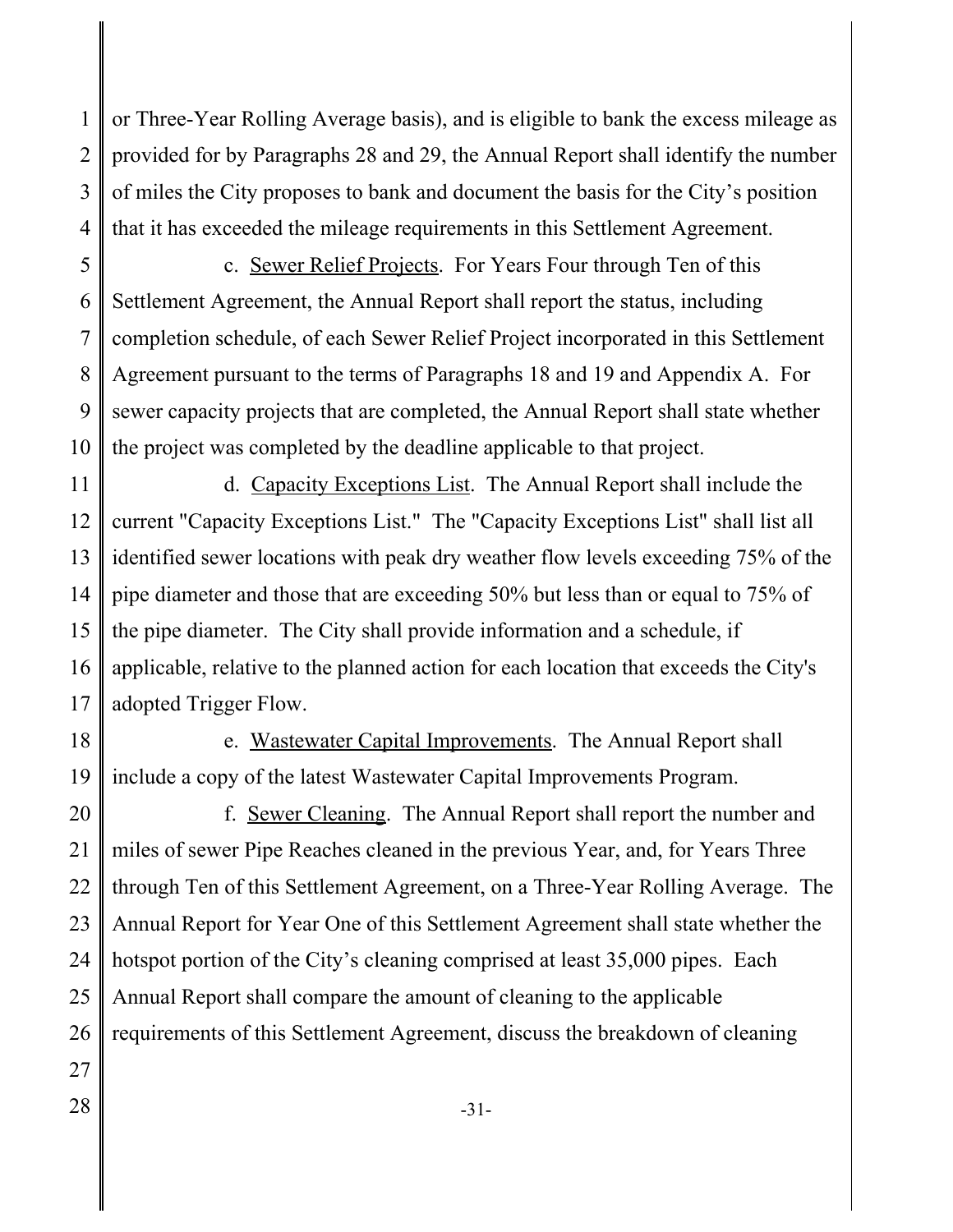1 2 3 4 5 6 7 8 performed between hotspot and preventative cleaning, and discuss the anticipated level of cleaning and breakdown for the coming Year. If the City has cleaned sewer Pipe Reaches in excess of the requirements of this Settlement Agreement (either on an annual or Three-Year Rolling Average basis), and is eligible to bank the excess cleaned Pipe Reaches as provided for by Subsection V.A (Sewer Cleaning), the Annual Report shall identify the number of cleaned Pipe Reaches the City proposes to bank and document the basis for the City's position that it has exceeded the cleaning requirements in this Settlement Agreement.

9 10 11 g. Sewer Line Television Assessment. The Annual Report shall report the number of miles of sewer pipe inspected by CCTV, and the number of miles of First-Time Condition Assessments.

12 13 14 h. The Annual Report shall report findings of CCTV condition assessments conducted during the Year including the number of miles of sewer pipe found in each Condition rating A through E.

15 16 17 18 19 20 21 22 23 24 25 26 i. Fats, Oils, and Grease (FOG) Control Program. The Annual Report shall report on the implementation and enforcement of the City's FOG Control Program. The City shall provide an annual summary of its weekly FOG reports and report the number of permitted FSEs that were not inspected during the prior year. The Annual Report shall, in addition, report on the City's implementation of its Standard Operating Procedures and Enforcement Response Plan and Enforcement Response Guide. The Annual Report shall provide an annual summary of the Oil/Grease Referrals from WCSD (Wastewater Collection Systems Division), which shall include the names of any FSE identified as a source causing or contributing to a FOG blockage. In addition, the Annual Report shall report on conditional waiver activity including, if applicable, the number of conditional waivers denied or revoked. (See Subsection V.F - FOG Control Program.)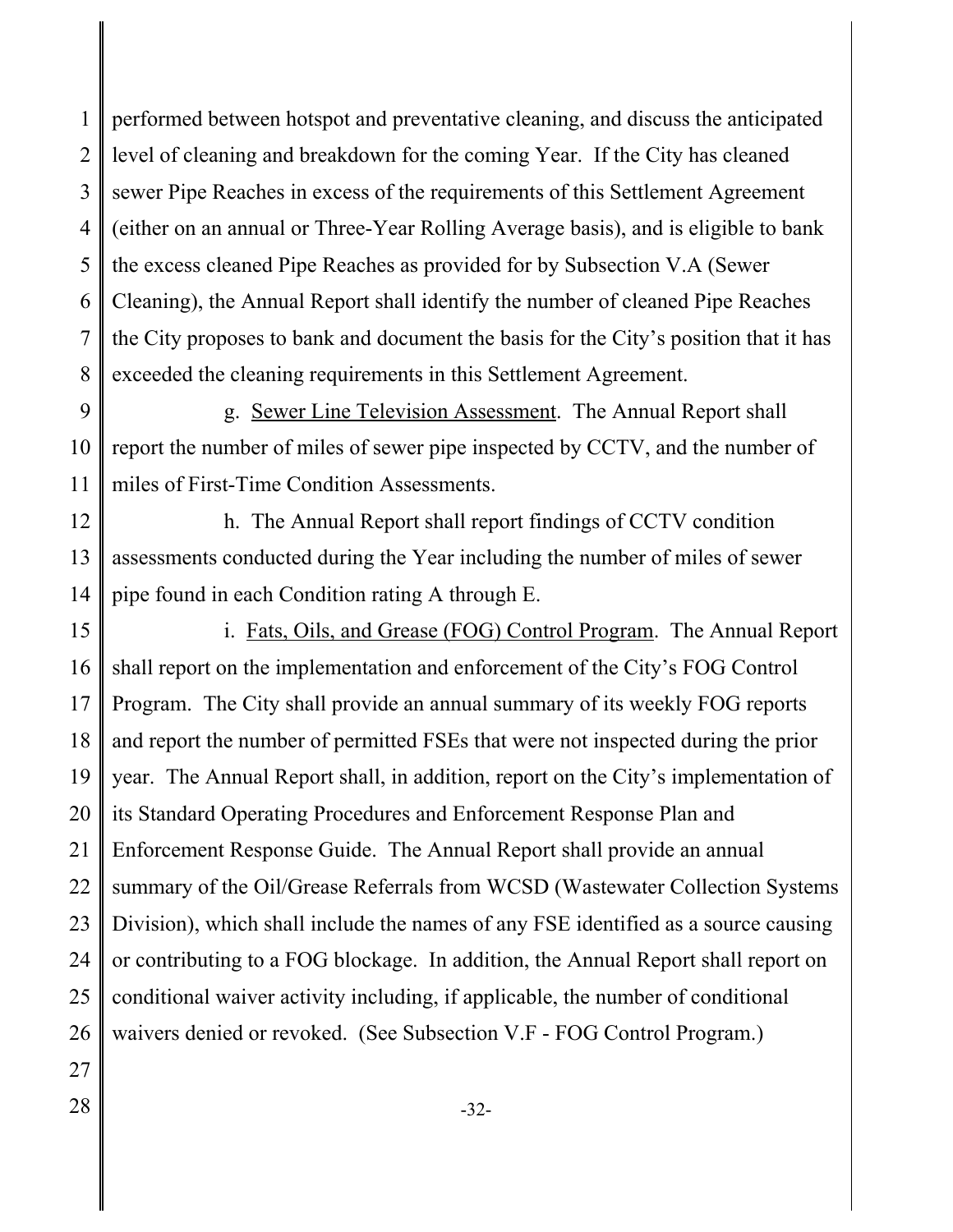1 2 3 4 j. Primary and Secondary Basin Plans. The Annual Report shall report on the City's progress towards completing the master plans for the Primary and Secondary Basins Plans required by this Settlement Agreement. This shall include identifying the master plans completed in the previous Year.

5 6 7 8 9 k. MOUSE Model. The Annual Report shall report on the City's progress on its wet weather Calibration and Validation of its MOUSE model (see Paragraph 22), including, in the Annual Report for Year One, the required development of all "R" Factors for all model basins within the City's existing MOUSE model (see Paragraph 23).

10 11 12 13 14 l. Chemical Root Control. The Annual Report shall report on the City's use of chemicals to inhibit the growth of roots in the sewer system, including the number of miles of sewer to which root inhibitor has been applied. (See Subsection V.B - Chemical Root Control, and Subsection VI.C - Chemical Root Control Report.)

15 16 17 18 m. Implementation. The Annual Report shall report on any other significant program modifications made during the preceding Fiscal Year that affect compliance with or implementation of the requirements of this Settlement Agreement.

19 20 21 n. The Annual Report shall propose new or modified plans in any area where the City has failed to materially comply with this Settlement Agreement.

22 23 24 25 26 72. Within 30 days of submission of the Annual Report, the City shall schedule a meeting to discuss its contents with Government Plaintiffs, Baykeeper, and Intervenors. At the meeting, the City shall be prepared to discuss its compliance with this Settlement Agreement to date, and the steps the City plans to take in the Fiscal Year then in progress to assure continued compliance.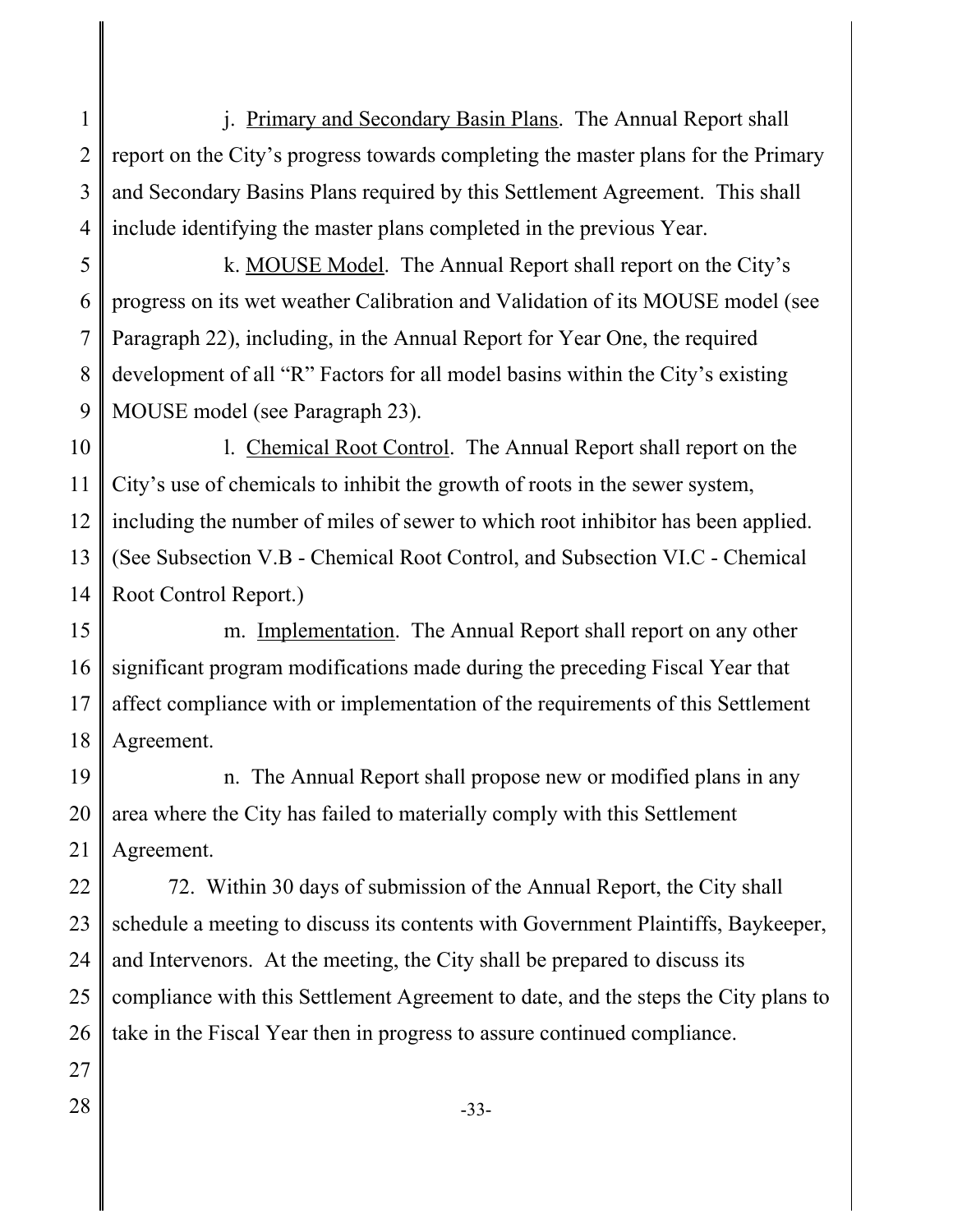1

# H. QUARTERLY REPORTS

2 3 4 5 6 7 8 9 10 11 12 13 14 15 16 17 18 19 20 21 22 23 24 25 26 27  $28 \parallel$  -34-73. Quarterly SSO Reports. On the thirtieth day of January, April, July, and October (30 days after the end of the fiscal quarter) of each year until this Settlement Agreement is terminated, the City shall submit to Plaintiffs a summary of all SSOs occurring during the previous fiscal quarter. The reports shall provide: a. the date and time of each SSO; b. the location of each SSO including address, district number, basin number, and manhole numbers; c. the structure(s) from which each SSO emerged (for example maintenance hole, broken pipe, wet well, indoor plumbing, lateral cleanout, etc.) d. the pipe size, length, and material; e. the estimated volume of each SSO including gross volume, amount recovered, and amount not recovered; f. the cause of each SSO; g. whether each SSO entered a particular water of the United States and, if so, the name of the water body and whether it entered via storm drains or other man-made conveyances; h. the results and analysis or any post-SSO CCTV results; i. the actions the City took to control the overflow and prevent future SSOs at the same location. The City shall also provide the Regional Board with notice of each SSO concurrently with the notices the City provides the County of Los Angeles. I. OTHER PROVISIONS 74. Other Reports. Upon Government Plaintiffs' request, the City shall provide any information required by this Settlement Agreement. In addition, in response to reasonable requests by Government Plaintiffs, the City shall provide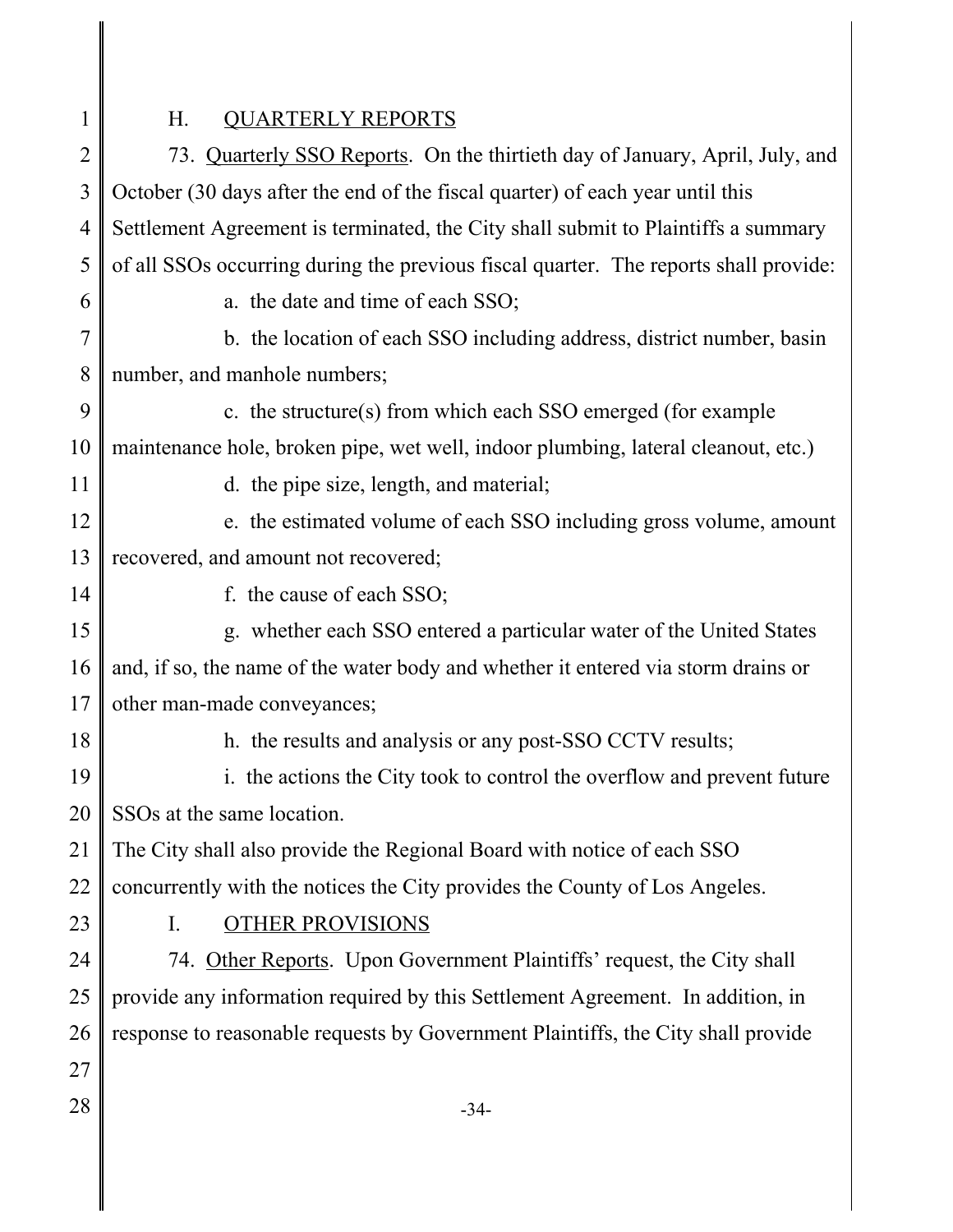1 2 3 4 5 6 7 8 9 10 11 12 13 14 15 16 17 18 19 20 21 22 23 24 25 26 27  $28 \parallel$  -35information relevant to implementation or compliance with any provision of this Settlement Agreement. 75. All reports shall be submitted to the persons designated in Section XVI of this Settlement Agreement (Notices). 76. Each report submitted by the City under this Section shall be signed by an official of the submitting party and include the following certification: I certify under penalty of law that this document and its attachments were prepared either by me personally or under my direction or supervision in a manner designed to ensure that qualified and knowledgeable personnel properly gathered and presented the information contained therein. I further certify, based on my personal knowledge or on my inquiry of those individuals immediately responsible for obtaining the information, that to the best of my knowledge and belief the information is true, accurate and complete. I am aware that there are significant penalties for submitting false information, including the possibility of fines and imprisonment for knowing and willful submission of a materially false statement. This certification requirement does not apply to emergency or similar notifications where compliance would be impractical. 77. The reporting requirements of this Settlement Agreement do not relieve the City of any reporting obligations required by the Clean Water Act or the California Water Code or their implementing regulations, or by any other federal, state, or local law, regulation, permit, or other requirement. VII. REVIEW AND APPROVAL OF DELIVERABLES 78. After review of the additional Sewer Relief Projects section of the Capacity Plan submitted pursuant to Paragraph 65.a and the Rehabilitation and Replacement Report and Plan submitted pursuant to Paragraph 62, the Government Plaintiffs shall in writing within 150 days of submission of these Deliverables: (a) approve the submission; (b) approve the submission upon specified conditions; (c) approve part of the submission and disapprove the remainder; or (d) disapprove the submission. If the Government Plaintiffs do not submit a decision in writing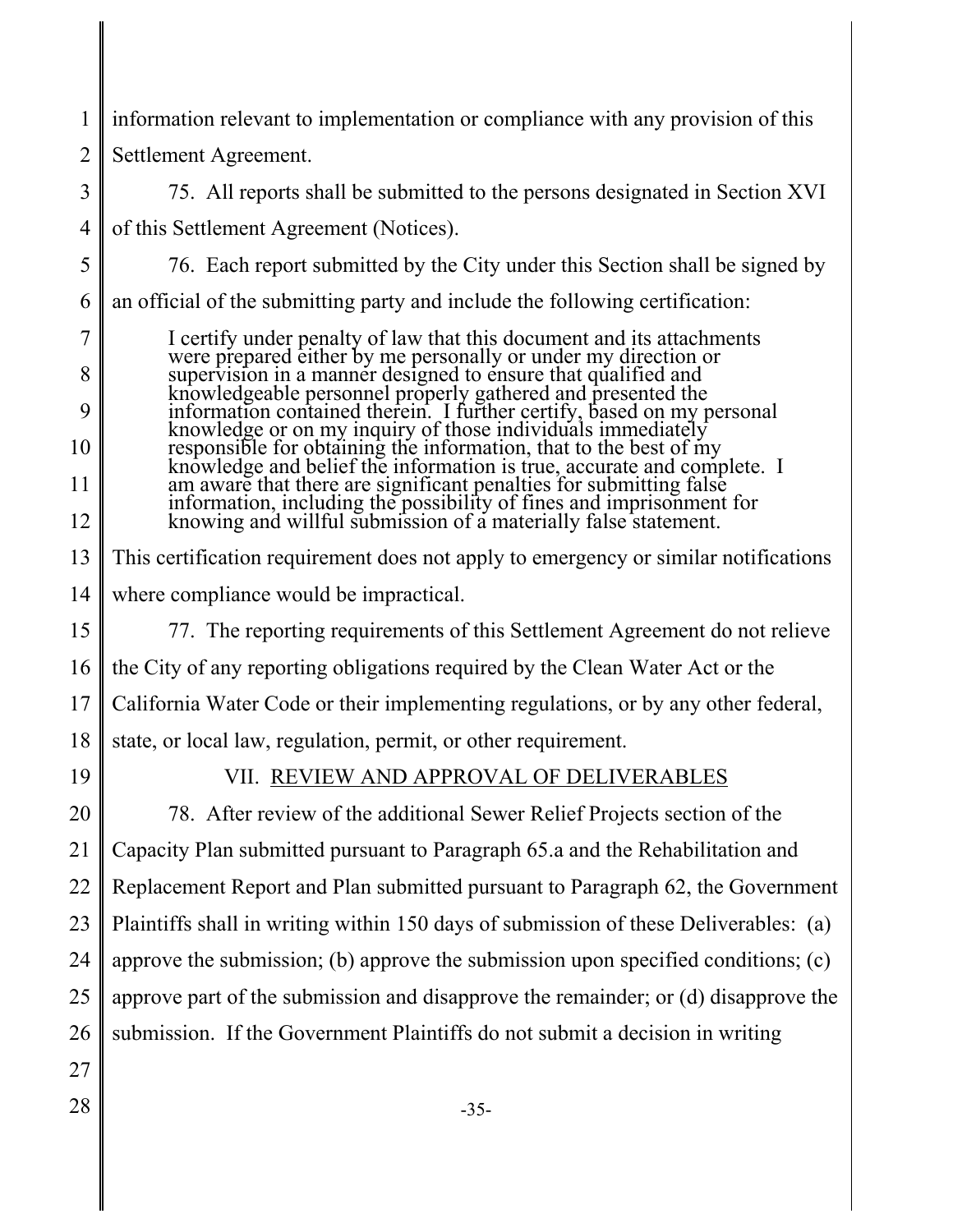1 2 within the time specified, the City shall have the right to invoke the procedures set forth in Section XI (Dispute Resolution).

3 4 5 6 7 8 9 10 11 79. If the submission is approved pursuant to Paragraph 78(a), the City shall take all actions required by the Deliverable, in accordance with the schedules and requirements of the Deliverable as approved. If the submission is conditionally approved or approved only in part, pursuant to Paragraph 78(b) or (c), the City shall, upon written direction of the Government Plaintiffs, take all actions required by the approved Deliverable that the Government Plaintiffs determine are technically severable from any disapproved portions, subject to the City's right to dispute only the specified conditions or the disapproved portions, under Section XI of this Settlement Agreement (Dispute Resolution).

12 13 14 15 16 17 80. If the submission is disapproved in whole or in part pursuant to Paragraph 78(c) or (d), the City shall, within 60 days or such other time as the Parties agree to in writing, correct all deficiencies and resubmit the Deliverable, or disapproved portion thereof, for approval, in accordance with the preceding Paragraphs. Alternatively, the City may invoke Section XI of this Settlement Agreement (Dispute Resolution).

18 19 20 21 81. If a resubmitted Deliverable, or portion thereof, is disapproved in whole or in part, the Government Plaintiffs may again require the City to correct any deficiencies, in accordance with the preceding Paragraphs, subject to the City's right to invoke Dispute Resolution.

22 23 24 25 26 82. The Report on Need for Modification to FOG Control Program required under Paragraph 59 shall be subject to the review and, in part, approval as provided for by Paragraph 59. In their approval of the portions of the FOG Report concerning elements 1 through 5 as listed in Paragraph 59, Government Plaintiffs will verify whether the Report reflects reasonable regulatory judgment aimed at

- 27
-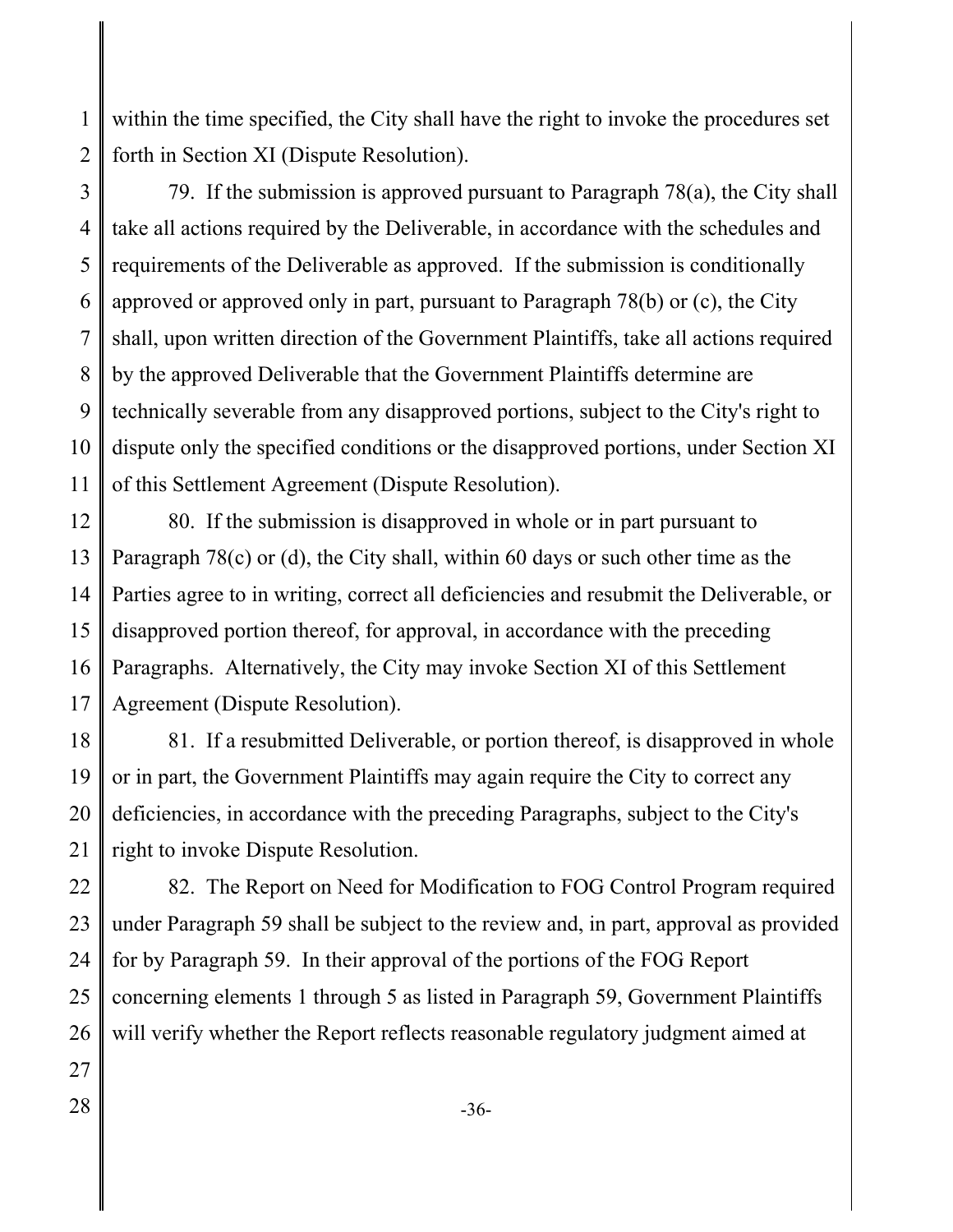1 2 3 improving the effectiveness of the City's implementation of its FOG program. As to those portions of this report that are subject to Government Plaintiffs' approval, the process set forth in Paragraphs 78 through 81 will apply.

4 5 6 7 8 9 83. The Wet Weather Calibration Report, the Chemical Root Control Report, the IRP Report, and the "Trigger" Flow and flow monitoring sections of the Capacity Plan required by Paragraphs 60, 61, 67, 68, and 69 of this Settlement Agreement shall be subject to Government Plaintiffs' review and verification that these Reports reflect sound engineering principles and are consistent with the requirements set forth in the Paragraph(s) requiring the preparation of the reports.

10 11 12 13 14 84. With the exception of the Work Plans discussed in Section VIII Supplemental Environmental Projects (which shall be reviewed and approved pursuant to Paragraph 90), the remaining Deliverables, including the portions of the FOG Report concerning elements 6 through 11 as listed in Paragraph 59, will be subject to the Government Plaintiffs' review but not approval.

15 16 17 18 19 20 21 22 23 85. Permits. Where any compliance obligation under this Settlement Agreement requires the City to obtain a federal, state, or local permit or approval, the City shall submit timely and complete applications and take all other actions necessary to obtain all such permits or approvals. The City may seek relief under the provisions of Section X (Force Majeure) of this Settlement Agreement for any delay in the performance of any such obligation resulting from a failure to obtain, or a delay in obtaining, any permit or approval required to fulfill such obligation, if the City has submitted timely and complete applications and has taken all other actions necessary to obtain all such permits or approvals.

24

## VIII. SUPPLEMENTAL ENVIRONMENTAL PROJECTS

25 26 86. In implementing Supplemental Environmental Projects ("SEPs") under this Settlement Agreement, the City shall spend no less than \$8.5 million in

- 27
-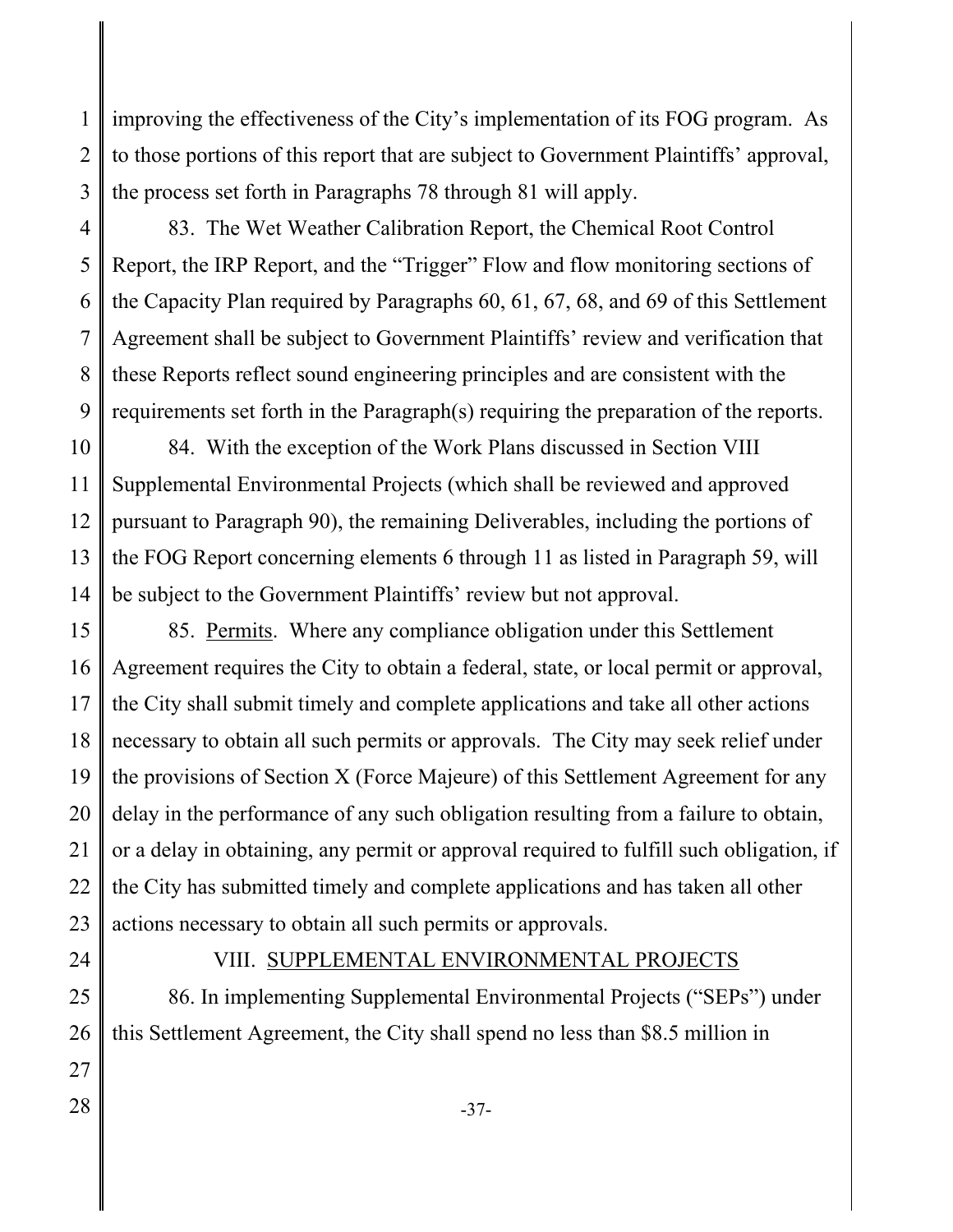| 1              | eligible SEP costs. This \$8.5 million shall include the \$800,000 payment required      |
|----------------|------------------------------------------------------------------------------------------|
| $\overline{2}$ | by Paragraph 144. "Eligible SEP costs" include the costs of planning and                 |
| 3              | implementing SEPs, but do not include City overhead, administrative expenses,            |
| $\overline{4}$ | legal fees, and contractor oversight. Design Costs in excess of 18% of the overall       |
| 5              | SEP costs shall not be "eligible SEP costs." If the Design Costs exceed 18% of the       |
| 6              | total overall SEP costs, the City and the Government Plaintiffs shall negotiate in       |
| 7              | good faith regarding whether an adjustment to the 18% figure is appropriate and if       |
| 8              | so, the size of the adjustment. The City shall implement the following SEPs,             |
| 9              | which are described briefly in Appendix C to this Settlement Agreement:                  |
| 10             | North Atwater Creek Restoration and Water Quality<br>a.                                  |
| 11             | <b>Enhancement Project;</b>                                                              |
| 12             | South Los Angeles Storm Water Treatment Project at 54 <sup>th</sup> and<br>$\mathbf b$ . |
| 13             | <b>Avalon Streets;</b>                                                                   |
| 14             | Hazard Creek and Wetlands Restoration Project;<br>c.                                     |
| 15             | $\mathbf{d}$ .<br>Inner Cabrillo Beach Pollution Control and Water Circulation           |
| 16             | <b>Enhancement Project;</b>                                                              |
| 17             | Downtown Los Angeles Storm Drain Low-Flow Diversion<br>e.                                |
| 18             | Project.                                                                                 |
| 19             | 87. If the City implements each of the projects provided for in Paragraph                |
| 20             | 86, above, but those projects cost less than \$8.5 million in eligible SEP costs, the    |
| 21             | City shall implement an additional project or additional projects from the following     |
| 22             | list to ensure that the City spends no less than \$8.5 million in eligible SEP costs:    |
| 23             | Restoration of Los Angeles River Wetlands at the "Headworks"<br>a.                       |
| 24             | Spreading Ground Project;                                                                |
| 25             | $\mathbf b$ .<br><b>Additional Downtown Los Angeles Storm Drain Low-Flow</b>             |
| 26             | Diversion Project(s) (not to exceed \$2.0 million);                                      |
| 27             |                                                                                          |
| 28             | $-38-$                                                                                   |
|                |                                                                                          |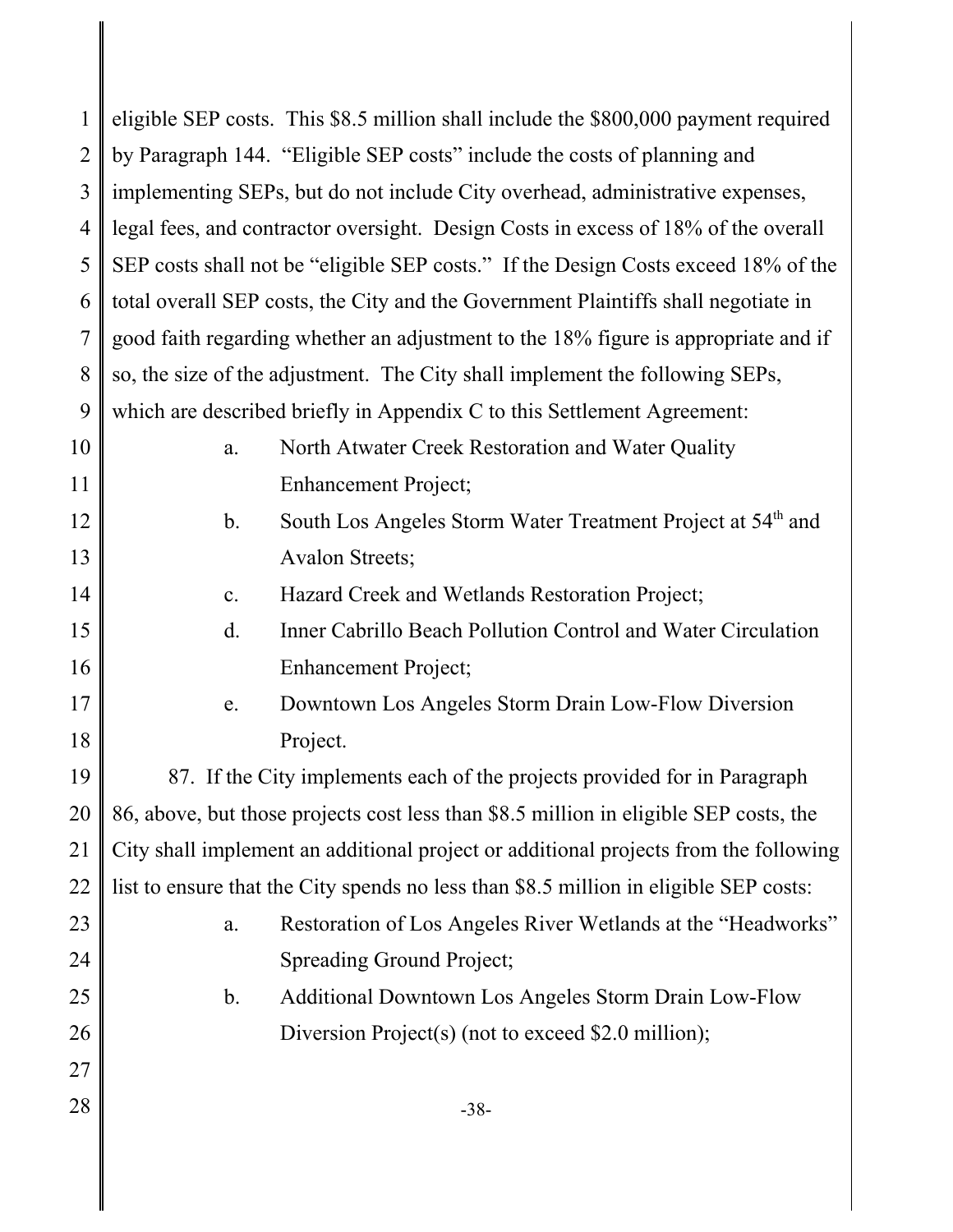2

3

1

c. Legion Lane Park - LA River Revitalization, Habitat Restoration & Water Quality Enhancement Project;

d. Sycamore Grove Streambed Daylighting Project.

4 5 6 7 8 These projects are briefly described in Appendix C to this Settlement Agreement. If projects from the above list are required, the City shall have the discretion to choose which project or projects to implement. Prior to incurring any eligible SEP costs for an additional project, the City shall provide notice to the Parties that it is electing to implement the project pursuant to the terms of this Paragraph.

9 10 11 12 13 14 15 16 17 18 19 20 21 22 88. If the City in its sole discretion, at any point, determines that a project provided for in Paragraph 86 cannot be implemented at a reasonable cost, is not needed to fulfill the requirement to spend no less than \$8.5 million in eligible SEP costs, or is not in the public interest, the City may elect not to implement that project. If the City elects not to implement a project provided for by Paragraph 86, the City may propose to substitute a project or projects from the additional projects set forth in Paragraph 87; however, the proposal to substitute projects from Paragraph 87 is subject to the approval of Government Plaintiffs. If the Government Plaintiffs do not approve the City's substitute project proposal, the Government Plaintiffs will identify what projects from Paragraph 87 would be acceptable substitute projects. The City and Government Plaintiffs will negotiate in good faith to determine a mutually agreeable substitute project or projects, including, if necessary, pursuant to Section XIX (Modification) of this Settlement Agreement, a SEP not set forth in Paragraphs 86 and 87.

89. If the City initiates work on a project but, for any reason, elects not to complete it, no costs of the project are eligible SEP costs. If the City initially completes a project unsatisfactorily (as measured by the Work Plan for the project), no costs of the project are eligible SEP costs unless and until the project is

 $28 \parallel$  -39-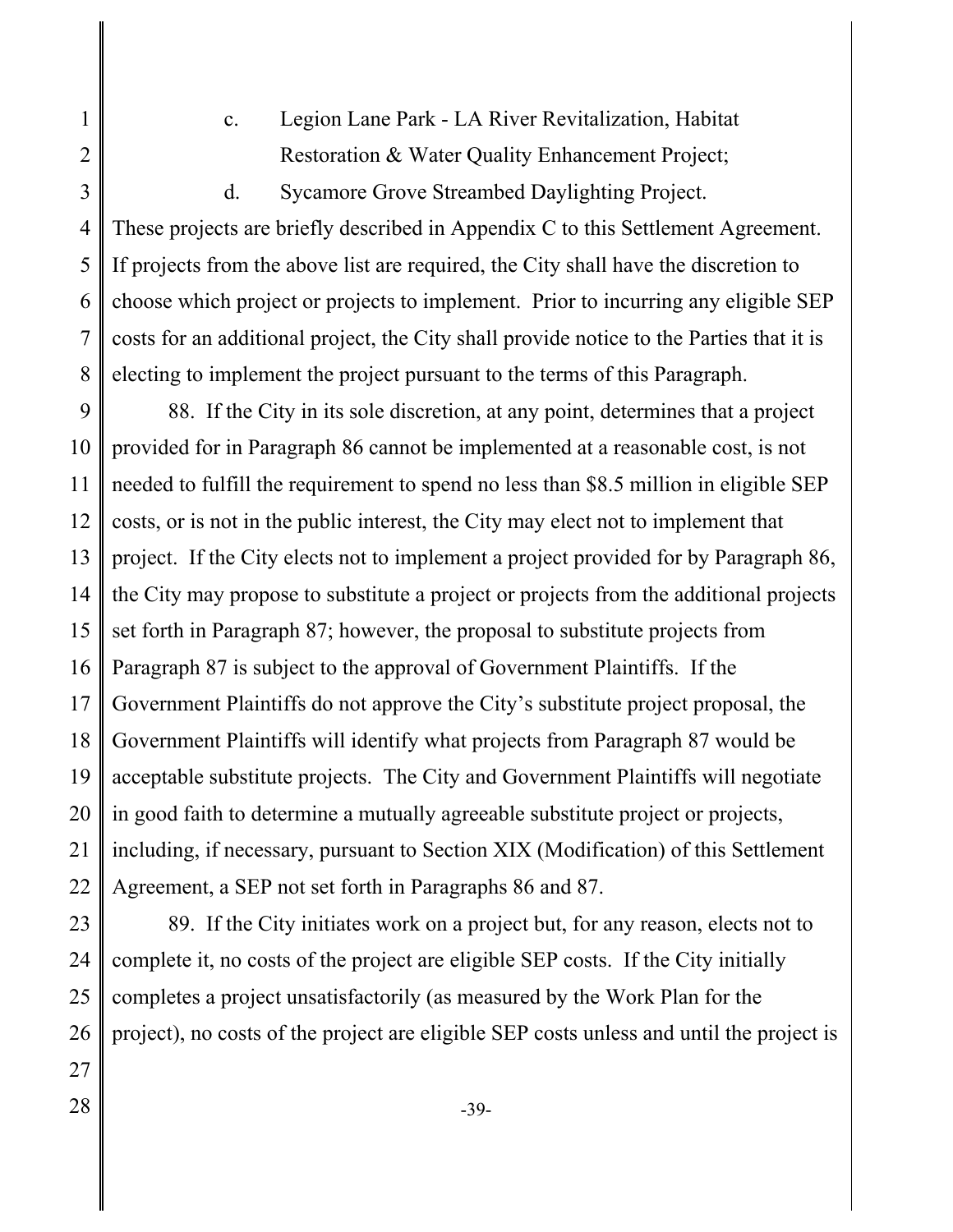1 satisfactorily completed.

2 3 4 5 6 7 8 9 10 11 12 13 14 15 16 90. The City shall submit to the Government Plaintiffs a proposed Work Plan for each SEP, which shall include a plan for the implementation of the SEP, a schedule for implementing the SEP, cost estimates for the various phases of the project, and a certification of the truth and accuracy of the statements in Paragraph 92 below, as of the time of the submission of the Work Plan. The Government Plaintiffs shall have approval rights regarding the Work Plans as follows: they can reject the Work Plans if the Work Plans are not consistent with the description and objectives of the project as set forth in Appendix C, are not based on sound engineering or other technical principles relevant to the implementation of the SEPs, or fail to properly make the required certification. The Government Plaintiffs shall have 90 days to review and approve SEP Work Plans. If the Government Plaintiffs have not approved in writing a Work Plan within 90 days of its submission, the Work Plan shall be deemed denied. The City shall implement SEPs in accordance with the approved Work Plans, which shall be deemed to be attached to, and incorporated into, this Settlement Agreement.

17 18 19 20 21 22 91. The City is responsible for the satisfactory completion of the SEPs in accordance with the requirements of this Settlement Agreement. "Satisfactory completion" means that the City shall complete the work in accordance with the approved Work Plans and shall spend, in total, not less than the amount set forth in Paragraph 86, above. The City may use contractors and/or consultants in planning and implementing the SEP.

23 24 92. With regard to the SEPs, the City certifies the truth and accuracy of each of the following, subject to the provisions of Paragraph 93:

25 26 27 a. That all cost information provided to EPA and the Regional Board in connection with EPA's and the Regional Board's approval of the SEP represents

 $28 \parallel$   $-40^{-1}$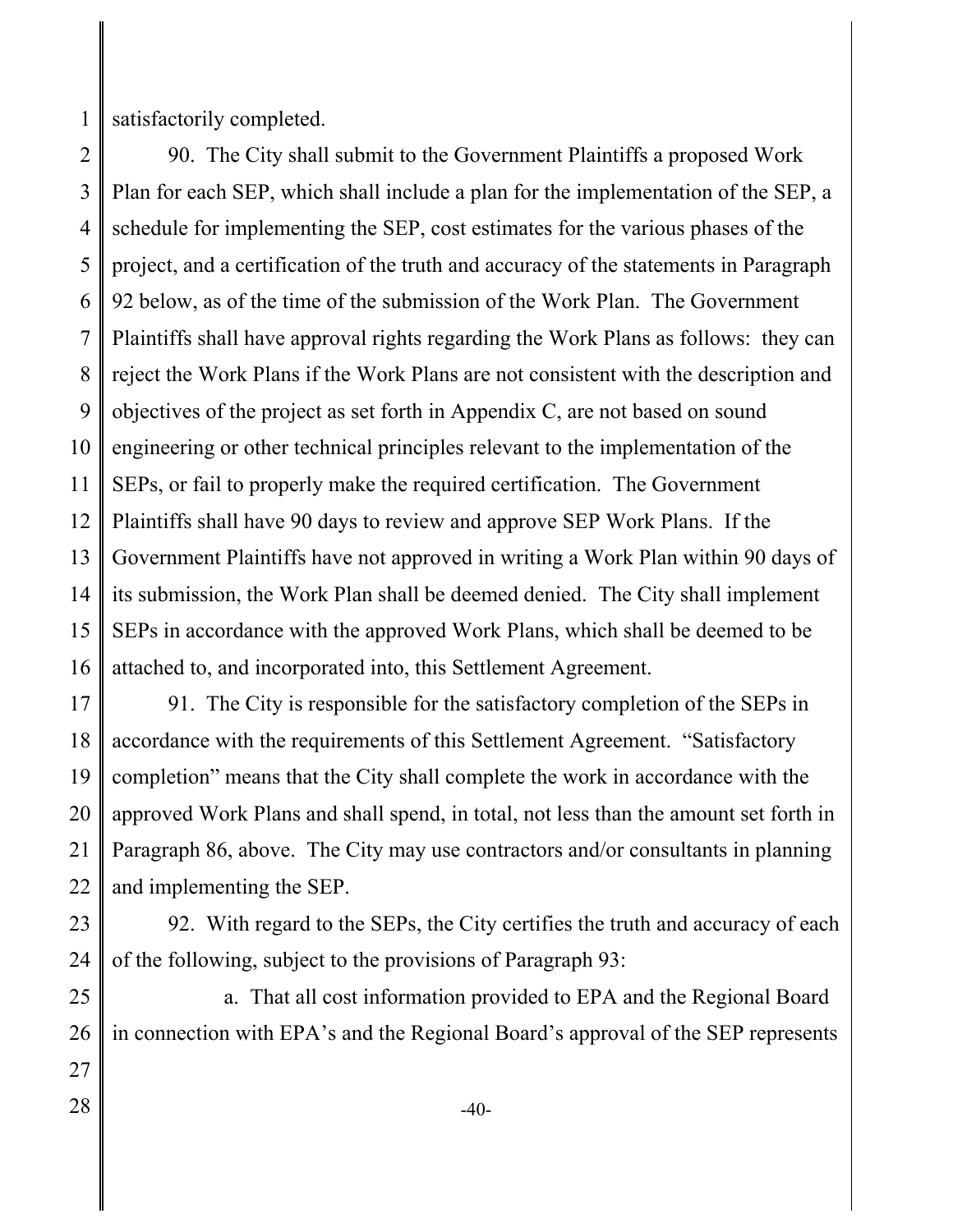1 2 3 a reasonable and fair estimate of the costs necessary to implement the SEP based on the information available to the City at the time the cost information was submitted to the Government Plaintiffs;

4 5 6 7 b. That, as of the date of executing this Settlement Agreement, the City is not required to perform or develop the SEP by any federal, state, or local law or regulation, nor is the City required to perform or develop the SEP by agreement, grant, or as injunctive relief awarded in any other action in any forum;

8 9 10 c. That the SEP is not a project that the City was intending to construct, perform, or implement other than in settlement of the claims resolved in this Settlement Agreement;

11 12 d. That the City has not received, and is not negotiating to receive, credit for the SEP in any other enforcement action; and

13 14 e. That the City will not receive any reimbursement for any portion of the SEP from any other person.

15 16 17 18 19 93. The City in the future may seek alternate sources of funds to implement any of the 2nd Tier projects set forth in Paragraph 87 and Appendix C, *provided*, however, that if the City obtains funding from any other person to implement any such project, the project shall not be eligible for implementation as a SEP and shall be deemed deleted from Paragraph 87.

20 21 22 23 94. Annual SEP Status Report. In each Annual Report, the City shall report on the status of each SEP for which a SEP Completion Report has not been submitted. Each SEP Status Report shall contain at least the following information:

24 25

26 27

the Fiscal Year covered by the Annual Report.

1) A detailed description of the SEP as implemented to date;

2) An itemized list of all eligible SEP costs incurred through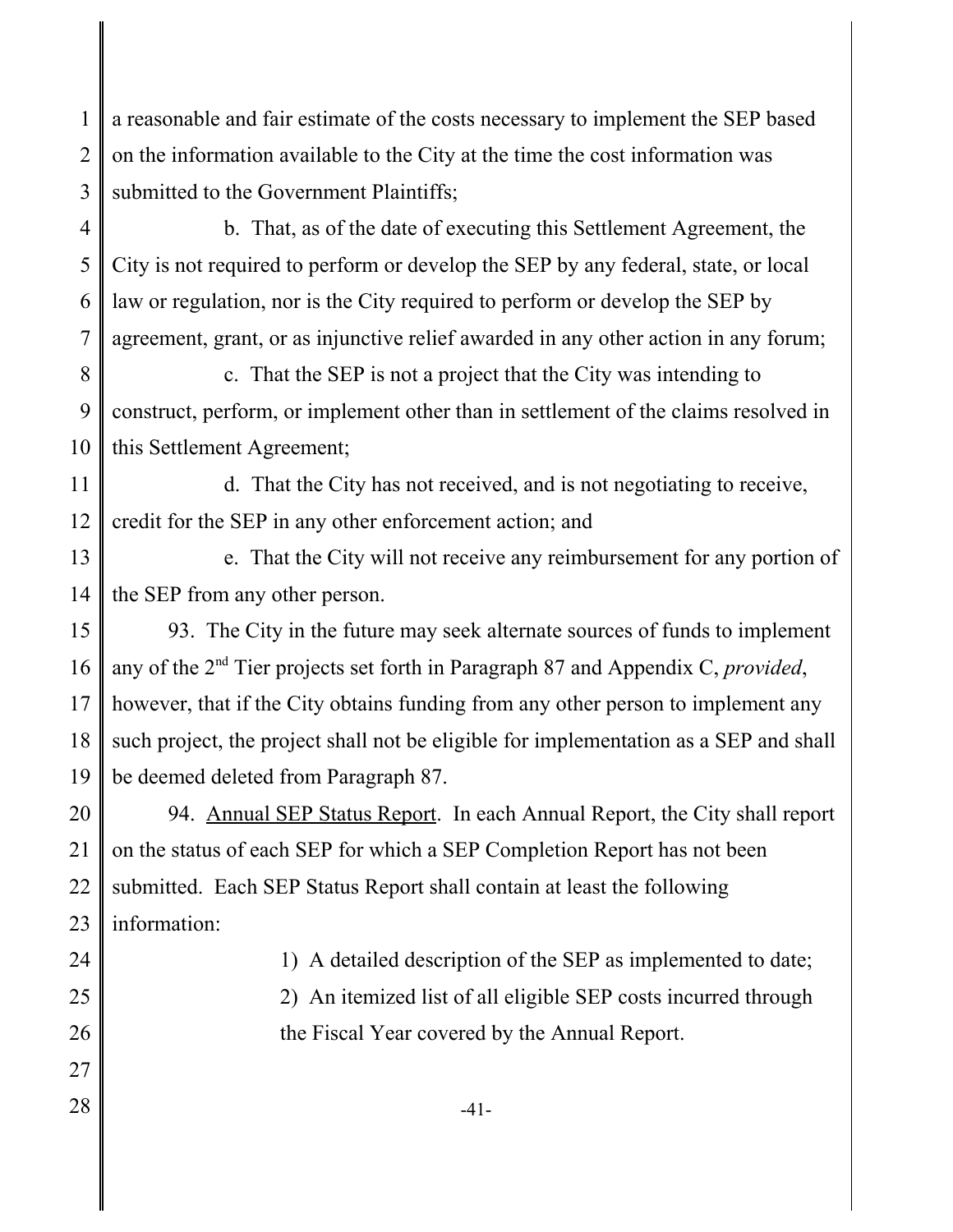### 95. SEP Completion Report

2 3 4 5 a. No later than the end of Year Ten, the City shall submit a SEP Completion Report on each SEP to each Plaintiff, in accordance with Section XVI of this Settlement Agreement (Notices). Each SEP Completion Report shall contain the following information:

|    | 1) A detailed description of the SEP as implemented;         |
|----|--------------------------------------------------------------|
|    | 2) An itemized list of all eligible SEP costs;               |
|    | 3) Certification that the SEP has been fully implemented     |
|    | pursuant to the provisions of this Settlement Agreement; and |
| 10 | 4) A description of the environmental and public health      |
|    | benefits resulting from implementation of the SEP.           |

12 13 14 96. The Government Plaintiffs in their reasonable discretion may require additional information from the City relevant to a determination of the City's compliance with the SEP requirements of this Settlement Agreement.

15 16 17 18 19 20 21 97. After receiving a SEP Completion Report, the Government Plaintiffs shall notify the City whether or not the City has satisfactorily completed the SEP. If the Government Plaintiffs fail to notify the City, within 90 days of receipt of a SEP Completion Report, whether the SEP has been satisfactorily completed, the SEP shall be deemed to have been unsatisfactorily completed, and the City may commence Dispute Resolution pursuant to Section XI of this Settlement Agreement.

22 23 24 25 26 98. Disputes concerning the satisfactory completion of a SEP, the amount of eligible SEP costs (including whether an expenditure is an eligible SEP cost), and whether the Government Plaintiffs have identified sufficient projects acceptable to them pursuant to Paragraph 88 may be resolved under Section XI of this Settlement Agreement (Dispute Resolution). No other disputes arising under this

27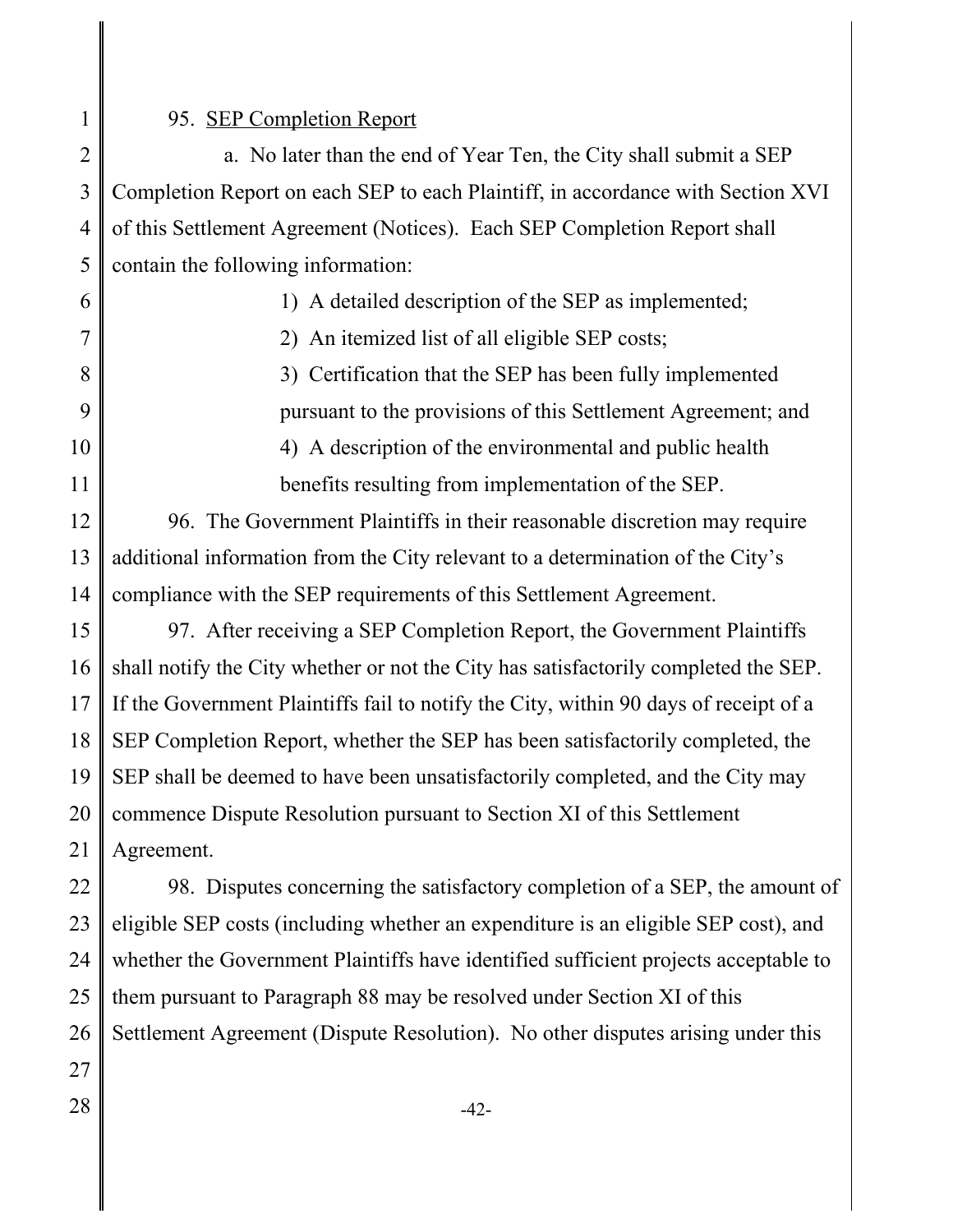1 Section shall be subject to Dispute Resolution.

2 3 4 99. Each submission required under this Section shall be signed by an official with knowledge of the SEP and shall bear the certification language set forth in Paragraph 76, above.

5 6 7 8 9 10 11 100. Any public statement, oral or written, in print, film, or other media, made by the City that publicizes SEPs implemented pursuant to this Settlement Agreement shall include the following language, "This project was undertaken in connection with the settlement of two Clean Water Act enforcement actions, Santa Monica Baykeeper v. City of Los Angeles and United States and State of California *ex Rel.* California Regional Water Quality Control Board, Los Angeles Region v. City of Los Angeles."

12

# IX. STIPULATED PENALTIES

13 14 15 16 17 18 19 20 21 22 101. If the City fails to make the payments required by Section XII of this Settlement Agreement (Civil Penalty and Section 13385 Payment) when due, the City shall pay a stipulated penalty of \$500 per day for each day that the payment is late. Late payment of the amounts due under Section XII shall be made in accordance with Paragraphs 143 and 144, below. Stipulated Penalties shall be paid in accordance with Paragraph 122, below. All transmittal correspondence shall state that any such payment is for late payment of the civil penalty due under this Settlement Agreement, or for Stipulated Penalties for late payment, as applicable, and shall include the identifying information set forth in Paragraphs 143 and 144, below.

23 24 25 102. The City shall be liable for Stipulated Penalties to the Government Plaintiffs for the following violations of this Settlement Agreement as specified below:

103. Designated Rehabilitation and Replacement Projects.

27  $28 \parallel$   $-43-$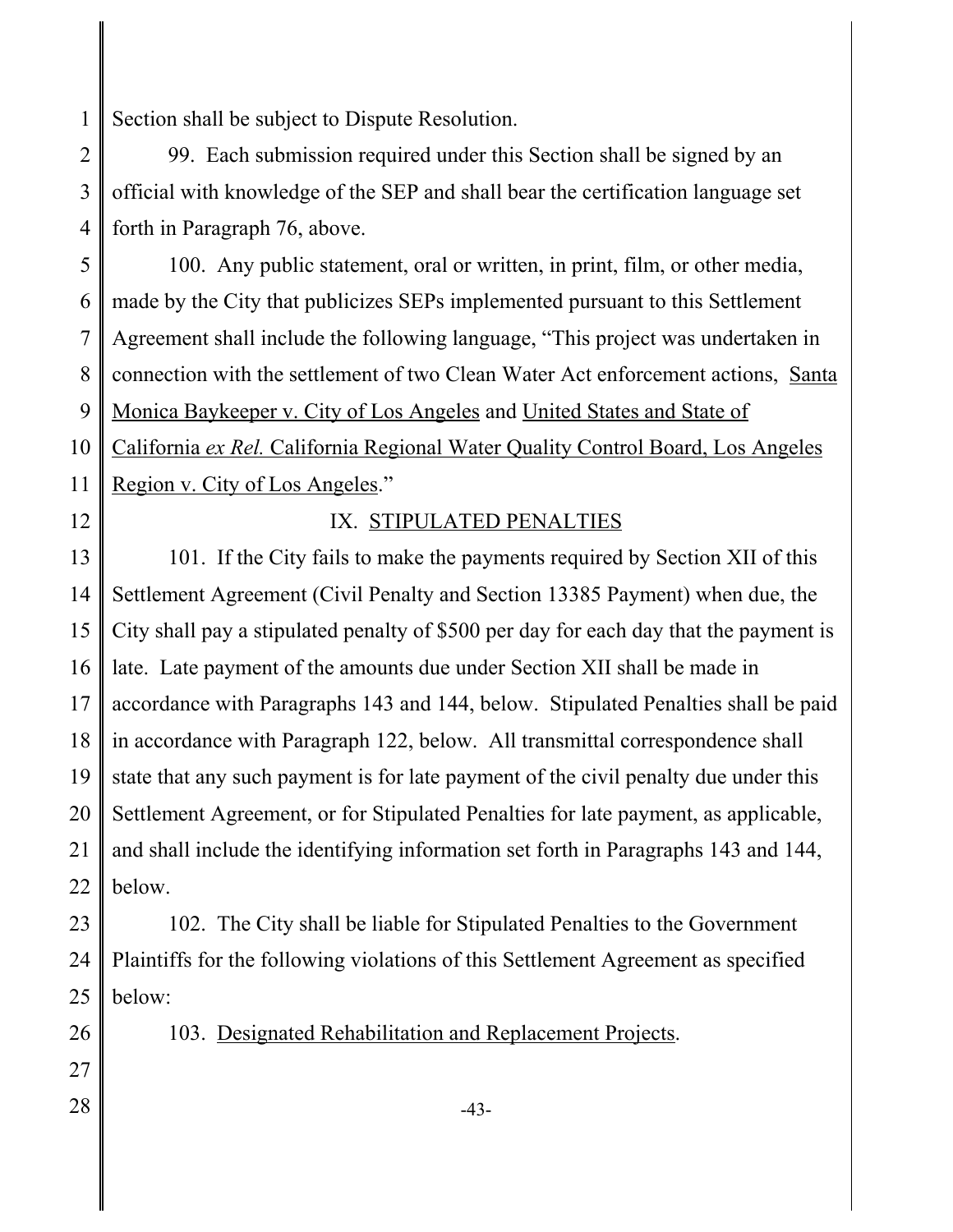1 2 3 4 5 6 7 8 9 10 11 12 13 14 15 16 17 18 19 20 21 22 23 24 25 26 27  $28 \parallel$   $-44$ a. For each failure to complete the rehabilitation and replacement projects identified in Paragraph 26 and Appendix B of this Settlement Agreement in accordance with the schedule set forth in that Paragraph and Appendix or as modified pursuant to Subsection V.H (Modification of Construction Deadlines), the City shall be liable for stipulated penalties as set forth below: Period of Noncompliance Penalty Per Day For Failure to Timely Complete Days 1-30 \$1,000 Days 31-60 \$2,000 Days  $61+$  \$3,000 b. If the City is liable for a stipulated penalty pursuant to Subparagraph "a" of this Paragraph, the City shall also be liable for a stipulated penalty of \$2,000 for each Subject SSO from an uncompleted sewer pipe (i.e., pipe that was the subject of the stipulated penalty under Subparagraph "a") during the period of violation. 104. Rehabilitation and Replacement – Annual Mileage Requirement. Beginning in Year Four, if the City fails to rehabilitate or replace at least 50 miles of sewer pipe per Fiscal Year, the minimum annual mileage figure permitted by Paragraph 63, the City shall be liable for the following stipulated penalty: • \$4,000 per mile for each mile by which the City falls short of the 50-mile minimum, and ! during any Fiscal Year in which the City fails to rehabilitate or replace at least 50 miles of sewer pipe, \$1,000 for each Subject SSO caused by pipe failure or pipe collapse, or a blockage caused by a pipe failure or pipe collapse. 105. Rehabilitation and Replacement – Three-Year Average Mileage Requirement. Beginning in the three-Year period comprising Years Four through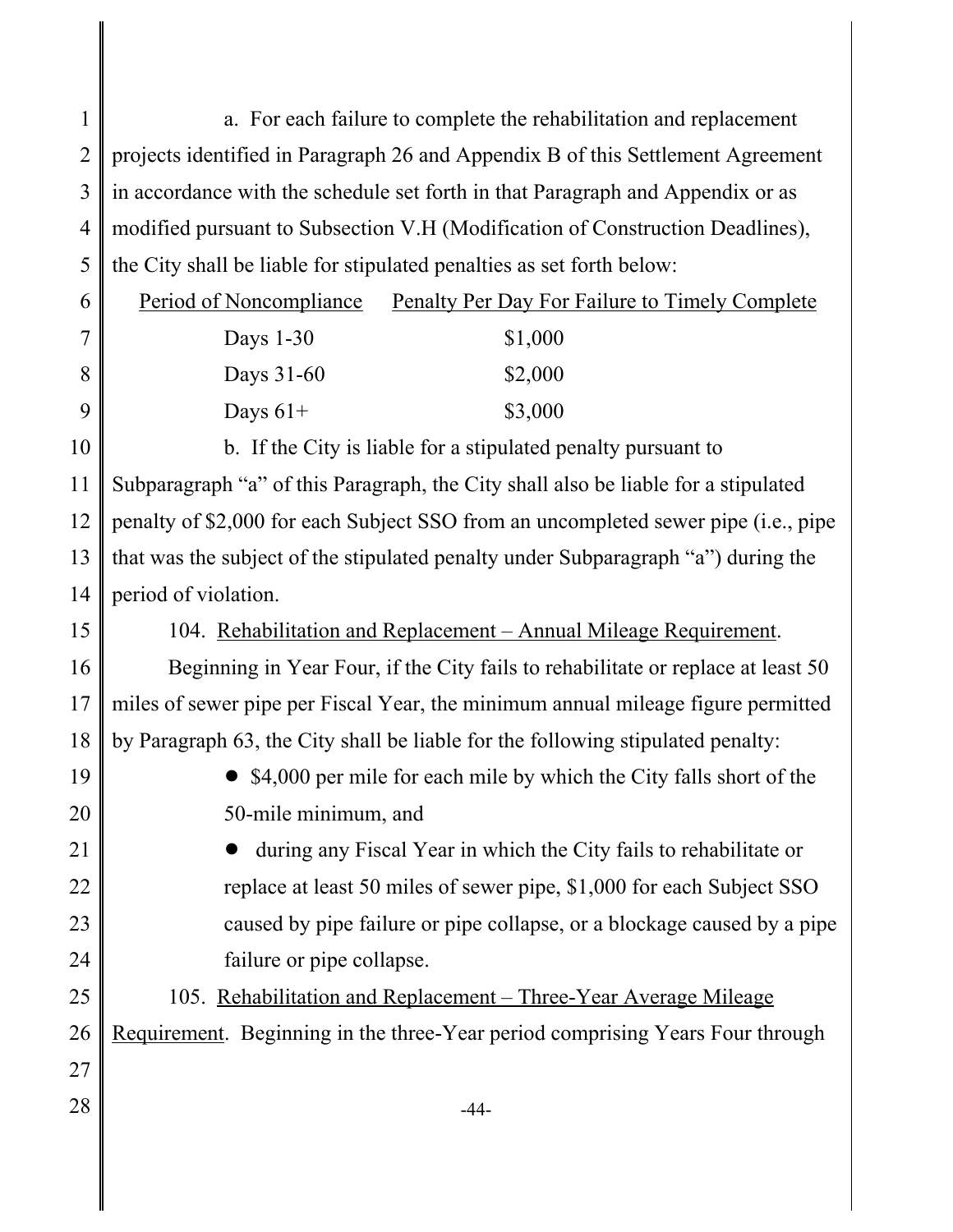1 2 3 4 Six, if the City fails to rehabilitate or replace at least an average of 60 miles of sewer pipe per Fiscal Year during any three-Year period, the minimum mileage figure permitted by Paragraph 63, the City shall be liable for the following stipulated penalty:

5 6 7 8 9 10 11 12  $\bullet$  \$4,000 per mile for each mile by which the City falls short of the 60-mile minimum average during the three-Year period, and • during any three-Year period in which the City fails to rehabilitate or replace at least an average of 60 miles of sewer pipe per Fiscal Year, \$1,000 for each Subject SSO that (i) occurs during a Fiscal Year in which the City failed to rehabilitate or replace at least 60 miles of sewer pipe and (ii) was caused by pipe failure or pipe collapse, or a blockage caused by a pipe failure or pipe collapse.

13 14 15 106. Fats, Oils, and Grease. The City shall be liable for stipulated penalties in the following amounts with respect to the following elements of its Fats, Oils, and Grease Control Program:

16 17 18 a. If the City fails to inspect 95% of the permitted FSEs that the City must inspect in a Fiscal Year pursuant to Paragraph 30, the City shall be liable for \$250 per FSE for every FSE below the 95% threshold that was not inspected.

19 20 21 22 b. If, after notice of deficiency and opportunity to cure, the City materially fails to implement its Fats, Oils, and Grease enforcement guide as required by Paragraph 31, for example, without limitation, by failing to conduct follow-up inspections:

23

24

25

26

27

(1) the City shall be liable for \$500 for each permitted FSE at which the City failed to implement its Fats, Oils and Grease enforcement guide, and

(2) if the City is liable for a stipulated penalty pursuant to

 $28 \parallel$   $-45$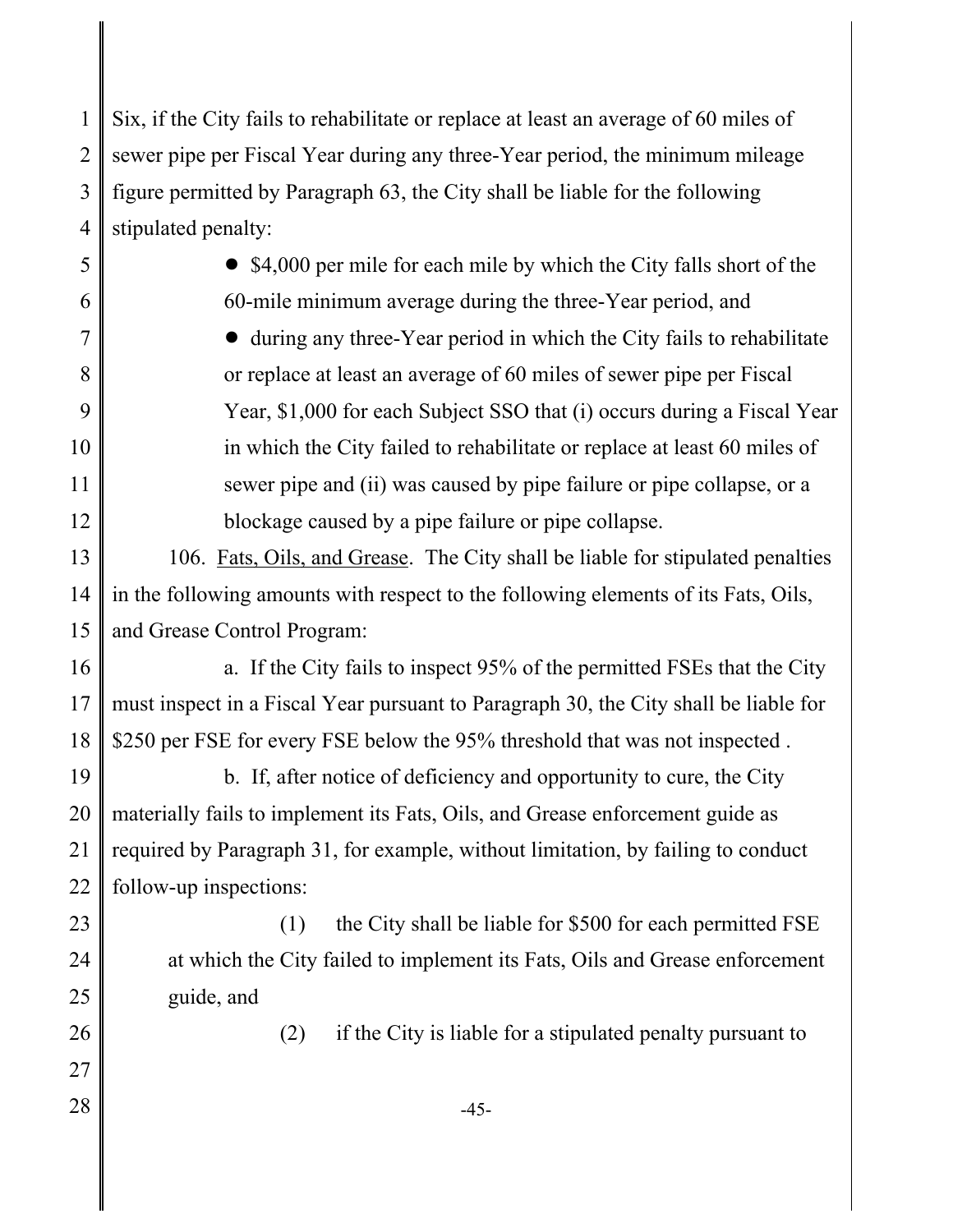1 2 3 4 5 6 7 8 9 10 11 12 13 14 15 16 17 18 19 20 21 22 23 24 25 26 27  $28 \parallel$   $-46 -$ Subparagraph "b (1)" above, the City shall be liable for \$1,000 for every Subject SSO caused by grease that occurs during the period of the violation. 107. Sewer Cleaning – Annual Average. If the City is liable for failing to clean at least 60,000 Pipe Reaches in any Fiscal Year as required by Paragraphs 10 and 11, the City shall be liable for the following stipulated penalty: • \$10 per Pipe Reach for the first 10,000 Pipe Reaches below the 60,000-Pipe Reach threshold, and \$25 per Pipe Reach for each additional Pipe Reach below the 60,000-Pipe Reach threshold, and • during any Fiscal Year in which the City is liable for failing to clean at least 60,000 Pipe Reaches, \$500 per Subject SSO for each Subject SSO caused by a root or grease blockage. 108. Sewer Cleaning – Three-Year Average. If the City fails to clean an average of at least 65,000 Pipe Reaches per Fiscal Year in any three-Year period as required by Paragraph 12, the City shall be liable for the following stipulated penalty: • \$10 per Pipe Reach for the first 10,000 Pipe Reaches below the 65,000-Pipe Reach average threshold, and \$25 per Pipe Reach for each additional Pipe Reach below the 65,000-Pipe Reach average threshold, and • during any three-Year period in which the City is liable for failing to clean at least an average of 65,000 Pipe Reaches per Fiscal Year, \$500 per Subject SSO for each Subject SSO caused by a root or grease blockage. 109. Sewer Line Television Assessment. If the City fails in any Fiscal Year to televise 600 miles of sewer pipe as required by Subsection V.C (Sewer Condition Assessment (CCTV)), the City shall be liable for a stipulated penalty of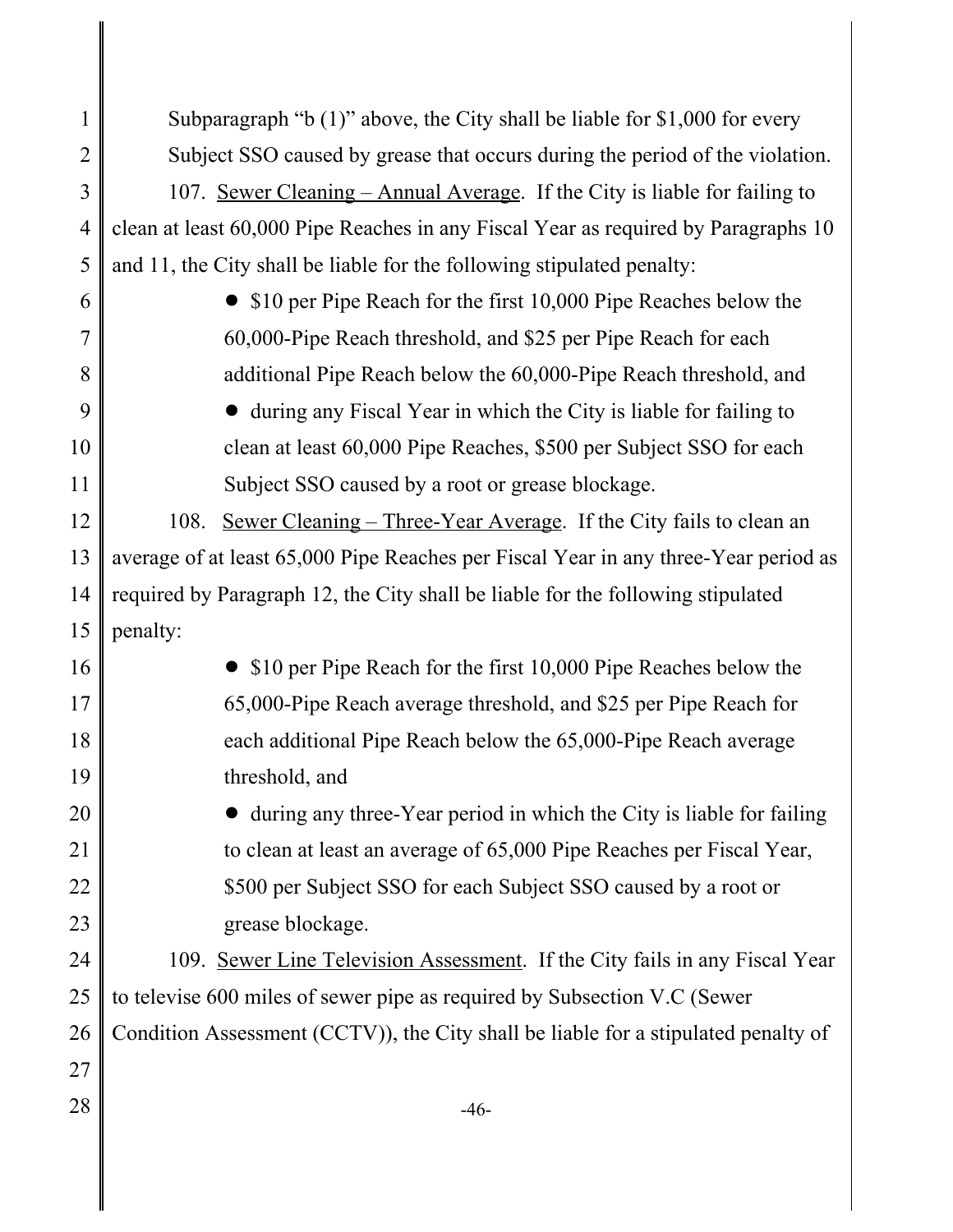1 \$250 per mile not televised.

2

110. Sewer Capacity Projects.

3 4 5 6 7 a. For each failure to complete a Sewer Relief Project identified in Paragraph 18 and Appendix A of this Settlement Agreement in accordance with the schedule set forth in that Paragraph and Appendix, or as modified pursuant to Subsection V.H (Modification of Construction Deadlines), the City shall be liable for stipulated penalties as set forth below:

| 8  | Period of Noncompliance | <b>Penalty Per Day For Failure to Timely Complete</b> |
|----|-------------------------|-------------------------------------------------------|
|    | Days $1-30$             | \$1,000                                               |
| 10 | Days $31-60$            | \$2,000                                               |
| 11 | Days $61+$              | \$3,000                                               |

12 13 14 15 16 17 18 b. If the City is liable for a stipulated penalty pursuant to Subparagraph "a" of this Paragraph, the City shall also be liable for \$5,000 per Subject SSO or \$1 per gallon released, whichever is higher (to a maximum of \$27,500 per Subject SSO), for each Subject SSO during the period of noncompliance resulting from insufficient capacity in any sewer pipe for which the required capacity improvement work has been delayed beyond the scheduled completion date.

19 20 21 111. Secondary Basin Planning. If the City fails to timely complete 100 Secondary Basins Plans as required by Paragraph 25, the City shall be liable for stipulated penalties as set forth below:

| 22 | Period of Noncompliance | <b>Penalty Per Day for Failure to Timely Complete</b>                     |
|----|-------------------------|---------------------------------------------------------------------------|
| 23 | Days $1-30$             | \$50 per basin plan not complete                                          |
| 24 | Days 31-60              | \$100 per basin plan not complete                                         |
| 25 | Days $61+$              | \$250 per basin plan not complete                                         |
| 26 |                         | 112. Primary Basin Planning. If the City fails to timely complete all the |
| 27 |                         |                                                                           |
| 28 |                         | -47-                                                                      |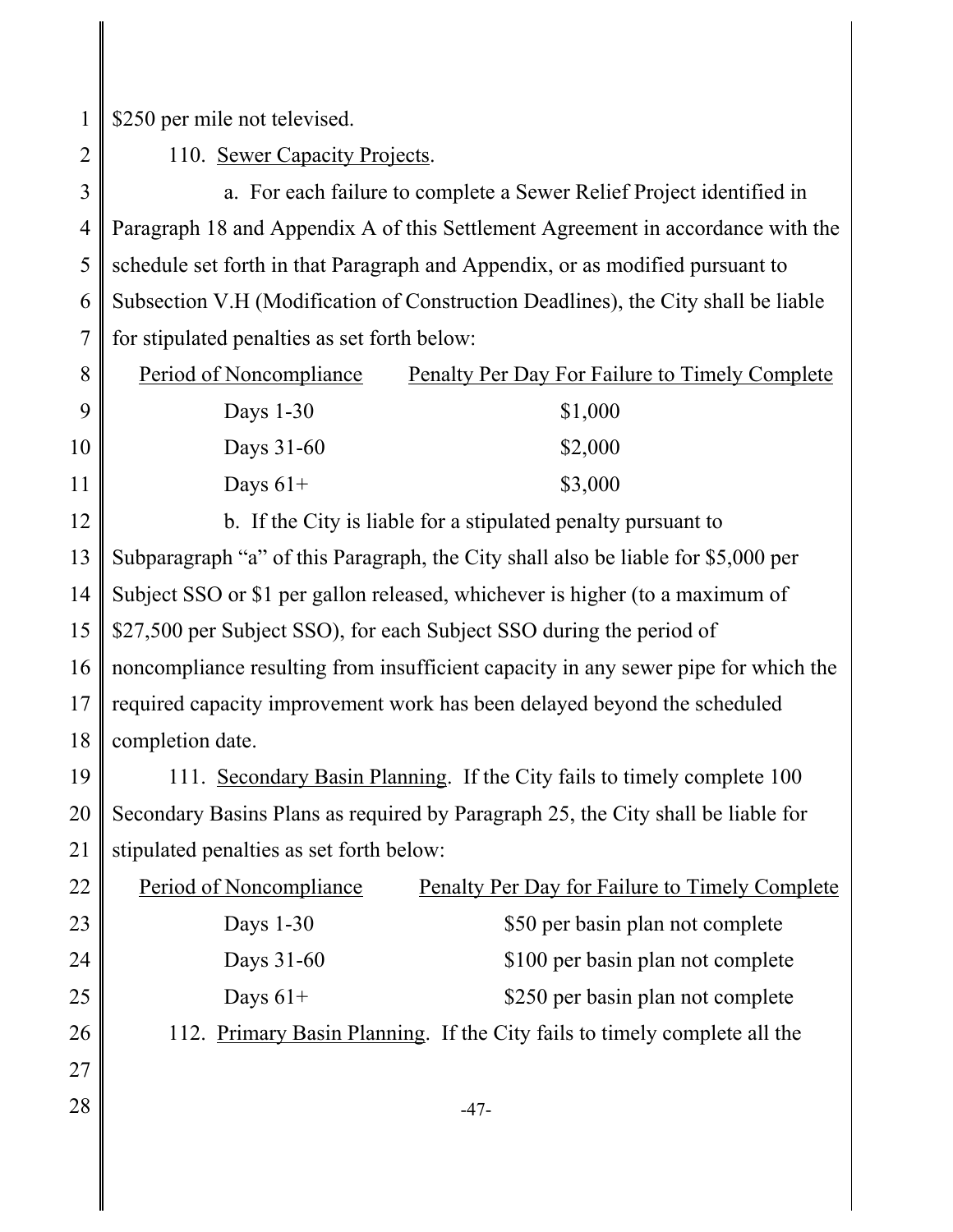1 2 Primary Basin Plans as required by Paragraph 24, the City shall be liable for stipulated penalties as set forth below:

| 3              | Period of Noncompliance                                    | <b>Penalty Per Day for Failure to Timely Complete</b>                                 |
|----------------|------------------------------------------------------------|---------------------------------------------------------------------------------------|
| $\overline{4}$ | Days $1-30$                                                | \$50 per basin plan not complete                                                      |
| 5              | Days 31-60                                                 | \$100 per basin plan not complete                                                     |
| 6              | Days $61+$                                                 | \$250 per basin plan not complete                                                     |
| 7              |                                                            | 113. MOUSE Model Expansion. For failure to complete expansion of the                  |
| 8              |                                                            | MOUSE model in each primary basin as required by Paragraph 21, the City shall         |
| 9              | be liable for stipulated penalties as set forth below:     |                                                                                       |
| 10             | Period of Noncompliance                                    | <b>Penalty Per Day for Failure to Timely Complete</b>                                 |
| 11             | Days 1-30                                                  | \$25 per basin not complete                                                           |
| 12             | Days 31-60                                                 | \$50 per basin not complete                                                           |
| 13             | Days $61+$                                                 | \$100 per basin not complete                                                          |
| 14             |                                                            | 114. Approvable Sewer Rehabilitation and Replacement Report. If the City              |
| 15             |                                                            | fails to submit a complete sewer Rehabilitation and Replacement Report and Plan       |
| 16             |                                                            | as required by Subsection VI.D, after notice of deficiency and an opportunity to      |
| 17             |                                                            | cure, the City shall be liable for a stipulated penalty of \$50,000. For purposes of  |
| 18             |                                                            | this Paragraph, a complete sewer Rehabilitation and Replacement Report and Plan       |
| 19             |                                                            | is one which includes the elements required by Paragraphs 62-64, and employs          |
| 20             | reasonable engineering judgment in assessing each element. |                                                                                       |
| 21             |                                                            | 115. Delays in Submission of Deliverables. The City shall be subject to the           |
| 22             |                                                            | following stipulated penalties for each failure to timely submit to Government        |
| 23             |                                                            | Plaintiffs, whether in draft or final form, a Deliverable subject to a deadline under |
| 24             | this Settlement Agreement:                                 |                                                                                       |
| 25             | Period of Noncompliance                                    | <b>Penalty Per Day for Failure to Timely Submit</b>                                   |
| 26             | Days 1-30                                                  | \$250                                                                                 |
| 27             |                                                            |                                                                                       |
| 28             |                                                            | $-48-$                                                                                |
|                |                                                            |                                                                                       |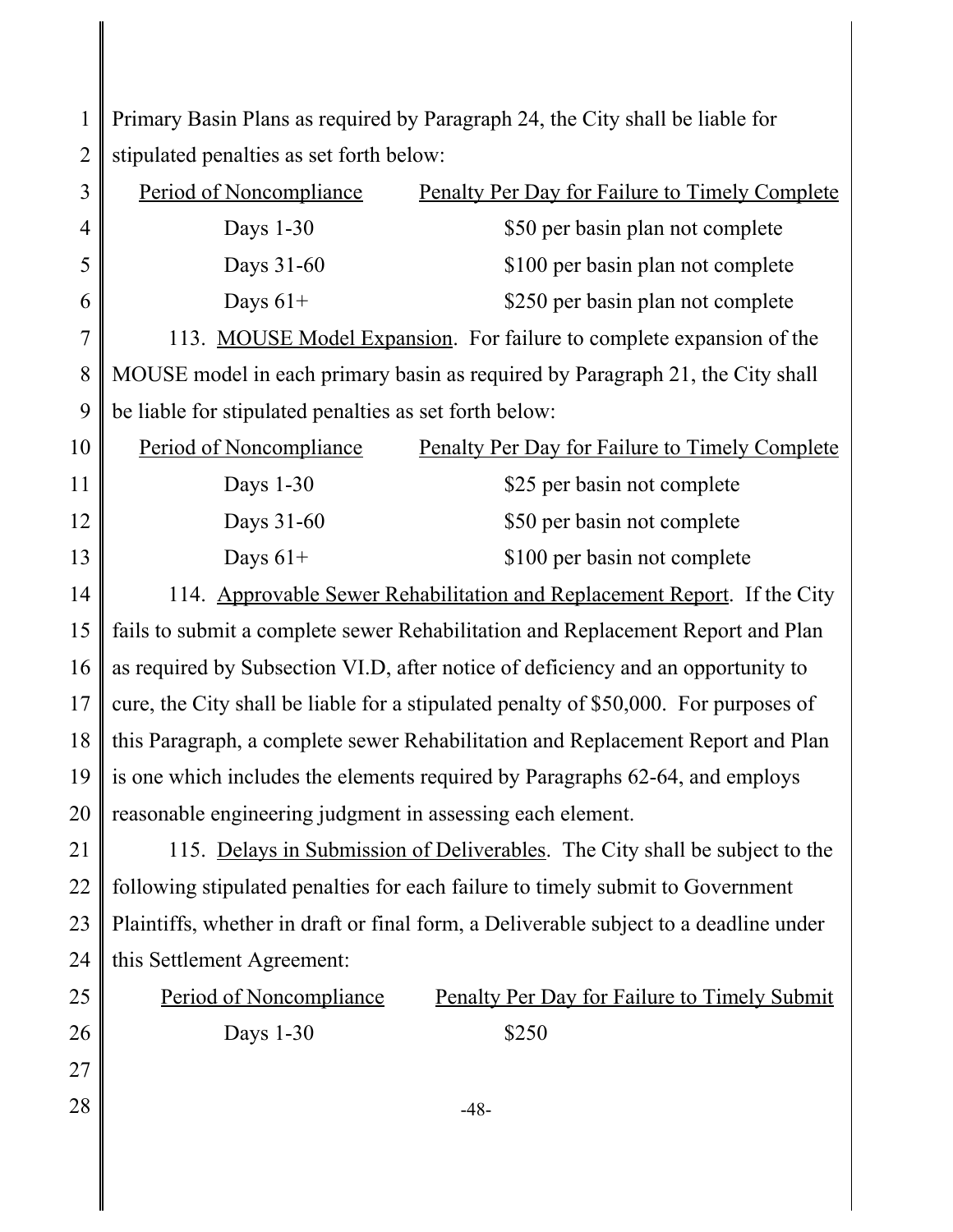| Days 31-60 | \$500   |
|------------|---------|
| Days $61+$ | \$2,000 |

3 4 5 6 116. SEP Compliance. If the City has spent less than the amount set forth in Paragraph 86, above, on SEPs, the City shall pay a stipulated penalty equal to the difference between the amount of total eligible SEP costs incurred by the City and the amount set forth in Paragraph 86.

7 8 9 10 11 12 117. If an SSO Subject to Stipulated Penalties creates liability under more than one stipulated penalty provision, the Government Plaintiffs, in the unreviewable exercise of their discretion, may decide under which stipulated penalty provision they will demand a stipulated penalty; each Subject SSO, however, shall be subject to only one stipulated penalty payment pursuant to this Section.

13 14 15 16 17 118. The Government Plaintiffs may, in the unreviewable exercise of their discretion, reduce or waive stipulated penalties otherwise due under this Settlement Agreement. In exercising their discretion under this Paragraph, the Government Plaintiffs will take into consideration the amount of time that has elapsed since they received notice of the underlying violation.

18 19 20 21 22 23 24 25 26 27 119. In the event the Regional Board has initiated a collateral proceeding to assess a penalty for an SSO Subject to Stipulated Penalties, 50% of the stipulated penalty associated with the Subject SSO shall be held in abeyance pending completion of the Regional Board's penalty action. The 50% of the stipulated penalty not held in abeyance shall be paid to the United States pursuant to Paragraph 122. If the Regional Board collects a penalty for the Subject SSO through the collateral proceeding and the penalty collected in the collateral proceeding equals or exceeds the amount held in abeyance, the 50% of the stipulated penalty held in abeyance shall be waived. If the Regional Board collects

1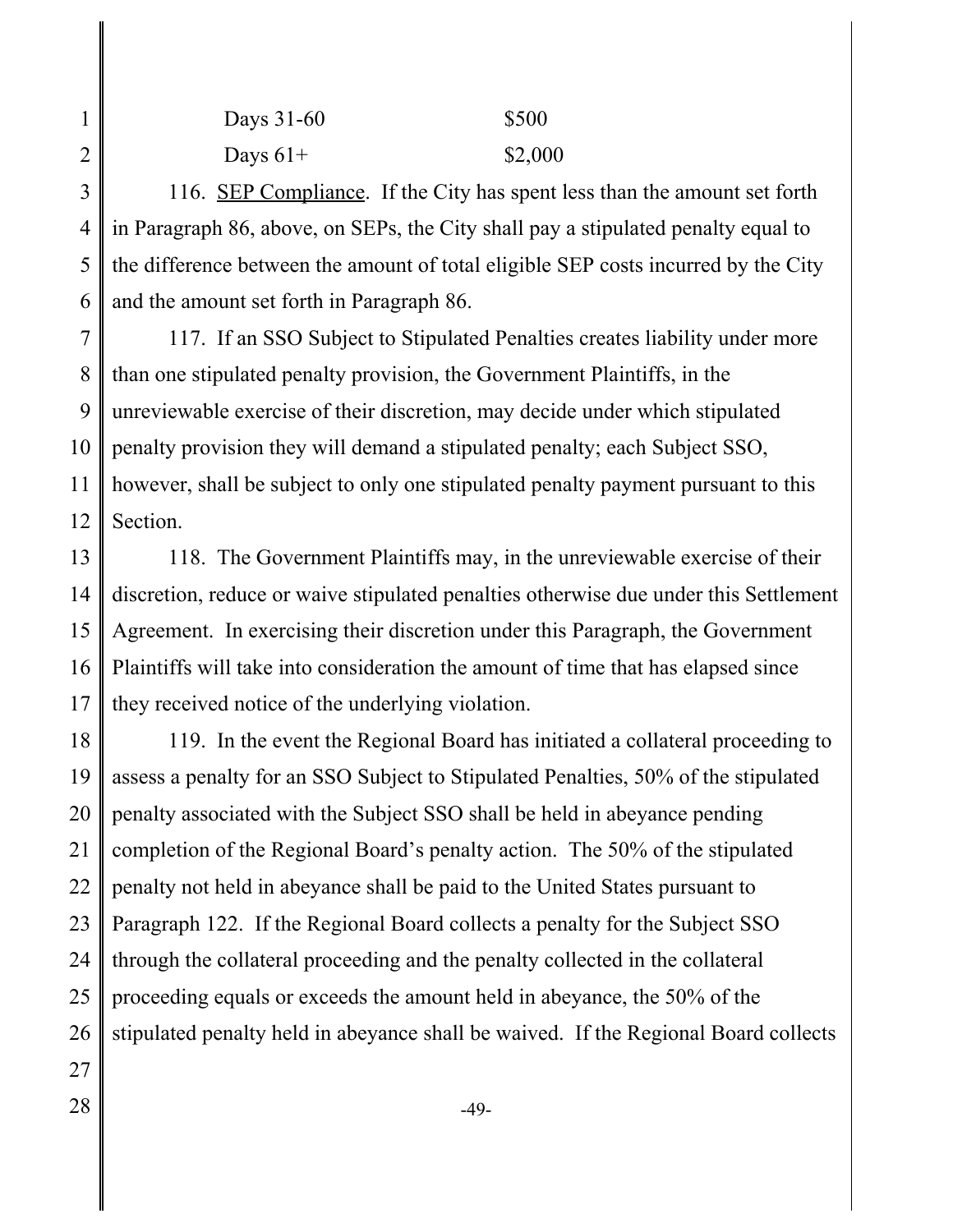1 2 3 4 5 6 7 8 9 no civil penalty for the Subject SSO through the collateral proceeding or if the amount collected for the Subject SSO is less than the amount held in abeyance, then the stipulated penalty held in abeyance shall be paid to the Regional Board pursuant to the provisions of Paragraph 122, but the amount paid to the Regional Board shall be reduced by the amount paid to the Regional Board through the collateral proceeding for the Subject SSO. The Regional Board shall provide written notice to the City and the United States of the completion of any collateral proceeding relevant to this Section and a renewed demand for payment of any of the stipulated penalties due and owing pursuant to the provisions of this Paragraph.

10 11 12 13 14 120. If the City pays the Regional Board a stipulated penalty for an SSO under this Settlement Agreement, the City and the Regional Board agree that the amount of the stipulated penalty shall be credited against any penalty imposed in a collateral proceeding brought by the Regional Board to assess a penalty for an SSO.

15 16 17 18 19 20 21 121. Except for the payment to the Regional Board of stipulated penalties held in abeyance pursuant to the immediately preceding Paragraph, fifty percent (50%) of each payment of stipulated penalties made pursuant to this Section shall be made to the United States, and fifty percent (50%) of each payment shall be made to the Regional Board, using the penalty payment procedures set forth in Paragraph 122. The Government Plaintiffs may modify these payment procedures through written notice to the City.

22 23 24 25 26 122. The City shall pay Stipulated Penalties owing to the United States by certified or cashier's check in the amount due payable to the "U.S. Department of Justice," referencing DOJ No. 90-5-1-1-809/1 and United States Attorney's Office file number 2001V01641 and delivered to the office of the United States Attorney, Central District of California, Financial Litigation Unit, 300 North Los Angeles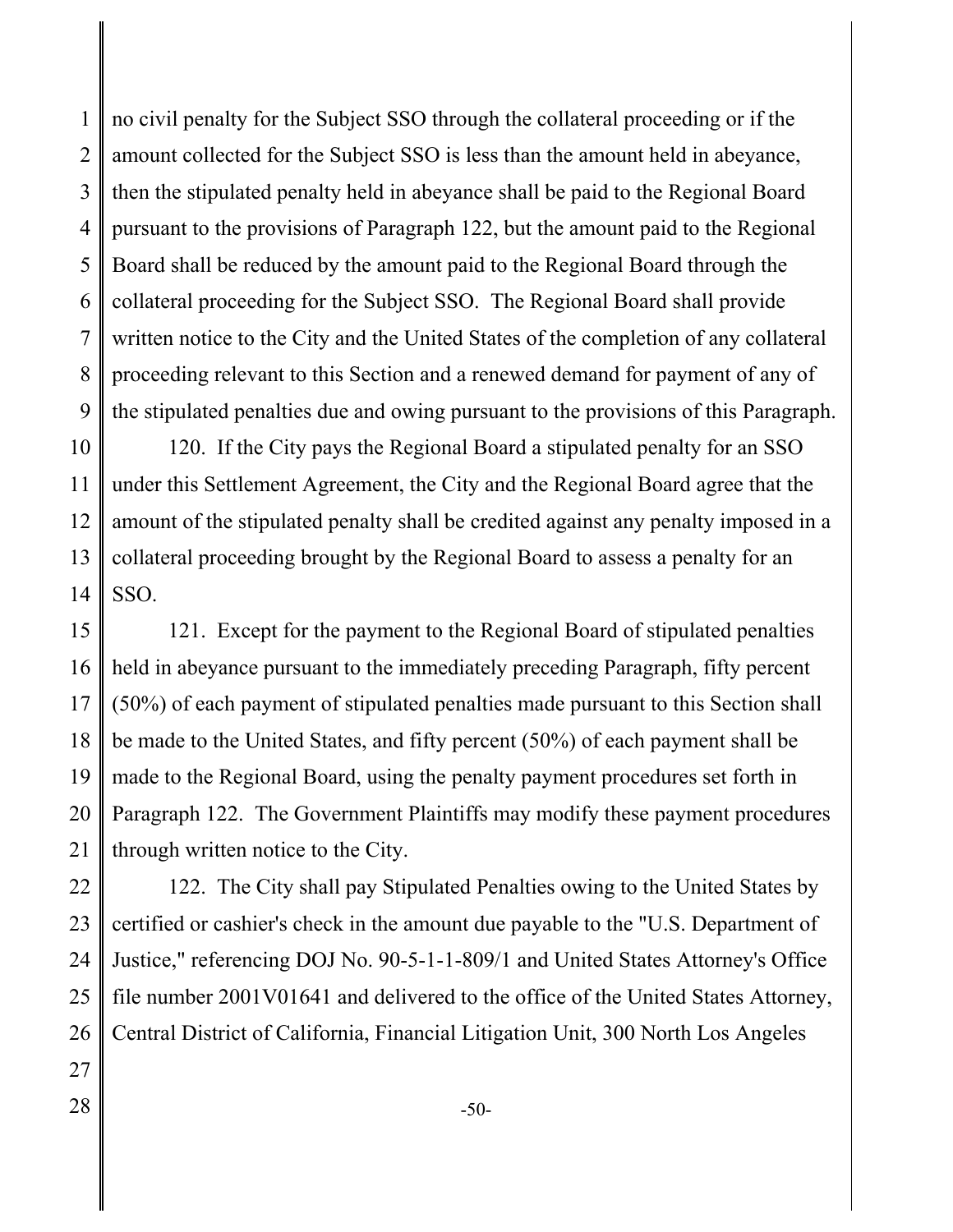1 2 3 4 5 6 7 Street, Suite 7516 AA, Los Angeles, California 90012, *unless* the United States directs the City to pay by EFT in accordance with Paragraph 143 of this Settlement Agreement. The City shall pay Stipulated Penalties owing to the Regional Board by sending a certified or cashier's check payable to "State Water Pollution Cleanup and Abatement Account" to: Executive Officer, California Regional Water Quality Control Board, Los Angeles Region, 320 West Fourth Street, Suite 200, Los Angeles, CA 90013.

8 9 10 11 123. If the City fails to pay Stipulated Penalties according to the terms of this Settlement Agreement, the City shall be liable for interest on such penalties, as provided for in 28 U.S.C. § 1961, accruing as of the date payment became due, subject to the following Paragraph.

12 13 14 15 16 17 18 19 20 21 22 23 124. Upon receipt of Government Plaintiffs' written demand for payment of a stipulated penalty, the City may dispute its liability for such stipulated penalty pursuant to the dispute resolution provisions of Section XI (Dispute Resolution). Pending resolution of any such dispute, stipulated penalties continue to accrue if the obligation at issue has not been met and interest on any unpaid penalties accrue pursuant to the terms of Paragraph 123, *provided,* however, that the City may argue to the Court that stipulated penalties and interest should not run after the matter has been fully briefed and submitted to the Court and *provided* that Plaintiffs can argue the contrary. Upon the completion of dispute resolution, any stipulated penalties that are ultimately determined to be due, plus interest as applicable, shall be paid within twenty (20) days of the date of the Government Plaintiffs' written decision or, if applicable, any Court order.

24 25 26 125. The payment of stipulated penalties shall not alter in any way the City's obligation to complete the performance of all activities required under this Settlement Agreement.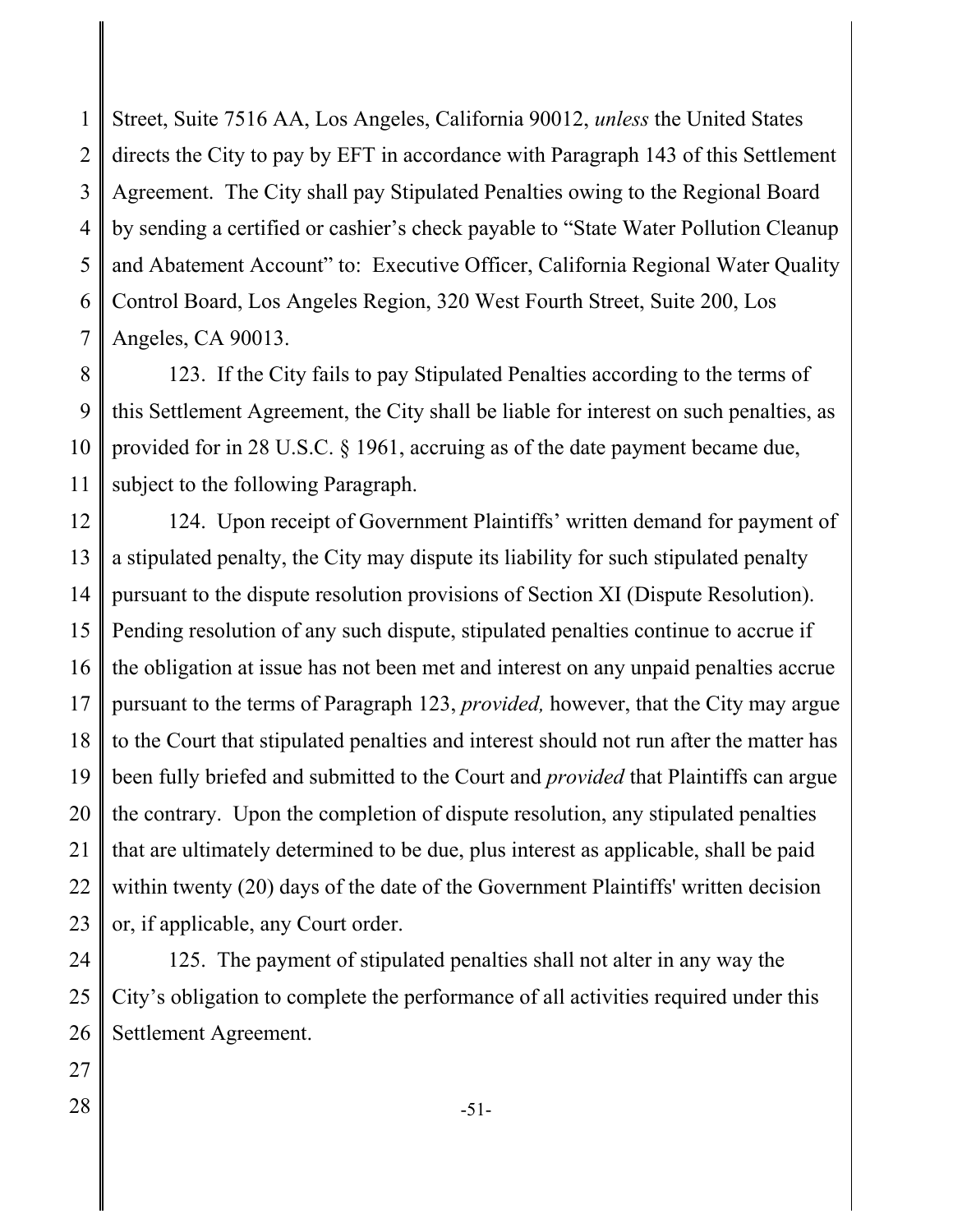1 2 3 4 5 126. Payment of stipulated penalties as set forth above shall be in addition to any other rights or remedies that may be available to the Government Plaintiffs by reason of the City's failure to comply with requirements of this Settlement Agreement or any applicable federal, state, or local laws, regulations, NPDES Permits, and all other applicable permits.

# X. FORCE MAJEURE

6

26

27

7 8 9 10 11 12 13 14 15 16 127. A "force majeure event" is any event beyond the control of the City, its contractors, or any entity controlled by the City that delays the performance of any obligation under this Settlement Agreement despite the City's best efforts to fulfill the obligation. "Best efforts" includes anticipating reasonably foreseeable force majeure events and taking appropriate preventive actions before a force majeure event occurs. "Best efforts" also includes addressing the effects of any force majeure event (a) as it is occurring and (b) after it has occurred, to prevent or minimize any resulting delay to the extent reasonably practicable. "Force Majeure" does not include the City's financial inability to perform any obligation under this Settlement Agreement.

17 18 19 20 21 22 23 24 25 128. The City shall provide written notice, as provided in Section XVI of this Settlement Agreement (Notices), within 30 days of the time the City first knew of, or by the exercise of due diligence, should have known of, a claimed force majeure event. The notice shall state the anticipated duration of any delay, its cause(s), the City's past and proposed actions to prevent or minimize any delay, a schedule for carrying out those actions, and the City's rationale for attributing any delay to a force majeure event. Failure to provide oral and written notice as required by this Paragraph shall preclude the City from asserting any claim of force majeure.

129. If the Government Plaintiffs agree that a force majeure event has

 $28 \parallel -52$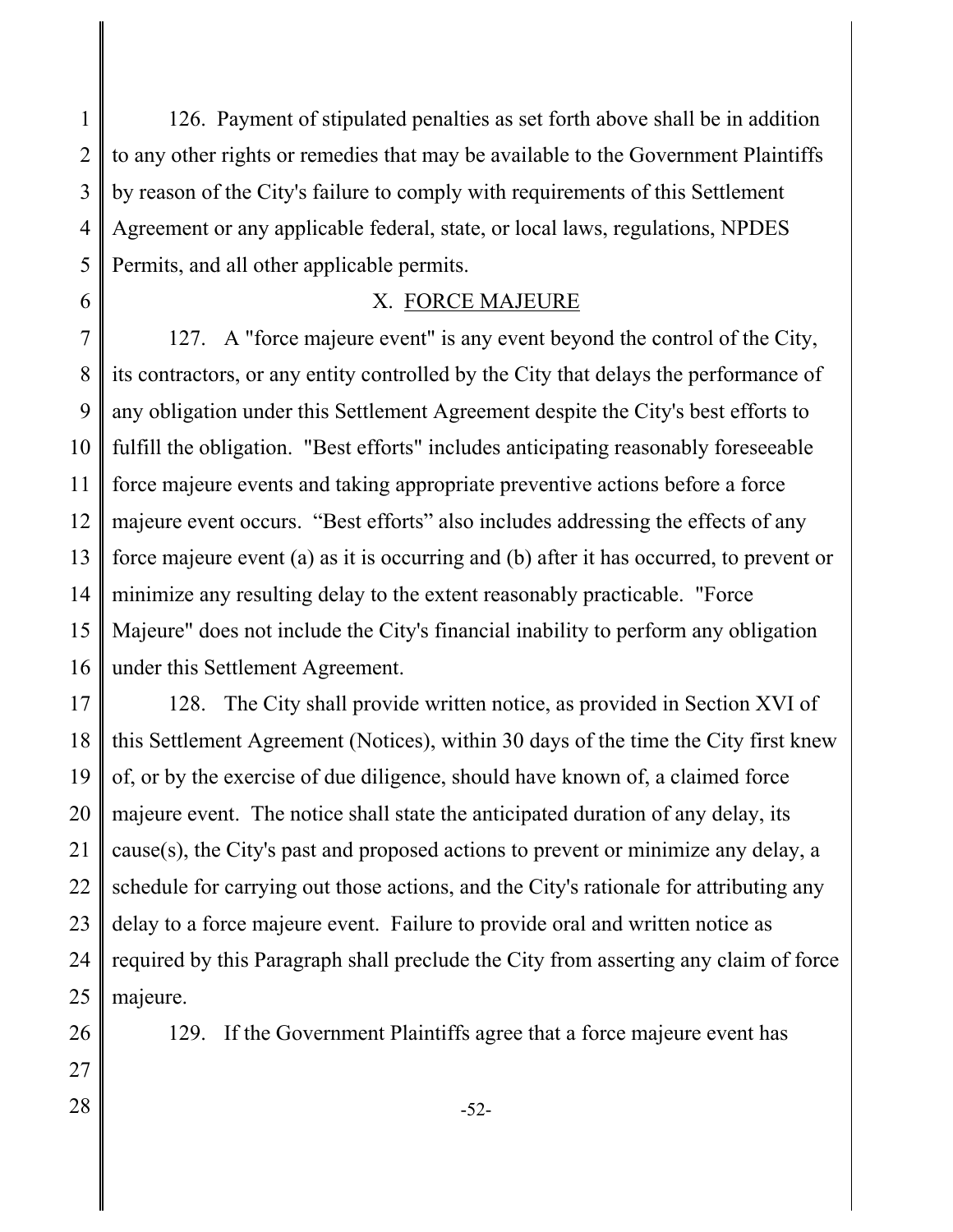1 2 3 4 5 6 occurred, they may agree to extend the time for the City to perform the affected requirements for the time necessary to complete those obligations. An extension of time to perform the obligations affected by a force majeure event shall not, by itself, extend the time to perform any other obligation. Where the Government Plaintiffs agree to an extension of time, the appropriate modification shall be made pursuant to Section XIX of this Settlement Agreement (Modification).

7 8 9 10 11 12 13 14 15 130. If the Government Plaintiffs do not agree that a force majeure event has occurred, or do not agree to the extension of time sought by the City, the Government Plaintiffs' position shall be binding, unless the City invokes Dispute Resolution under Section XI of this Settlement Agreement. In any such dispute, the City bears the burden of proving, by a preponderance of the evidence, that each claimed force majeure event is a force majeure event, that the City gave the notice required by Paragraph 128, that the force majeure event caused any delay the City claims was attributable to that event, and that the City exercised best efforts to prevent or minimize any delay caused by the event.

16

#### XI. DISPUTE RESOLUTION

17 18 19 20 21 22 23 131. Unless otherwise expressly provided for in this Settlement Agreement, all disputes under this Settlement Agreement are subject to dispute resolution and the dispute resolution procedures of this Section shall be the exclusive mechanism to resolve disputes arising under or with respect to this Settlement Agreement. However, such procedures shall not apply to actions by the United States and the Regional Board to enforce obligations of the City that have not been disputed in accordance with this Section.

24 25 26 132. Role of Intervenors. The Intervenors shall participate in the dispute resolution process set forth in this Section whenever the dispute involves the odor provisions of Subsection V.G of this Settlement Agreement.

27

 $28 \parallel$  -53-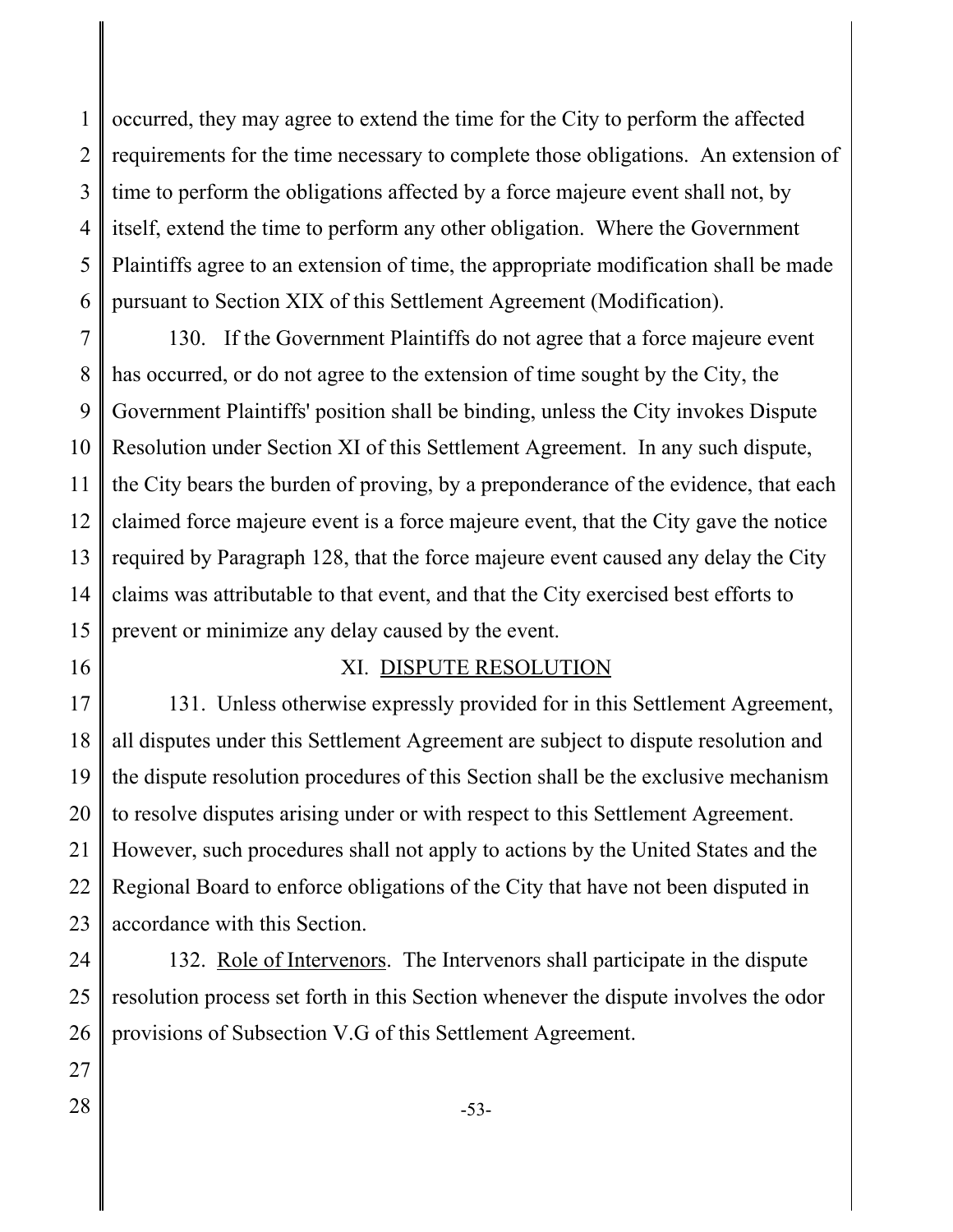1 2 3 4 5 6 7 8 9 10 11 133. Informal Dispute Resolution. Any dispute subject to dispute resolution under this Settlement Agreement shall first be the subject of informal negotiations. The dispute shall be considered to have arisen when the City or a Citizen Plaintiff sends the other Parties a written Notice of Dispute. Such Notice of Dispute shall state clearly the matter in dispute. The period of informal negotiations shall not exceed 20 days from the date the dispute arises, unless that period is modified by written agreement. If the Parties cannot resolve a dispute by informal negotiations, then the position advanced by the Government Plaintiffs shall be considered binding unless, within 30 days after the conclusion of the informal negotiation period, the City or a Citizen Plaintiff invokes the dispute resolution procedures as set forth in Paragraphs 134 to 136 below.

12 13 14 15 16 17 18 19 134. Dispute Resolution. The City or a Citizen Plaintiff shall invoke the dispute resolution procedures of these Paragraphs 134 to 136 within the time period provided in Paragraph 133 above by serving on the Government Plaintiffs (with copies to the other Parties) a written Statement of Position regarding the matter in dispute. The Statement of Position shall include, but may not necessarily be limited to, any factual data, analysis, or opinion supporting the position and any supporting documentation relied upon by the Party invoking formal dispute resolution.

20 21 22 23 24 25 26 135. Parties that did not invoke the dispute resolution process of these Paragraphs 134-136, but that wish to serve a Statement of Position before the Government Plaintiffs serve their Statement of Position, shall serve Statements of Position 30 days after service of the Statement of Position that invoked the dispute resolution process of Paragraphs 134-136. A Statement of Position served pursuant to this Paragraph shall include, but may not necessarily be limited to, any factual data, analysis, or opinion supporting the position and any supporting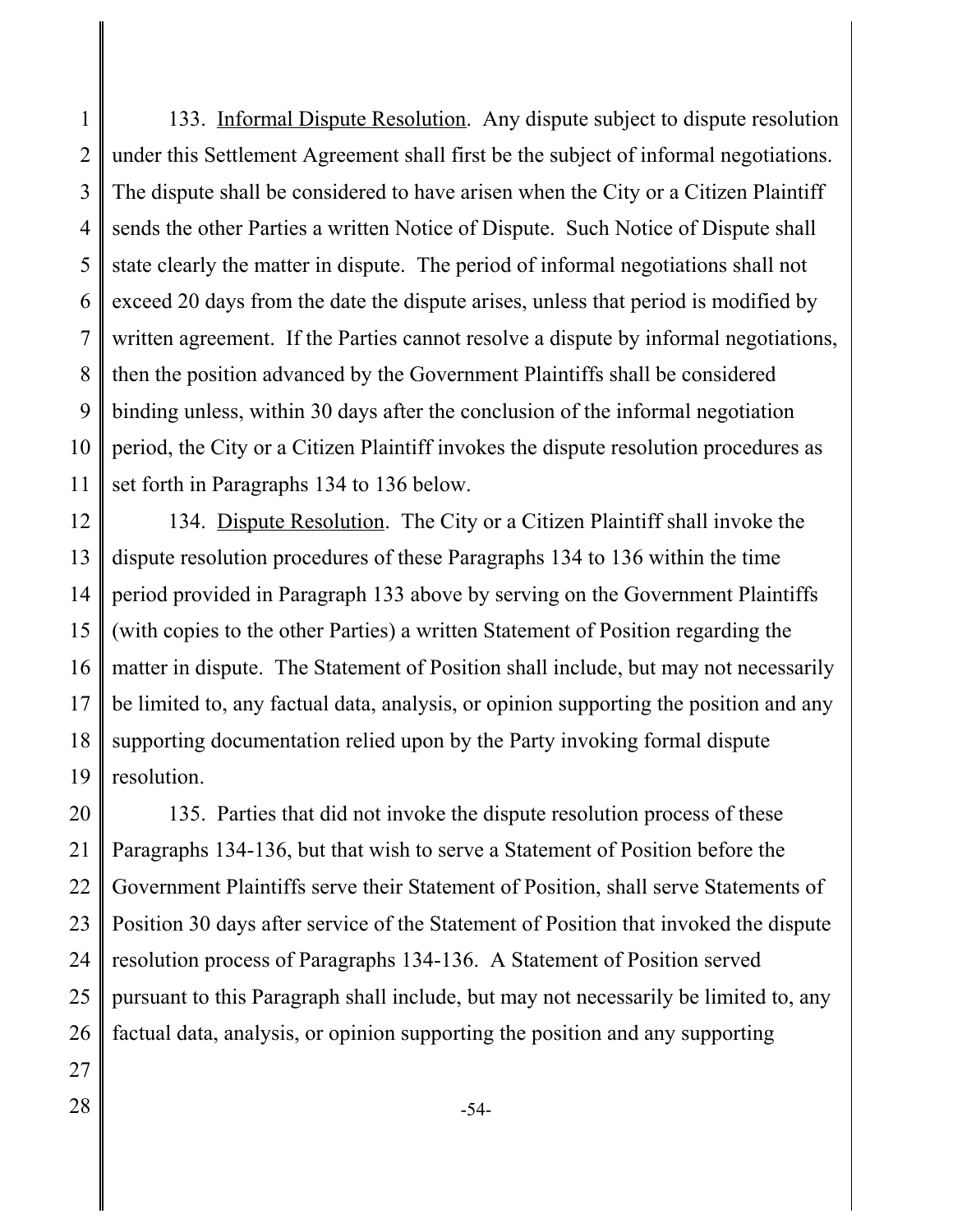1 2 documentation relied upon by the Party invoking the formal dispute resolution procedures of Paragraphs 134-136.

3 4 5 6 7 8 9 10 11 136. The Government Plaintiffs shall serve their Statement of Position within 45 days after service of the later of the City's or Citizen Plaintiff's Statement of Position, as applicable. The Government Plaintiffs' Statement of Position shall include, but may not necessarily be limited to, any factual data, analysis, or opinion supporting that position and all supporting documentation relied upon by the United States and the Regional Board. The Government Plaintiffs' Statement of Position shall be binding unless the City or a Citizen Plaintiff files a motion for judicial review of the dispute in accordance with the following Paragraphs.

12 13 14 15 16 17 18 19 20 21 22 23 137. Judicial Dispute Resolution. The City and Citizen Plaintiffs may seek judicial review of the dispute against Government Plaintiffs by filing with the Court and serving on the Government Plaintiffs (with copies to other Parties, including Intervenors if participating) in accordance with Section XVI of this Settlement Agreement (Notices), a motion requesting judicial resolution of the dispute. The motion must be filed within 60 days after service of the Government Plaintiffs' Statement of Position pursuant to Paragraph 136. The motion shall contain a written statement of the City's or Citizen Plaintiff's position on the matter in dispute, including any supporting factual data, analysis, opinion, or documentation, and shall set forth the relief requested and any schedule within which the dispute must be resolved for orderly implementation of this Settlement Agreement.

24 25 26 27 138. The Government Plaintiffs (and any non-moving party participating in the dispute) shall have at least 60 days in which to respond to the City's or Citizen Plaintiff's motion. The City and Citizen Plaintiff may file a reply memorandum to

 $28 \parallel$  -55-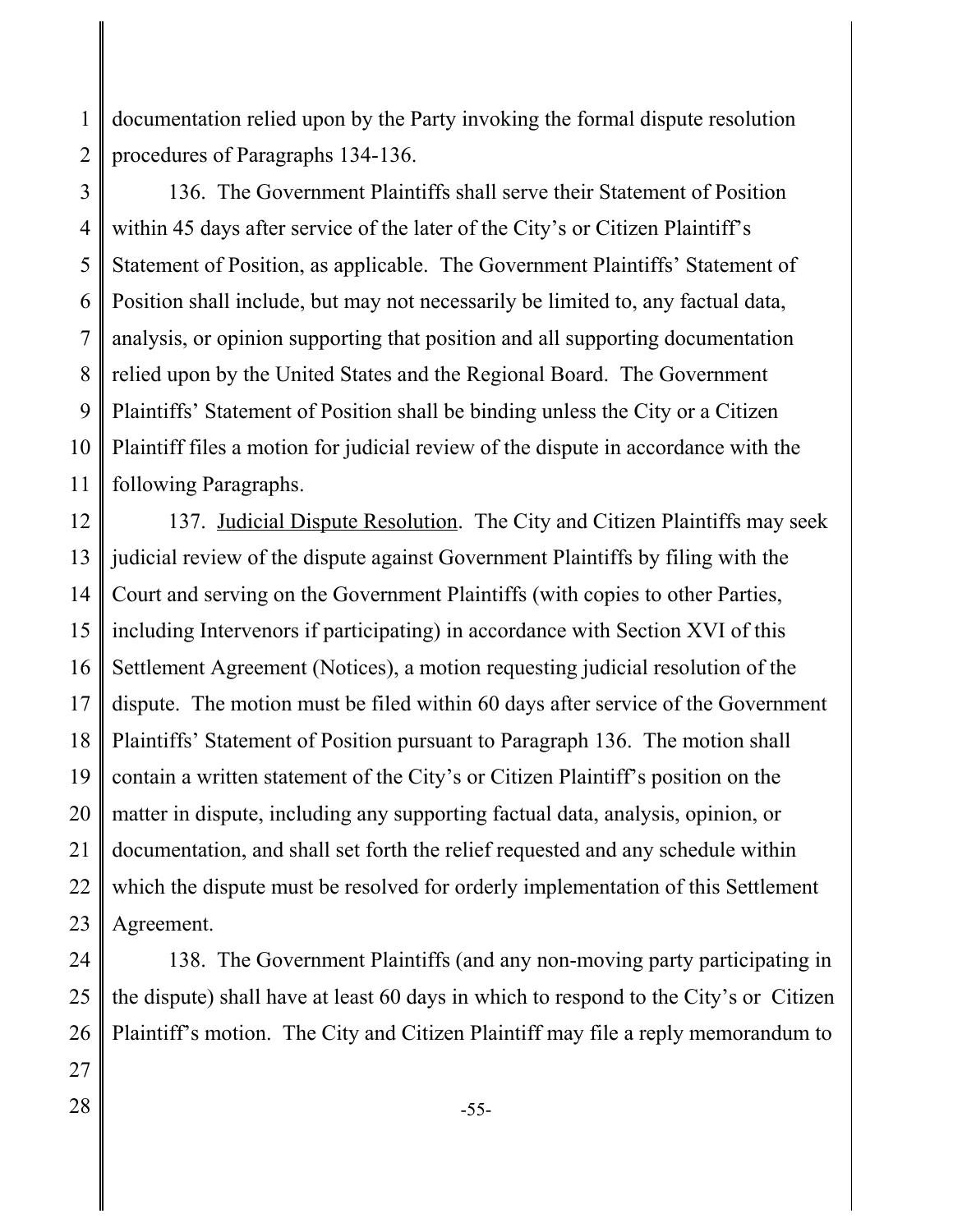1 the extent permitted by the Local Rules.

2 3 4 5 6 7 139. In any dispute in District Court pursuant to these Paragraphs 137-141, the Court shall first rule on the dispute between the City and the Government Plaintiffs. If the City's position prevails over the Government Plaintiffs' position, the dispute resolution process shall end. If the position of the Government Plaintiffs prevails over the position of the City, the Court shall then consider any remaining dispute between the Government Plaintiffs and any Citizen Plaintiff.

8 9 10 11 140. In any dispute in District Court under these Paragraphs 137-141, the City shall bear the burden of demonstrating by a preponderance of the evidence that the City's position on the issues in dispute should prevail over Government Plaintiffs' position.

12 13 14 141. In any dispute in District Court pursuant to these Paragraphs 137-141, a Citizen Plaintiff shall bear the burden of demonstrating that the Government Plaintiffs' position is arbitrary and capricious.

15 16 17 18 19 20 21 22 23 142. Effect on Settlement Agreement Obligations. The invocation of dispute resolution procedures under this Section shall not, by itself, extend, postpone, or affect in any way any obligation of the City under this Settlement Agreement, unless and until the final resolution of the dispute so provides. Stipulated Penalties with respect to the disputed matter shall continue to accrue from the first day of noncompliance, but payment shall be stayed pending resolution of the dispute as provided in Paragraph 124, above. If the City does not prevail on the disputed issue, Stipulated Penalties shall be assessed and paid as provided in Section IX (Stipulated Penalties).

24

### XII. CIVIL PENALTY AND SECTION 13385 PAYMENT

25 26 143. Within 30 days after the Effective Date of this Settlement Agreement, the City shall pay the United States the sum of \$800,000 as a civil penalty.

- 27
- $28 \parallel$  -56-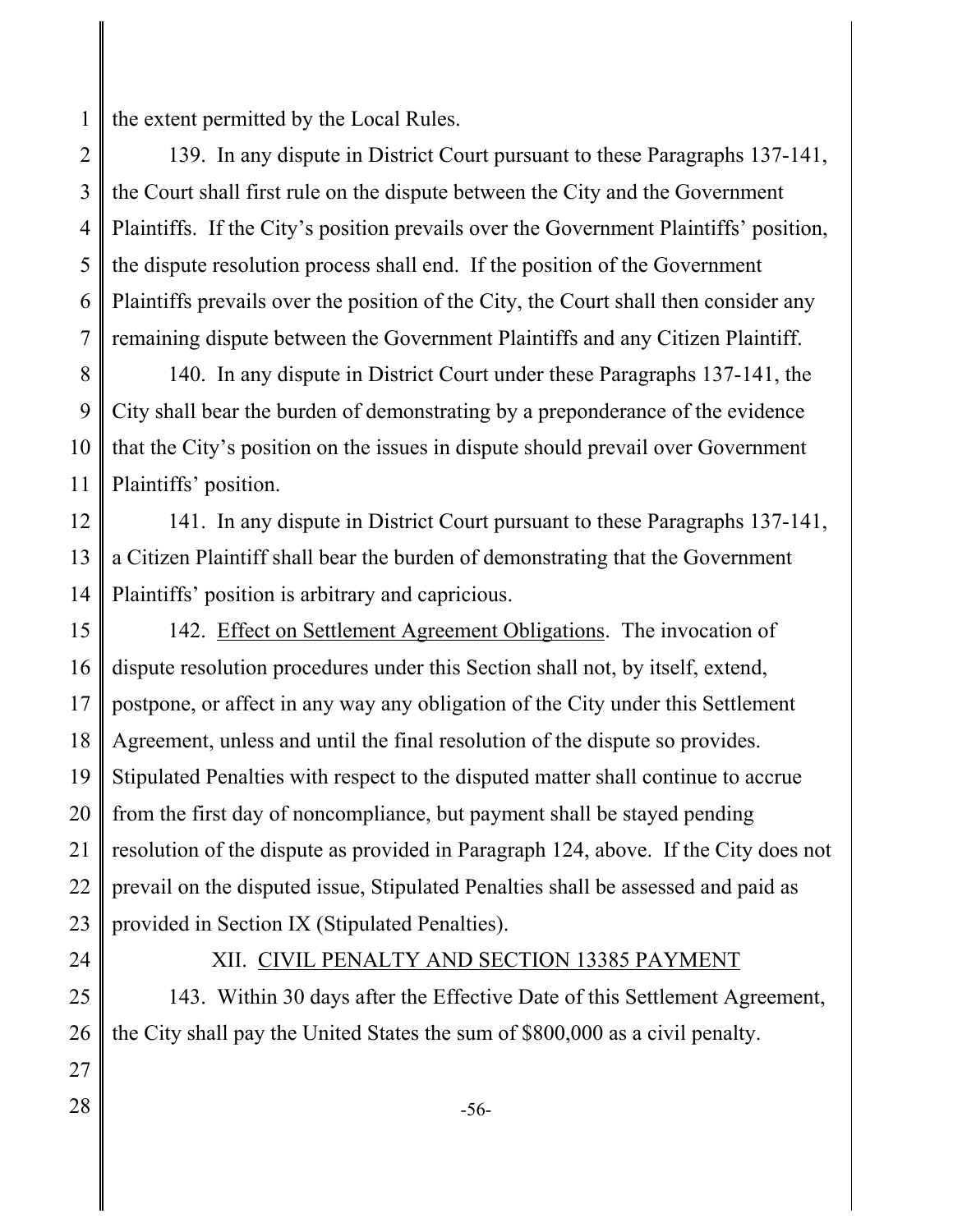1 2 3 4 5 6 7 8 9 Payment shall be made by FedWire Electronic Funds Transfer ("EFT") to the U.S. Department of Justice in accordance with instructions to be provided to the City by the Financial Litigation Unit of the U.S. Attorney's Office for the Central District of California following lodging of this Settlement Agreement. At the time of payment, the City shall simultaneously send written notice of payment and a copy of any transmittal documentation (which should reference DOJ case number 90-5- 1-1-809/1 and Central District of California Civil Action No. 01-191-RSWL) to the United States in accordance with Section XVI of this Settlement Agreement (Notices).

10 11 12 13 144. The City shall make a payment to the Regional Board in the amount of \$800,000 in settlement of the Regional Board's claims under California Water Code Section 13385. This payment shall be incorporated into the funding provided for pursuant to Section VIII (Supplemental Environmental Projects).

14

### XIII. INFORMATION COLLECTION AND RETENTION

15 16 17 145. The Government Plaintiffs and their representatives, including attorneys, contractors, and consultants, shall have the right of entry on City property at all reasonable times, upon presentation of credentials, to:

18 19 a. monitor the progress of activities required under this Settlement Agreement;

20 21 b. verify any data or information submitted to the Government Plaintiffs in accordance with the terms of this Settlement Agreement;

22 23 c. obtain samples and, upon request, splits of any samples taken by the City or its representative, contractors, or consultants;

24 25 d. obtain documentary evidence, including photographs and similar data; and

e. assess the City's compliance with this Settlement Agreement.

27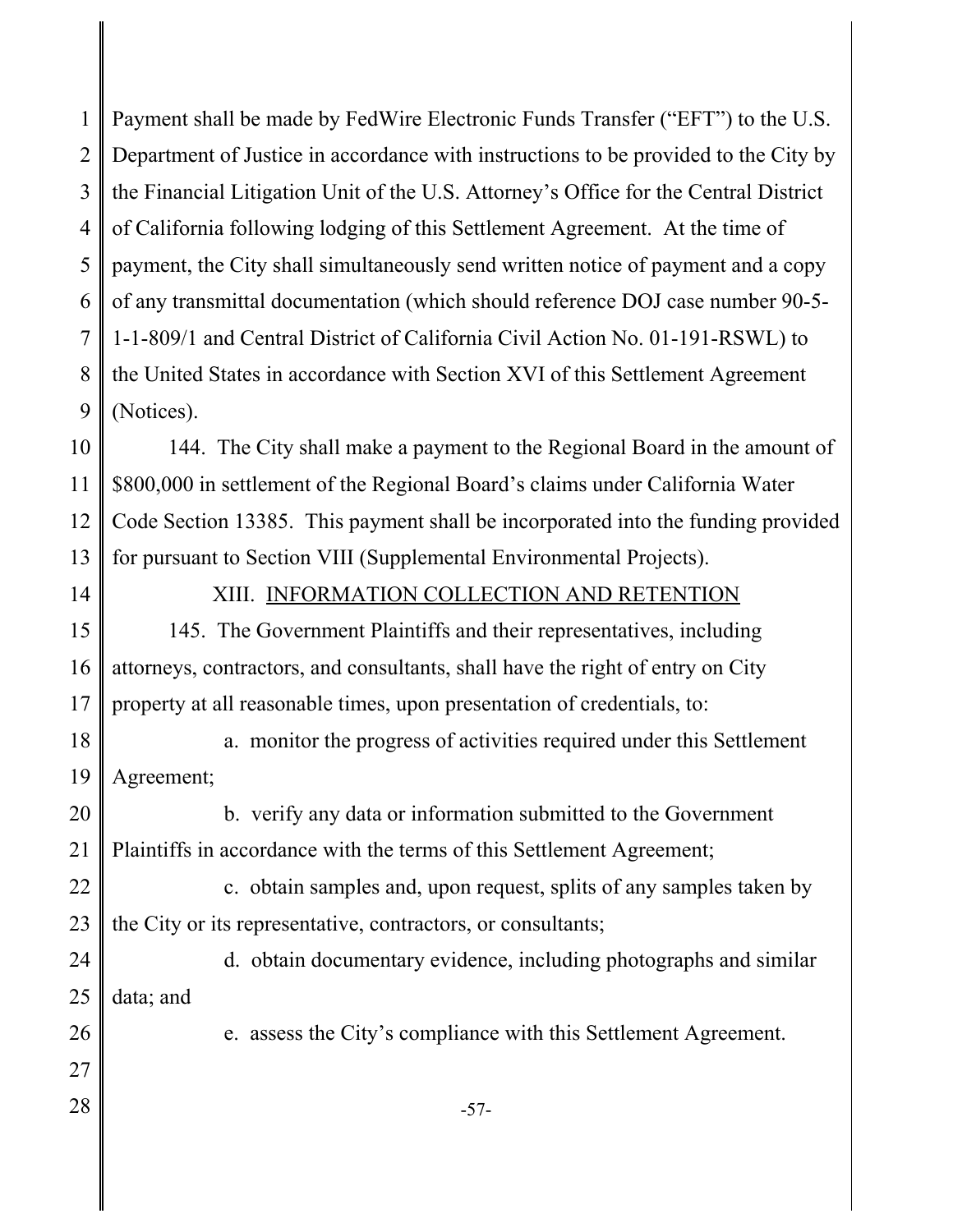1 2 3 4 146. Upon request, the City shall provide Government Plaintiffs or their authorized representatives splits of any samples taken by the City. Upon request, Government Plaintiffs shall provide the City splits of any samples taken by Government Plaintiffs.

5 6 7 8 9 10 11 12 13 14 147. Until the termination of this Settlement Agreement, the City shall retain, and shall instruct its contractors and agents to preserve, all non-identical copies of all records and documents (including records or documents in electronic form) in its or its contractors' or agents' possession or control, or that come into its or its contractors' or agents' possession or control, that document the City's performance of its obligations under this Settlement Agreement. This record retention requirement shall apply regardless of any City, corporate, or institutional document-retention policy to the contrary. At any time during this record-retention period, the Government Plaintiffs may request copies of any documents or records required to be maintained under this Paragraph.

15 16 17 18 19 148. This Settlement Agreement in no way limits or affects any right of entry and inspection, or any right to obtain information, held by the Government Plaintiffs pursuant to applicable federal or state laws, regulations, or permits, nor does it limit or affect any duty or obligation of the City to maintain records or information imposed by applicable federal or state laws, regulations, or permits.

20

#### XIV. EFFECT OF SETTLEMENT/RESERVATION OF RIGHTS

21 22 23 24 149. This Settlement Agreement resolves the civil claims of the United States, the Regional Board, Baykeeper, and the Intervenors for the violations alleged in the Complaints filed in these consolidated actions through the date of the entry of this Settlement Agreement.

25 26 27 150. This Settlement Agreement also resolves the claims of Baykeeper, the Intervenors, and the Regional Board for litigation costs (including attorneys fees)

 $28 \parallel$  -58-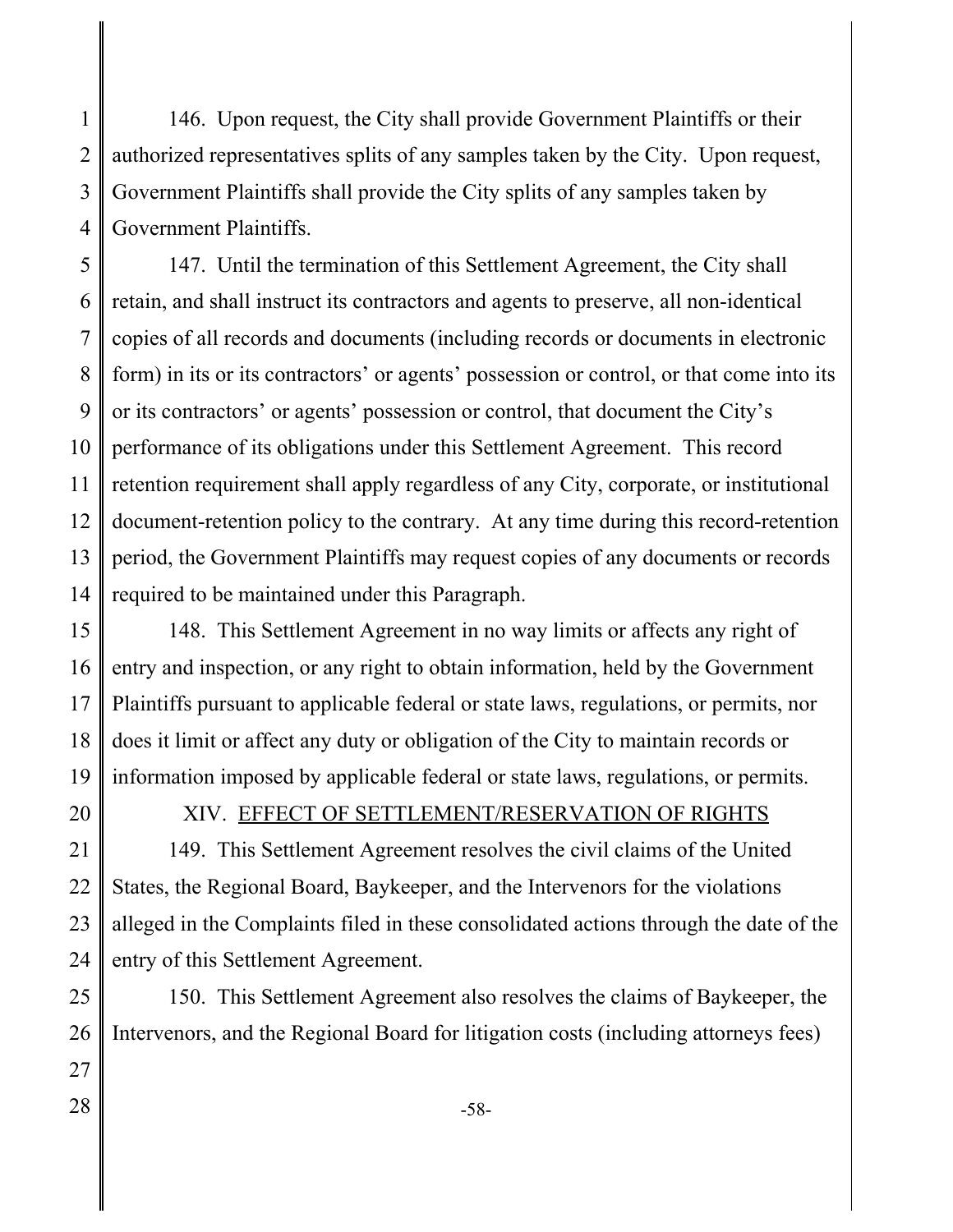1 2 pursuant to CWA Section 505(d), 33 U.S.C. § 1365(d) and Cal. Code Civ. Proc. § 1021.8.

3 4 151. The Court's management orders, including the Stipulated Case Management Order dated and filed on July 3, 2001, are hereby terminated.

5 6 7 8 9 10 11 152. The United States and the Regional Board reserve all legal and equitable remedies available to enforce the provisions of this Settlement Agreement, except as expressly stated herein. This Settlement Agreement shall not be construed to prevent or limit the rights of the United States or the Regional Board to obtain penalties or injunctive relief under the Act or implementing regulations, or under other federal or state laws, regulations, or permit conditions, except as expressly specified herein.

12 13 14 15 16 17 18 19 153. This Settlement Agreement is not a permit, or a modification of any permit, under any federal, state, or local laws or regulations. The City is responsible for achieving and maintaining complete compliance with all applicable federal, state, and local laws, regulations, and permits. The United States and the Regional Board do not, by their consent to the entry of this Settlement Agreement, warrant or aver in any manner that the City's compliance with any aspect of this Settlement Agreement will result in compliance with provisions of the CWA or the California Water Code.

20 21 22 23 24 25 26 154. Nothing in this Settlement Agreement shall constitute an admission of any fact or of any liability or a waiver of any right unless explicitly set forth herein. It is the intent of the Parties that all prior Orders of the Court, including stipulations, shall have no collateral estoppel effect, and that this Settlement Agreement shall not preclude the City from raising defenses or arguments in any future civil enforcement action, whether or not such defense or argument was raised in any proceeding in this action. This Settlement Agreement shall be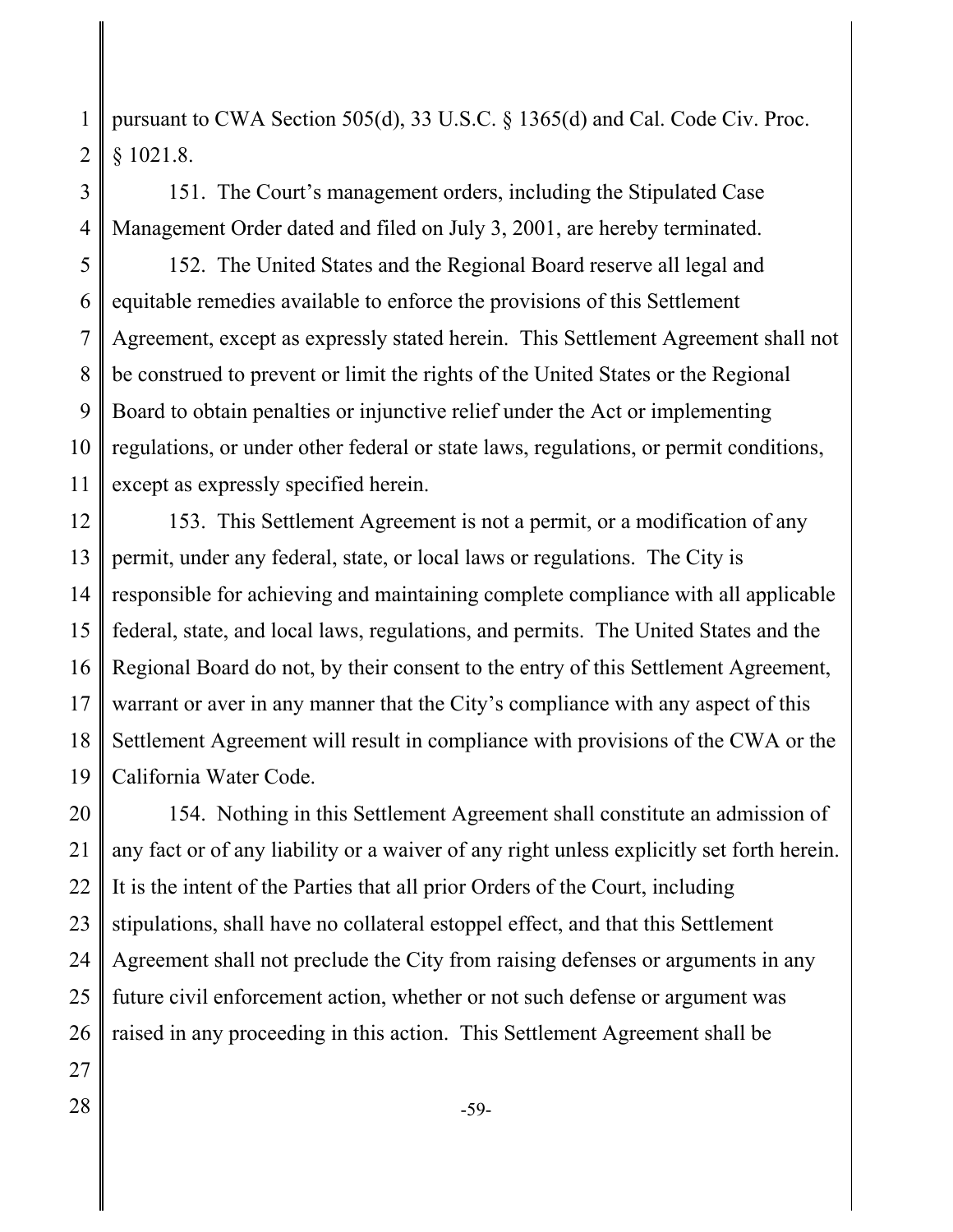1 2 considered continuing "diligent prosecution" of the claims alleged in the Complaints as that term is used in the CWA.

3 4 5 6 155. This Settlement Agreement does not limit or affect the rights of the City or of the Plaintiffs against any third parties not party to this Settlement Agreement, nor does it limit the rights of third parties not party to this Settlement Agreement against the City, except as otherwise provided by law.

7 8 156. This Settlement Agreement shall not be construed to create rights in, or grant any cause of action to, any third party not party to this Settlement Agreement.

9 10 11 12 157. Nothing in this Settlement Agreement shall limit the City's ability to modify its program for the design, planning, construction, operation, and maintenance of its Wastewater Collection System in any fashion not inconsistent with this Settlement Agreement.

## XV. COSTS

14 15 158. The Parties shall bear their own costs of this action, including attorneys fees, except:

16

17

18

13

a. Within 45 days after the Effective Date of this Settlement Agreement, the City shall pay Baykeeper \$1,600,000; the Intervenors \$425,000; and the Regional Board \$71,745; and

19 20 21 22 23 24 b. The Government Plaintiffs shall be entitled to collect the costs (including attorneys fees) incurred in any action necessary to collect any portion of the civil penalty required by Section XII, or any Stipulated Penalties due but not paid by the City (for the purposes of this Paragraph, Stipulated Penalties are not "due" until after the conclusion of dispute resolution proceedings regarding the Stipulated Penalties pursuant to Section XI (Dispute Resolution), if any).

25 26 159. Payment of fees and costs to Santa Monica Baykeeper shall be by certified or cashier's check, made payable to "Lawyers For Clean Water Attorney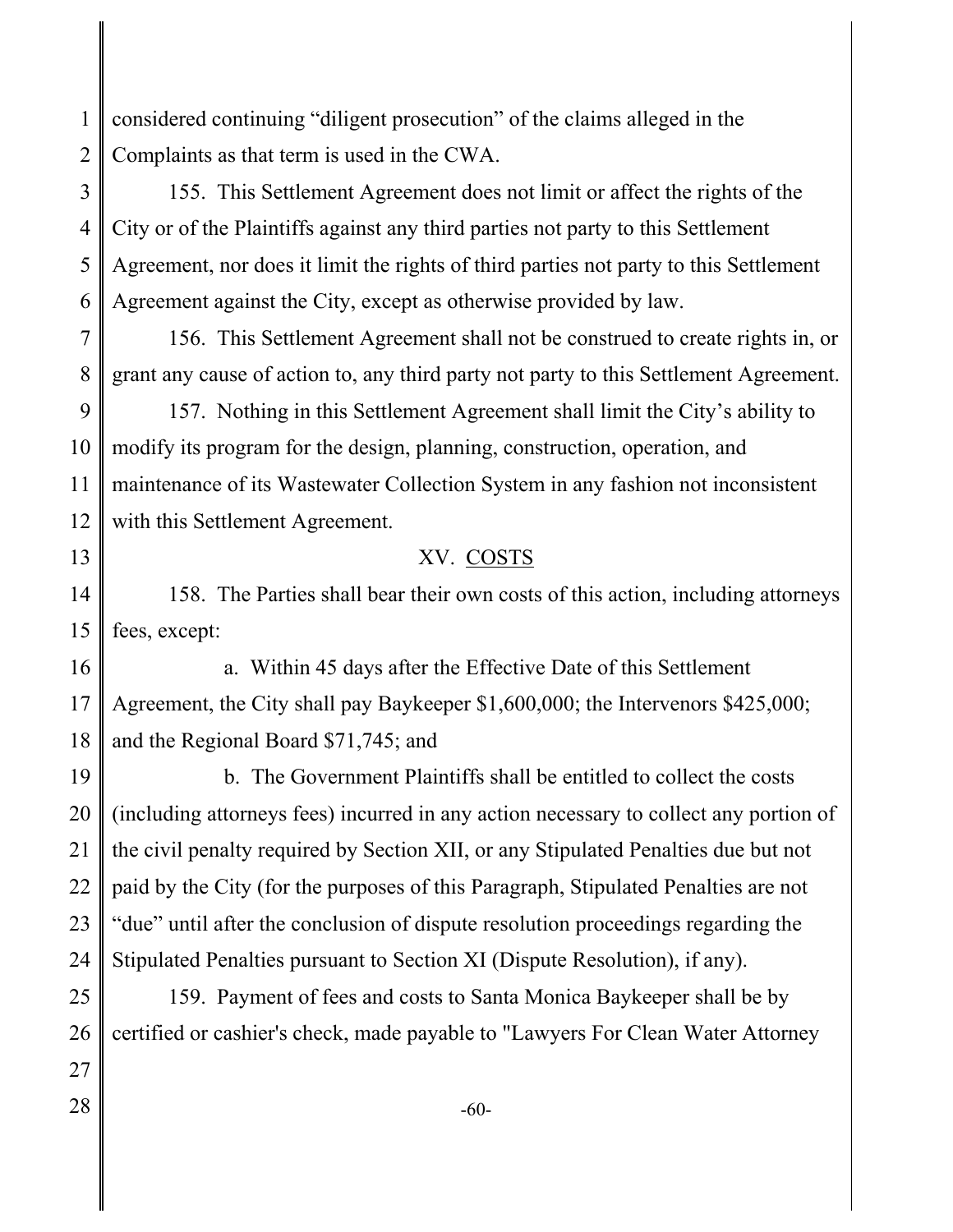| 1              | Client Trust Account," sent via Federal Express to Layne Friedrich, 1004 O'Reilly                         |
|----------------|-----------------------------------------------------------------------------------------------------------|
| $\overline{2}$ | Avenue, San Francisco, California 94129.                                                                  |
| 3              | 160. Payment of costs to the Regional Board shall be by certified or                                      |
| 4              | cashier's check payable to "Department of Justice," shall be sent to Nancy Sahm, P.                       |
| 5              | O. Box 944255, Sacramento, CA 94244-2550, and shall be identified with the title                          |
| 6              | of this action.                                                                                           |
| 7              | XVI. NOTICES                                                                                              |
| 8              | 161. Unless otherwise specified herein, whenever notifications,                                           |
| 9              | submissions, or communications are required by this Settlement Agreement they                             |
| 10             | shall be made in writing and addressed as follows:                                                        |
| 11             | a. To EPA:                                                                                                |
| 12             | Chief, Clean Water Act Compliance Office (WTR-7)<br><b>Water Division</b>                                 |
| 13             | U.S. Environmental Protection Agency, Region 9<br>75 Hawthorne Street                                     |
| 14             | San Francisco, CA 94105                                                                                   |
| 15             | b. To the Regional Board:                                                                                 |
| 16             | <b>Executive Officer</b>                                                                                  |
| 17             | Los Angeles Regional Water Quality Control Board<br>320 W. 4th Street, Suite 200<br>Los Angeles, CA 90013 |
| 18             | and                                                                                                       |
| 19             | Gregory J. Newmark                                                                                        |
| 20             | Deputy Attorney General<br>300 South Spring Street, Suite 1100-N<br>Los Angeles, CA 90013                 |
| 21             |                                                                                                           |
| 22             | c. To the United States:                                                                                  |
| 23             | Chief, Clean Water Act Compliance Office (WTR-7)<br><b>Water Division</b>                                 |
| 24             | U.S. Environmental Protection Agency, Region 9<br>75 Hawthorne Street                                     |
| 25             | San Francisco, CA 94105                                                                                   |
| 26             | and                                                                                                       |
| 27             |                                                                                                           |
| 28             | $-61-$                                                                                                    |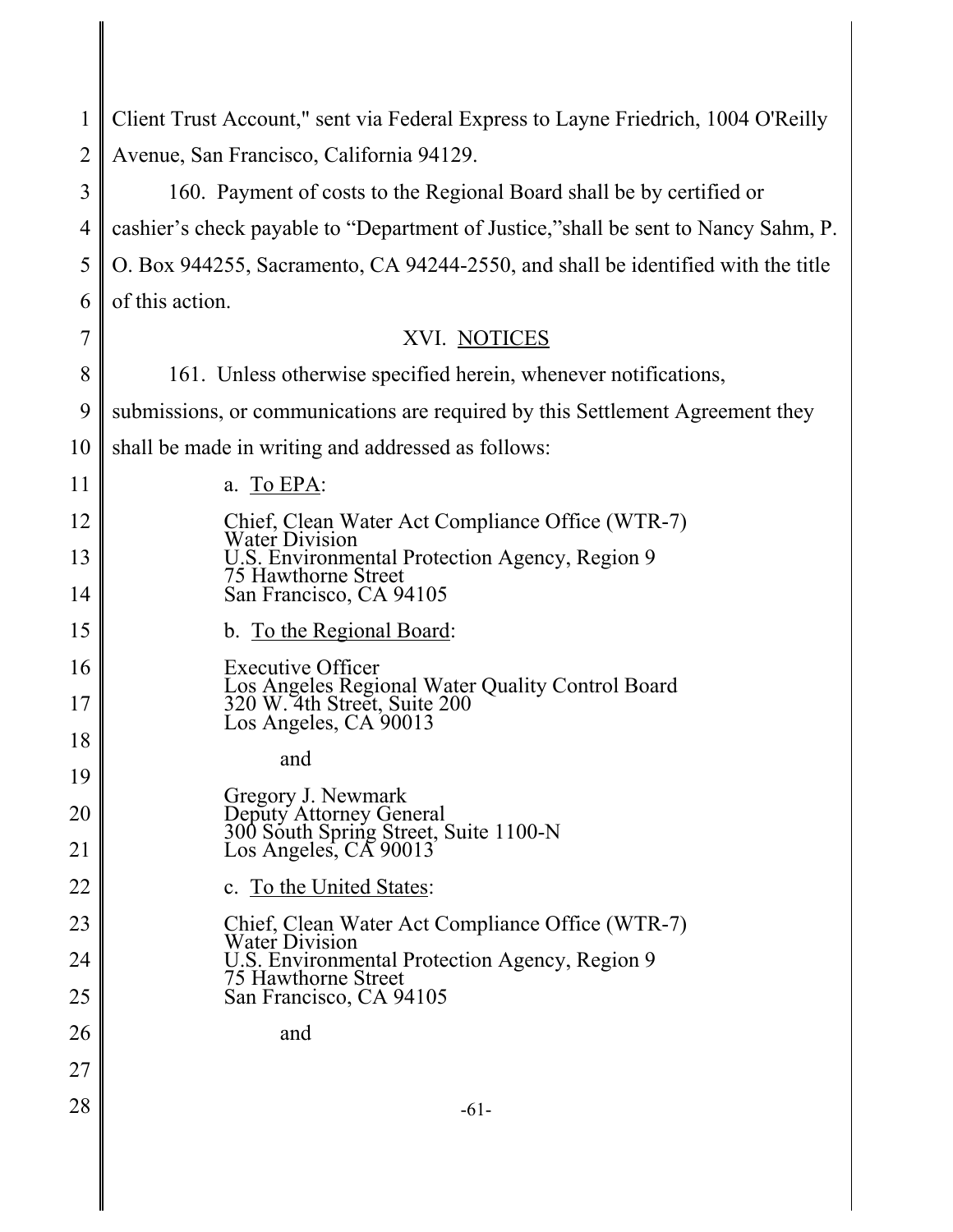| 1              | <b>Chief, Environmental Enforcement Section<br/>Environment and Natural Resources Division</b>                           |
|----------------|--------------------------------------------------------------------------------------------------------------------------|
| $\overline{2}$ |                                                                                                                          |
| 3              | U.S. Department of Justice<br>Box 7611 Ben Franklin Station<br>Washington, D.C. 20044-7611<br>Re: DOJ No. 90-5-1-1-809/1 |
| 4              | d. To the Government Plaintiffs:                                                                                         |
| 5<br>6         | To the United States and the Regional Board as indicated in "b" and<br>"c" above.                                        |
| 7              | e. To Baykeeper:                                                                                                         |
| 8              | Santa Monica Baykeeper<br>Executive Director                                                                             |
| 9              | P.O. Box 10096                                                                                                           |
| 10             | Marina del Rey, CA 90295                                                                                                 |
| 11             | f. To Intervenors:                                                                                                       |
| 12             | Kathleen Salvaty                                                                                                         |
| 13             | Stephen R. English<br>English, Munger & Rice<br>1545 Wilshire Boulevard, Suite 800                                       |
| 14             | Los Angeles, California 90017                                                                                            |
| 15             | and                                                                                                                      |
| 16             | Robert García<br>Center for Law in the Public Interest                                                                   |
| 17             | 3250 Ocean Park Blvd., Ste. 300<br>Santa Monica, California 90405                                                        |
| 18             |                                                                                                                          |
| 19             |                                                                                                                          |
| 20             |                                                                                                                          |
| 21             |                                                                                                                          |
| 22             |                                                                                                                          |
| 23             |                                                                                                                          |
| 24             |                                                                                                                          |
| 25             |                                                                                                                          |
| 26             |                                                                                                                          |
| 27             |                                                                                                                          |
| 28             | $-62-$                                                                                                                   |
|                |                                                                                                                          |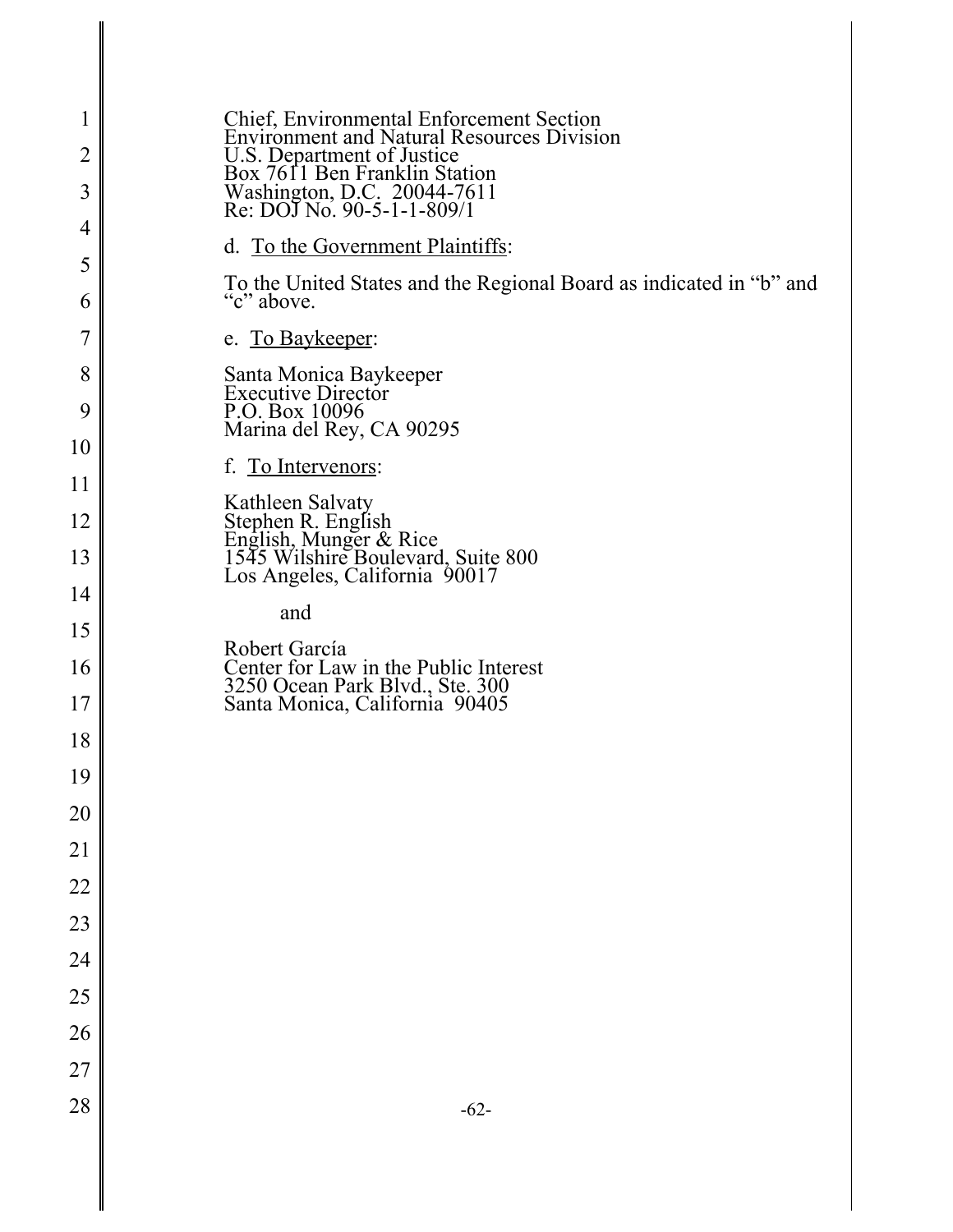| 1              | g. To the City:                                                                         |
|----------------|-----------------------------------------------------------------------------------------|
| $\overline{2}$ | Director, Bureau of Sanitation                                                          |
| $\overline{3}$ | Department of Public Works                                                              |
| 4              | City of Los Angeles<br>433 S. Spring Street, Suite 400<br>Los Angeles, California 90013 |
| 5              |                                                                                         |
| 6              | General Counsel to the Department of Public Works<br>200 N. Main Street                 |
| 7              | Room 700<br>Los Angeles, California 90012                                               |
| 8              | and                                                                                     |
| 9              | James J. Dragna, Esq.<br>Bingham McCutchen LLP                                          |
| 10             | 355 South Grand Avenue, Suite 4400<br>Los Angeles, California 90071                     |
| 11             |                                                                                         |
| 12             | 162. Any Party may, by written notice to the other Parties, change its                  |
| 13             | designated notice recipient(s) or notice address(es) provided above.                    |
| 14             | 163. Notices submitted pursuant to this Section shall be deemed submitted               |
| 15             | upon mailing, unless otherwise provided in this Settlement Agreement or by              |
| 16             | mutual agreement of the Parties in writing.                                             |
| 17             | XVII. EFFECTIVE DATE                                                                    |
| 18             | 164. The Effective Date of this Settlement Agreement shall be the date upon             |
| 19             | which this Settlement Agreement is entered by the Court.                                |
| 20             | XVIII. RETENTION OF JURISDICTION                                                        |
| 21             | 165. The Court shall retain jurisdiction over this case until termination of            |
| 22             | this Settlement Agreement for the purpose of resolving disputes arising under this      |
| 23             | Settlement Agreement pursuant to Section XI (Dispute Resolution), entering orders       |
| 24             | modifying this Settlement Agreement pursuant to Section XIX (Modifications), or         |
| 25             | effectuating or enforcing compliance with the terms of this Settlement Agreement.       |
| 26             | XIX. MODIFICATION                                                                       |
| 27             |                                                                                         |
| 28             | $-63-$                                                                                  |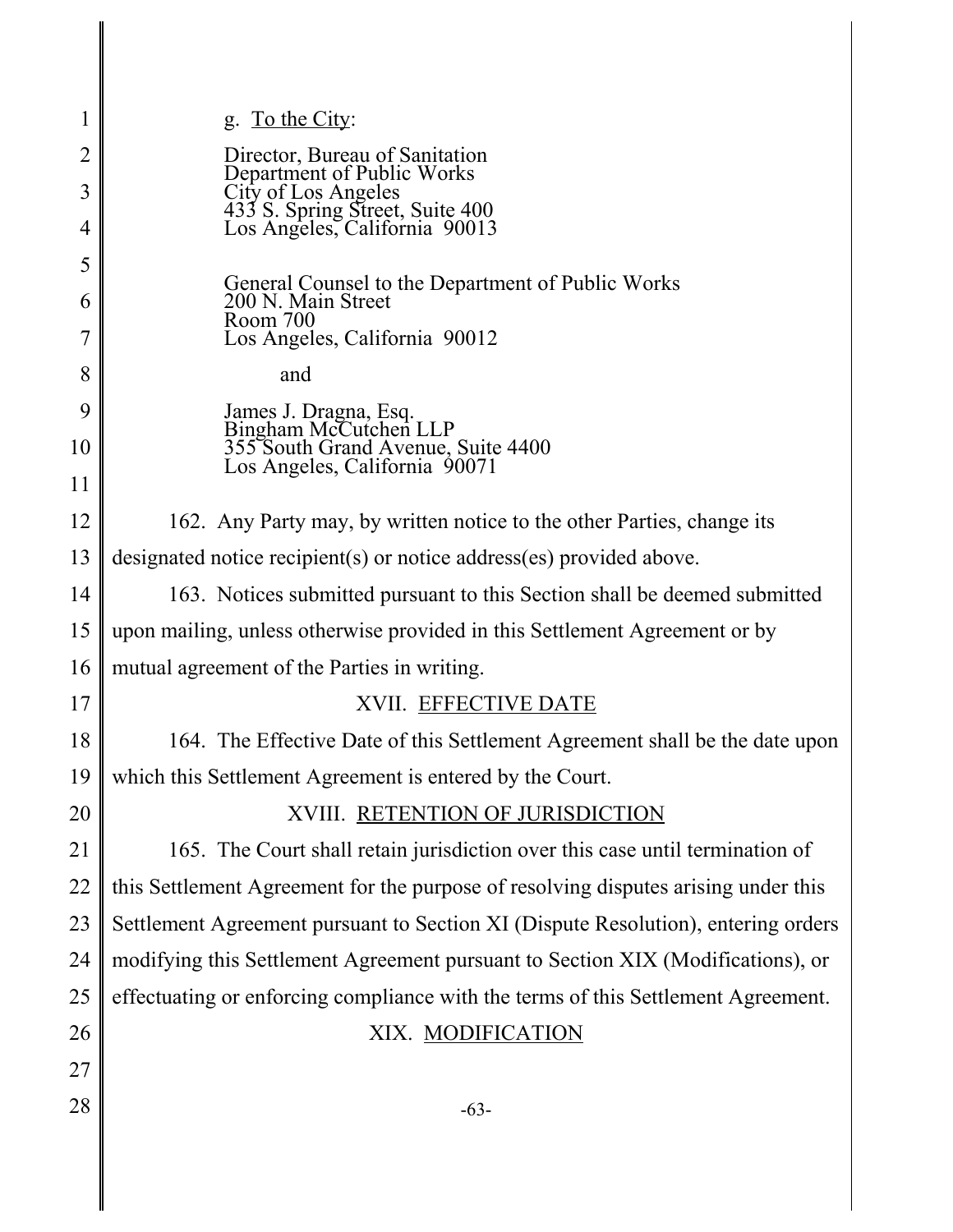1 2 3 4 5 6 7 8 9 166. The terms of this Settlement Agreement may be modified only by a subsequent written agreement signed by all the Parties. Where the modification constitutes a material change to any term of this Settlement Agreement, it shall be effective only upon approval by the Court. Modifications of construction deadlines made pursuant to Subsection V.H of this Settlement Agreement, and modifications to the terms and schedules contained in SEP Work Plans submitted pursuant to Paragraph 90 of this Settlement Agreement, that do not extend the duration of this Settlement Agreement beyond ten years, may be made upon written agreement of the Parties without Court approval.

10

11

#### XX. TERMINATION

167. This Settlement Agreement shall terminate as set forth below.

12 13 14 168. Nine and One-Half Year Report. Six months before the end of Year Ten, the City shall submit a report to EPA that certifies the following ("Nine and One-Half Year Report"):

15 16 17 18 19 20 a. How many miles of pipe the City has rehabilitated or replaced pursuant to Subsection V.E (Work: Sewer Rehabilitation and Replacement Projects) as of the date of the Nine and One-Half Year Report, that the City has met its obligations through Year Nine under Subsection V.E, and, if the City has not met its obligations under Subsection V.E, whether and how the City plans to meet them by the end of Year Ten;

21 22 23 24 b. That the City has completed the SEPs pursuant to Section VIII and submitted SEP Completion Reports for each SEP, or whether and how the City plans to complete any uncompleted SEPs and submit the necessary SEP Completion Reports by the end of Year Ten;

25 26 27 c. That the City has completed construction of the Sewer Relief Projects required pursuant to Subsection V.D, Paragraphs 18 and 19, and if the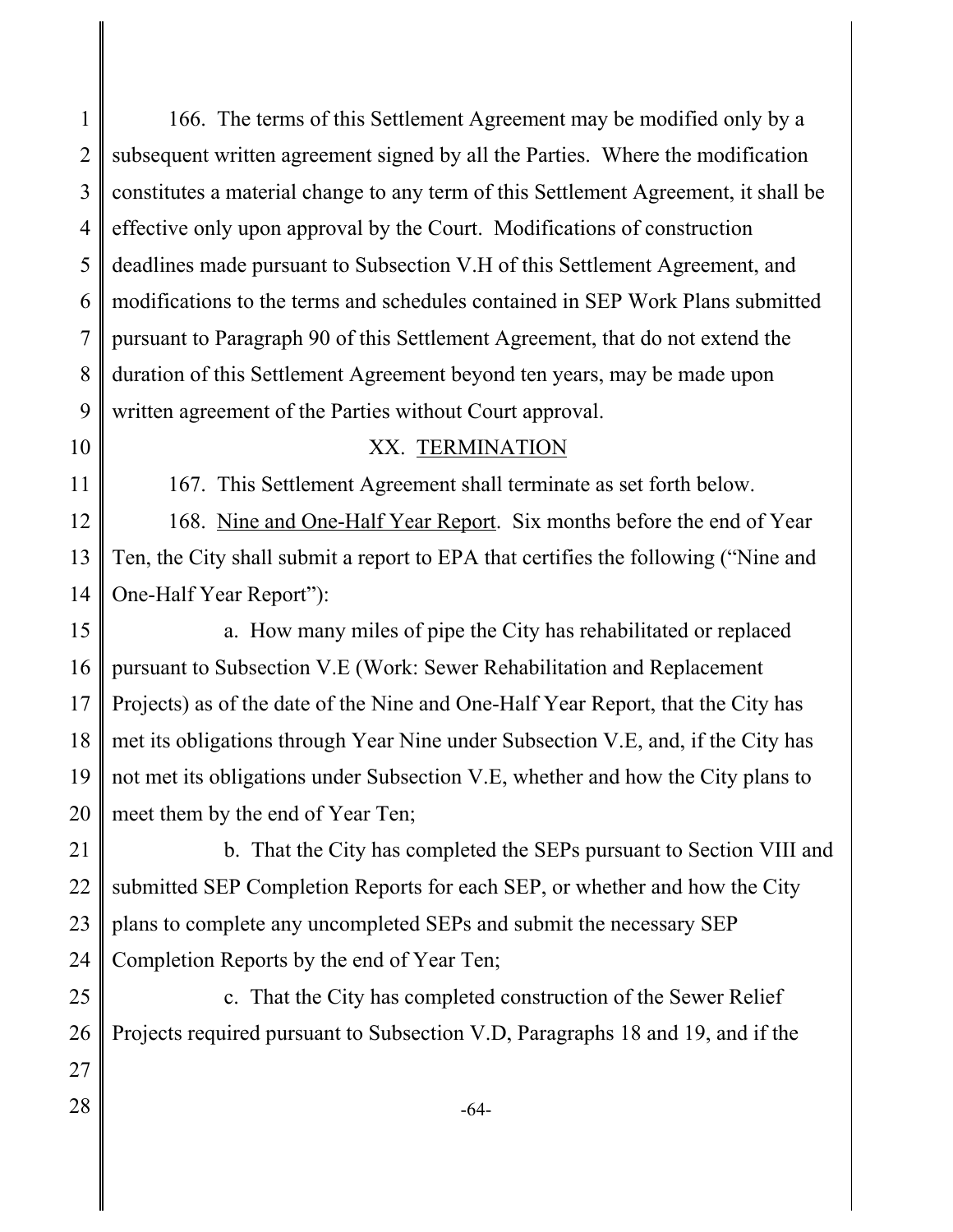1 2 City has not completed those projects, whether and how the City plans to complete them by the end of Year Ten;

3 4 5 d. That there are no outstanding stipulated penalty assessments pursuant to Section IX or pending dispute resolution proceedings pursuant to Section XI;

6 7 8 9 e. That the City has completed all the Primary and 100 Secondary Basin Plans pursuant to Paragraphs 24 and 25, or, if the City has not completed all the required Basin Plans, whether and how the City plans to complete them before the end of Year Ten.

10 11 12 13 14 15 16 17 18 19 20 21 22 169. Government Plaintiffs shall use best efforts to approve or reject the Nine and One-Half Year Report within 100 days of receipt thereof. If the Government Plaintiffs approve a City certification that an obligation set forth in Subparagraphs (a) through (e) of Paragraph 168 is complete, the City's obligation to perform that obligation under this Settlement Agreement is complete. If Government Plaintiffs reject, in whole or in part, the Nine and One-Half Year Report, they shall specify the grounds upon which the rejection is based. In the event that the Government Plaintiffs reject the Nine and One-Half Year Report, reject one or more certifications within the Report, or do not respond to the Nine and One-Half Year Report within the 100-day period, the City may move the Court for approval of any certification in the Nine and One-Half Year Report that was not approved by the Government Plaintiffs. If the City moves the Court, the standard set forth in Paragraph 140 shall apply.

23 24 25 26 170. No later than July 1 following the end of Year Ten, the City shall submit a report certifying whether it has completed the requirements of the Settlement Agreement applicable to the City in Year Ten ("Year Ten Report"). This report shall address: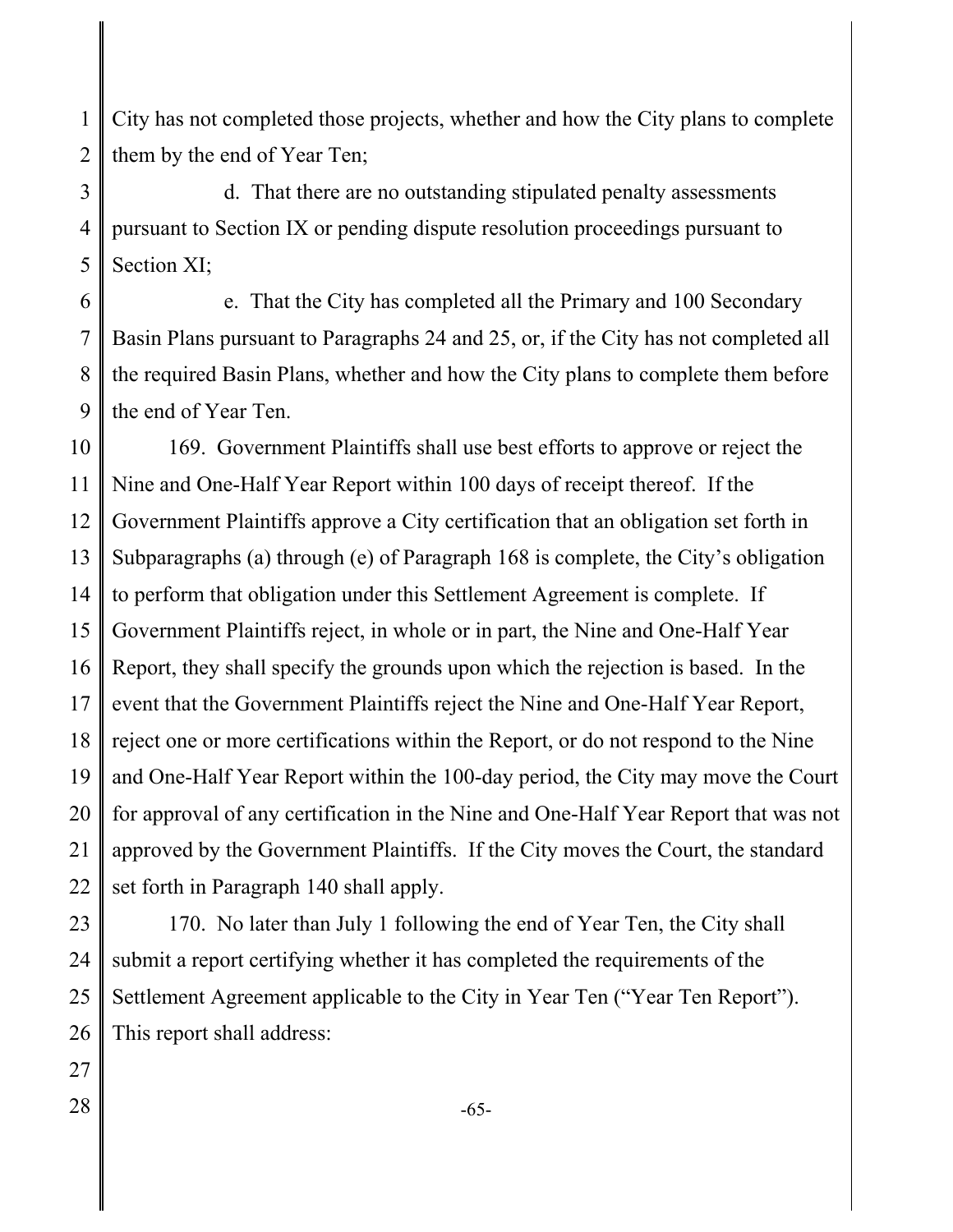- 1 2 a. Whether the City has rehabilitated or replaced the miles of pipe required in Year Ten pursuant to the terms of Paragraph 27.
- 3 4 b. Whether the City has cleaned the number of Pipe Reaches required in Year Ten pursuant to the terms of Subsection V.A.
- 5 6 c. Whether the City has implemented its FOG Program in Year Ten pursuant to the terms of Subsection V.F.

7 8 d. Whether the City has conducted in Year Ten CCTV inspections on the number of miles of pipe required pursuant to the terms of Subsection V.C.

9 10 11 12 e. Whether all work identified as uncompleted, and all penalties and dispute resolution proceedings identified as unpaid or pending, in the Nine and One-Half Year Report provided for in Paragraph 168 have been completed, paid, or resolved.

13 14 15 16 17 18 19 20 21 22 23 24 25 26 171. Government Plaintiffs shall use best efforts to approve or reject the Year Ten Report within 60 days of receipt thereof. If the Government Plaintiffs approve a City certification that an obligation set forth in Subparagraphs (a) through (e) of Paragraph 170 is complete, the City's obligation to perform that obligation under this Settlement Agreement is complete. If Government Plaintiffs reject, in whole or in part, the Ten Year Report, they shall specify the grounds upon which the rejection is based. In the event that the Government Plaintiffs reject the Year Ten Report, one or more certifications within the Report, or do not respond to the Year Ten Report within 75 days of its receipt, the City may invoke the Dispute Resolution procedures of Section XI or move the Court for approval of any certification in the Year Ten Report that was not approved by the Government Plaintiffs and for termination of this Settlement Agreement. If Government Plaintiffs approve the Year Ten Report, the Government Plaintiffs and the City, following notice to Baykeeper and Intervenors, shall submit a joint motion

- 27
-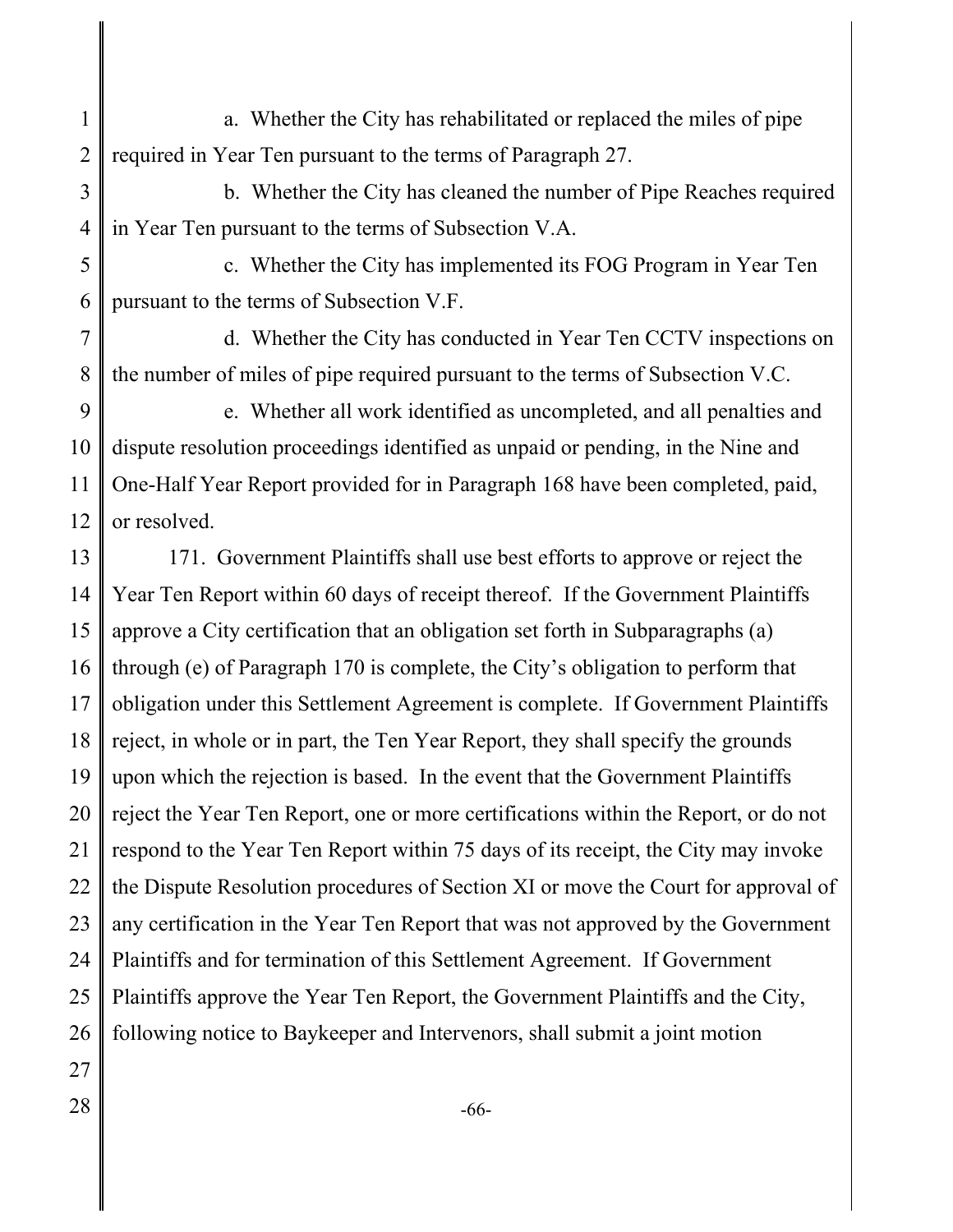1 terminating the Settlement Agreement.

2

XXI. PUBLIC PARTICIPATION

3 4 5 6 7 8 9 172. This Settlement Agreement shall be lodged with the Court for a period of not less than 30 days for public notice and comment in accordance with 28 C.F.R. § 50.7. The United States and the Regional Board reserve the right to withdraw or withhold their consent if comments regarding this Settlement Agreement disclose facts or considerations indicating that this Settlement Agreement is inappropriate, improper, or inadequate. The City consents to entry of this Settlement Agreement without further notice.

10

# XXII. SIGNATORIES/SERVICE

11 12 13 14 15 16 173. Each undersigned representative of the City, the Regional Board, Baykeeper, the Intervenors, and the Assistant Attorney General for the Environment and Natural Resources Division of the Department of Justice certifies that he or she is fully authorized to enter into the terms and conditions of this Settlement Agreement and to execute and legally bind the Party he or she represents to this document.

17 18 174. This Settlement Agreement may be signed in counterparts, and its validity shall not be challenged on that basis.

19 20 21 22 175. The City agrees not to oppose entry of this Settlement Agreement by the Court or to challenge any provision of this Settlement Agreement, unless the United States or the Regional Board notifies the City in writing that it no longer supports entry of this Settlement Agreement.

23

# XXIII. INTEGRATION

24 25 26 176. This Settlement Agreement constitutes the final, complete, and exclusive agreement and understanding among the Parties with respect to the settlement embodied in this Settlement Agreement, and this Settlement Agreement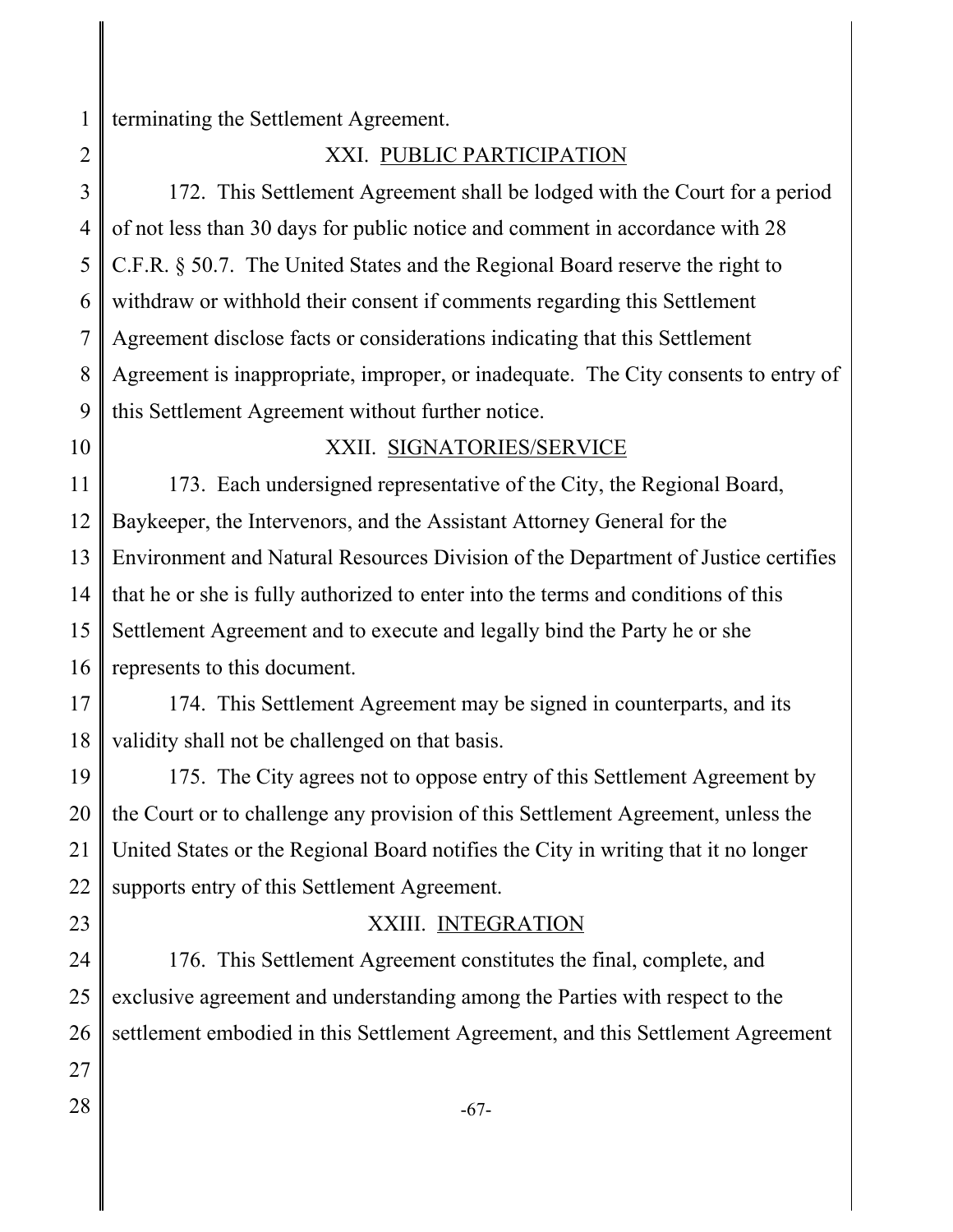| $\mathbf{1}$   | supersedes all prior agreements and understandings, whether oral or written,       |
|----------------|------------------------------------------------------------------------------------|
| $\overline{2}$ | concerning the settlement embodied herein. Other than Deliverables that are        |
| $\overline{3}$ | subsequently submitted pursuant to this Settlement Agreement, no other document    |
| $\overline{4}$ | and no other representation, inducement, agreement, understanding, or promise      |
| 5              | constitutes any part of this Settlement Agreement or the settlement it represents, |
| 6              | nor shall they be used in construing the terms of this Settlement Agreement.       |
| $\overline{7}$ | XXIV. FINAL JUDGMENT                                                               |
| 8              | 177. Upon approval and entry of this Settlement Agreement and Final Order          |
| 9              | by the Court, this Settlement Agreement and Final Order shall constitute a final   |
| 10             | judgment of the Court as to the Parties.                                           |
| 11             |                                                                                    |
| 12             |                                                                                    |
| 13             |                                                                                    |
| 14             |                                                                                    |
| 15             |                                                                                    |
| 16             |                                                                                    |
| 17             | <b>RONALD S.W. LEW</b><br>UNITED STATES DISTRICT JUDGE                             |
| 18             | Central District of California                                                     |
| 19             |                                                                                    |
| 20             |                                                                                    |
| 21             |                                                                                    |
| 22             |                                                                                    |
| 23             |                                                                                    |
| 24             |                                                                                    |
| 25             |                                                                                    |
| 26             |                                                                                    |
| 27             |                                                                                    |
| 28             | $-68-$                                                                             |
|                |                                                                                    |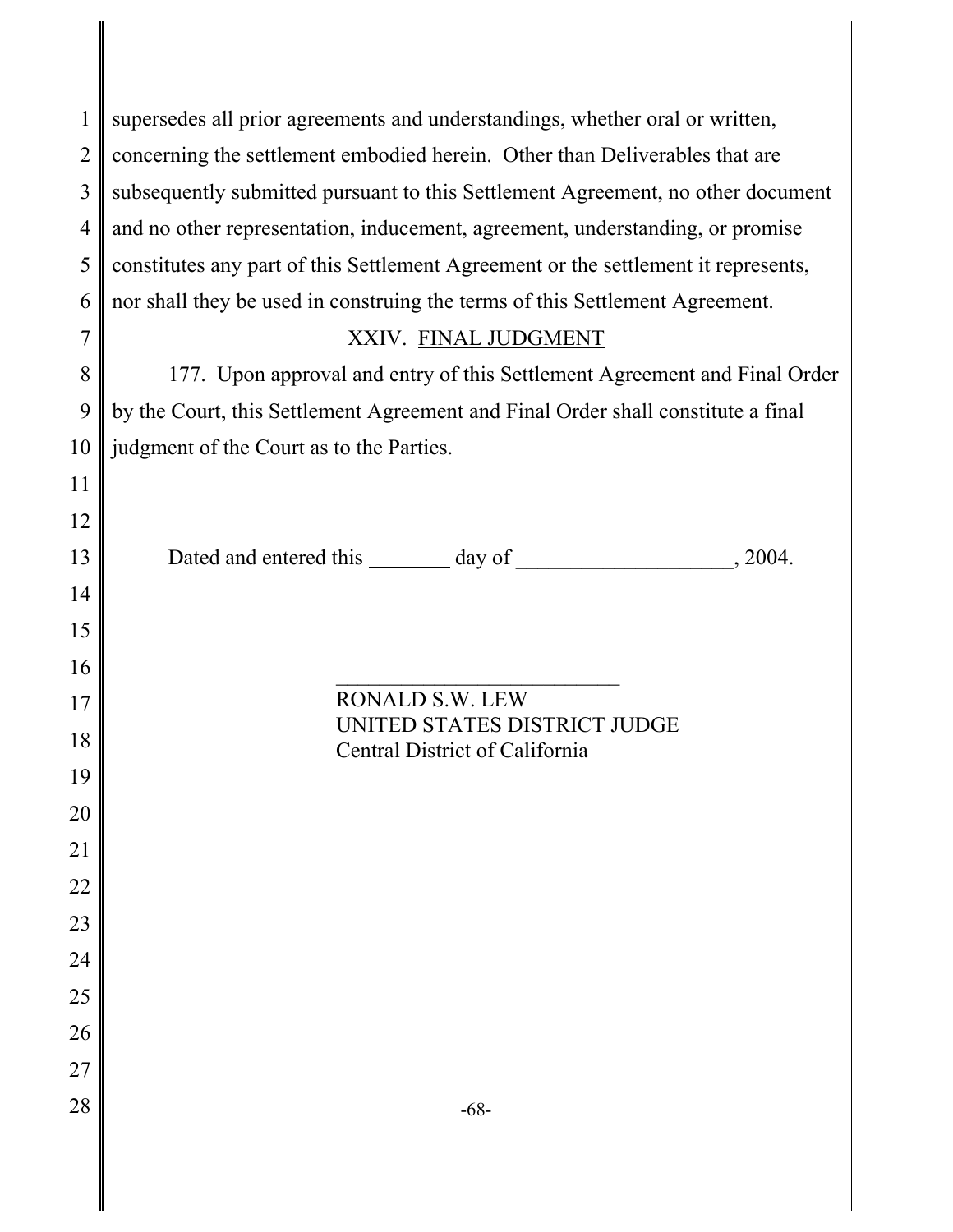| $\mathbf{1}$   | WE HEREBY CONSENT to the entry of this Settlement Agreement, subject to the |  |  |
|----------------|-----------------------------------------------------------------------------|--|--|
| $\overline{2}$ | public notice and comment provisions of 28 C.F.R. § 50.7:                   |  |  |
| $\mathfrak{Z}$ | For Plaintiff the United States of America:                                 |  |  |
| $\overline{4}$ |                                                                             |  |  |
| 5              |                                                                             |  |  |
| 6              | Dated:                                                                      |  |  |
| 7              | THOMAS L. SANSONETTI<br><b>Assistant Attorney General</b>                   |  |  |
| 8              | Environment & Natural Resources                                             |  |  |
| 9              | Division                                                                    |  |  |
| 10             | U.S. Department of Justice                                                  |  |  |
| 11             |                                                                             |  |  |
| 12             | <b>DAVID B. GLAZER</b>                                                      |  |  |
| 13             | <b>Environmental Enforcement Section</b>                                    |  |  |
| 14             | U.S. Department of Justice<br>301 Howard Street, Suite 1050                 |  |  |
| 15             | San Francisco, California 94105                                             |  |  |
| 16             |                                                                             |  |  |
| 17             |                                                                             |  |  |
| 18             | ROBERT R. KLOTZ                                                             |  |  |
| 19             | U.S. Department of Justice<br>P.O. Box 7611                                 |  |  |
| 20             | <b>Ben Franklin Station</b>                                                 |  |  |
| 21             | Washington, D.C. 20044-7611                                                 |  |  |
| 22             | <b>Attorneys for Plaintiff</b>                                              |  |  |
| 23             | <b>United States of America</b>                                             |  |  |
| 24             |                                                                             |  |  |
| 25             |                                                                             |  |  |
| 26             |                                                                             |  |  |
| 27             |                                                                             |  |  |
| 28             | $-69-$                                                                      |  |  |
|                |                                                                             |  |  |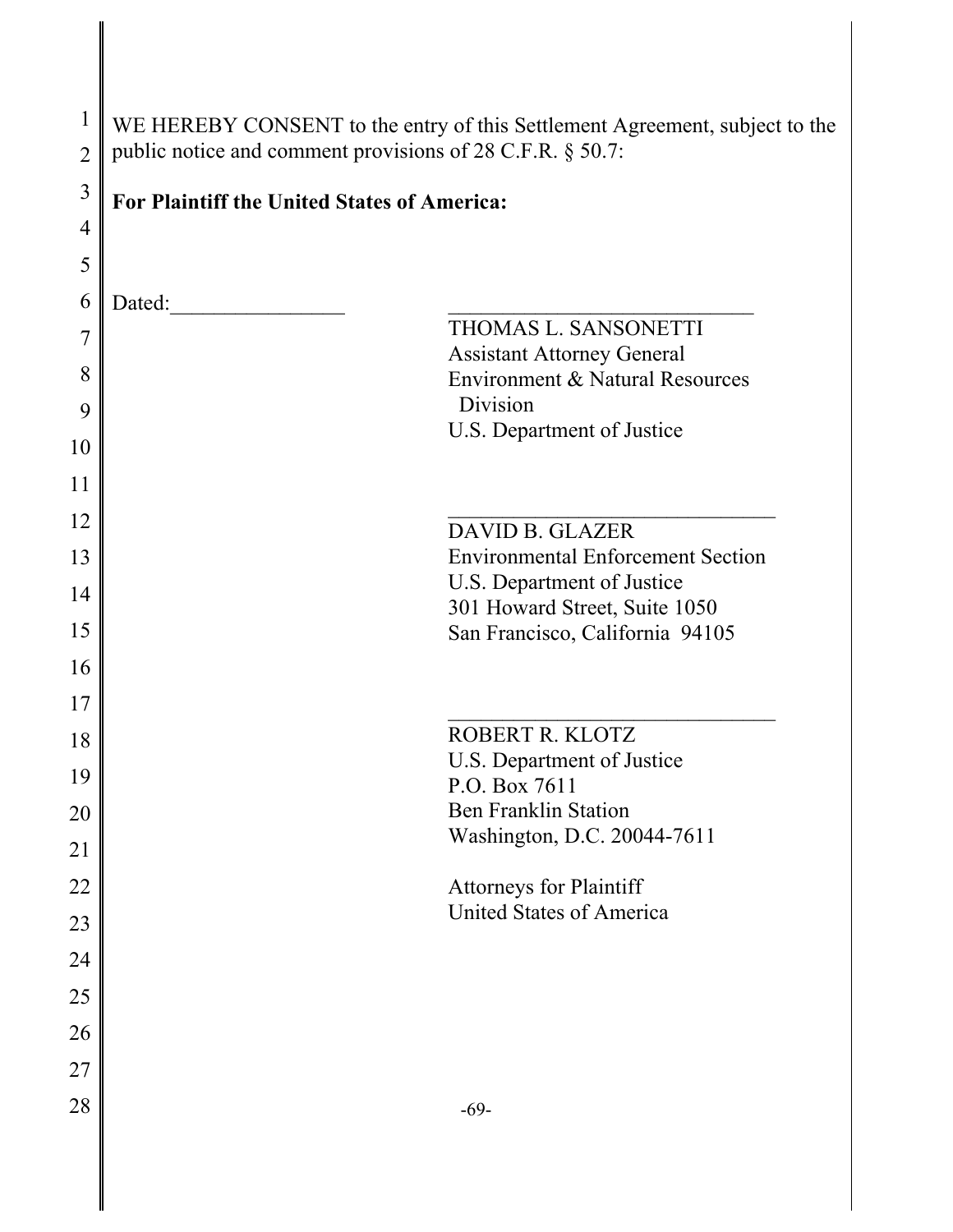| $\mathbf 1$<br>$\overline{2}$ | WE HEREBY CONSENT to the entry of this Settlement Agreement, subject to the<br>public notice and comment provisions of 28 C.F.R. § 50.7: |
|-------------------------------|------------------------------------------------------------------------------------------------------------------------------------------|
| $\mathfrak{Z}$                |                                                                                                                                          |
| $\overline{4}$                | For Plaintiff the United States of America (con't):                                                                                      |
| 5                             |                                                                                                                                          |
| 6                             |                                                                                                                                          |
| $\overline{7}$                | Dated:                                                                                                                                   |
| 8                             | THOMAS V. SKINNER<br>Acting Assistant Administrator for                                                                                  |
| 9                             | <b>Enforcement and Compliance Assurance</b><br>U.S. Environmental Protection Agency                                                      |
| 10                            |                                                                                                                                          |
| 11                            |                                                                                                                                          |
| 12                            |                                                                                                                                          |
| 13                            |                                                                                                                                          |
| 14                            |                                                                                                                                          |
| 15                            |                                                                                                                                          |
| 16                            |                                                                                                                                          |
| 17<br>18                      |                                                                                                                                          |
| 19                            |                                                                                                                                          |
| 20                            |                                                                                                                                          |
| 21                            |                                                                                                                                          |
| 22                            |                                                                                                                                          |
| 23                            |                                                                                                                                          |
| 24                            |                                                                                                                                          |
| 25                            |                                                                                                                                          |
| 26                            |                                                                                                                                          |
| 27                            |                                                                                                                                          |
| 28                            | $-70-$                                                                                                                                   |
|                               |                                                                                                                                          |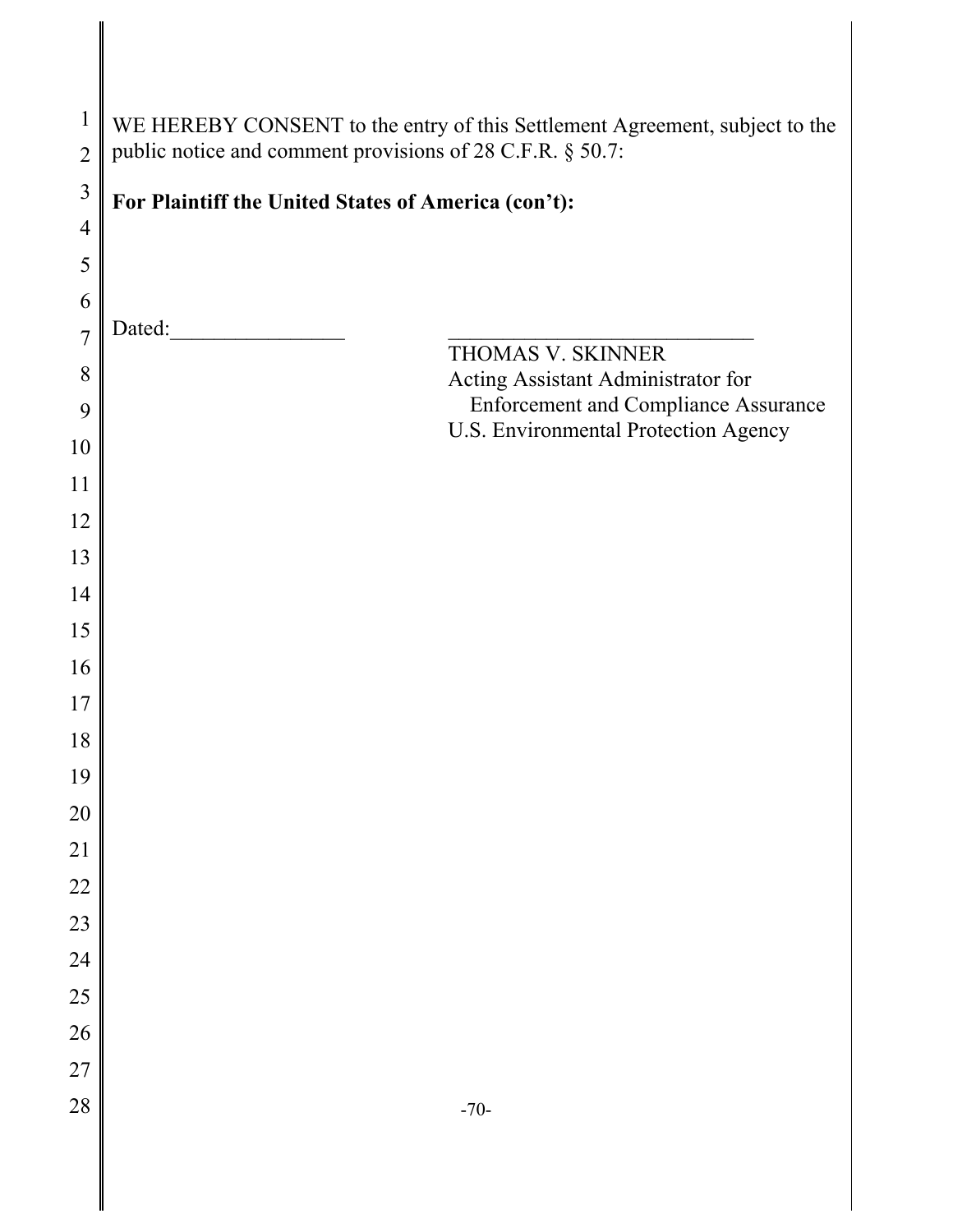| $\mathbf 1$    | WE HEREBY CONSENT to the entry of this Settlement Agreement, subject to the<br>public notice and comment provisions of 28 C.F.R. § 50.7: |  |  |  |  |
|----------------|------------------------------------------------------------------------------------------------------------------------------------------|--|--|--|--|
| $\overline{2}$ |                                                                                                                                          |  |  |  |  |
| 3              | For Plaintiff the United States of America (con't):                                                                                      |  |  |  |  |
| $\overline{4}$ |                                                                                                                                          |  |  |  |  |
| 5              |                                                                                                                                          |  |  |  |  |
| 6              | Dated:                                                                                                                                   |  |  |  |  |
| $\overline{7}$ | <b>WAYNE NASTRI</b>                                                                                                                      |  |  |  |  |
| 8              | Regional Administrator<br>U.S. Environmental Protection Agency                                                                           |  |  |  |  |
| 9              | Region 9                                                                                                                                 |  |  |  |  |
| 10             |                                                                                                                                          |  |  |  |  |
| 11             |                                                                                                                                          |  |  |  |  |
| 12             |                                                                                                                                          |  |  |  |  |
| 13             |                                                                                                                                          |  |  |  |  |
| 14             |                                                                                                                                          |  |  |  |  |
| 15             |                                                                                                                                          |  |  |  |  |
| 16<br>17       |                                                                                                                                          |  |  |  |  |
| 18             |                                                                                                                                          |  |  |  |  |
| 19             |                                                                                                                                          |  |  |  |  |
| 20             |                                                                                                                                          |  |  |  |  |
| 21             | Of Counsel:                                                                                                                              |  |  |  |  |
| 22             | <b>HUGH BARROLL</b><br><b>Assistant Regional Counsel</b>                                                                                 |  |  |  |  |
| 23             | U.S. Environmental Protection Agency                                                                                                     |  |  |  |  |
| 24             | Region 9                                                                                                                                 |  |  |  |  |
| 25             |                                                                                                                                          |  |  |  |  |
| 26             |                                                                                                                                          |  |  |  |  |
| 27             |                                                                                                                                          |  |  |  |  |
| 28             | $-71-$                                                                                                                                   |  |  |  |  |
|                |                                                                                                                                          |  |  |  |  |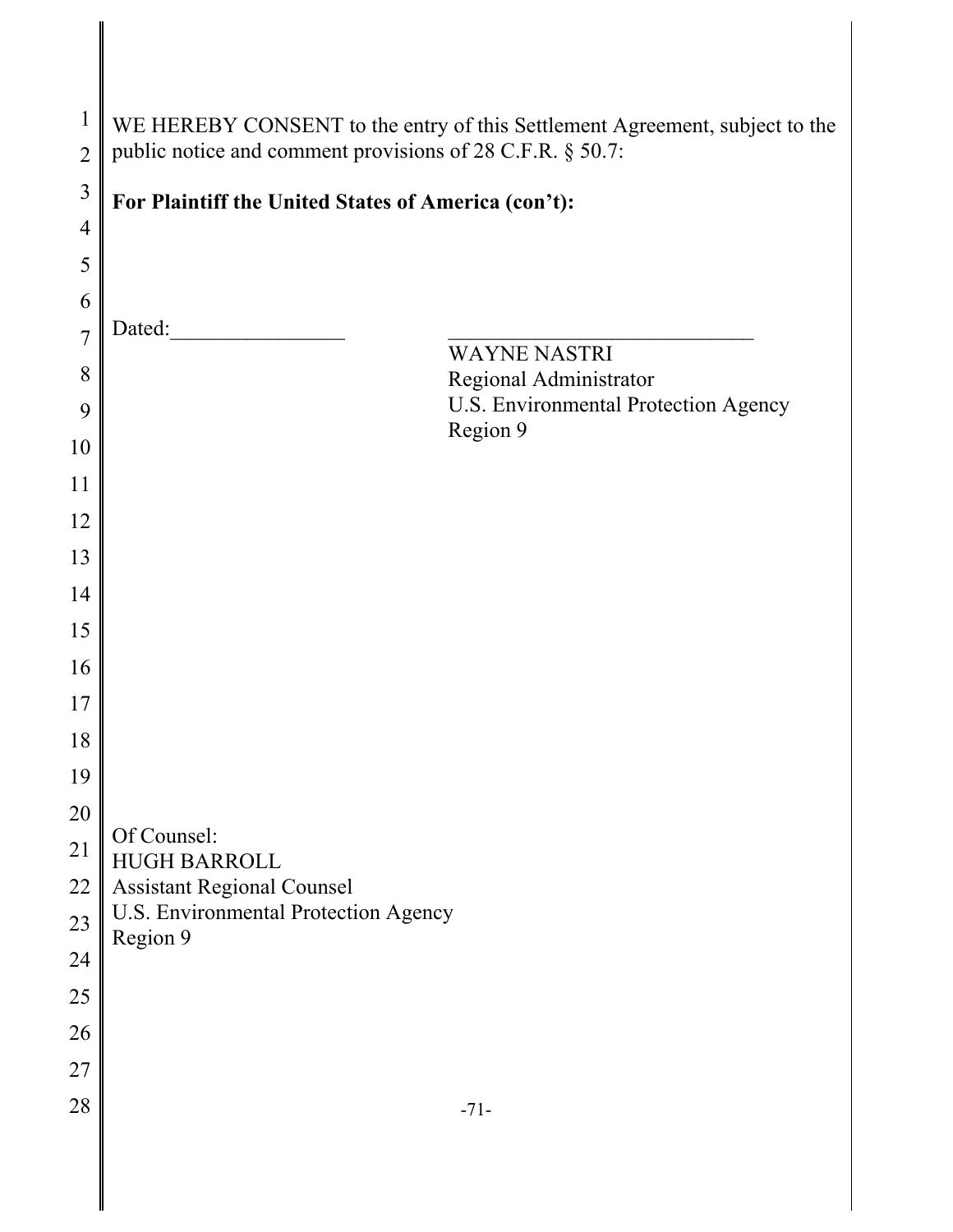| $\mathbf{1}$   | WE HEREBY CONSENT to the entry of this Settlement Agreement:                              |
|----------------|-------------------------------------------------------------------------------------------|
| $\overline{2}$ | For Plaintiff People of the State of California ex rel. California Regional               |
| 3              | <b>Water Quality Control Board, Los Angeles Region:</b>                                   |
| $\overline{4}$ | <b>BILL LOCKYER</b>                                                                       |
| 5              | Attorney General of the State of California                                               |
| 6              |                                                                                           |
| $\overline{7}$ |                                                                                           |
| 8              | Dated:<br><b>GREGORY J. NEWMARK</b>                                                       |
| 9              | <b>MARILYN LEVIN</b>                                                                      |
| 10             | <b>Deputy Attorneys General</b><br>300 South Spring Street                                |
| 11             | 11 <sup>th</sup> Floor, North Tower                                                       |
| 12             | Los Angeles, California 90013                                                             |
| 13             |                                                                                           |
| 14             | Attorneys for Plaintiff People of the State of                                            |
| 15             | California ex rel. California Regional Water<br>Quality Control Board, Los Angeles Region |
| 16             |                                                                                           |
| 17             |                                                                                           |
| 18             | Dated:                                                                                    |
| 19             | <b>JONATHAN BISHOP</b><br>Interim Executive Officer                                       |
| 20             | California Regional Water Quality Control                                                 |
| 21             | Board, Los Angeles Region                                                                 |
| 22             |                                                                                           |
| 23             |                                                                                           |
| 24             |                                                                                           |
| 25             |                                                                                           |
| 26             |                                                                                           |
| 27             |                                                                                           |
| 28             | $-72-$                                                                                    |
|                |                                                                                           |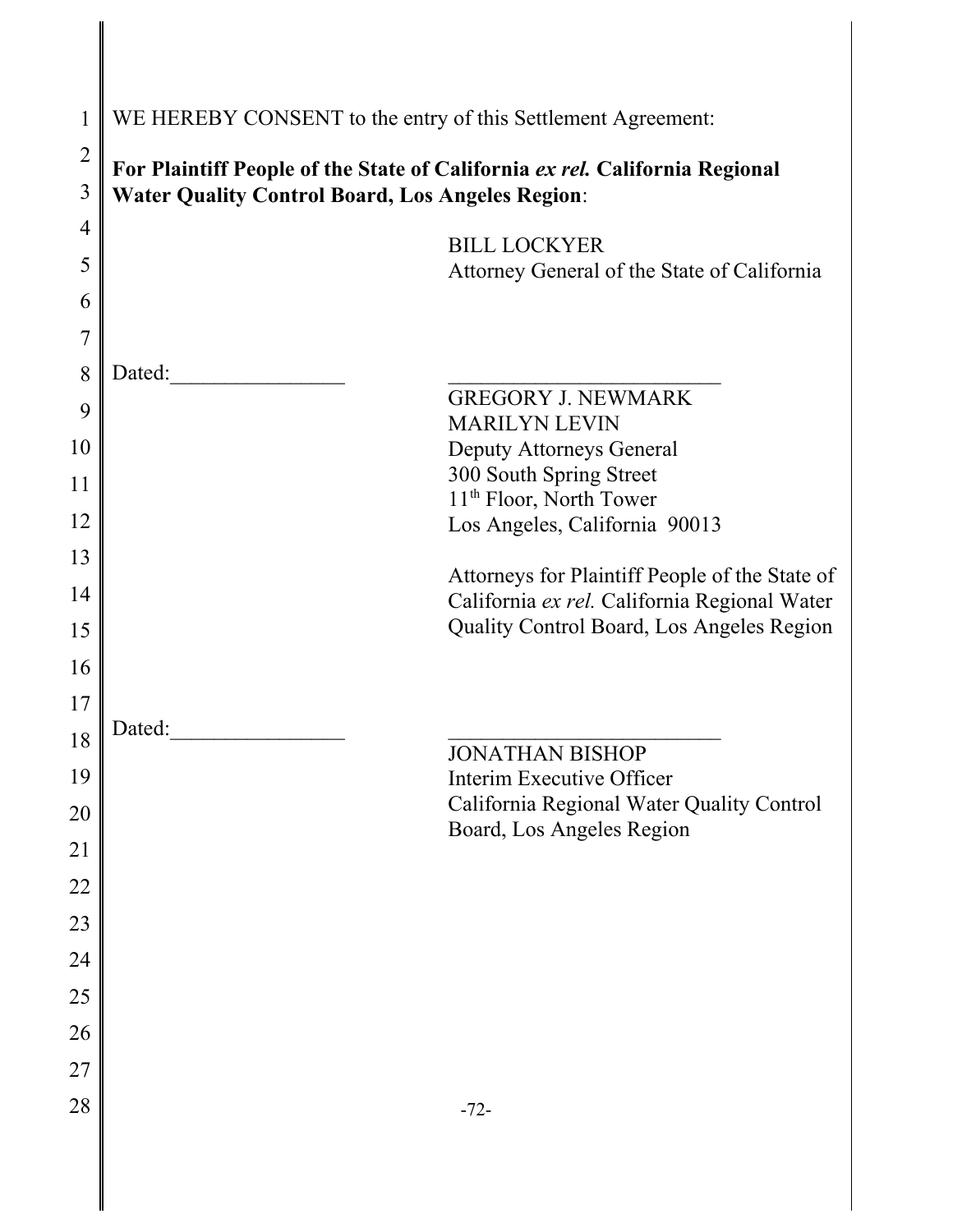| 1              | WE HEREBY CONSENT to the entry of this Settlement Agreement: |  |  |
|----------------|--------------------------------------------------------------|--|--|
| $\overline{2}$ | <b>For Plaintiff Santa Monica Baykeeper:</b>                 |  |  |
| $\overline{3}$ |                                                              |  |  |
| $\overline{4}$ |                                                              |  |  |
| 5              |                                                              |  |  |
| 6              |                                                              |  |  |
| 7              | Dated:<br><b>TRACY EGOSCUE</b>                               |  |  |
| 8              | <b>Executive Director</b>                                    |  |  |
| 9              | Santa Monica Baykeeper                                       |  |  |
| 10             |                                                              |  |  |
| 11             |                                                              |  |  |
| 12             | Dated:                                                       |  |  |
| 13             | <b>DANIEL COOPER</b><br>Lawyers for Clean Water              |  |  |
| 14             | 1004 O'Reilly Avenue                                         |  |  |
| 15             | San Francisco, California 94129                              |  |  |
| 16             | <b>DANIELLE FUGERE</b>                                       |  |  |
| 17             | <b>Environmental Advocates</b>                               |  |  |
| 18             | 1004 O'Reilly Avenue<br>San Francisco, California 94129      |  |  |
| 19             |                                                              |  |  |
| 20             | Attorneys for Plaintiff<br>Santa Monica Baykeeper            |  |  |
| 21             |                                                              |  |  |
| $22\,$         |                                                              |  |  |
| 23             |                                                              |  |  |
| 24             |                                                              |  |  |
| 25             |                                                              |  |  |
| 26             |                                                              |  |  |
| 27             |                                                              |  |  |
| 28             | $-73-$                                                       |  |  |
|                |                                                              |  |  |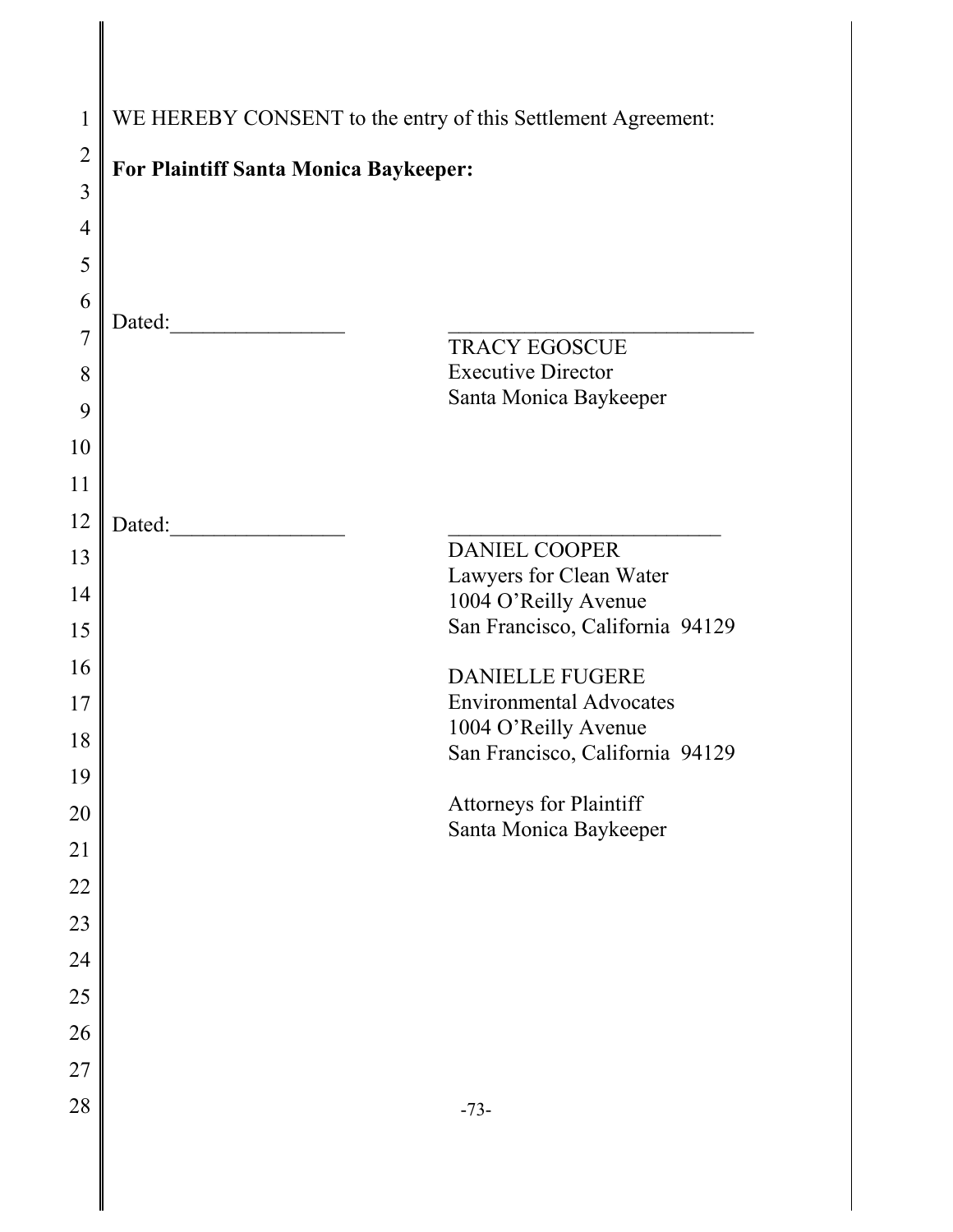| 1              | WE HEREBY CONSENT to the entry of this Settlement Agreement:                                                                                             |  |  |  |
|----------------|----------------------------------------------------------------------------------------------------------------------------------------------------------|--|--|--|
| $\overline{2}$ |                                                                                                                                                          |  |  |  |
| 3              | For Plaintiffs in Intervention Baldwin Hills Estates Homeowners' Association,<br>Inc., Baldwin Hills Village Garden Homes Association, United Homeowners |  |  |  |
| $\overline{4}$ | <b>Association, Village Green Owners Association, and Concerned Citizens of</b>                                                                          |  |  |  |
| 5              | South Central Los Angeles (collectively the "Intervenors"):                                                                                              |  |  |  |
| 6              |                                                                                                                                                          |  |  |  |
| $\overline{7}$ |                                                                                                                                                          |  |  |  |
| 8              | Dated:                                                                                                                                                   |  |  |  |
| 9              | <b>KATHLEEN SALVATY</b>                                                                                                                                  |  |  |  |
|                | <b>STEPHEN R. ENGLISH</b>                                                                                                                                |  |  |  |
| 10             | <b>CONSTANCE L. RICE</b><br>English, Munger & Rice                                                                                                       |  |  |  |
| 11             | 1545 Wilshire Boulevard, Suite 800                                                                                                                       |  |  |  |
| 12             | Los Angeles, California 90017                                                                                                                            |  |  |  |
| 13             |                                                                                                                                                          |  |  |  |
| 14             |                                                                                                                                                          |  |  |  |
| 15             | Dated:                                                                                                                                                   |  |  |  |
| 16             | ROBERT GARCÍA                                                                                                                                            |  |  |  |
| 17             | Center for Law in the                                                                                                                                    |  |  |  |
| 18             | <b>Public Interest</b>                                                                                                                                   |  |  |  |
| 19             | 3250 Ocean Park Blvd., Ste. 300<br>Santa Monica, California 90405                                                                                        |  |  |  |
| 20             |                                                                                                                                                          |  |  |  |
| 21             | Attorneys for Intervenors                                                                                                                                |  |  |  |
| 22             |                                                                                                                                                          |  |  |  |
| 23             |                                                                                                                                                          |  |  |  |
| 24             |                                                                                                                                                          |  |  |  |
| 25             |                                                                                                                                                          |  |  |  |
| 26             |                                                                                                                                                          |  |  |  |
| $27\,$         |                                                                                                                                                          |  |  |  |
| 28             | $-74-$                                                                                                                                                   |  |  |  |
|                |                                                                                                                                                          |  |  |  |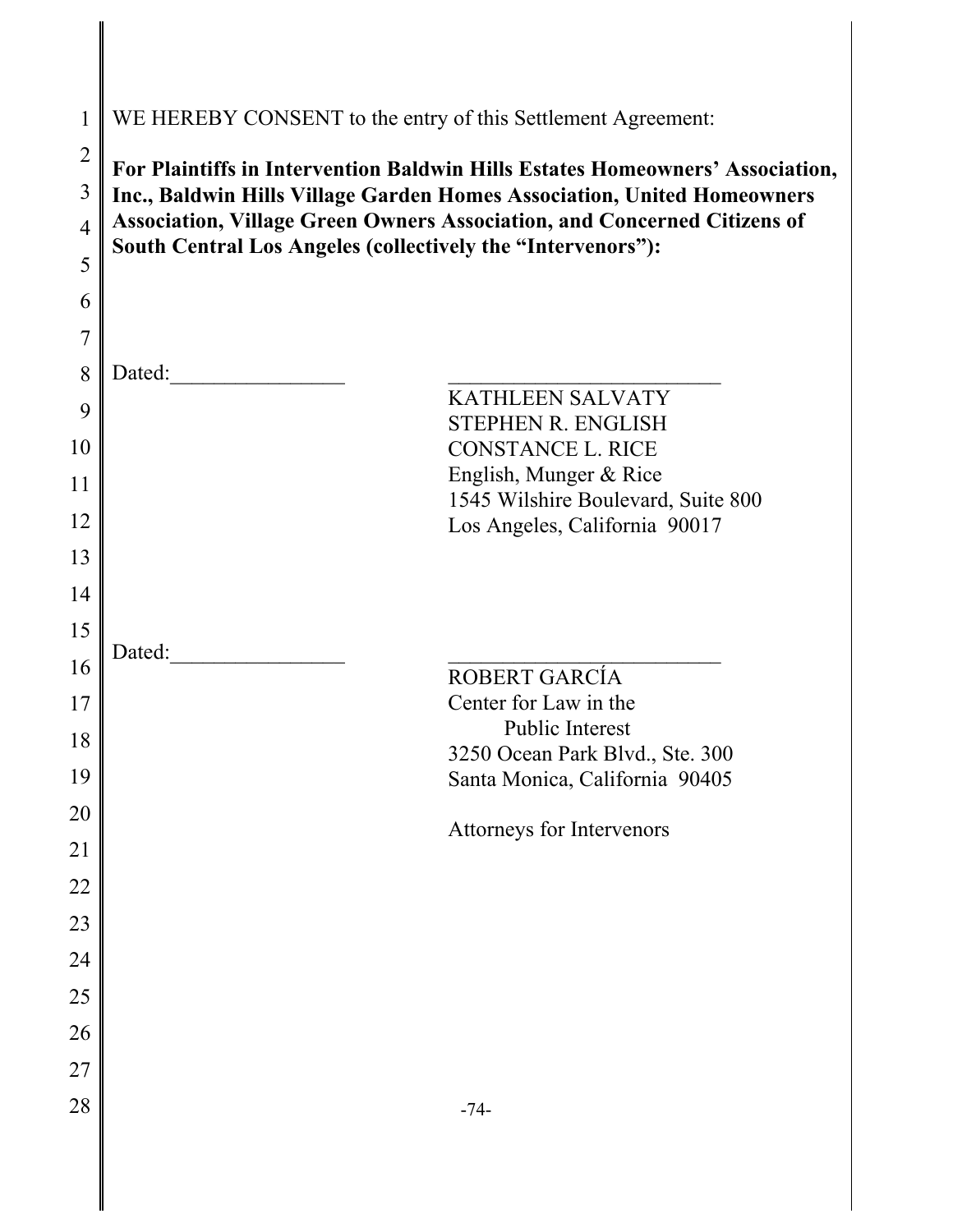| $\mathbf{1}$   | WE HEREBY CONSENT to the entry of this Settlement Agreement: |                                                                 |  |  |  |
|----------------|--------------------------------------------------------------|-----------------------------------------------------------------|--|--|--|
| $\overline{2}$ | For Defendant City of Los Angeles:                           |                                                                 |  |  |  |
| 3              |                                                              |                                                                 |  |  |  |
| 4              |                                                              |                                                                 |  |  |  |
| 5              |                                                              | ROCKARD J. DELGADILLO                                           |  |  |  |
| 6              |                                                              | City Attorney (Bar No. 125465)                                  |  |  |  |
| 7              |                                                              |                                                                 |  |  |  |
| 8              |                                                              |                                                                 |  |  |  |
| 9              | Dated:                                                       | <b>CECILIA V. ESTOLANO</b>                                      |  |  |  |
| 10             |                                                              | Assistant City Attorney (Bar No. 198038)                        |  |  |  |
| 11             |                                                              |                                                                 |  |  |  |
| 12             |                                                              |                                                                 |  |  |  |
| 13             |                                                              | <b>CHRISTOPHER M. WESTHOFF</b>                                  |  |  |  |
| 14             |                                                              | Assistant City Attorney (Bar No. 63176)                         |  |  |  |
| 15             |                                                              | Los Angeles City Attorney's Office                              |  |  |  |
| 16             |                                                              | 800 City Hall East<br>200 N. Spring Street                      |  |  |  |
| 17             |                                                              | Los Angeles, California 90012                                   |  |  |  |
| 18             |                                                              |                                                                 |  |  |  |
| 19             |                                                              | JAMES J. DRAGNA (Bar No. 91492)                                 |  |  |  |
| 20             |                                                              | NANCY SAUNDERS (Bar No. 111837)<br>BRYAN BROWN (Bar No. 192924) |  |  |  |
| 21             |                                                              | Bingham McCutchen LLP                                           |  |  |  |
| 22             |                                                              | Suite 4400<br>355 South Grand Avenue                            |  |  |  |
| 23             |                                                              | Los Angeles, California 90071                                   |  |  |  |
| 24             |                                                              |                                                                 |  |  |  |
| 25             |                                                              | Attorneys for Defendant, City of Los Angeles                    |  |  |  |
| 26             |                                                              |                                                                 |  |  |  |
| 27             |                                                              |                                                                 |  |  |  |
| 28             |                                                              | $-75-$                                                          |  |  |  |
|                |                                                              |                                                                 |  |  |  |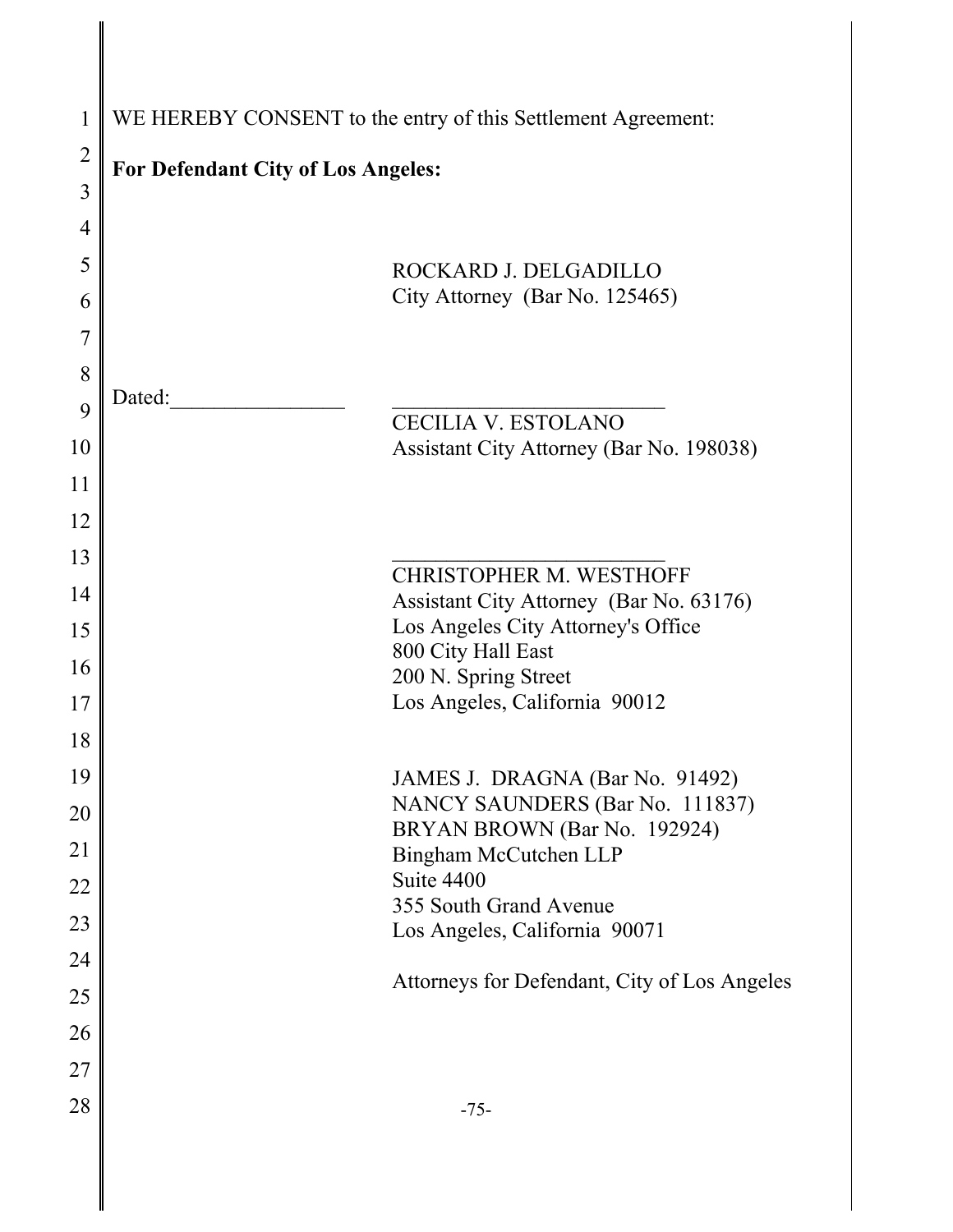1

2

## APPENDIX "A" SEWER RELIEF PROJECTS FOR THE FIRST THREE YEARS OF AGREEMENT

| 3              |                                                          |                                                                                                                                                                                                         |                                 |  |  |
|----------------|----------------------------------------------------------|---------------------------------------------------------------------------------------------------------------------------------------------------------------------------------------------------------|---------------------------------|--|--|
| 4              | <b>Project Title</b>                                     | <b>Project Description</b>                                                                                                                                                                              | <b>Settlement</b><br>Agreement  |  |  |
|                |                                                          |                                                                                                                                                                                                         | Construction<br><b>End Date</b> |  |  |
| 5              | <b>ECIS</b>                                              | This relief sewer extends approximately 11 miles from the                                                                                                                                               | 08/27/04                        |  |  |
| 6              | [EAST CENTRAL<br><b>INTERCEPTOR SEWER]</b>               | Baldwin Hills in Culver City along La Cienega Blvd, and east<br>along Exposition Blvd, to the east side of the Los Angeles                                                                              |                                 |  |  |
| $\overline{7}$ | <b>NEIS PH1</b>                                          | River near Mission Road.<br>This relief sewer extends approximately 5 miles from the                                                                                                                    | 10/30/05                        |  |  |
| 8              | <b>[NORTH EAST INTERCEPTOR</b><br>SEWER, PHASE 1]        | intersection of San Fernando Road and Eagle Rock Boulevard<br>to the intersection of Mission Road and Jesse Street.                                                                                     |                                 |  |  |
| 9              | AVE 45 ARROYO DR RLF SWR<br>[AVE 45 ARROYO DRIVE         | This project will relieve the overloaded primary wastewater<br>collection system in the Eagle Rock and Highland Park areas.                                                                             | 10/06/06                        |  |  |
| 10             | <b>RELIEF SEWER]</b>                                     | A 12,500 linear foot 12- to 36- inch diameter relief sewer will<br>be constructed. The preliminary project alignment will be<br>along the Pasadena Freeway from Figueroa Street, and                    |                                 |  |  |
| 11<br>12       |                                                          | Avenue 45 to Arroyo Glen Street and Avenue 63, and in<br>Avenue 50 to Echo Street.                                                                                                                      |                                 |  |  |
| 13             | <b>EAGLE ROCK INTER SWR</b><br><b>SEWER</b> ]            | This project will provide relief for the Eagle Rock area. The<br>[EAGLE ROCK INTERCEPTOR project boundaries are: along Eagle Rock Boulevard and<br>Verdugo Road from York Boulevard to the future NEIS; | 10/30/06                        |  |  |
| 14             |                                                          | Lincoln Avenue and York Boulevard from Avenue 50 to<br>Eagle Rock Boulevard; and from Fair Park Avenue to York                                                                                          |                                 |  |  |
| 15             | <b>BAYWOOD BNDCT ESMT</b>                                | Boulevard.<br>This project will eliminate the Baywood Court Pumping Plant                                                                                                                               | 10/31/06                        |  |  |
| 16             | <b>SWR</b><br>[BAYWOOD BENEDICT                          | which includes the demolition of the existing plant and the<br>construction of a gravity sewer to redirect the flows.                                                                                   |                                 |  |  |
| 17             | <b>EASEMENT SEWER</b><br>FLOWER WASHINGTON PICO          | This project will replace an existing 8-inch sewer located                                                                                                                                              | 10/31/06                        |  |  |
| 18             | <b>SWR</b><br>[FLOWER SEWER,                             | along Flower Street beneath the Long Beach/Los Angeles<br>Light Rail concrete track slab. This sewer extends from about                                                                                 |                                 |  |  |
| 19             | <b>WASHINGTON TO PICO]</b><br><b>BUCKINGHAM DIVR SWR</b> | 150 feet south of Pico Boulevard to Washington Boulevard.<br>This project will install the Buckingham sewer, approximately                                                                              | 11/11/06                        |  |  |
| 20             | <b>[BUCKINGHAM ROAD</b><br><b>DIVERSION SEWER]</b>       | 3,500 feet in length along Buckingham Road from Martin<br>Luther King to Exposition Blvd, and diversion structure, as                                                                                   |                                 |  |  |
| 21             |                                                          | well as the demolition of the Buckingham Pumping Plant<br>#603 in conjunction with the ECIS project.                                                                                                    |                                 |  |  |
| 22             | <b>SEPULVEDA VAL MEADOW</b>                              | This project will provide approximately 4,955 feet of relief                                                                                                                                            | 12/30/06                        |  |  |
| 23             | <b>RLF SWR</b><br>[SEPULVEDA SHERMAN                     | sewer in Sepulveda Boulevard from Valley Meadow Road to<br>Flume Walk.                                                                                                                                  |                                 |  |  |
| 24             | <b>OAKS / VALLEY MEADOW</b><br><b>RELIEF SEWER</b>       |                                                                                                                                                                                                         |                                 |  |  |
| 25             |                                                          |                                                                                                                                                                                                         |                                 |  |  |
| 26             |                                                          |                                                                                                                                                                                                         |                                 |  |  |
| 27             |                                                          |                                                                                                                                                                                                         |                                 |  |  |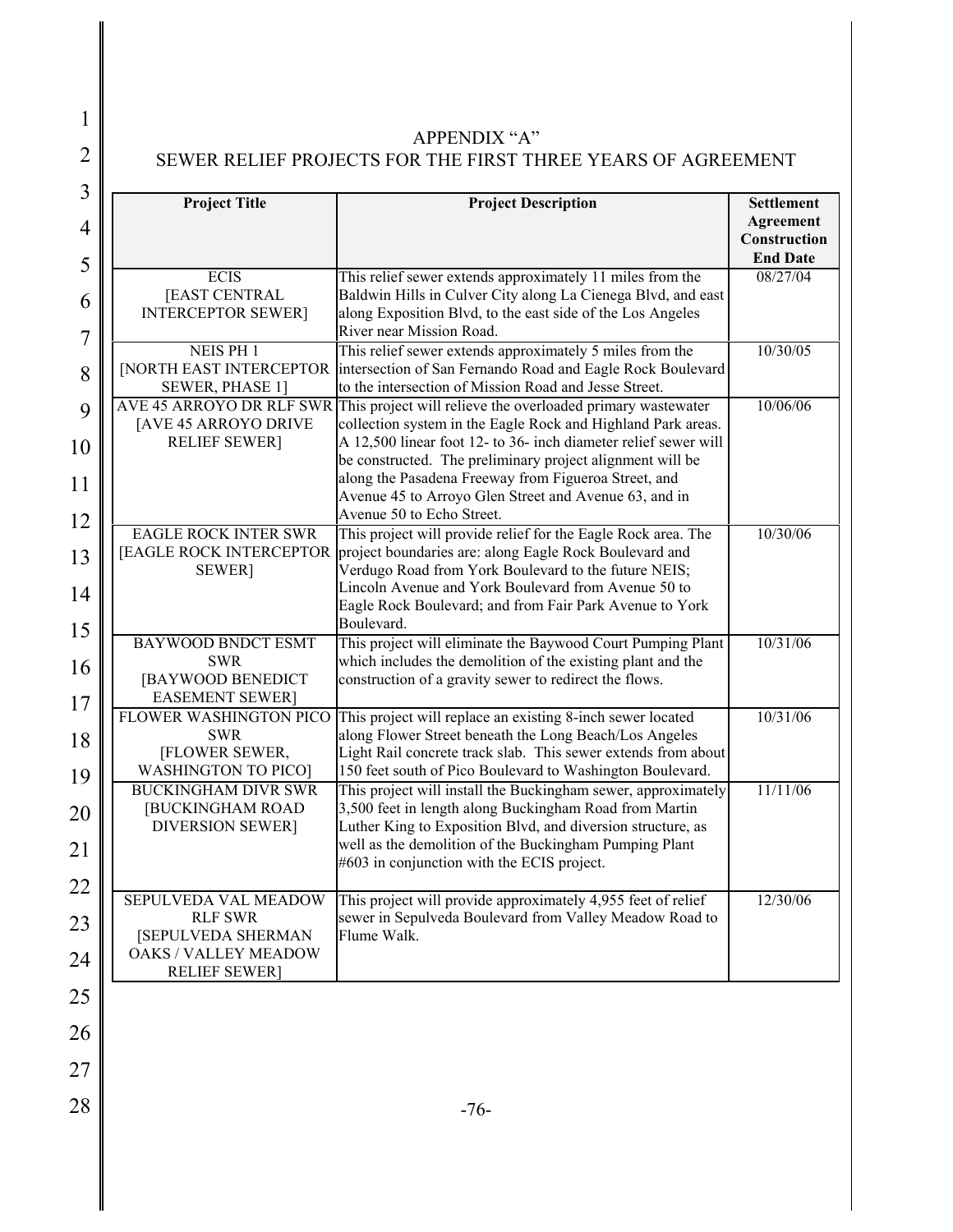| 1<br>$\overline{2}$ | <b>SFR</b><br><b>[NOS DIVERSION AT</b>                           | NOS DIV HUMBOLDT AV 18 & This project will design and construct a diversion structure at<br>NOS to be located at the intersection of Avenue 18 &<br>Humboldt Street. Design and construct a junction structure | 12/31/06 |
|---------------------|------------------------------------------------------------------|----------------------------------------------------------------------------------------------------------------------------------------------------------------------------------------------------------------|----------|
| 3                   | HUMBOLDT STREET<br>BETWEEN AVE 18 & SAN<br><b>FERNANDO ROAD]</b> | under Humboldt Street close to San Fernando Road,<br>connecting to Humboldt Junction Drop Structure Number 2,<br>part of NEIS. Design and construct a 725 feet long, more                                      |          |
| $\overline{4}$      |                                                                  | than 50 feet deep, 48-inch diameter sewer between the new<br>diversion structure and junction structure.                                                                                                       |          |
| 5                   |                                                                  |                                                                                                                                                                                                                | 12/31/06 |
| 6                   | SLAUSON/VAN NESS/COS<br><b>EXTERNAL BYPASS</b>                   | Design and construct a permanent bypass from the existing<br>42" diameter brick sewer along the north side of Slauson<br>Avenue and the existing 39" diameter brick sewer along the                            |          |
| 7                   |                                                                  | south side of Slauson Avenue to the Central Outfall Sewer<br>(COS) in Van Ness Avenue.                                                                                                                         |          |
| 8                   |                                                                  |                                                                                                                                                                                                                |          |
| 9                   |                                                                  |                                                                                                                                                                                                                |          |
| 10                  |                                                                  |                                                                                                                                                                                                                |          |
| 11                  |                                                                  |                                                                                                                                                                                                                |          |
| 12                  |                                                                  |                                                                                                                                                                                                                |          |
| 13                  |                                                                  |                                                                                                                                                                                                                |          |
| 14                  |                                                                  |                                                                                                                                                                                                                |          |
| 15                  |                                                                  |                                                                                                                                                                                                                |          |
| 16                  |                                                                  |                                                                                                                                                                                                                |          |
| 17                  |                                                                  |                                                                                                                                                                                                                |          |
| 18                  |                                                                  |                                                                                                                                                                                                                |          |
| 19                  |                                                                  |                                                                                                                                                                                                                |          |
| 20                  |                                                                  |                                                                                                                                                                                                                |          |
| 21                  |                                                                  |                                                                                                                                                                                                                |          |
| 22<br>23            |                                                                  |                                                                                                                                                                                                                |          |
| 24                  |                                                                  |                                                                                                                                                                                                                |          |
| 25                  |                                                                  |                                                                                                                                                                                                                |          |
| 26                  |                                                                  |                                                                                                                                                                                                                |          |
| 27                  |                                                                  |                                                                                                                                                                                                                |          |
| 28                  |                                                                  | $-77-$                                                                                                                                                                                                         |          |
|                     |                                                                  |                                                                                                                                                                                                                |          |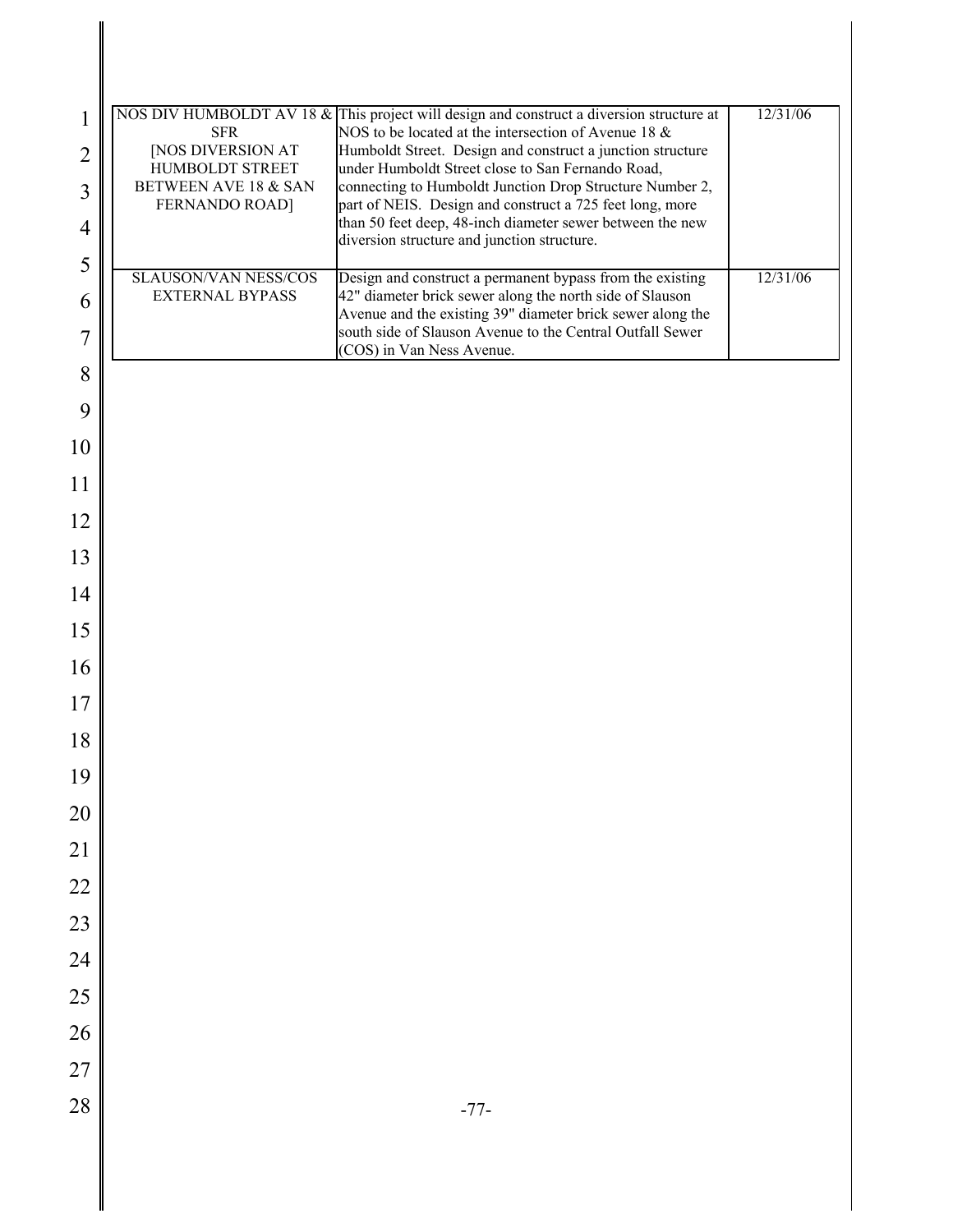1 2

## **Appendix "B" SEWER REHABILITATION AND REPLACEMENT PROJECTS FOR THE FIRST THREE YEARS OF AGREEMENT**

| 3<br>$\overline{4}$<br>5 | <b>Project Title</b>               | <b>Project Description</b>                                                                                                                                                                                                                                 | <b>Settlement</b><br>Agreement<br>Construction<br><b>End Date</b> |
|--------------------------|------------------------------------|------------------------------------------------------------------------------------------------------------------------------------------------------------------------------------------------------------------------------------------------------------|-------------------------------------------------------------------|
|                          | <b>EQ RPR SWRS</b><br>U298         | This Northridge Earthquake sewer repair project is located near Parthenia<br>St. & Farralone Ave. Project length: approximately 4,876 feet.                                                                                                                | 12/14/04                                                          |
| 6<br>$\overline{7}$      | <b>EQ RPR SWRS</b><br>U277         | This Northridge Earthquake sewer repair project is bounded by N/O 101<br>Freeway, W/O 170 Freeway. Project length: approximately 12,988 feet.                                                                                                              | 01/13/05                                                          |
| 8                        | <b>EQ RPR SWRS</b><br>U269         | This Northridge Earthquake sewer repair project is bounded by N/O<br>Riverside, S/O Chandler, W/O Tujunga. Project length: approximately<br>15,520 feet.                                                                                                   | 01/13/05                                                          |
| 9                        | <b>EQ RPR SWRS</b><br>U290         | This Northridge Earthquake sewer repair project is bounded by N/O<br>Plummer, S/O Devonshire, E/O Topanga. Project length: approximately<br>5,759 feet.                                                                                                    | 02/11/05                                                          |
| 10<br>11                 | <b>EQ RPR SWRS</b><br>U289         | This Northridge Earthquake sewer repair project is bounded by N/O<br>Plummer, S/O 118 Freeway, E/O Topanga Canyon. Project length:<br>approximately 4,796 feet.                                                                                            | 02/11/05                                                          |
| 12<br>13                 | <b>SWR REHAB</b>                   | SAN PEDRO AREA This project will rehabilitate approximately 15,000 linear feet of aging and<br>structurally deteriorated sewers. The diameter of the sewers ranges from 6"-<br>8". They are approximately 74 years old. The majority of the sewer reaches, | 02/28/05                                                          |
| 14                       |                                    | to be rehabilitated as part of this project, are located between 22nd Street to<br>the north, 30th Street to the south Alma Street to the west and Denison<br>Ave. to the east. These reaches are located in sewer (S) map quadrants 625-                  |                                                                   |
| 15                       | <b>EQ RPR SWRS</b>                 | 07 and 625-08.<br>This Northridge Earthquake sewer repair project is within S- map# 536-6,                                                                                                                                                                 | 03/16/05                                                          |
| 16<br>17                 | U346<br><b>EQ RPR SWRS</b><br>U344 | S-map #536-2. Project length: approximately 8,701 feet.<br>This Northridge Earthquake sewer repair project is located in the Mid-City<br>area. Project length: approximately 6,872 feet.                                                                   | 03/16/05                                                          |
| 18                       | <b>EQ RPR SWRS</b><br>U373         | This Northridge Earthquake sewer repair project is located at Culver Bl,<br>Grandview Bl, Inglewood Bl, Allin St, Beethoven St, Bray St, Marshall St,<br>Moore St, Verdi St, and Wagner St. Project length: approximately 7,210                            | 04/15/05                                                          |
| 19<br>20                 | <b>EQ RPR SWRS</b><br>U369         | feet.<br>This Northridge Earthquake sewer repair project is located at Sepulveda Bl,<br>Allin St, Bray St, Farias St, Lindblade St, Marshall St, and Sanford St.<br>Project length: approximately 7,404 feet.                                              | 04/15/05                                                          |
| 21                       | <b>EQ RPR SWRS</b><br>U327         | This Northridge Earthquake sewer repair project contains work in the<br>following streets: Casiano Rd, Hammer Dr., Roscomare Rd., Alana,                                                                                                                   | 05/16/05                                                          |
| 22                       |                                    | Bayberry, Dartford, Meadow Crest, Tobin, Valley Falls Rd., Wood Rd.,<br>Dorilee Lane, Fond, Jeanne Ln, Red Rose, Sandy, Sepulveda Blvd., Steven                                                                                                            |                                                                   |
| 23                       |                                    | Dr., High Valley Rd., High Knoll Rd., Valley Meadow Rd., Royal Crest<br>Pl., Royal Mount Dr., Valley Vista Blvd., Castlewoods Dr., Crownridge                                                                                                              |                                                                   |
| 24                       |                                    | Dr., Royal Woods, Regalwoods Pl., Aqueduct Av., Camarillo St., Huston<br>St., La Maida St., Moorpark St., Morrison St., Woodley Ave., Densmore                                                                                                             |                                                                   |
| 25                       |                                    | St., Gloria Ave., Haskell Ave., Ventura Bl. Project length: approximately<br>11,851 feet.                                                                                                                                                                  |                                                                   |
| 26                       |                                    |                                                                                                                                                                                                                                                            |                                                                   |
| 27                       |                                    |                                                                                                                                                                                                                                                            |                                                                   |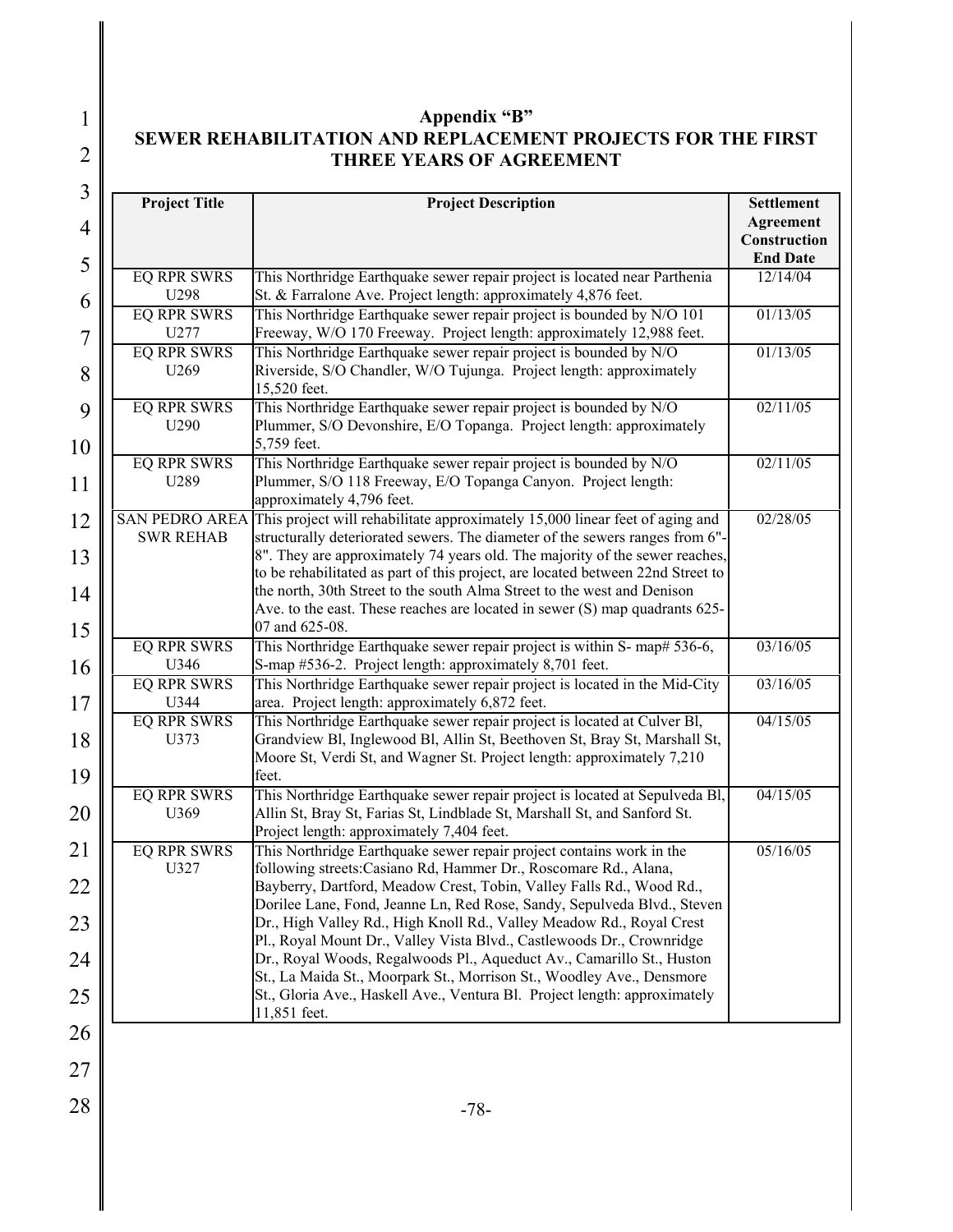| 1<br>$\overline{2}$ | <b>Project Title</b>                                                                          | <b>Project Description</b>                                                                                                                                                                                                                                                                                                               | <b>Settlement</b><br>Agreement<br>Construction<br><b>End Date</b> |
|---------------------|-----------------------------------------------------------------------------------------------|------------------------------------------------------------------------------------------------------------------------------------------------------------------------------------------------------------------------------------------------------------------------------------------------------------------------------------------|-------------------------------------------------------------------|
| 3<br>$\overline{4}$ | <b>EQ RPR SWRS</b><br>U317                                                                    | This Northridge Earthquake project contains repair of the sewer in the<br>following streets: Katherine Ave., Vanowen St., Lemay St., Lennox Ave.,<br>Tyrone Ave., Costello Ave., Hamlin St., Gilmore St., Ranchito Ave.,<br>Kittridge Ave., Cantaloupe Ave., Colbath Ave., Murietta Av., Matilija Ave,                                   | 05/16/05                                                          |
| 5                   |                                                                                               | Victory Bl., Mammoth Ave., Haynes St. Project length: approximately<br>7,116 feet.                                                                                                                                                                                                                                                       |                                                                   |
| 6<br>$\overline{7}$ | - 6                                                                                           | SOUTH LA CSRP U This project will replace the non-reinforced concrete sewers and<br>rehabilitate approximately 7,000 ft of the concrete sewers within South<br>Central Area S-Map 566-2.                                                                                                                                                 | 07/30/05                                                          |
| 8<br>9              | $-5$                                                                                          | SOUTH LA CSRP U This project will rehabilitate approximately 7,500 ft. of the cement sewers<br>in the area covered by South Central Area S-Map 565, Quadrants 3,4, and<br>8. This project will replace existing cement sewers that are in poor<br>condition.                                                                             | 07/30/05                                                          |
| 10<br>11            | $-3$                                                                                          | SOUTH LA CSRP U This project will rehabilitate approximately 10,500 ft of the cement sewers<br>in the areas covered by South Central Area S-Map 558, Quadrant 11. This<br>project will replace existing cement sewers that are in poor condition.                                                                                        | 07/30/05                                                          |
| 12                  | <b>WILSHIRE AREA</b><br><b>NE SWR REHAB</b>                                                   | This project will rehabilitate approximately 1,767 linear feet of sewers in<br>the northeast (NE) Wilshire area. The sewer reaches to be rehabilitated are<br>located in Wilton Place, 6th Street, Catalina Street, and Norton Avenue.                                                                                                   | 08/30/05                                                          |
| 13<br>14            | MT WASHINGTON<br><b>AREA SWR</b><br><b>REHAB</b>                                              | This project will rehabilitate or replace about 784 ft. of vitrified clay pipe in<br>the Mt. Washington area. The project is located in Shanley Avenue<br>between Monte Vista Street and Malta Street and in a sewer easement north<br>of Shanley Avenue between Monte Vista Street and Lynne Street.                                    | 09/30/05                                                          |
| 15<br>16<br>17      | <b>S BOYLE AREA</b><br><b>SWR REHAB</b>                                                       | This project will remove and replace and rehabilitate approximately 4,056<br>feet of sewers in Mission Road between 6th Street and Cesar Chavez and in<br>a sewer easement beginning at 6th and Mission and extending through<br>various streets and sewer easements to the east and northeast to<br>approximately 4th and Louis Street. | 12/08/05                                                          |
| 18<br>19            | <b>HOLLYWOOD</b><br><b>AREA PRIM SWR</b><br><b>REHAB</b><br>[HOLLYWOOD<br><b>AREA PRIMARY</b> | This project will rehabilitate or replace approximately 7,870 feet of the<br>cement sewers in the Hollywood area. The sewers to be repaired are<br>located in Genesse Ave, Olympic Blvd, Packard St, and Crescent Heights<br>Blvd.                                                                                                       | 12/30/05                                                          |
| 20<br>21            | <b>SWR REHAB]</b><br><b>4TH SHATTO</b><br><b>VERMONT SWR</b>                                  | This project will rehabilitate approximately 500 feet of 18-inch sewers<br>located in 4th Street east of Vermont Avenue.                                                                                                                                                                                                                 | 12/30/05                                                          |
|                     | <b>REHAB</b>                                                                                  |                                                                                                                                                                                                                                                                                                                                          |                                                                   |
| 22<br>23            | <b>EQ RPR SWRS</b><br>U274                                                                    | This Northridge Earthquake sewer repair project is bounded by N/O<br>Sherman Way, S/O Keswick, E/O Laurel. Project length: approximately<br>6,645 feet.                                                                                                                                                                                  | 03/16/06                                                          |
| 24                  | <b>EQ RPR SWRS</b><br>U340                                                                    | This Northridge Earthquake sewer repair project contains various works<br>within S-map #494-13. Project length: approximately 6,045 feet.                                                                                                                                                                                                | 04/15/06                                                          |
| 25                  | <b>EQ RPR SWRS</b><br>U283                                                                    | This Northridge Earthquake sewer repair project is bounded by portions of<br>the Hollywood & Eagle Rock Areas. Project length: approximately 9,279<br>feet.                                                                                                                                                                              | 04/15/06                                                          |
| 26<br>27            |                                                                                               |                                                                                                                                                                                                                                                                                                                                          |                                                                   |
| 28                  |                                                                                               | $-79-$                                                                                                                                                                                                                                                                                                                                   |                                                                   |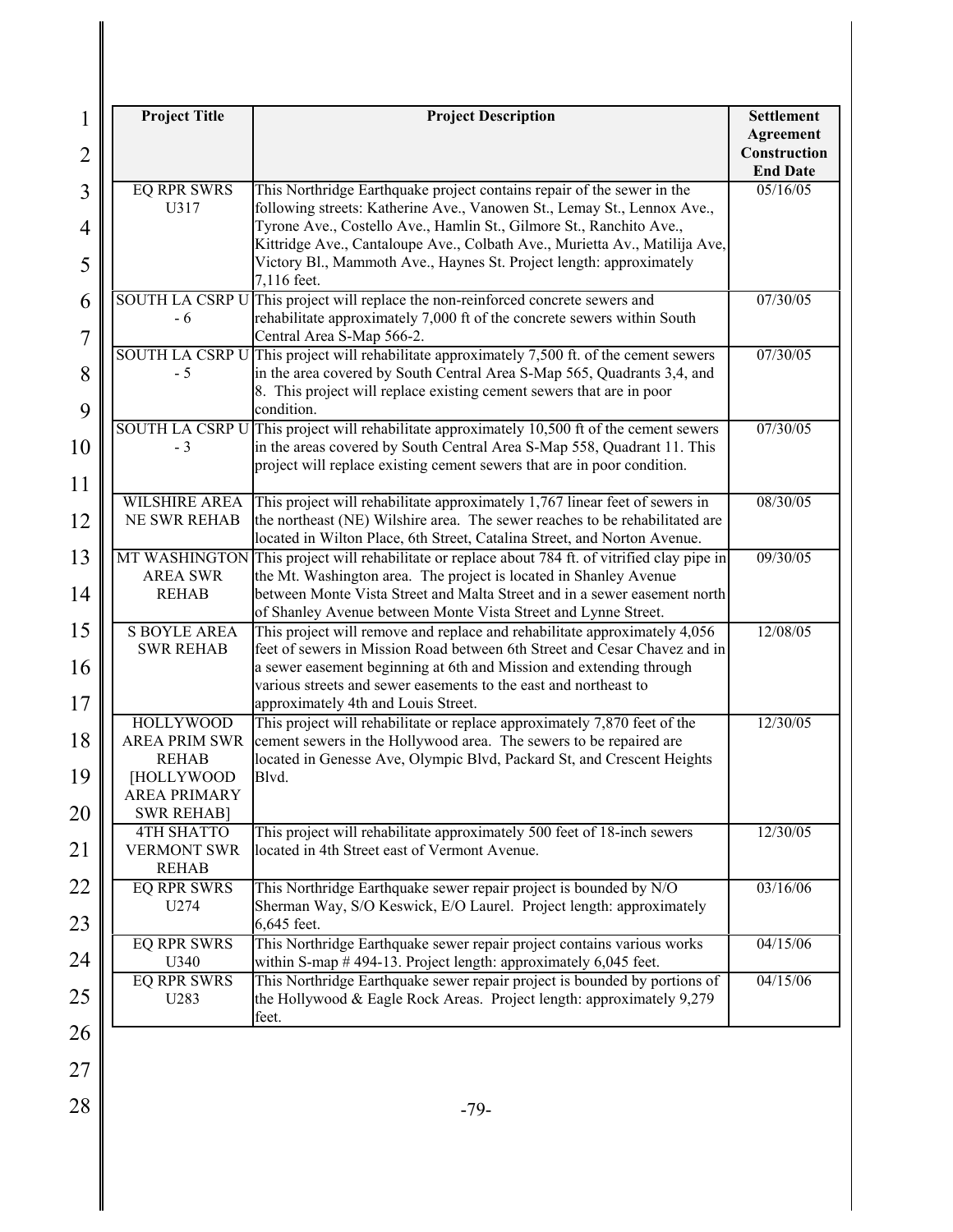| <b>HARBOR AREA</b><br>CSRP U-6<br>NICHOLS CYN<br><b>[NICHOLS</b><br><b>CANYON ESMT</b><br><b>SWR REPLC</b><br><b>EQ RPR SWRS</b><br>U299<br><b>LAS PULGAS</b><br><b>CANYON SWR</b><br><b>REPLC</b><br><b>HOLLYWOOD</b><br><b>AREA CSRP U-2</b> | This project will rehabilitate about 14,000 to 17,000 feet of the cement<br>sewers in the Harbor Area bounded by 14th St. on the north, 22nd St. on<br>the south, Averill on the west and Gaffey St. on the east.<br>This project will relocate an existing 8-inch diameter sewer from an<br>ESMT SWR REPLC easement to the public right-of-way. The project will involve the<br>construction of approximately 2,600 feet of 8-inch diameter sewer.<br>EQ SWR RPR U300 This Northridge Earthquake sewer repair project is bounded by N/O<br>Archwood, W/O Woodlake, E/O Valley Circle. Project length:<br>approximately 5,696 feet.<br>This Northridge Earthquake sewer repair project is near Farralone Ave. &<br>Topanga Canyon Blvd. Project length: approximately 9,886 feet.<br>This project will provide a new replacement sewer system for the Pulga<br>Canyon service area. It will provide approximately 2,700 feet of<br>replacement sewers.<br>This project will rehabilitate 20,880 feet of 8- to 15-inch cement sewers in<br>the area bounded by Santa Monica Boulevard on the north, Mansfield | <b>End Date</b><br>05/30/06<br>05/31/06<br>07/15/06<br>07/15/06<br>07/30/06<br>07/30/06                                                                                                                                                                                                                                                                                                                                                                                               |
|------------------------------------------------------------------------------------------------------------------------------------------------------------------------------------------------------------------------------------------------|--------------------------------------------------------------------------------------------------------------------------------------------------------------------------------------------------------------------------------------------------------------------------------------------------------------------------------------------------------------------------------------------------------------------------------------------------------------------------------------------------------------------------------------------------------------------------------------------------------------------------------------------------------------------------------------------------------------------------------------------------------------------------------------------------------------------------------------------------------------------------------------------------------------------------------------------------------------------------------------------------------------------------------------------------------------------------------------------------------------|---------------------------------------------------------------------------------------------------------------------------------------------------------------------------------------------------------------------------------------------------------------------------------------------------------------------------------------------------------------------------------------------------------------------------------------------------------------------------------------|
|                                                                                                                                                                                                                                                |                                                                                                                                                                                                                                                                                                                                                                                                                                                                                                                                                                                                                                                                                                                                                                                                                                                                                                                                                                                                                                                                                                              |                                                                                                                                                                                                                                                                                                                                                                                                                                                                                       |
|                                                                                                                                                                                                                                                |                                                                                                                                                                                                                                                                                                                                                                                                                                                                                                                                                                                                                                                                                                                                                                                                                                                                                                                                                                                                                                                                                                              |                                                                                                                                                                                                                                                                                                                                                                                                                                                                                       |
|                                                                                                                                                                                                                                                |                                                                                                                                                                                                                                                                                                                                                                                                                                                                                                                                                                                                                                                                                                                                                                                                                                                                                                                                                                                                                                                                                                              |                                                                                                                                                                                                                                                                                                                                                                                                                                                                                       |
|                                                                                                                                                                                                                                                |                                                                                                                                                                                                                                                                                                                                                                                                                                                                                                                                                                                                                                                                                                                                                                                                                                                                                                                                                                                                                                                                                                              |                                                                                                                                                                                                                                                                                                                                                                                                                                                                                       |
|                                                                                                                                                                                                                                                |                                                                                                                                                                                                                                                                                                                                                                                                                                                                                                                                                                                                                                                                                                                                                                                                                                                                                                                                                                                                                                                                                                              |                                                                                                                                                                                                                                                                                                                                                                                                                                                                                       |
|                                                                                                                                                                                                                                                | Avenue on the east, Wilshire Boulevard on the South and Oakhurst Drive<br>on the west.                                                                                                                                                                                                                                                                                                                                                                                                                                                                                                                                                                                                                                                                                                                                                                                                                                                                                                                                                                                                                       |                                                                                                                                                                                                                                                                                                                                                                                                                                                                                       |
| <b>EQ RPR SWRS</b><br>U <sub>295</sub>                                                                                                                                                                                                         | This Northridge Earthquake sewer repair project is in the area of Natik<br>Ave, Kester Ave, Sylmar Ave, Vanyus Bl, Vincennes St, Cedros Ave,<br>Tupper St, Lemona Ave, Terra Bella St, Willis Ave, Wakefield Ave, and                                                                                                                                                                                                                                                                                                                                                                                                                                                                                                                                                                                                                                                                                                                                                                                                                                                                                        | 09/15/06                                                                                                                                                                                                                                                                                                                                                                                                                                                                              |
| <b>EQ RPR SWRS</b><br>U292                                                                                                                                                                                                                     | This Northridge Earthquake sewer repair project includes work in Branford<br>St, Chase St, Crowley St, Debell St, Kagel Canyon St, Laurel Canyon Bl,<br>Montague St, Osborne St, Reliance St, Tanopah St, Tonopah St, Wentworth                                                                                                                                                                                                                                                                                                                                                                                                                                                                                                                                                                                                                                                                                                                                                                                                                                                                              | 09/15/06                                                                                                                                                                                                                                                                                                                                                                                                                                                                              |
| <b>EQ RPR SWRS</b><br>U291                                                                                                                                                                                                                     | This Northridge Earthquake sewer repair project includes work in<br>Glenoaks Bl, Sunland Bl, Dora St, Fleetwood St, Goss St, Luddington St,<br>Pendleton St, Penrose St, Peoria St, Randall St, Sheldon St, Thelma St,<br>Tuxford St, Vinedale St, and Wicks St. Project length: approximately                                                                                                                                                                                                                                                                                                                                                                                                                                                                                                                                                                                                                                                                                                                                                                                                               | 09/15/06                                                                                                                                                                                                                                                                                                                                                                                                                                                                              |
| <b>EQ RPR SWRS</b><br>U354                                                                                                                                                                                                                     | This Northridge Earthquake sewer repair project is located at Bestor Bl,<br>Chautauqua Bl, Sunset Bl, Akron St, Baylor St, Carey St, Embury St,<br>Friends St, Galloway St, Goucher St, Hartzell St, Ida St, Iliff St, Kagawa<br>St, Monument St, San Lorenzo St. Project length: approximately 6,781                                                                                                                                                                                                                                                                                                                                                                                                                                                                                                                                                                                                                                                                                                                                                                                                        | 10/14/06                                                                                                                                                                                                                                                                                                                                                                                                                                                                              |
| <b>EQ RPR SWRS</b><br>U339                                                                                                                                                                                                                     | This Northridge Earthquake sewer repair project contain various work in                                                                                                                                                                                                                                                                                                                                                                                                                                                                                                                                                                                                                                                                                                                                                                                                                                                                                                                                                                                                                                      | 11/15/06                                                                                                                                                                                                                                                                                                                                                                                                                                                                              |
| <b>EQ RPR SWRS</b><br>U338                                                                                                                                                                                                                     | This Northridge Earthquake sewer repair contains work in the 5th St.,                                                                                                                                                                                                                                                                                                                                                                                                                                                                                                                                                                                                                                                                                                                                                                                                                                                                                                                                                                                                                                        | 11/15/06                                                                                                                                                                                                                                                                                                                                                                                                                                                                              |
| <b>EQ RPR SWRS</b><br>U320                                                                                                                                                                                                                     | The Northridge Earthquake sewer repair project is located within S-map #                                                                                                                                                                                                                                                                                                                                                                                                                                                                                                                                                                                                                                                                                                                                                                                                                                                                                                                                                                                                                                     | 12/15/06                                                                                                                                                                                                                                                                                                                                                                                                                                                                              |
|                                                                                                                                                                                                                                                |                                                                                                                                                                                                                                                                                                                                                                                                                                                                                                                                                                                                                                                                                                                                                                                                                                                                                                                                                                                                                                                                                                              | Calahan St. Project length: approximately 11,836 feet.<br>St, and Wingo St. Project length: approximately 4,190 feet.<br>2,661 feet.<br>feet.<br>the areas within S-Map #516-10, 516-02, 516-01, 516-09, 516-06. Project<br>length: approximately 4,266 feet.<br>Figueroa St., Lucas, Maryland & Miramar St. area bounded by N/O<br>Magnolia, S/O Oxnard, E/O Lankershim. Project length: approximately<br>3,748 feet.<br>428-07. Project length: approximately 7,020 feet.<br>$-80-$ |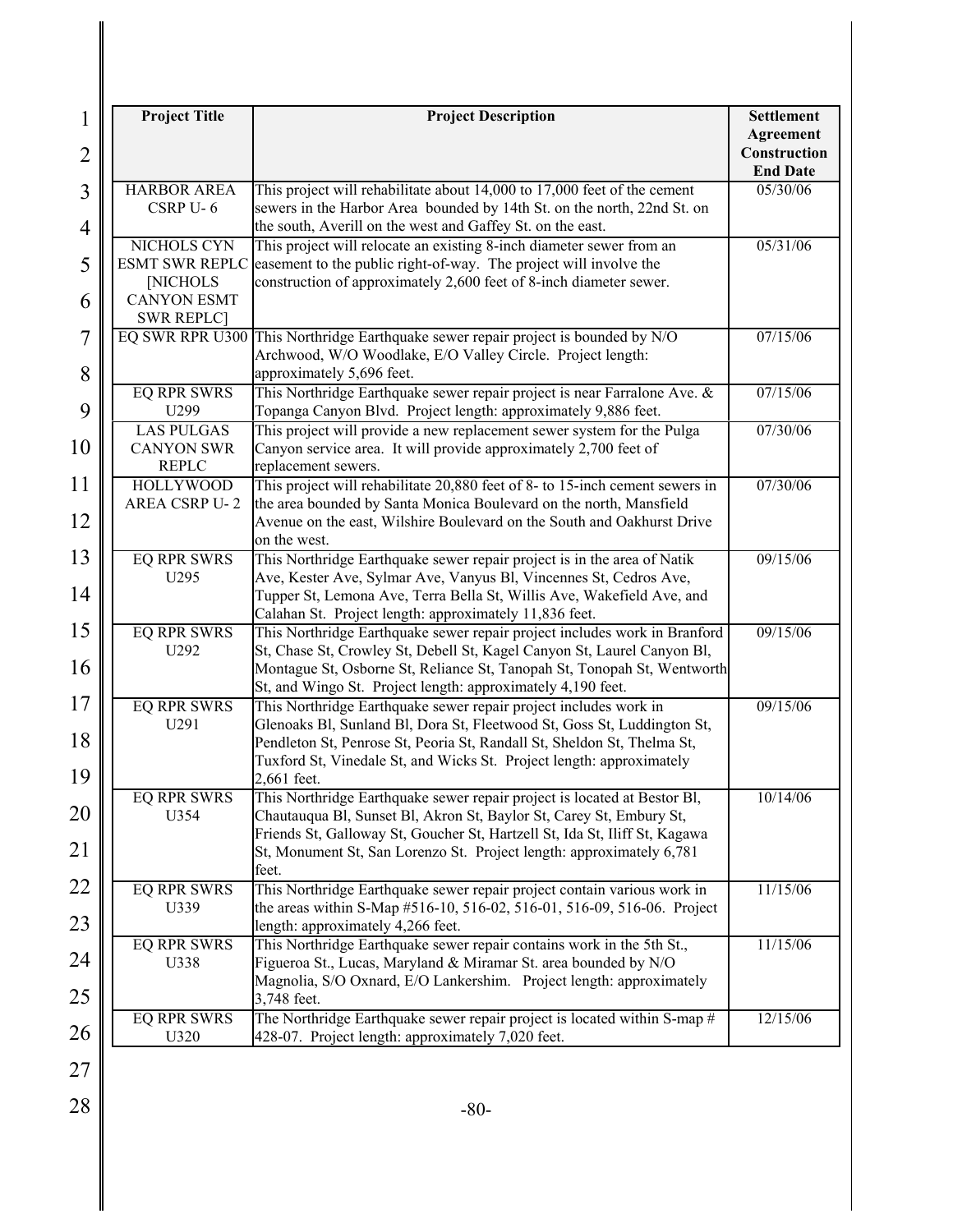| $\mathbf{1}$<br>$\overline{2}$ | <b>Project Title</b>                                                                                             | <b>Project Description</b>                                                                                                                                                                                                                                                                                              | <b>Settlement</b><br>Agreement<br>Construction<br><b>End Date</b> |
|--------------------------------|------------------------------------------------------------------------------------------------------------------|-------------------------------------------------------------------------------------------------------------------------------------------------------------------------------------------------------------------------------------------------------------------------------------------------------------------------|-------------------------------------------------------------------|
| 3<br>4                         | <b>EQ RPR SWRS</b><br>U316                                                                                       | The Northridge Earthquake sewer repair project is located within S-map #<br>428-16, S-map # 422-04, Smap # 427-13. Project length: approximately<br>6,609 feet.                                                                                                                                                         | 12/15/06                                                          |
| 5                              | <b>WASHINGTON</b><br><b>FLOWER GRAND</b><br><b>SWR REPLC</b>                                                     | This project will provide for the replacement of 10- to 24-inch diameter<br>sewers located between Flower Street and Grand Avenue beneath the Long<br>Beach/Los Angeles Light Rail line in Washington Boulevard.                                                                                                        | 12/30/06                                                          |
| 6<br>$\overline{7}$            | <b>[WASHINGTON BL</b><br>/ FLOWER to<br><b>GRAND</b>                                                             |                                                                                                                                                                                                                                                                                                                         |                                                                   |
| 8                              | <b>CENTRAL AREA</b><br>CSRP U-5                                                                                  | Revised scope of project to include replacement of 181 LF of 8-inch<br>concrete sewer and 780 LF of 15-inch concrete sewer work remaining of<br>project 52nd St.-6th AVE SEWER REPLACEMENT, W.O. E2001665                                                                                                               | 12/30/06                                                          |
| 9<br>10                        |                                                                                                                  | which will be deleted from the WCIP due to the fact that U279 repaired<br>75% of the sewer reaches of this project. Furthermore U279 also replaced<br>approximately 67% of this project, therefore Central Area CSRP U5 will be                                                                                         |                                                                   |
| 11<br>12                       | <b>CENTRAL AREA</b><br><b>CSRP U-3 &amp; U-4</b>                                                                 | replacing approximately 1,900 ft. of sewer.<br>This project will replace approximately 5,793 feet of the cement sewers<br>with vitrified clay pipe in 69th, 70th, and 71st streets from 330 feet east of<br>Normandie Avenue to Halldale Avenue, and Florence Avenue from<br>Normandie Avenue to west of Denver Avenue. | 12/30/06                                                          |
| 13<br>14                       | 12TH HILL SWR<br><b>REHAB</b><br>$[12^{TH}/HILL$ SWR                                                             | This project will rehabilitate approximately 3,700 linear feet of sewers<br>ranging from 27 to 50 inches in diameter in the area of 12th Street, 18th<br>Street, Hill Street, and Grand Avenue.                                                                                                                         | 12/30/06                                                          |
| 15<br>16                       | <b>REHAB]</b><br><b>SAN FERNANDO</b><br><b>PSDNA SWR</b><br><b>REHAB</b><br><b>[SAN FERNANDO</b><br>PASADENA SWR | This project will replace about 1,680 feet of 16-inch sewer pipe in the area<br>bounded by the intersection of San Fernando Road and Pasadena Avenue to<br>the intersection of Pasadena Avenue and Avenue 33.                                                                                                           | 12/31/06                                                          |
| 17<br>18                       | <b>REHAB]</b><br><b>EQ RPR SWRS</b><br>U294                                                                      | This Northridge Earthquake sewer repair project within S-map #389-03,                                                                                                                                                                                                                                                   | $\overline{01/13/07}$                                             |
| 19                             | <b>EQ RPR SWRS</b><br>U293                                                                                       | 04. Project length: approximately 6,238 feet.<br>This Northridge Earthquake sewer repair project is near Mayall St, Stare St,<br>Vintage St & Aqueduct Ave. Project length: approximately 6,885 feet.                                                                                                                   | 01/16/07                                                          |
| 20<br>21                       | <b>EQ RPR SWRS</b><br>U319                                                                                       | This Northridge Earthquake project contains repair of the sewer in the<br>following streets: Sylvan St., Tiara St., Murietta Ave, Costello St., Califa<br>St., Ranchito Ave, Erwin St, Delano St., Calvert St., Bessemer St., Matilija<br>Ave., Atoll Ave, Hillview Park Ave., Oxnard St., Varna St., Ventura           | 02/15/07                                                          |
| 22<br>23                       | <b>EQ RPR SWRS</b><br>U318                                                                                       | Canyon Ave. & Buffalo Ave. Project length: approximately 4,055 feet.<br>This Northridge Earthquake sewer repair is located near Welby Way,<br>Archwood St., Van Nood Ave. & Hamlin St. Project length: approximately<br>6,560 feet.                                                                                     | 02/15/07                                                          |
| 24<br>25                       | <b>HARBOR AREA</b><br>CSRP U-3                                                                                   | This project will repair 8,070 feet of 8" to 18" cement sewers within the<br>Harbor area bounded by Youth St. on the north, "B" St. on the south,<br>Figueroa on the west and Wilmington Blvd. on the east.                                                                                                             | 03/03/07                                                          |
| 26                             | <b>EQ RPR SWRS</b><br>U342                                                                                       | This Northridge Earthquake sewer repair project is located near 6th St.,<br>Ceres Ave, Industrial St., Gladys Ave, Factory Pl, Stanford Ave. Project<br>length: approximately 2,971 feet.                                                                                                                               | 03/15/07                                                          |
| 27<br>28                       |                                                                                                                  | $-81-$                                                                                                                                                                                                                                                                                                                  |                                                                   |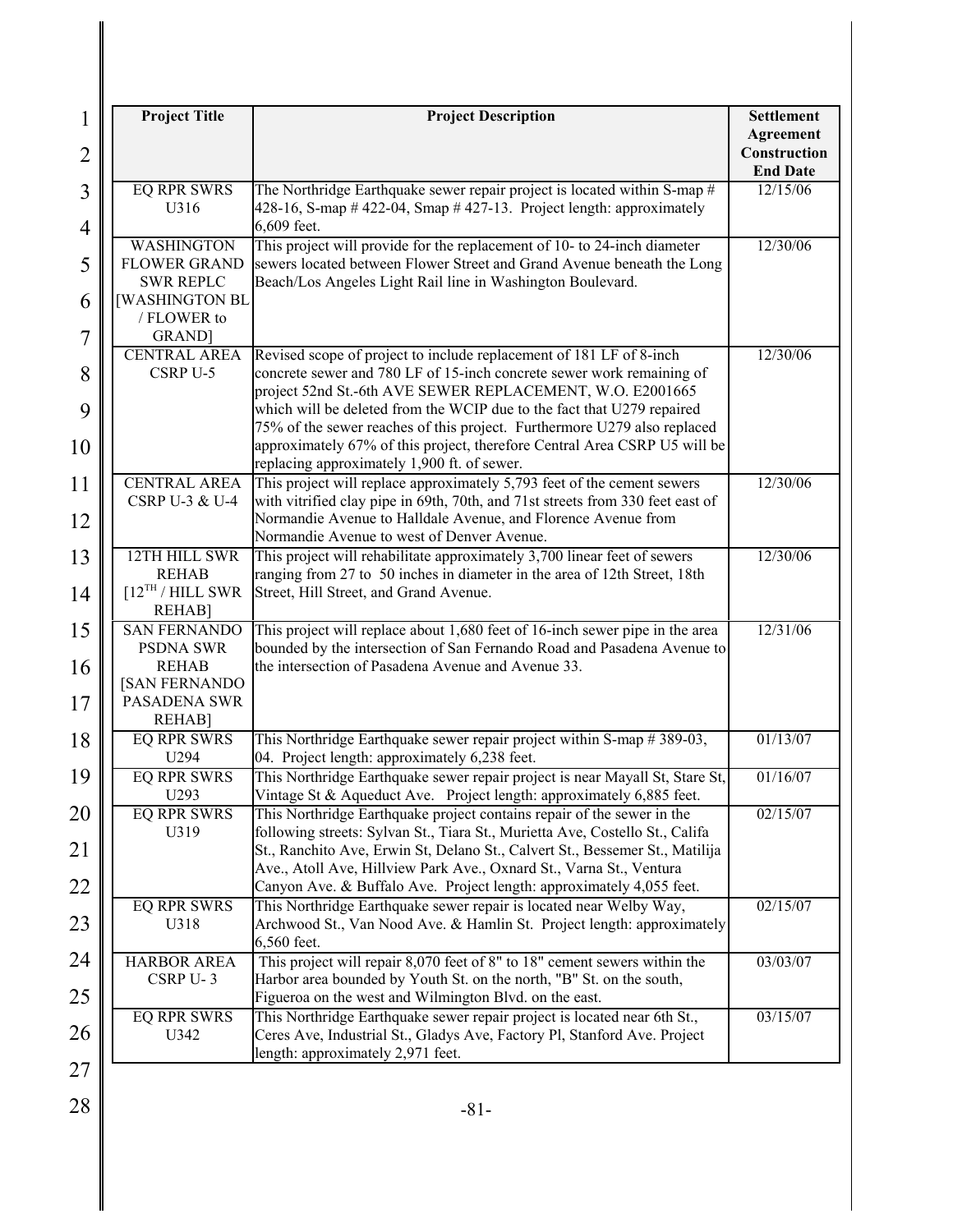| 1                                | <b>Project Title</b>                              | <b>Project Description</b>                                                                                                                                                                                                                            | <b>Settlement</b>                            |
|----------------------------------|---------------------------------------------------|-------------------------------------------------------------------------------------------------------------------------------------------------------------------------------------------------------------------------------------------------------|----------------------------------------------|
| $\overline{2}$                   |                                                   |                                                                                                                                                                                                                                                       | Agreement<br>Construction<br><b>End Date</b> |
| $\overline{3}$<br>$\overline{4}$ | <b>EQ RPR SWRS</b><br>U341                        | This Northridge Earthquake sewer repair project is located near Barlett St.,<br>Glendale Ave., Diamond St. and Kellam Ave. Project length:<br>approximately 3,833 feet.                                                                               | 03/15/07                                     |
| 5                                | <b>FLINT AVE G ST</b><br><b>SWR REPLC</b>         | This project will replace about 2,700 linear feet of 8, 10 and 14-inch<br>vitrified clay pipe located in Flint Avenue south of G Street.                                                                                                              | 03/24/07                                     |
| 6                                | <b>[FLINT AVE &amp; G</b><br><b>ST SWR REHAB]</b> |                                                                                                                                                                                                                                                       |                                              |
| 7                                | <b>EQ RPR SWRS</b><br>U304                        | This Northridge Earthquake sewer repair project is located near Cedros<br>Ave, Lanark St., Brimfield Ave, Strathern St. and Blythe ave. Project<br>length: approximately 5,322 feet.                                                                  | 04/14/07                                     |
| 8<br>9                           | <b>EQ RPR SWRS</b><br>U296                        | This Northridge Earthquake sewer repair includes Tobias Ave, Lemoma<br>Ave, Broadmoor St., Katherine Avel, Wakefield Ave, Parthenia St Alley,<br>Tyrone Ave, Chase St R/W, Parthenia St. and Willis Ave. Project length:<br>approximately 7,614 feet. | 04/14/07                                     |
| 10<br>11                         | <b>REHAB</b><br>HOOVER STREET                     | HOOVER ST SWR This project will rehabilitate 1,522 linear feet of 24- inch diameter sewers<br>on Hoover Street between 28 <sup>th</sup> and 25 <sup>th</sup> Street.                                                                                  | 05/02/07                                     |
|                                  | <b>SWR REHAB]</b>                                 |                                                                                                                                                                                                                                                       |                                              |
| 12                               | <b>LINCOLN 83RD</b><br><b>SWR REPLC</b>           | This project will replace 2,600 linear feet of 10-inch sewers in Lincoln<br>Boulevard between the North Outfall Sewer and the alley north of                                                                                                          | 06/30/07                                     |
| 13                               | <b>[LINCOLN BLVD</b><br>$N/O$ 83 $rd$ ]           | Manchester Boulevard.                                                                                                                                                                                                                                 |                                              |
| 14                               | <b>HARBOR AREA</b><br><b>CSRP</b>                 | This project will rehabilitate or replace about 13,000 feet of 8-inch concrete<br>sewer in the San Pedro and Wilmington area. The project is located in the                                                                                           | 06/30/07                                     |
| 15                               | U-5 & WILM U-20                                   | region bounded by the intersection of 7th and Alma to the intersection of<br>Dodson and Park Dr. and Anaheim Street and Cristoball to the intersection                                                                                                |                                              |
| 16<br>17                         |                                                   | of Coil Avenue and Colon Street. The existing sewer is dilapidated with<br>fractures, loose pipe joints and corrosion.                                                                                                                                |                                              |
| 18                               | <b>ABBREVIATIONS:</b>                             |                                                                                                                                                                                                                                                       |                                              |
| 19                               |                                                   | CSRP - Cement Sewer Renewal Program<br><b>EQ RPR SWRS - Earthquake Repair Sewers</b>                                                                                                                                                                  |                                              |
| 20                               | <b>SWR REPLC - Sewer Replacement</b>              | <b>SWR REHAB - Sewer Rehabilitation</b>                                                                                                                                                                                                               |                                              |
| 21                               |                                                   |                                                                                                                                                                                                                                                       |                                              |
| 22                               |                                                   |                                                                                                                                                                                                                                                       |                                              |
| 23                               |                                                   |                                                                                                                                                                                                                                                       |                                              |
| 24                               |                                                   |                                                                                                                                                                                                                                                       |                                              |
| 25                               |                                                   |                                                                                                                                                                                                                                                       |                                              |
| 26                               |                                                   |                                                                                                                                                                                                                                                       |                                              |
| 27                               |                                                   |                                                                                                                                                                                                                                                       |                                              |
| 28                               |                                                   | $-82-$                                                                                                                                                                                                                                                |                                              |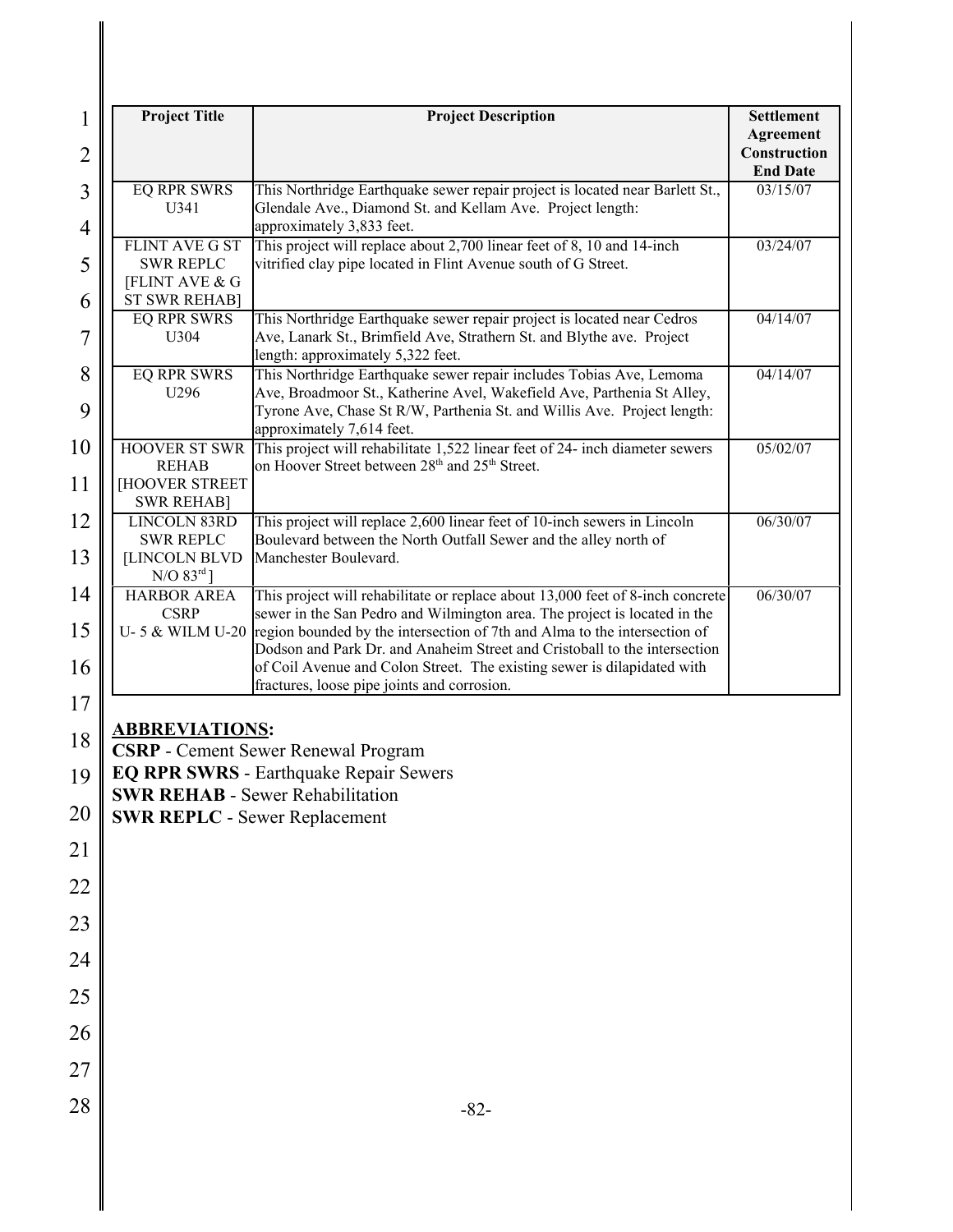| 1                   |                                      | <b>Appendix "C"</b><br><b>DESCRIPTION OF SEPS</b>                                                                                                                                                                      |                                       |
|---------------------|--------------------------------------|------------------------------------------------------------------------------------------------------------------------------------------------------------------------------------------------------------------------|---------------------------------------|
| $\overline{2}$<br>3 | <b>Projects</b>                      | <b>Description &amp; Scope</b>                                                                                                                                                                                         | <b>Suggested</b><br><b>Commitment</b> |
| 4                   |                                      | 1 <sup>st</sup> Tier SEPS                                                                                                                                                                                              |                                       |
| 5                   |                                      | North Atwater Creek This project will construct water quality physical and structural<br>Restoration & Water limprovements to an area along the Los Angeles ("LA") LA River in                                         | \$2,000,000                           |
| 6                   | Quality<br>Enhancement               | the vicinity of the North Atwater Park. The project will restore<br>wetlands for storm water runoff capture and treatment and provide                                                                                  |                                       |
| $\overline{7}$      | Project<br>(in Council District      | habitat linkage to the Los Angeles River. This will begin a restoration<br>and revitalization of the LA River and its vicinity where wetlands                                                                          |                                       |
| 8<br>9              | $("CD")$ 4 and<br>Adjacent to CD 13) | existed along the riverbanks. This will be the lead project and corner<br>stone for the City's proposed Los Angeles River Revitalization Plan.<br>The project will reconstruct an area along the LA River in the North |                                       |
| 10                  |                                      | Atwater community and restore wetlands to treat runoff from the<br>North Atwater Creek storm drain. In addition, runoff Best<br>Management Practices will be implemented to minimize waste from                        |                                       |
| 11                  |                                      | horses using the LA riverbank from entering the LA River. This<br>project will directly benefit the North Atwater neighborhood and the                                                                                 |                                       |
| 12                  |                                      | East and Northeast LA communities, which are low income and<br>minority areas.                                                                                                                                         |                                       |
| 13                  | South Los Angeles<br>Storm Water     | The project will construct an advanced system for capture and<br>treatment of polluted urban runoff in an inner City area. The project is                                                                              | \$2,000,000                           |
| 14                  | 54th and Avalon St.                  | Treatment Project at a major element of the South LA Wetland project, a project in which<br>an MTA maintenance facility is being converted to a multi-benefit                                                          |                                       |
| 15<br>16            | (CD9)                                | community resource with a water quality treatment element, a<br>constructed wetland, and a community and educational center. The<br>54 <sup>th</sup> and Avalon St. project will clean up the runoff from local storm  |                                       |
| 17                  |                                      | drains that would be intercepted and brought into the storm water<br>facility for treatment. The project is in the South Los Angeles                                                                                   |                                       |
| 18                  |                                      | community, which is a lower income and minority area. The project<br>area would enhance clean runoff and reduce pollution.                                                                                             |                                       |
| 19                  | Hazard Creek and<br>Wetlands         | This project will restore and enhance approximately a one-half mile<br>reach of the historic Hazard Creek corridor and 2.5 acres of wetlands                                                                           | \$750,000                             |
| 20                  | (CD 14)                              | Restoration Project   habitat in the Lincoln Heights area of the City. The project will restore<br>the creekbed, which was converted into a railroad track, preserve and                                               |                                       |
| 21                  |                                      | refurbish 0.5 acres of wetlands that still exist, and restore 2.0 acres of<br>wetland that used to exist. The project will entail the removal of the                                                                   |                                       |
| 22                  |                                      | railroad track and bed, slope re-grading, non-native plant removal,<br>and native plant restoration in the park and wetlands. This project will                                                                        |                                       |
| 23                  |                                      | provide wetlands that will clean up the water in the creekbed with the<br>wetlands, which will help clean up the area's urban runoff. The                                                                              |                                       |
| 24                  |                                      | Lincoln Heights area of the City that will directly benefit from the re-<br>creation of the creek and wetland is a low-income and minority area.                                                                       |                                       |
| 25<br>26            |                                      |                                                                                                                                                                                                                        |                                       |
| 27                  |                                      |                                                                                                                                                                                                                        |                                       |
| 28                  |                                      | $-83-$                                                                                                                                                                                                                 |                                       |
|                     |                                      |                                                                                                                                                                                                                        |                                       |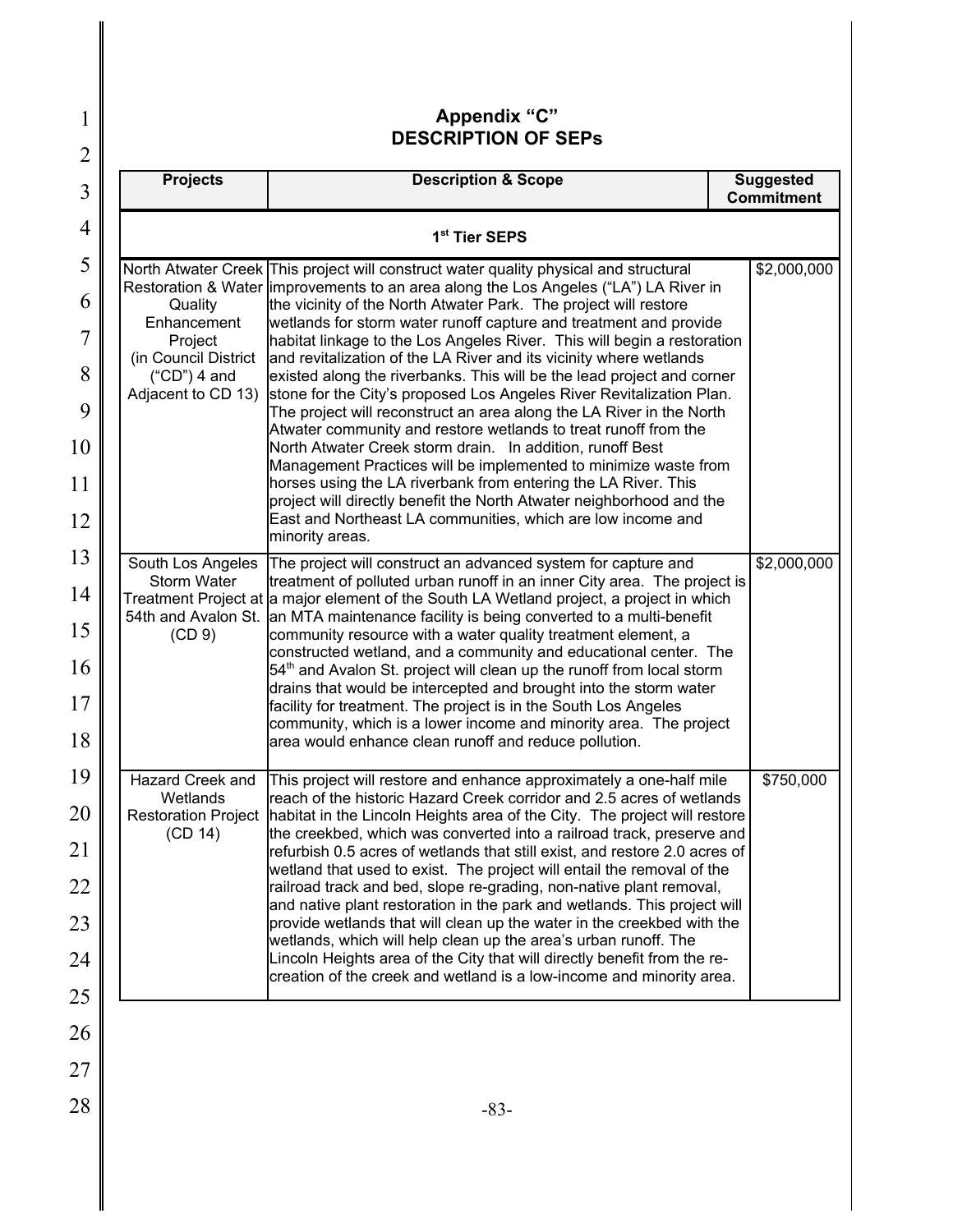| 1<br>$\overline{2}$ | <b>Water Circulation</b>      | Inner Cabrillo Beach This project will address the high bacteria levels at Inner Cabrillo<br>Pollution Control and Beach. The Beach has high bacteria counts, particularly near the<br>south end of the inner beach, which is a popular beach area used by | \$1,000,000 |
|---------------------|-------------------------------|------------------------------------------------------------------------------------------------------------------------------------------------------------------------------------------------------------------------------------------------------------|-------------|
| 3                   | Enhancement<br>Project        | many low income and minority community members. This project will<br>construct physical and structural recirculation enhancements to                                                                                                                       |             |
| 4                   | (CD 15)                       | improve the water quality in the beach. This project will build on the<br>findings of the study conducted as part of the Clean Beaches                                                                                                                     |             |
| 5                   |                               | Initiative and the RWQCB's TMDL linkage analysis to determine the<br>sources of the bacteria, and effective solutions to solve the pollution                                                                                                               |             |
| 6                   |                               | problem. The project will reduce the high bacteria levels affecting the<br>beach, thus improving water quality, enhancing the beneficial use of                                                                                                            |             |
| 7                   |                               | the beach, and protecting the public health and safety as the public<br>uses the beach. Many of the beachgoers on this beach come from                                                                                                                     |             |
| 8                   |                               | nearby neighborhoods that have low income and minority residents.                                                                                                                                                                                          |             |
| 9                   | Downtown Los                  | This project will construct a single storm drain low-flow diversion<br>Angeles Storm Drain structure to divert the low-flow from a high priority (highly polluted)                                                                                         | \$1,000,000 |
| 10                  | Low-Flow Diversion<br>Project | storm drain discharging into the LA River in the Downtown Los<br>Angeles area. The runoff will be diverted into the sewer system for                                                                                                                       |             |
| 11                  | (CD 9 & CD 14)                | treatment at the Hyperion Treatment Plant. This will help reduce<br>pollution entering the LA River in a fashion similar to the coastal                                                                                                                    |             |
| 12                  |                               | projects implemented by the City along the beaches of Santa Monica<br>Bay. This will help clean up the runoff into the Los Angles River, thus                                                                                                              |             |
| 13                  |                               | improving the water quality. This project will be built in an area of low<br>income and minority residences, which will directly benefit from the                                                                                                          |             |
| 14                  |                               | project.                                                                                                                                                                                                                                                   |             |
|                     |                               |                                                                                                                                                                                                                                                            |             |
|                     |                               |                                                                                                                                                                                                                                                            |             |
| 15                  |                               | 2 <sup>nd</sup> Tier SEPS                                                                                                                                                                                                                                  |             |
| 16<br>17            | Restoration of LA             | Convert part (15 acres) of the Headworks Spreading Grounds into<br>River Wetlands at the treatment wetlands that would remove trash from the LA River, and                                                                                                 | \$3,000,000 |
| 18                  | Headworks<br>Spreading Ground | treat the urban runoff from the Forest Lawn/Griffith Park part of the LA<br>River watershed. The project would feature a rubber dam in the LA                                                                                                              |             |
| 19                  | Project<br>(CD 4)             | River to divert the flow, with a trash removal system both in the river<br>behind the dam and where the river water enters the wetlands.                                                                                                                   |             |
| 20                  |                               | Future additional projects funded in partnership with the City<br>Department of Water and Power will add other features to the site,                                                                                                                       |             |
| 21                  |                               | including up to another 10 acres of wetlands. The diversion of LA<br>River water for treatment in the restored wetlands will improve the                                                                                                                   |             |
| 22                  |                               | quality of the LA River water and reduce pollutants in the water and<br>enhance the overall water quality. This project will benefit users in the                                                                                                          |             |
| 23                  |                               | Griffith Park, which is used by nearby low income and minority<br>neighborhoods in East and South Los Angeles. Also, the wetlands                                                                                                                          |             |
| 24                  |                               | will be used as an educational extension to schools in these same<br>areas.                                                                                                                                                                                |             |
| 25                  |                               |                                                                                                                                                                                                                                                            |             |
| 26                  |                               |                                                                                                                                                                                                                                                            |             |
| 27                  |                               |                                                                                                                                                                                                                                                            |             |
| 28                  |                               | $-84-$                                                                                                                                                                                                                                                     |             |